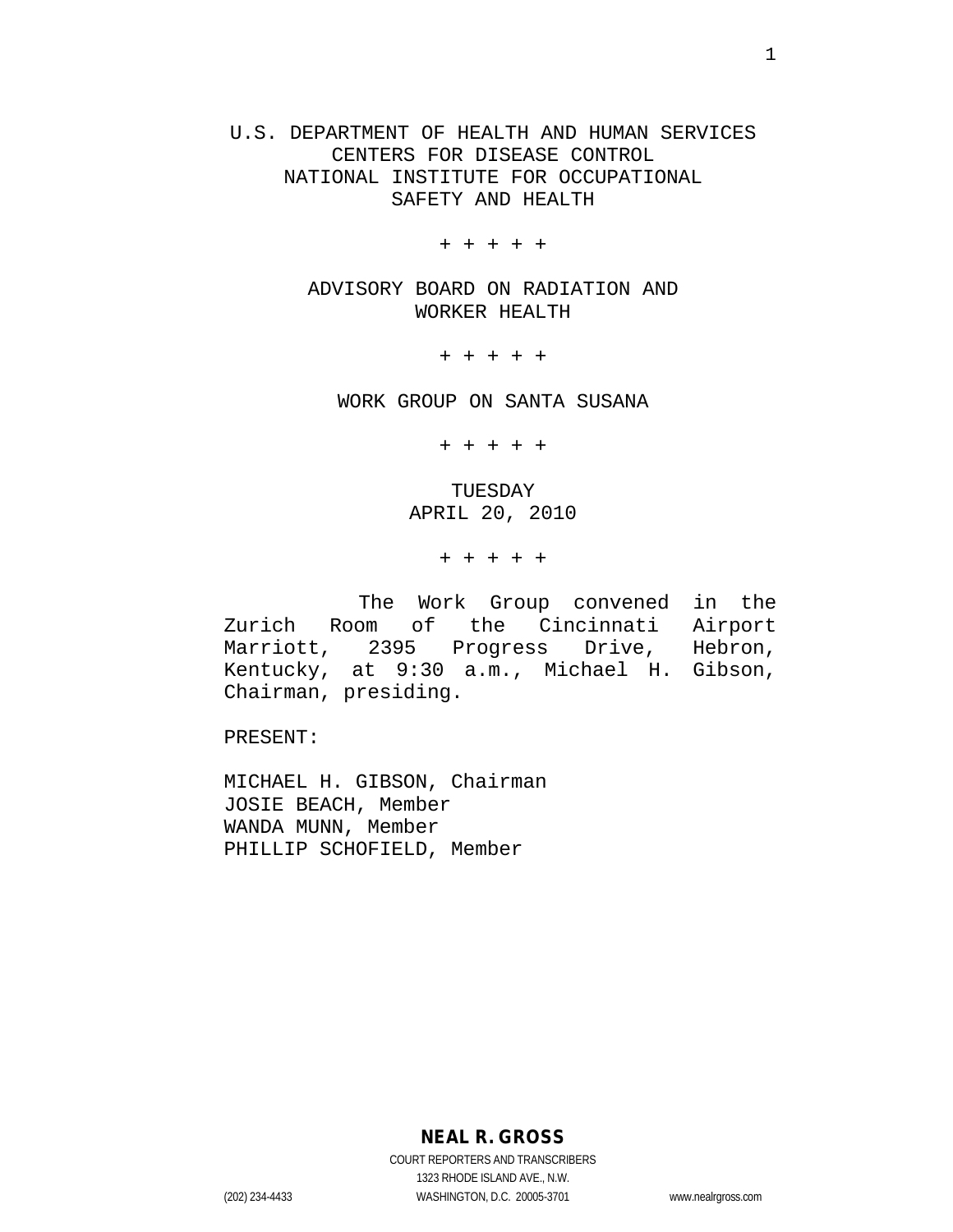ALSO PRESENT:

TED KATZ, Designated Federal Official NANCY ADAMS, NIOSH Contractor ISAF AL-NABULSI, DOE HANS BEHLING, SC&A GREGORY BERONJA, SC&A EMILY HOWELL, HHS LARA HUGHES, DCAS BONNIE KLEA JEFF KOTSCH, DOL JENNY LIN, HHS JOHN MAURO, SC&A JIM NETON, DCAS JOHN STIVER, SC&A

## **NEAL R. GROSS**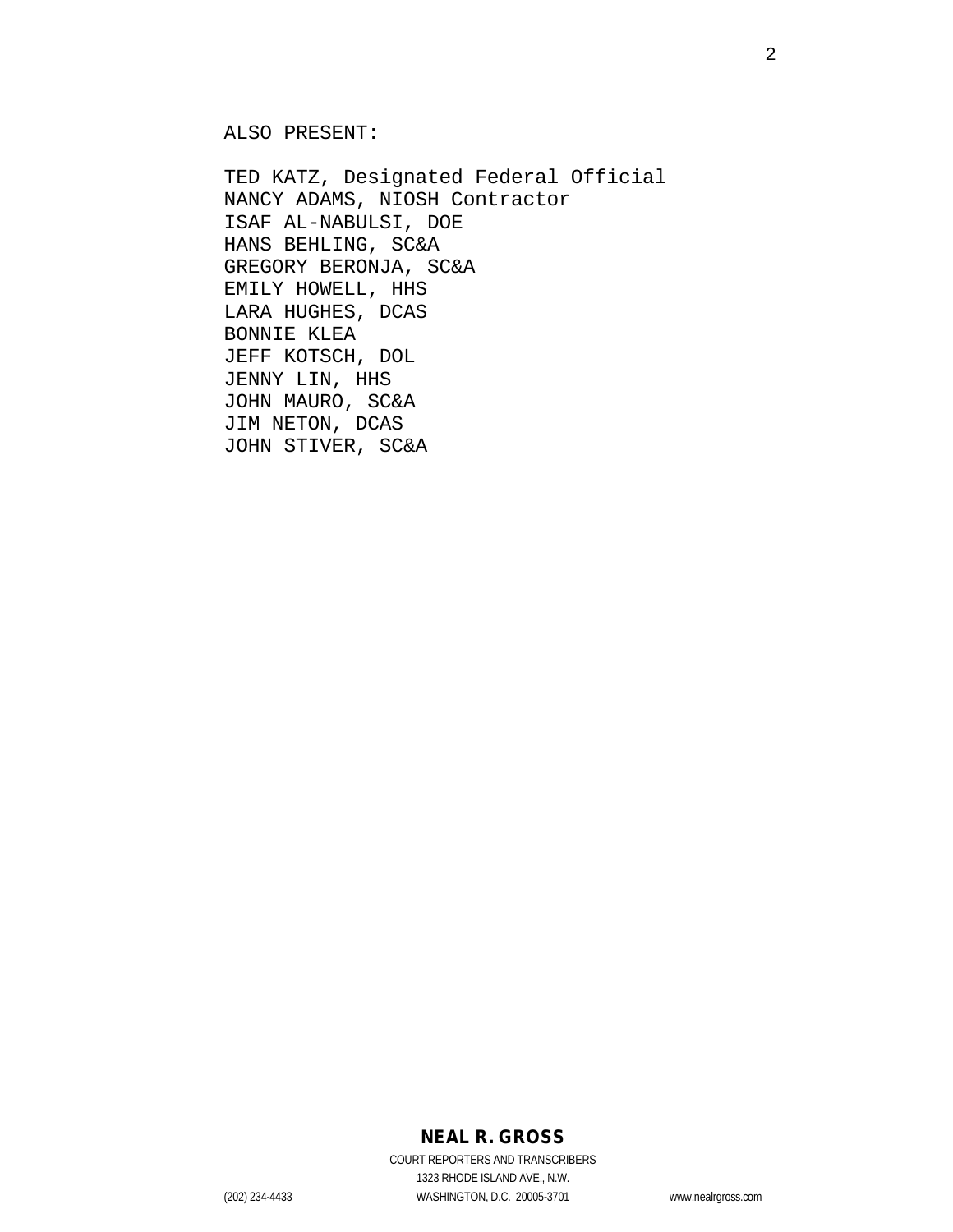|  |  | $C-O-N-T-E-N-T-S$ |  |  |
|--|--|-------------------|--|--|
|  |  |                   |  |  |

| Welcome and Introductions                       | 4   |  |
|-------------------------------------------------|-----|--|
| Agenda Items                                    | 7   |  |
| Status and Update by NIOSH                      | 10  |  |
| Status and Update by SC&A                       | 31  |  |
| Unresolved Issues                               | 62  |  |
| Findings of External Database Review            | 69  |  |
| Tracking Rocketdyne Workers Exposure            | 79  |  |
| Findings of External Database Review<br>(Cont.) | 113 |  |
| Environmental Models                            |     |  |
| Summary of Action Items                         |     |  |
| Adjourn                                         | 169 |  |

# **NEAL R. GROSS**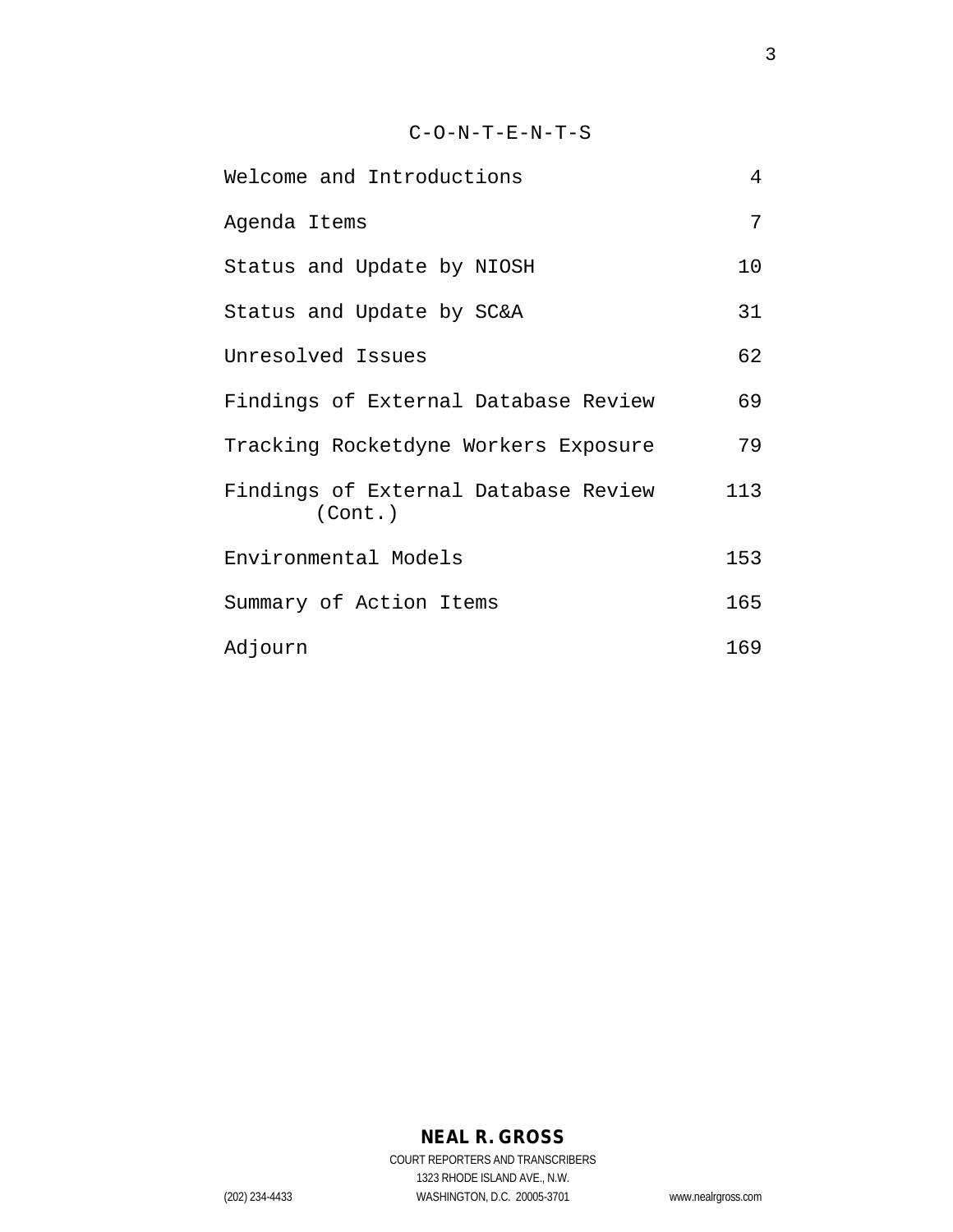| 1  | $P-R-O-C-E-E-D-I-N-G-S$                       |
|----|-----------------------------------------------|
| 2  | 9:30 a.m.                                     |
| 3  | MR. KATZ: Good morning everyone               |
| 4  | on the phone. This is Ted Katz.               |
| 5  | MS. KLEA: Hi, this is Bonnie.                 |
| 6  | MR. KATZ: Hi, Bonnie. I'm the                 |
| 7  | Designated Federal Official of the Advisory   |
| 8  | Board on Radiation and Worker Health. This is |
| 9  | the Santa Susana Work Group. And we're going  |
| 10 | to get going here beginning, as usual, with   |
| 11 | roll call. We're going to start with the      |
| 12 | Board members in room, and please note your   |
| 13 | conflict of interest lack or lack thereof as  |
| 14 | we go around starting with the Board.         |
| 15 | Mike.                                         |
| 16 | CHAIRMAN GIBSON:<br>Mike<br>Gibson,           |
| 17 | Chair, no conflict.                           |
| 18 | MEMBER SCHOFIELD: Phil Schofield,             |
| 19 | Work Group member, no conflict.               |
| 20 | MEMBER BEACH: Josie Beach, Work               |
| 21 | Group member, no conflict.                    |
| 22 | MR. KATZ: And Board members on                |

**NEAL R. GROSS** COURT REPORTERS AND TRANSCRIBERS 1323 RHODE ISLAND AVE., N.W.

(202) 234-4433 WASHINGTON, D.C. 20005-3701 www.nealrgross.com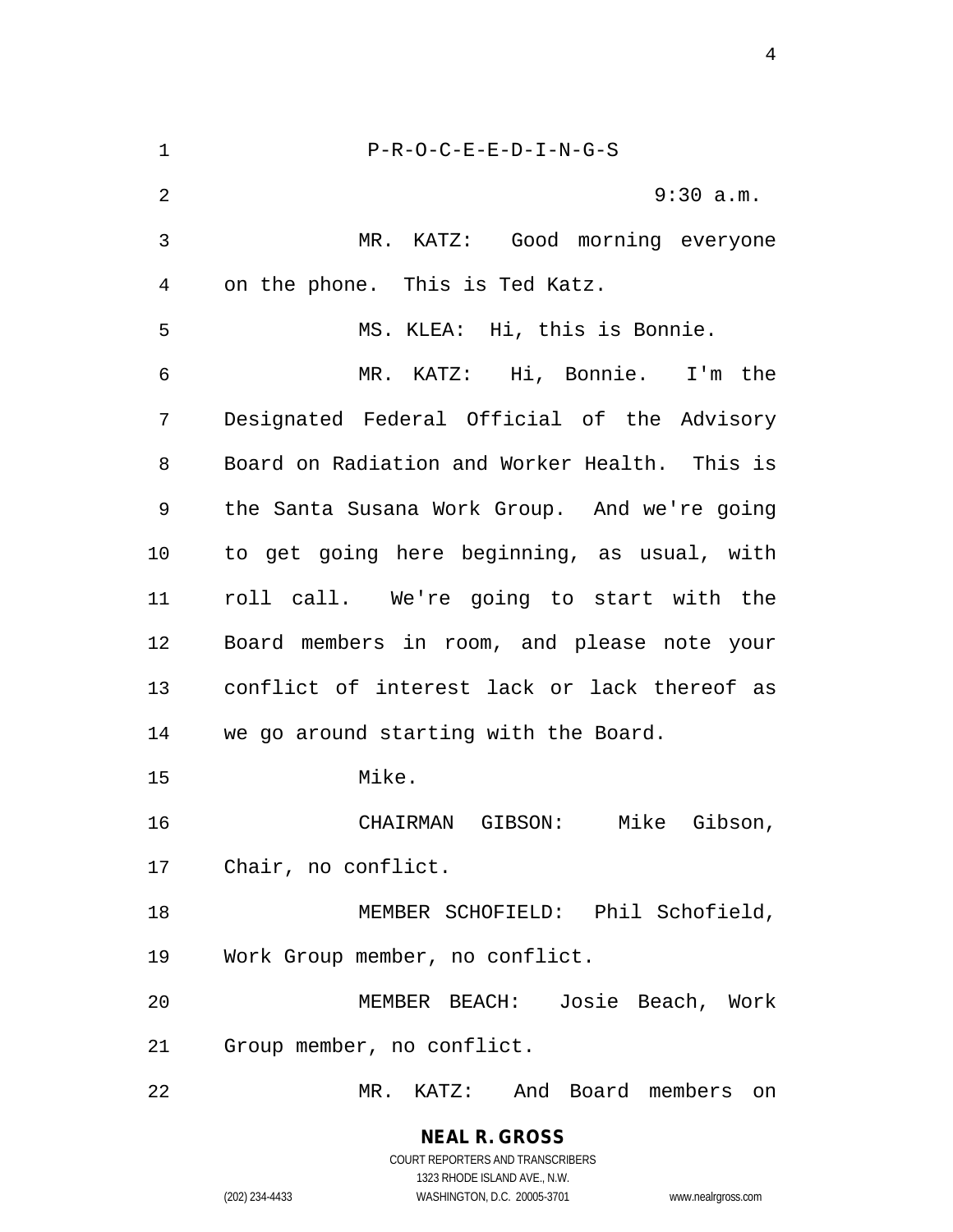1 the line.

2 MEMBER MUNN: Wanda Munn, Board 3 member, Work Group member, no conflict. 4 MR. KATZ: Okay. And, Mark, do we 5 have you? 6 (No response.) 7 No. Okay. And then NIOSH ORAU 8 team in the room? 9 DR. NETON: Jim Neton, NIOSH, no 10 conflict. 11 DR. HUGHES: Lara Hughes, NIOSH, 12 no conflict. 13 MR. KATZ: And on the line, NIOSH 14 ORAU team. Are you expecting any company? 15 (No response.) 16 And then in the room, SC&A. 17 MR. STIVER: John Stiver, SC&A, no 18 conflict. 19 MR. BERONJA: Greg Beronja, SC&A, 20 no conflict. 21 MR. KATZ: And on the line, SC&A. 22 DR. MAURO: John Mauro, SC&A, no

> **NEAL R. GROSS** COURT REPORTERS AND TRANSCRIBERS

1323 RHODE ISLAND AVE., N.W. (202) 234-4433 WASHINGTON, D.C. 20005-3701 www.nealrgross.com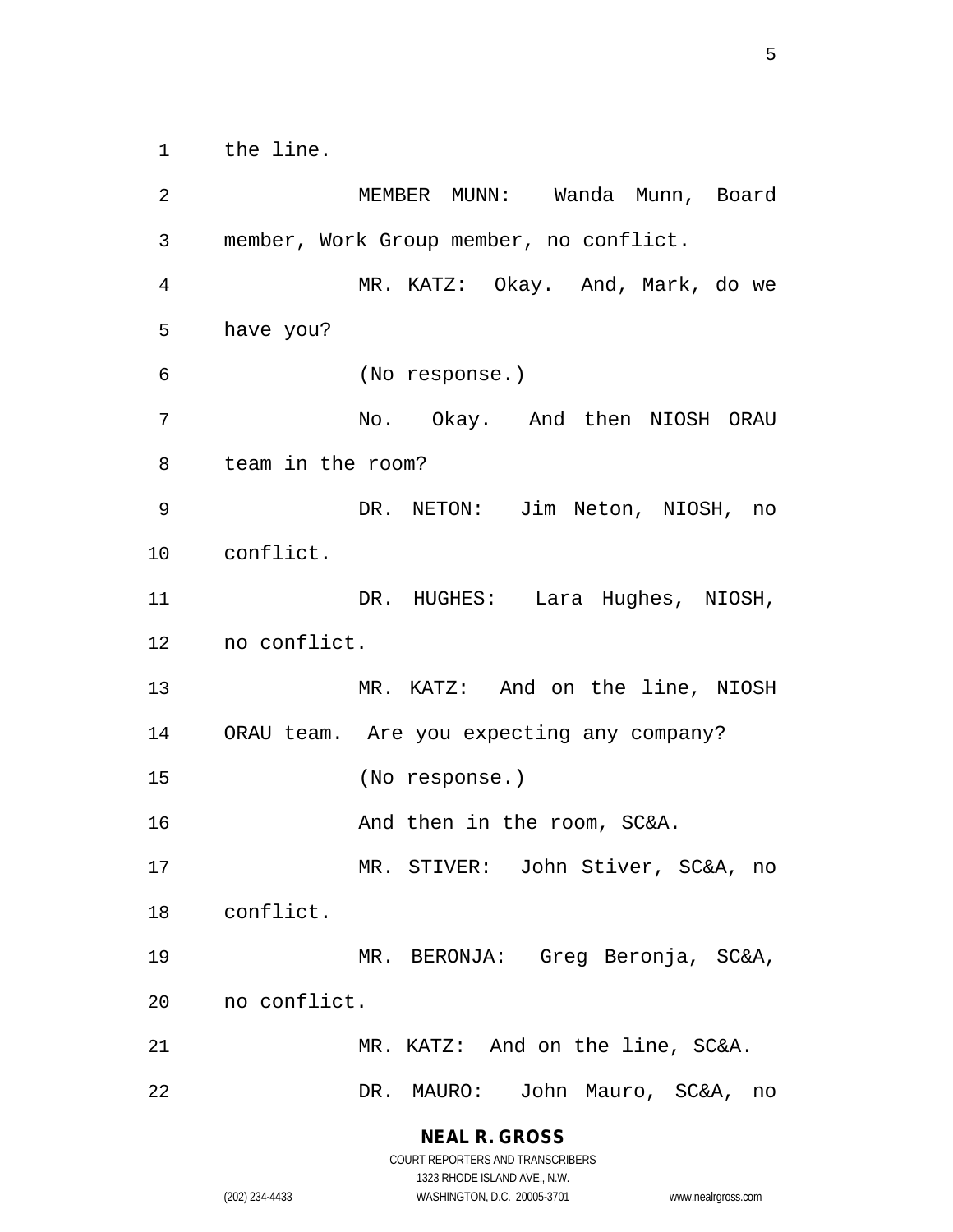1 conflict.

2 MR. KATZ: Welcome, John. 3 DR. BEHLING: Hans Behling, SC&A, 4 no conflict. 5 MR. KATZ: Okay. Then federal 6 officials or contractors and HHS, DOL, DOE in 7 the room. 8 MS. LIN: Jenny Lin, HHS. 9 MR. KATZ: And on the line. 10 MS. ADAMS: Nancy Adams, NIOSH 11 contractor. 12 MR. KATZ: No conflict. 13 MS. HOWELL: Emily Howell, HHS, no 14 conflict. 15 MS. AL-NABULSI: Isaf Al-Nabulsi, 16 DOE, no conflict. 17 MR. KOTSCH: Jeff Kotsch, DOL, no 18 conflict. 19 MR. KATZ: Great. Welcome to all 20 of you and then members of the public on the 21 line. 22 MS. KLEA: Bonnie Klea.

## **NEAL R. GROSS**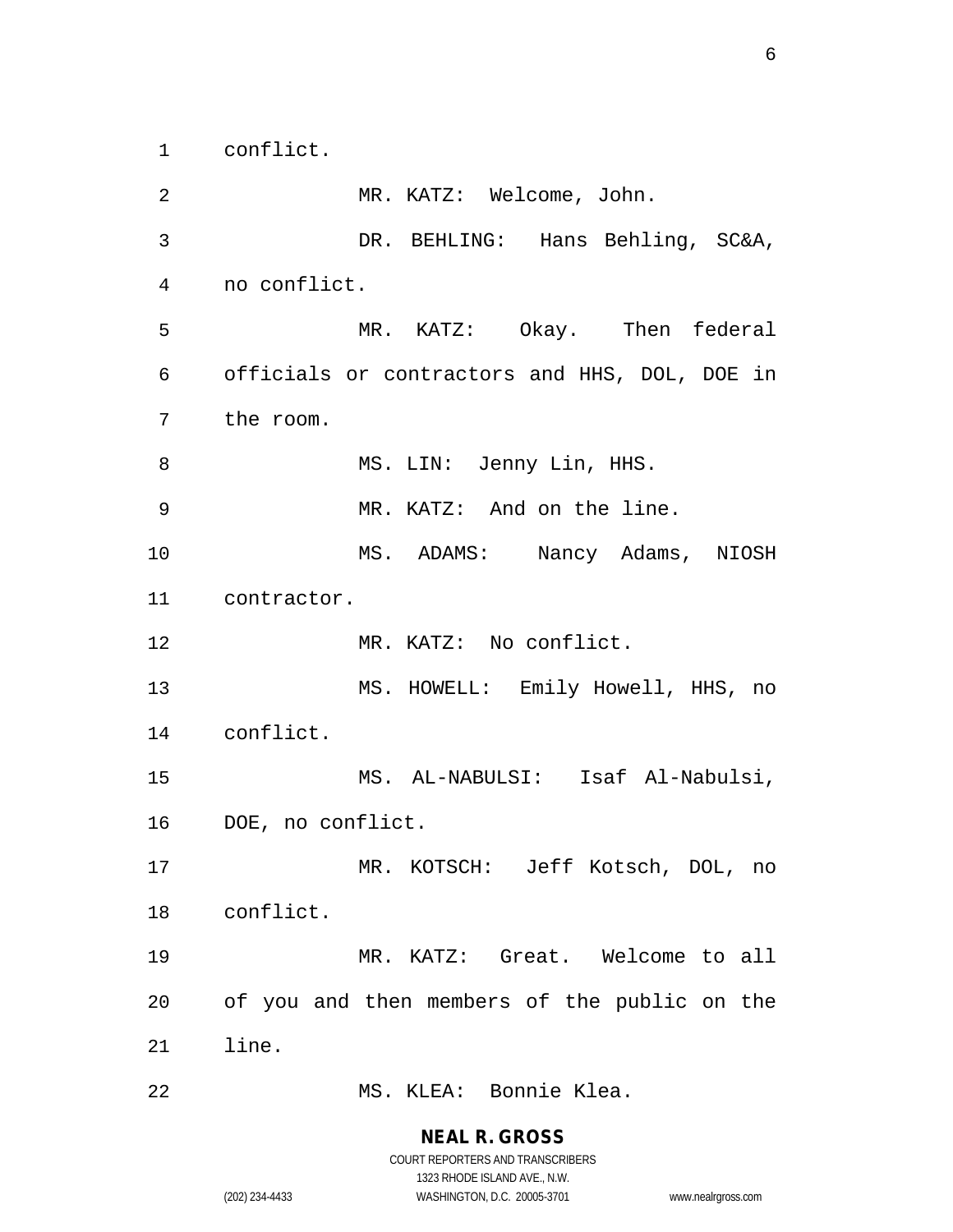1 MR. KATZ: Welcome, Bonnie. 2 All right then. Mike has sent 3 around an agenda late. I sent it to be put up 4 on the NIOSH website but only this morning. 5 So it may not be up yet. But Mike can run 6 through what the day looks like and we'll get 7 going. 8 CHAIRMAN GIBSON: Okay. 9 MR. KATZ: Thank you. 10 CHAIRMAN GIBSON: It's been a 11 little over a year since our last meeting. So 12 I thought what we'd do on the agenda is have 13 an update from NIOSH about the things that 14 have transpired since the last meeting. And 15 then SC&A could give us their status and 16 updates. Then later in the morning before 17 lunch we can get into some of the unresolved 18 and open issues that we previously had. 19 And then after lunch we could 20 discuss some of the new issues that have come 21 up since our last meeting, things that we may 22 not have been working on. And then if there

## **NEAL R. GROSS**

COURT REPORTERS AND TRANSCRIBERS 1323 RHODE ISLAND AVE., N.W. (202) 234-4433 WASHINGTON, D.C. 20005-3701 www.nealrgross.com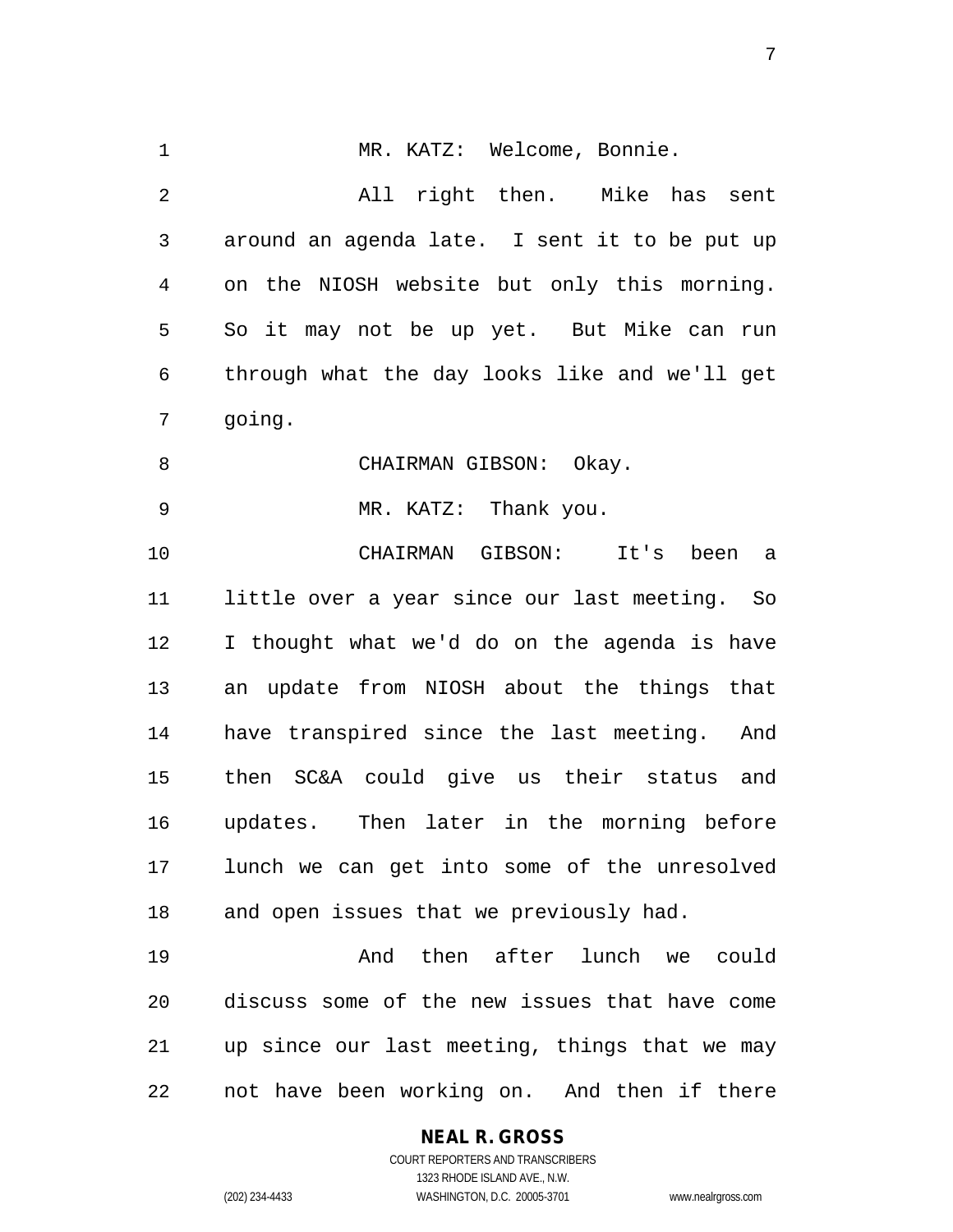1 are any other items later in the afternoon, we 2 could discuss those and get some actions and a 3 path forward.

4 If there aren't any questions, 5 I'll turn it over to NIOSH and just give us an 6 update about -- brief scan on Santa Susana and 7 what's gone on since our last meeting.

8 DR. NETON: Lara's going to lead 9 that.

10 MR. KATZ: Could I just before we 11 get on with that? Jeff's on the line, and I 12 believe he's on their -- Jeff, are you 13 planning to stay for the entire meeting or? 14 MR. KOTSCH: I'll try, but I have 15 other commitments.

16 MR. KATZ: Okay. Because I know, 17 Mike, you have an agenda item that's really 18 germane for Jeff, right? So if we want to 19 give him an idea of --

20 CHAIRMAN GIBSON: Which is just 21 how the workers are tracked, is that?

22 MR. KATZ: Yes, your issue of --

#### **NEAL R. GROSS**

COURT REPORTERS AND TRANSCRIBERS 1323 RHODE ISLAND AVE., N.W. (202) 234-4433 WASHINGTON, D.C. 20005-3701 www.nealrgross.com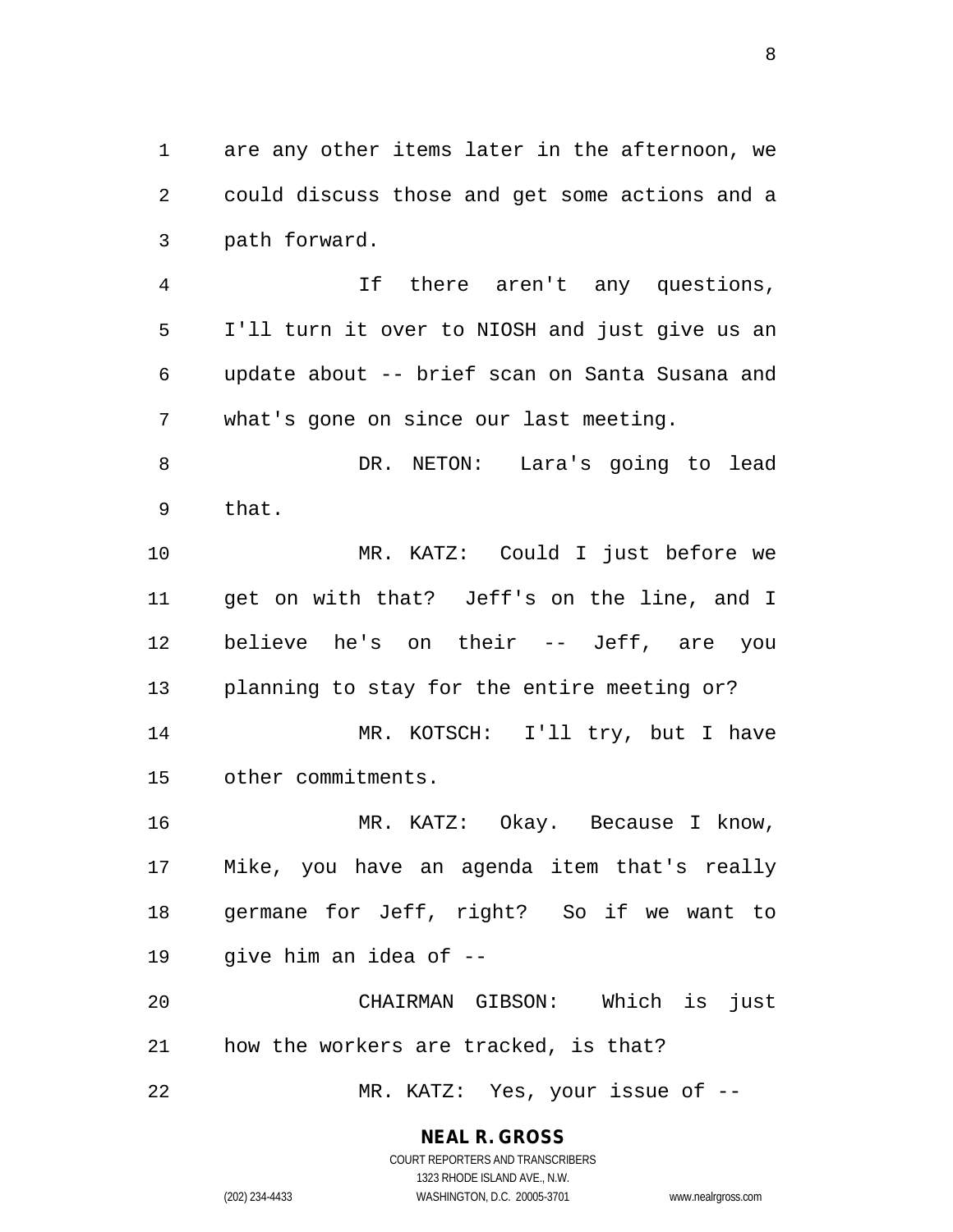1 CHAIRMAN GIBSON: I don't think it 2 was not only -- just a DOL issue. It's also 3 if you -- affect dose reconstruction model, 4 but -- what NIOSH comes up with as far as how 5 many hours that would affect your dose if you 6 worked six days a week or a lot of overtime. 7 MR. KATZ: Okay. Yes, but I'm 8 just trying to cover so that we have Jeff for 9 that discussion since part of your concern, I 10 think, is how DOL is handling -- 11 CHAIRMAN GIBSON: How to track 12 workers. 13 MR. KATZ: Track workers with -- 14 CHAIRMAN GIBSON: Okay, yes, we 15 can -- 16 DR. NETON: I think the issue was 17 -- was Area IV of Santa Susana only -- the 18 only --were only workers in Area IV of Santa 19 Susana -- could workers from other parts of 20 the facility gain access to Area IV. 21 CHAIRMAN GIBSON: Transferred in 22 and out.

> **NEAL R. GROSS** COURT REPORTERS AND TRANSCRIBERS 1323 RHODE ISLAND AVE., N.W.

(202) 234-4433 WASHINGTON, D.C. 20005-3701 www.nealrgross.com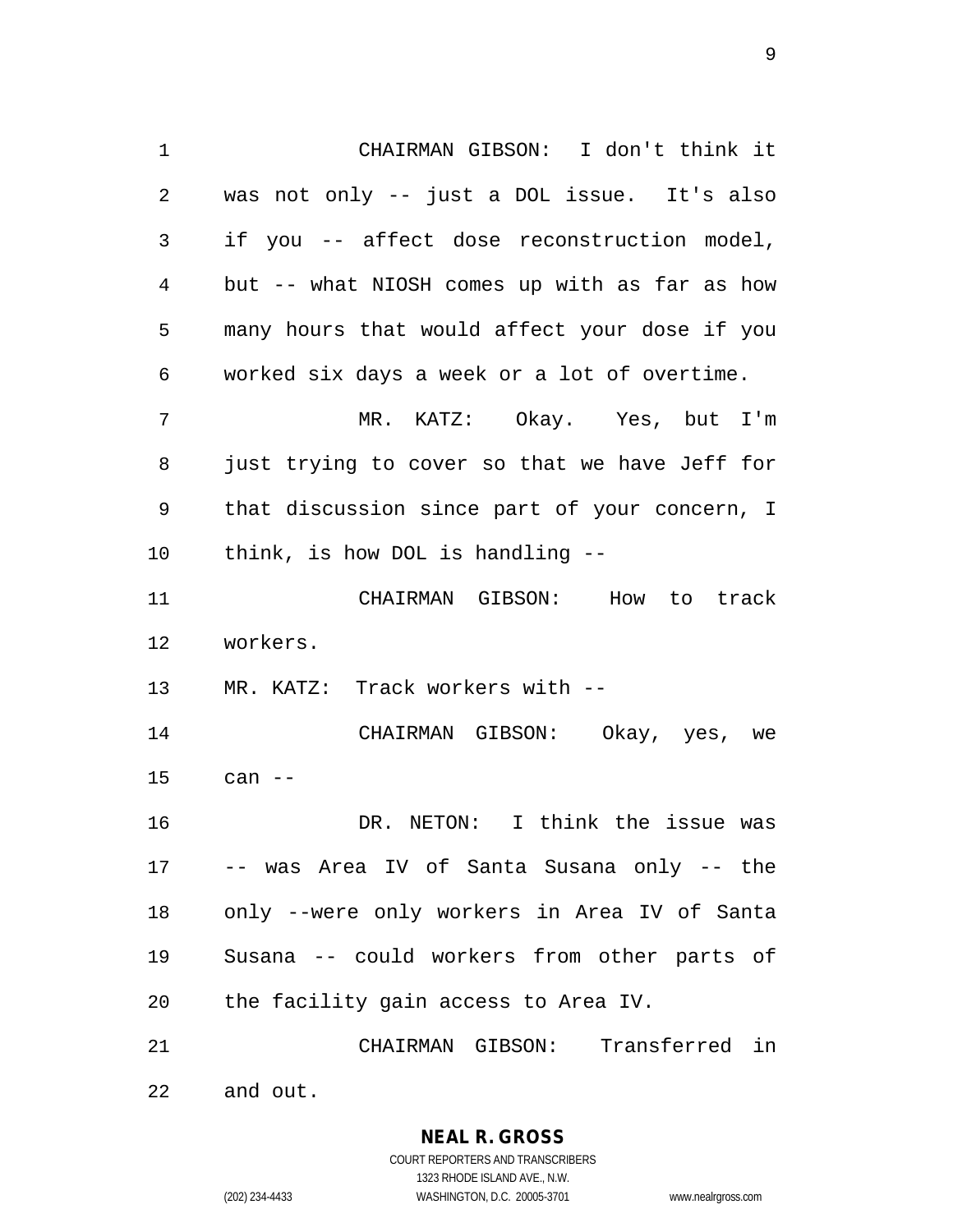1 DR. NETON: Right. Exactly. 2 CHAIRMAN GIBSON: And whether, you 3 know there seemed to be some operations 4 outside of Area IV that were radiological in 5 nature. 6 DR. NETON: Right. 7 MR. KATZ: But so if we can book 8 that for Jeff, and then he'll know when to be 9 on the line and have the liberty to -- 10 MR. STIVER: That would go on the 11 outstanding issues that we need to discuss. 12 That's one of the ones I wanted to talk about 13 as well. 14 CHAIRMAN GIBSON: Okay. 15 MR. KATZ: Do you want to shoot 16 for a time certain on that and then -- 17 CHAIRMAN GIBSON: We've got it 18 scheduled for 11:00 a.m. 19 MR. KATZ: Okay. So, Jeff? 20 MR. KOTSCH: Yes, I'll hang on, or 21 if I drop off I'll come back on. 22 MR. KATZ: Okay. Great. Thank

> **NEAL R. GROSS** COURT REPORTERS AND TRANSCRIBERS

1323 RHODE ISLAND AVE., N.W. (202) 234-4433 WASHINGTON, D.C. 20005-3701 www.nealrgross.com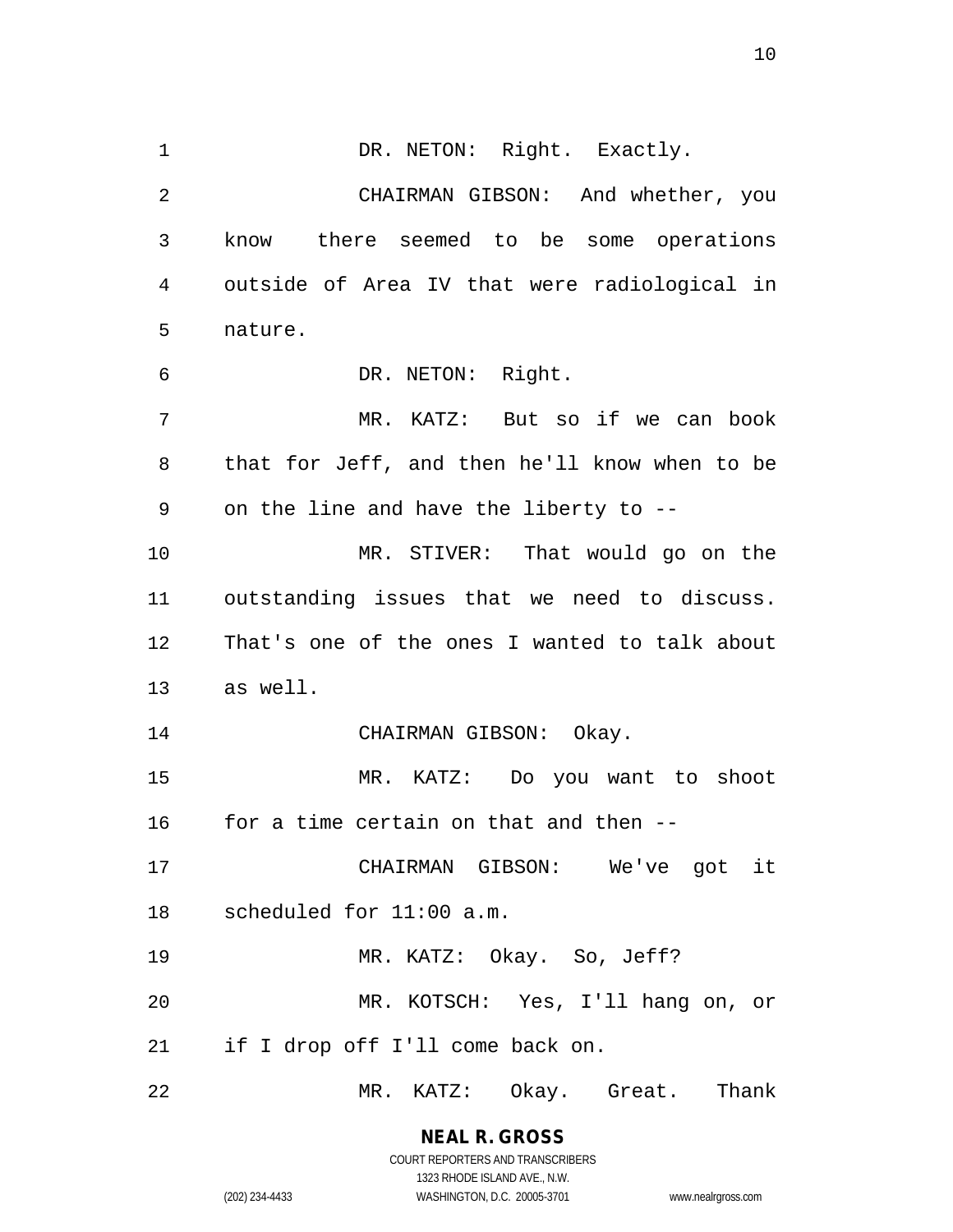1 you. All right. Sorry for the interruption. 2 DR. HUGHES: Okay. So are we 3 ready for the update?

4 The last Work Group meeting for 5 Santa Susana was April 17, 2009. And I'm just 6 going to list the efforts that NIOSH has -- or 7 the things that NIOSH has done since then. 8 During the last Work Group meeting, we 9 discussed the Class Definition for SEC-00093, 10 and based on the discussion during the last 11 Work Group meeting, NIOSH went and revised its 12 recommended Class for the SEC-00093 to 13 encompass all DOE workers who worked in the 14 area of Area IV from 1955 to 1958. This Class 15 was presented to the Board, and the Board 16 voted on and issued its recommendation on May 17 19, 2009, and the Class became effective on 18 July 18, 2009.

19 NIOSH did further research because 20 the internal data for this site was an issue. 21 So NIOSH did further research into the 22 feasibility of developing an internal coworker

#### **NEAL R. GROSS**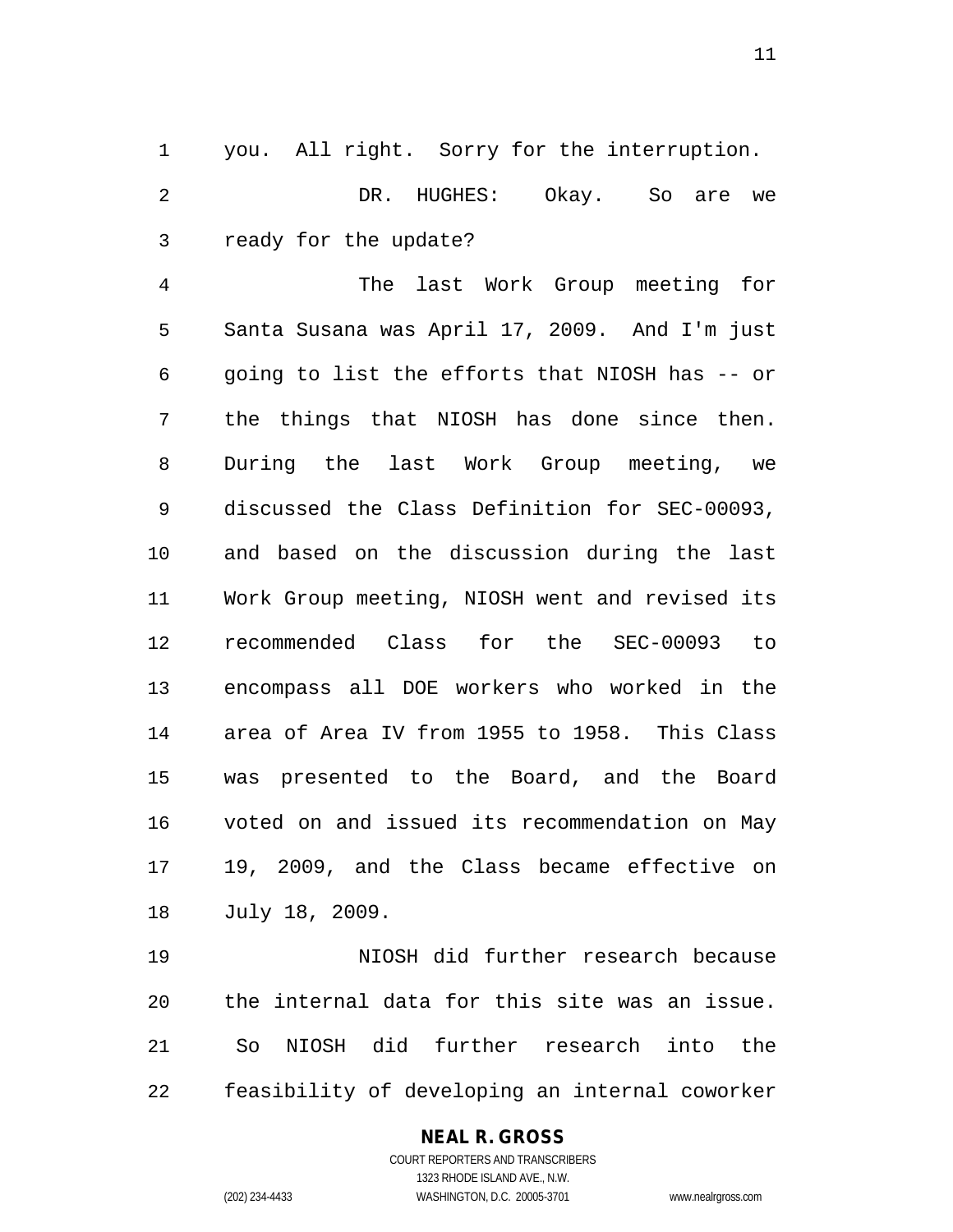1 model to assess doses for unmonitored workers 2 and dealt extensively with the site, did more 3 data capture. And upon completion of that and 4 assessing all the internal data that was 5 available, come to the conclusion that there 6 were some issues with the internal data in the 7 years prior to 1964 -- 1965, excuse me.

8 and therefore NIOSH solicited 9 another Petition for the site and issued or 10 prepared an evaluation that is SEC-00156 in 11 which NIOSH recommended an additional Class 12 for Santa Susana workers, and this Class 13 included all workers in Area IV of Santa 14 Susana Field Laboratory from January 1, 1959 15 through December 31, 1964. The Class was 16 presented to the Board on February of this 17 year, and the Board had issued a 18 recommendation on March 5 of this year. And I 19 believe the effective date for this Class will 20 be May 5 of 2010.

21 Since Area IV has three related 22 sites that -- sites that are in the vicinity

## **NEAL R. GROSS**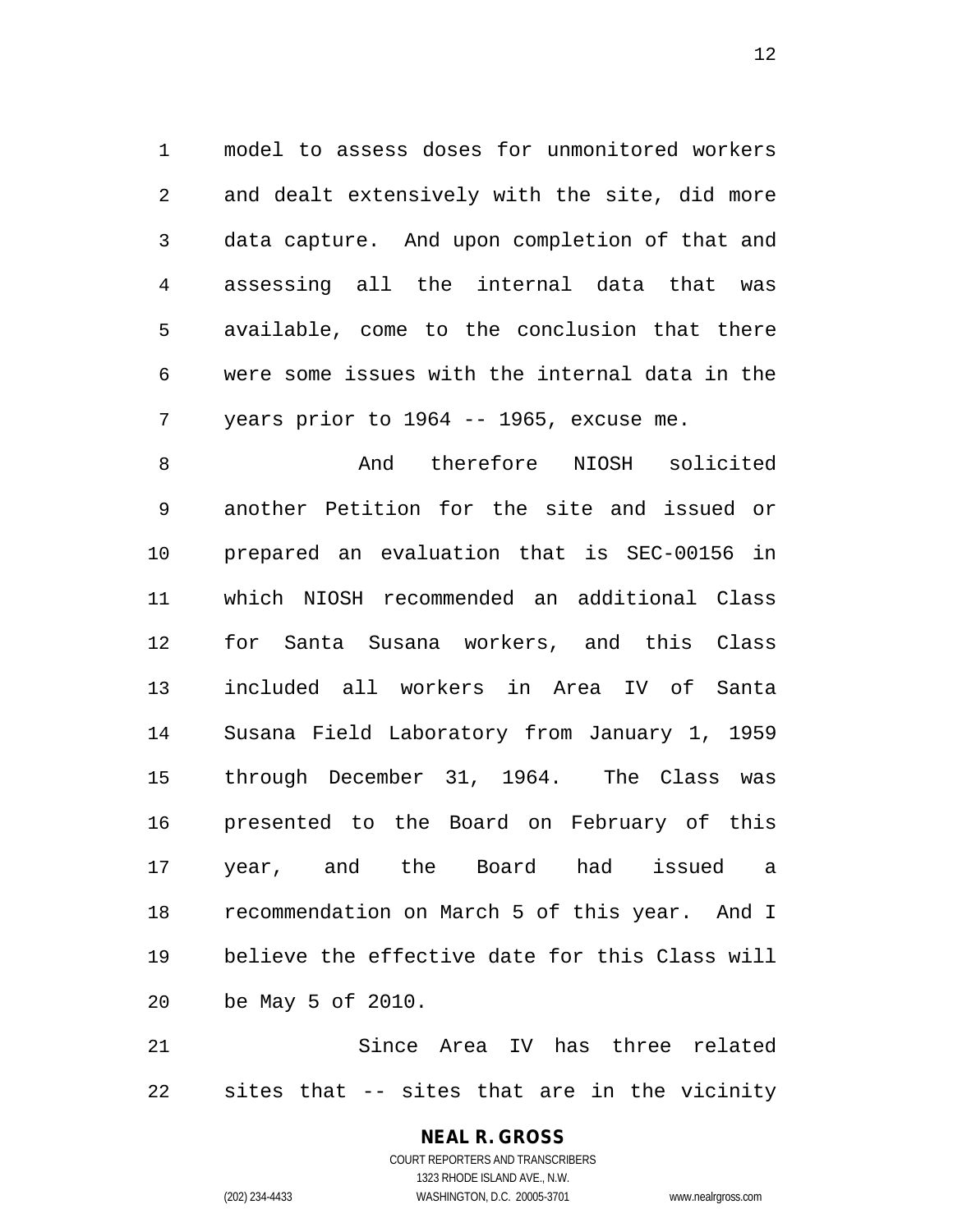1 of Area IV and were operated by the same 2 company, NIOSH has also looked into SEC 3 evaluations for these three sites. These 4 sites are the Canoga Avenue facility, the 5 Downey and the De Soto facilities.

6 NIOSH actually received an 83.13 7 SEC Petition for the Canoga Avenue facility 8 which was also completed and presented to the 9 Board in February 2009. Upon some 10 consultation with the Department of Labor, 11 NIOSH has issued a revision to this report, 12 and the Board finally voted on March 31, 2010 13 to add the Class to the SEC for Canoga. And 14 this Class will be all workers at the Canoga 15 Avenue facility who worked from January 1, 16 1955 through December 31, 1960 at this 17 facility. This is the entire covered period 18 for this facility.

19 In addition, NIOSH had completed 20 two Petition Evaluations under paragraph 83.14 21 for the De Soto and the Downey facilities, and 22 those are currently scheduled to be presented

## **NEAL R. GROSS**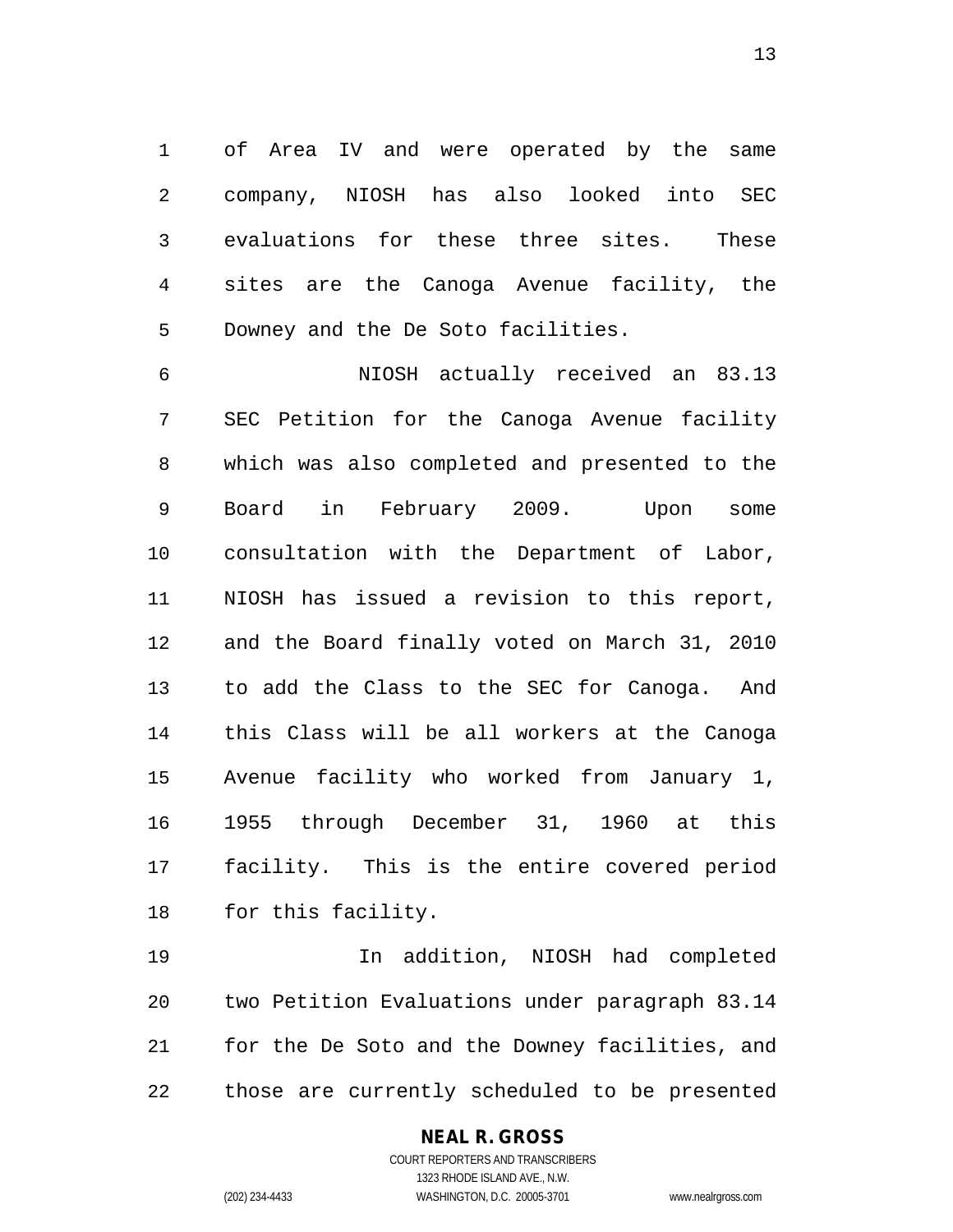1 to the Advisory Board during the May Board 2 meeting -- the upcoming -- in 2010. That was 3 the NIOSH focus was mainly since the last 4 Board meeting, as you can see, was mostly on 5 SECs, getting the SECs done, because that's 6 the high priority issue.

7 As for TBD and other activities, 8 NIOSH has also completed the external coworker 9 model for Area IV and related sites. However, 10 this is currently undergoing revision. The 11 internal coworker model is still being 12 developed. NIOSH has sent some detailed 13 information on the database that is used for 14 the internal coworker model to the Work Group 15 because there were some outstanding questions 16 from the last Board meeting.

17 NIOSH is also in the process of 18 developing a White Paper on the NTA film 19 issue, the neutron monitoring issue, which is 20 currently under development and is actually in 21 the completion stages. However, it has not 22 completed issue resolution clearance before

**NEAL R. GROSS**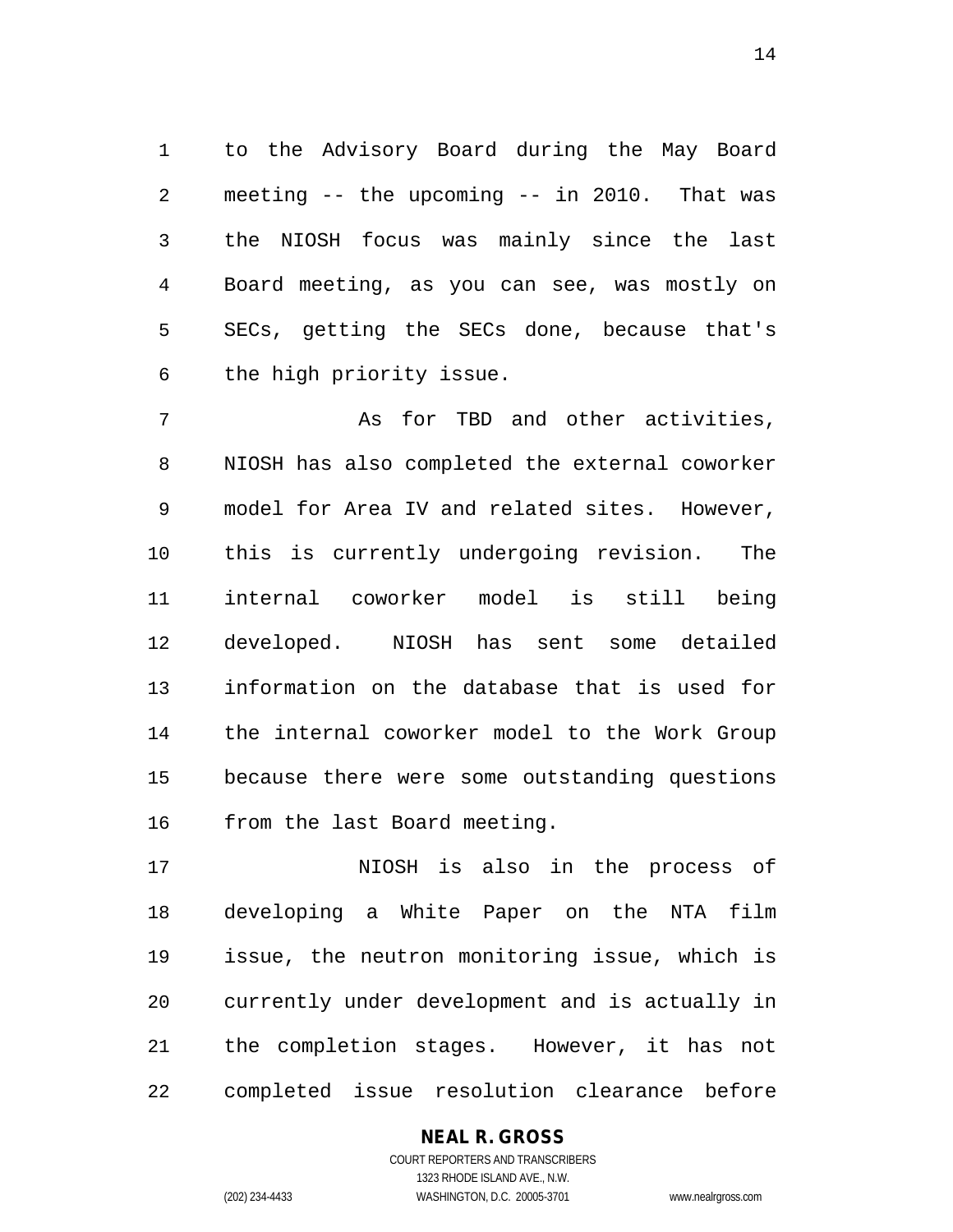1 this meeting.

2 Also NIOSH, based on some 3 questions that came up during the last Board 4 meeting regarding site coverage, NIOSH had 5 committed to looking into whether or not we 6 could find any documents that would indicate 7 that DOE nuclear work was performed in any 8 other areas than Area IV. And NIOSH has 9 completed a revision of its databases of all 10 the documents that were collected during SEC 11 and TBD research. But it has really located 12 any kind of documents that would indicate that 13 DOE related nuclear activities were carried 14 out in these areas, and therefore nothing was 15 submitted to the Department of Labor to 16 reconsider anything because we haven't found 17 any information.

18 Revisions to the internal, the 19 external, and the environmental TBDs are in 20 the completion stages. These revisions for 21 now are to address the SECs to include SEC 22 language to complete appending claims. We

> **NEAL R. GROSS** COURT REPORTERS AND TRANSCRIBERS

1323 RHODE ISLAND AVE., N.W. (202) 234-4433 WASHINGTON, D.C. 20005-3701 www.nealrgross.com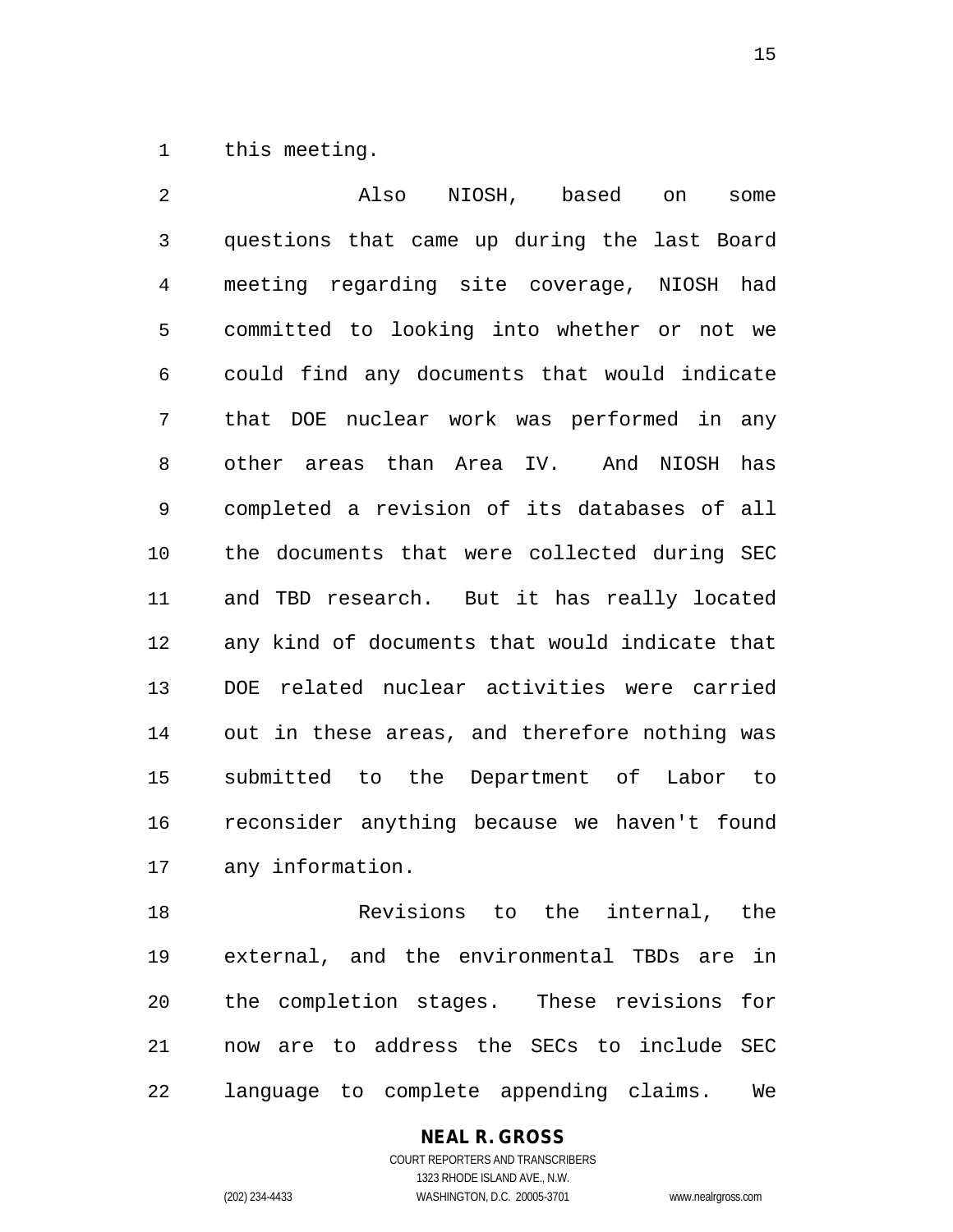1 still need to address some of the other issues 2 that need to be resolved.

3 During the last year, NIOSH did 4 two data capture trips to the site and one 5 data capture trip to the Federal Records 6 Center. They were completed in September and 7 November of 2009, and overall the site visit 8 database now contains over 1,500 documents 9 that are related to Santa Susana Field 10 Laboratory and its related sites.

11 And NIOSH has also received four 12 reports from SC&A. One was received in 13 October 2009 which was a draft review of the 14 Santa Susana Field Laboratory Special Exposure 15 Cohort Petition and the NIOSH SEC Petition 16 Evaluation Report. The second one was the 17 review of the NIOSH Site Profile for the Santa 18 Susana Field Laboratory with Attachment 1 19 which included the site expert interviews 20 which were conducted in 2008, I believe. 21 NIOSH also received the draft White Paper 22 which included the review of the database that

## **NEAL R. GROSS**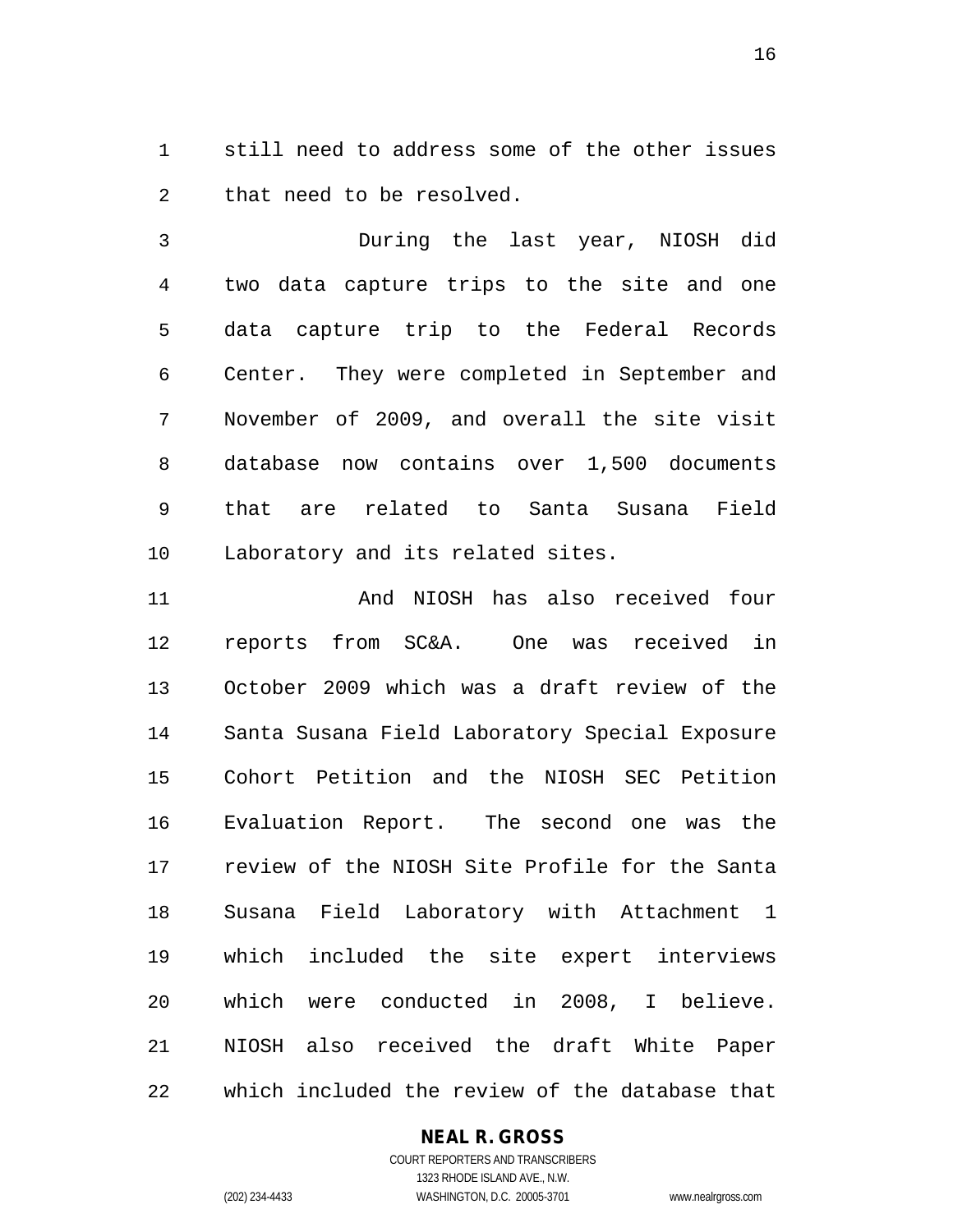1 was used to develop OTIB-0077, the external 2 coworker model for Area IV, which was received 3 March 8, 2010. And SC&A reissued a revision 4 to this document which was received by NIOSH 5 March 15, 2010. 6 That about brings us up to date 7 with NIOSH efforts. 8 CHAIRMAN GIBSON: Okay. Do we 9 have any questions of NIOSH, or do we want to 10 just let SC&A give -- 11 MR. STIVER: Well, I have a 12 question. 13 MS. KLEA: This is Bonnie. Can I 14 ask a question? 15 CHAIRMAN GIBSON: Go ahead. 16 MS. KLEA: Did Lara not receive 17 the letter I sent that was dated 1996 from the 18 Department of Energy, Mike Lopez to Boeing's 19 Majelle Lee, listing three offsite areas where 20 DOE did work and they were left contaminated 21 which was Building 373, the old conservation 22 yard, and the OMR, the organic moderated

**NEAL R. GROSS**

COURT REPORTERS AND TRANSCRIBERS 1323 RHODE ISLAND AVE., N.W. (202) 234-4433 WASHINGTON, D.C. 20005-3701 www.nealrgross.com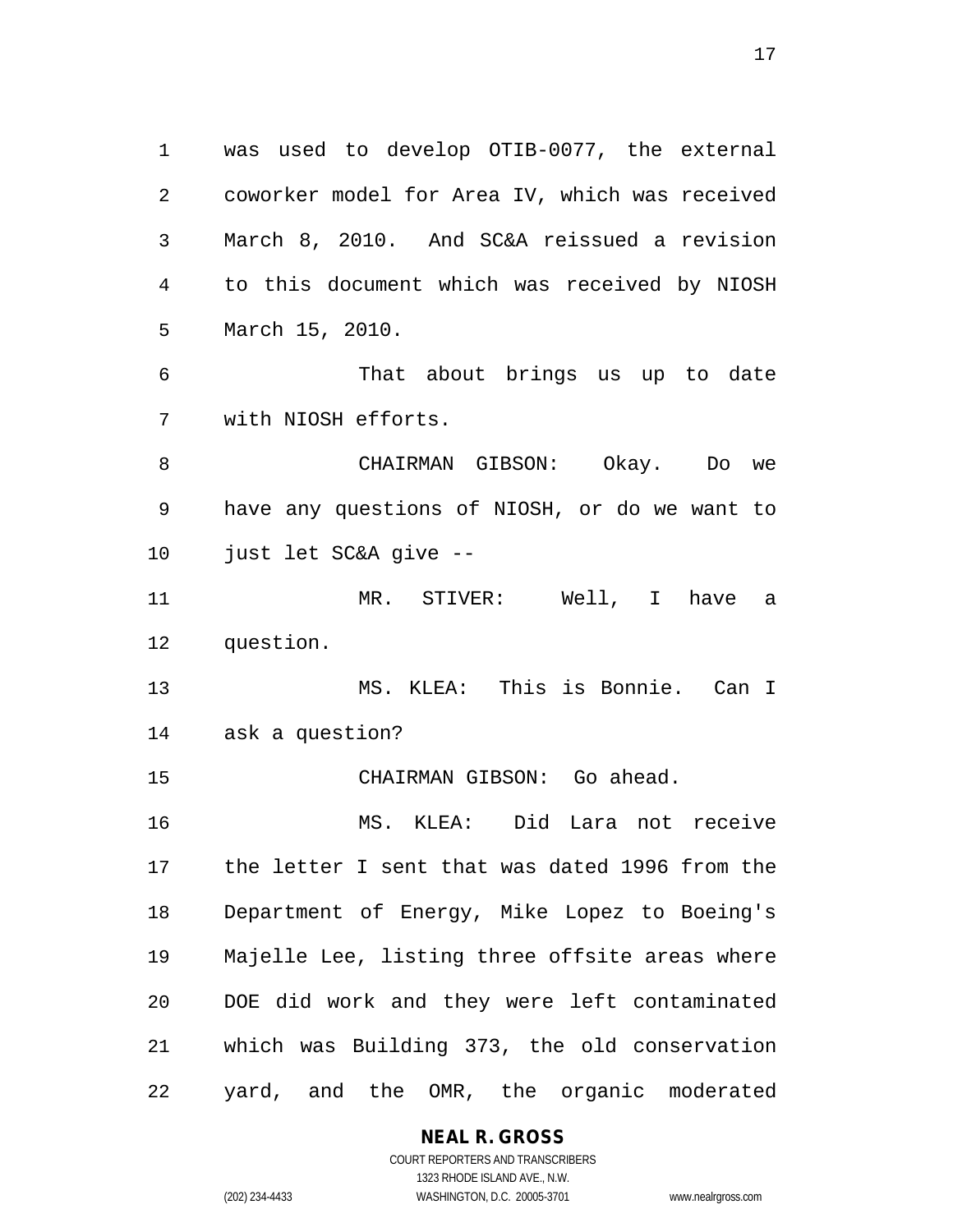1 reactor in Building 9. Those were all offsite 2 of Area IV, and they were DOE projects, and 3 they left the property and the buildings 4 contaminated.

5 DR. HUGHES: Yes, I did receive 6 that document, and I looked at it. But if you 7 look at the map of Area IV, these three 8 facilities are included in Area IV. Now they 9 are outside of what is called the DOE segment 10 of Area IV. But since the entirety of Area IV 11 is covered under this program, it is not an 12 issue. I mean if you look at our TBDs, you 13 actually see that these three facilities are 14 discussed in our TBDs. So any worker who 15 would have worked at any of these facilities 16 would be covered under this program.

17 MS. KLEA: Okay. So you do have 18 that memo that Laurie Breyer circulated? 19 DR. HUGHES: Yes. 20 MS. KLEA: Okay. Well, in 1996, 21 they said it was outside of Area IV.

22 DR. HUGHES: No, it's outside the

#### **NEAL R. GROSS** COURT REPORTERS AND TRANSCRIBERS

1323 RHODE ISLAND AVE., N.W. (202) 234-4433 WASHINGTON, D.C. 20005-3701 www.nealrgross.com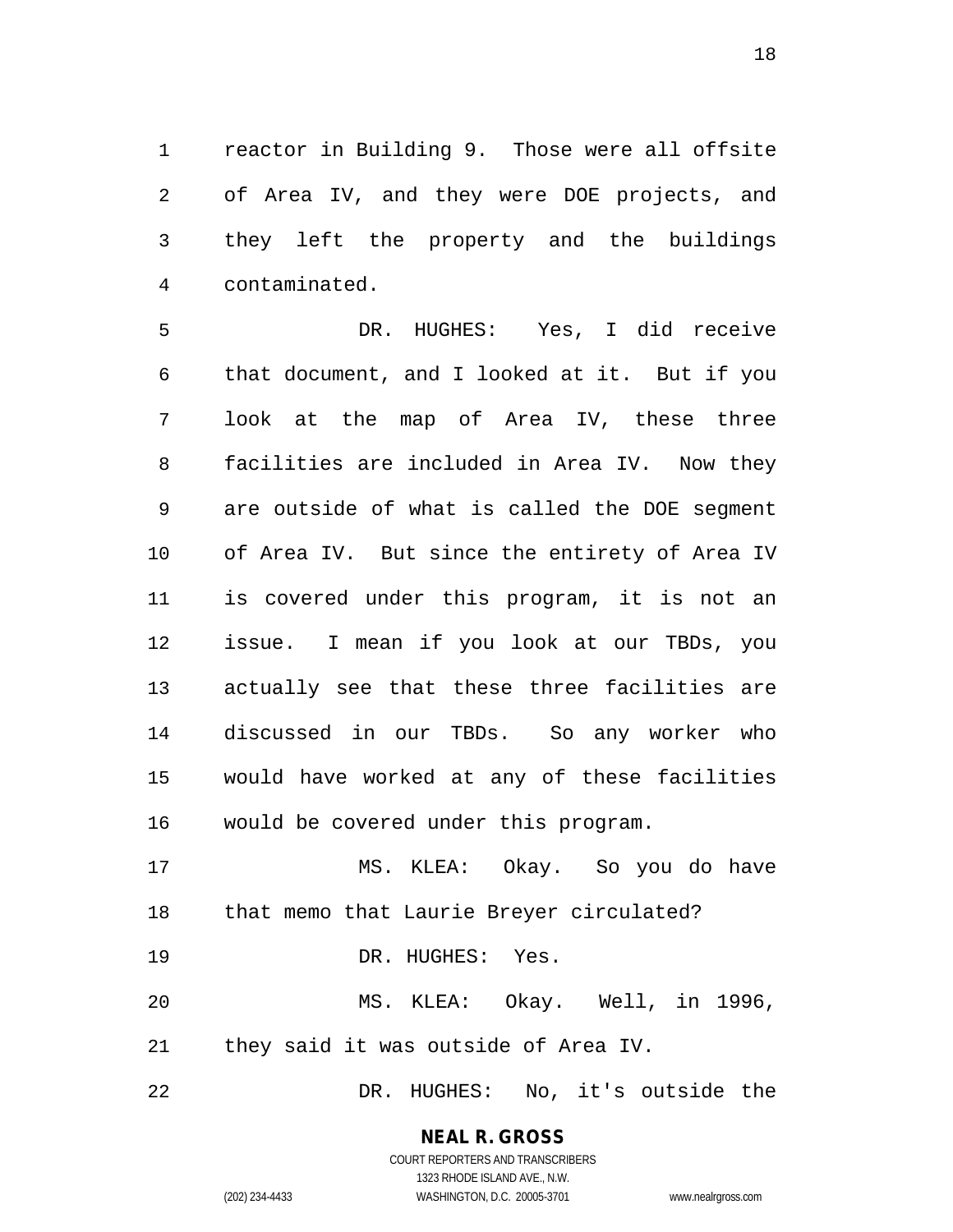1 DOE portion of Area IV.

2 MS. KLEA: Okay. 3 DR. HUGHES: Not all of Area IV 4 was DOE operations. Part of it was Rocketdyne 5 or whatever the company was called in 6 different periods. But as it's relevant for 7 this program, DOL defines the site coverage by 8 area. So Area IV is covered, not just the DOE 9 area. 10 MS. KLEA: Okay. But from what 11 I'd seen there's a very difficult time to 12 distinguish when the areas were changed 13 originally and the map I circulated at the 14 last Board meeting. It was only the SRE in 15 1956 and we're exactly not sure when the other 16 areas were included in the DOE areas. We have 17 trouble with the boundaries. 18 DR. HUGHES: Okay. 19 MS. KLEA: So in 1996 a letter was 20 written, and the subject is Completion of 21 Projects Outside of the DOE Area. So it's 22 been the assumption that all of Area IV is the

# **NEAL R. GROSS**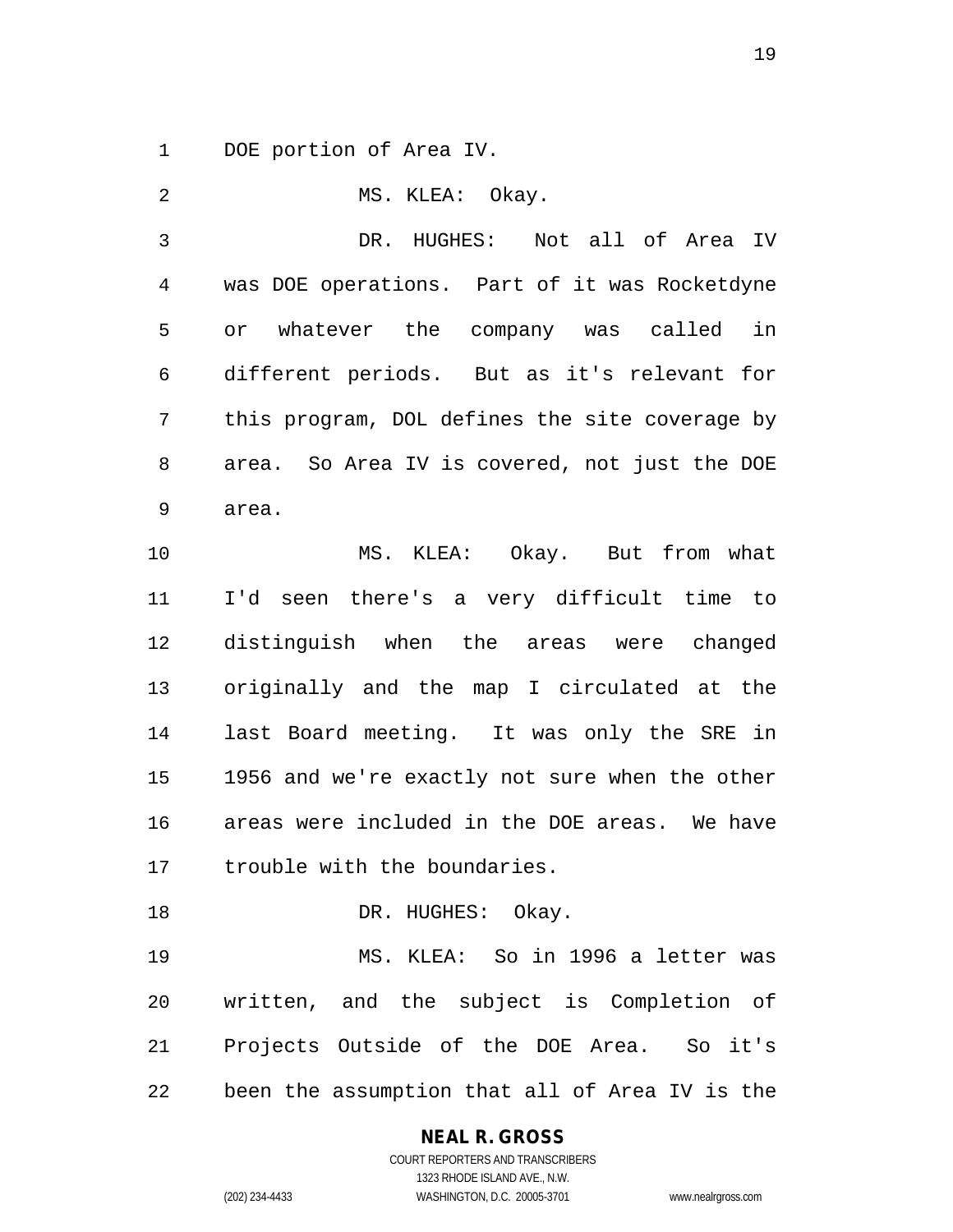1 DOE area.

2 DR. HUGHES: No, not all. Area IV 3 is larger than just the DOE area actually. If 4 you look at the maps, and there's one in our 5 TBD. There are several maps out there that 6 are from historic documents like the Sapere 7 and Boeing document, the site assessment. All 8 I can say to this is that these three 9 facilities that are listed would be covered 10 under Area IV, and we've discussed them in the 11 Site Profile.

12 MS. KLEA: Okay. Now I don't know 13 if it's an issue you're going to bring up now 14 or later. But there are huge gaps of data 15 missing for the worker claims coming from 16 Boeing. They don't know where the workers 17 were because according to the UCLA report they 18 only had two places to clock in, only two time 19 clocks for 400 buildings on the hill.

20 And when Boeing was asked for the 21 key to their code system, some years they used 22 a two-digit number, some years they used a

## **NEAL R. GROSS**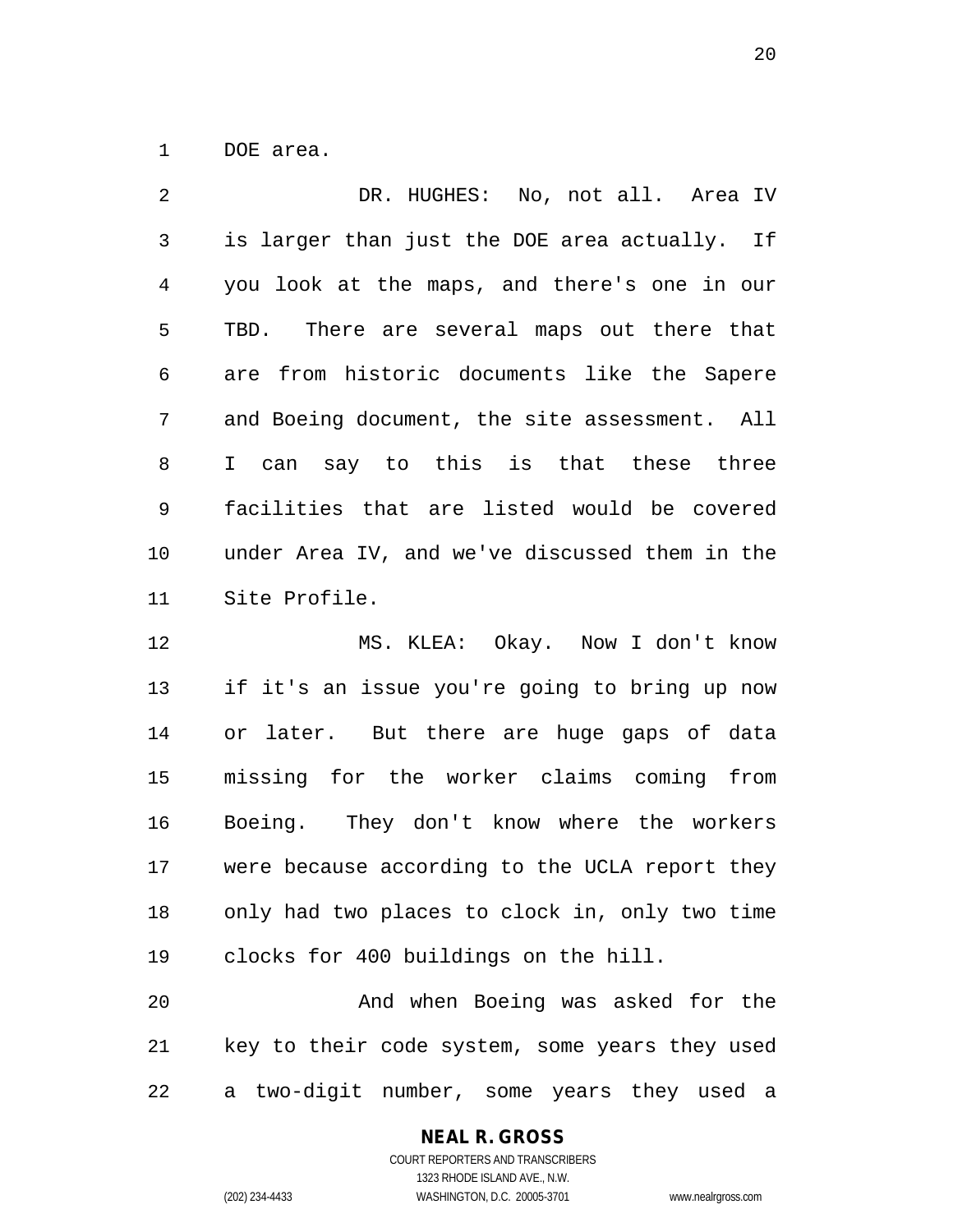1 three-digit number. And Boeing has no code 2 for where those numbers went. And so I have 3 dozens of claims here that show delinked 4 spaces for the time periods that the worker 5 worked.

6 DR. HUGHES: I guess that would be 7 more an issue that DOL would deal with.

8 MS. KLEA: Okay.

9 DR. HUGHES: Regarding the 10 verification.

11 MS. KLEA: Okay. And this is all 12 pointed out in the UCLA report, and Laurie 13 Breyer verified that you all have access to 14 that UCLA report. So I've gone through it, 15 and I have page number if you want any of 16 these details.

17 DR. HUGHES: I'm familiar with the 18 report.

19 MS. KLEA: Well, you quoted from 20 it. You quoted from it that there was 21 adequate internal monitoring records. And 22 according to the UCLA report there was

# **NEAL R. GROSS**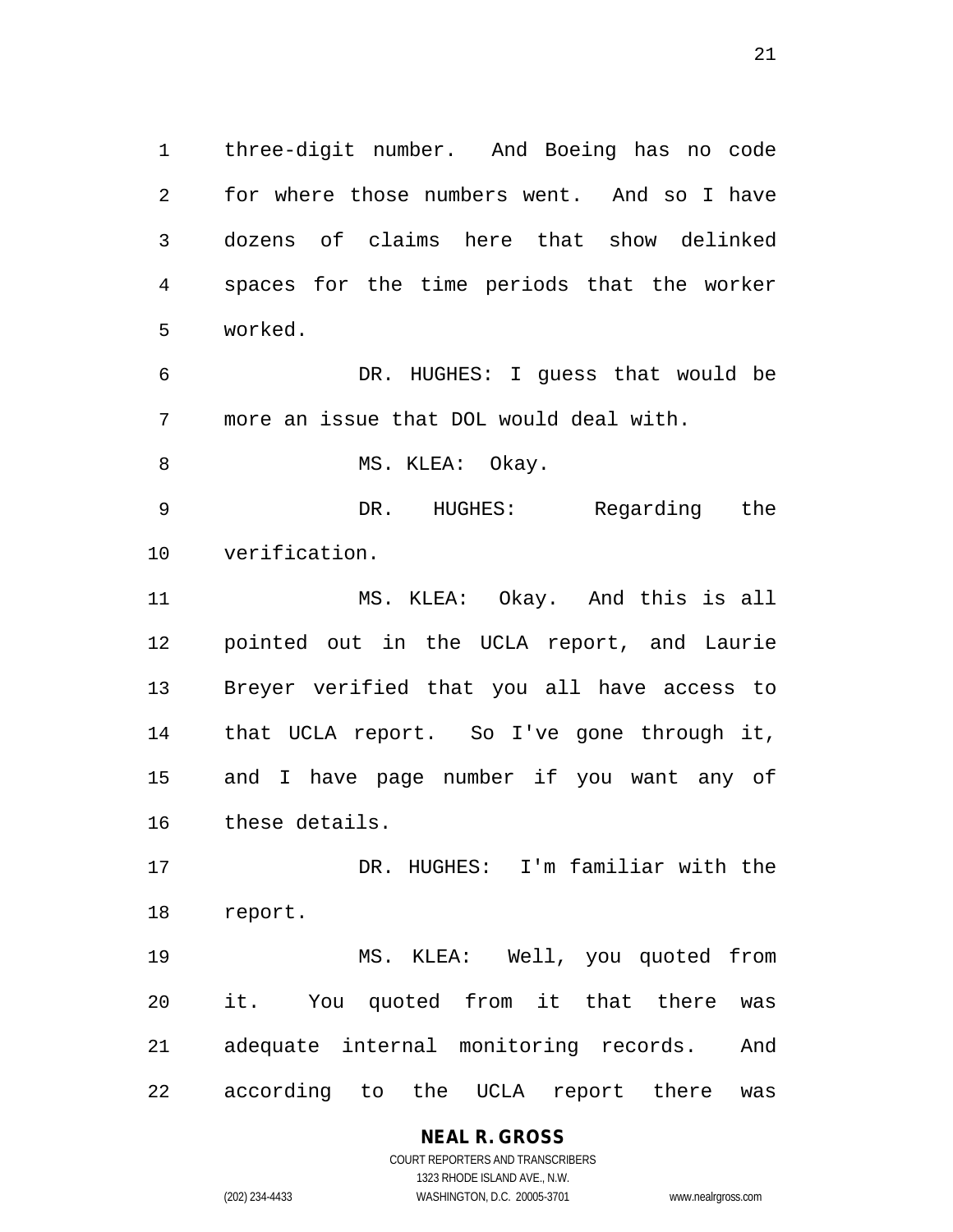1 inadequate internal monitoring records. No 2 worker locations were known because they used 3 a code. And I asked Laurie if you have that 4 UCLA report at your disposal. This was a 5 worker desk study that was done at UCLA.

6 DR. HUGHES: Yes, I'm familiar 7 with the report. And I'm not sure that the 8 report discusses inadequacy of internal data 9 because the whole conclusion of the report is 10 based on their analysis of the internal data 11 that was collected. I cannot really say much 12 to their attempts trying to place worker in 13 certain areas or the issue with the time clock 14 location. That's not really something we look 15 at.

16 MS. KLEA: Well, don't you need 17 worker location as well as internal monitoring 18 to do the coworker model?

19 DR. NETON: No. This is Jim 20 Neton. Bonnie, the coworker model is more 21 general than that. We would take the total 22 distribution of all the workers that were

# **NEAL R. GROSS**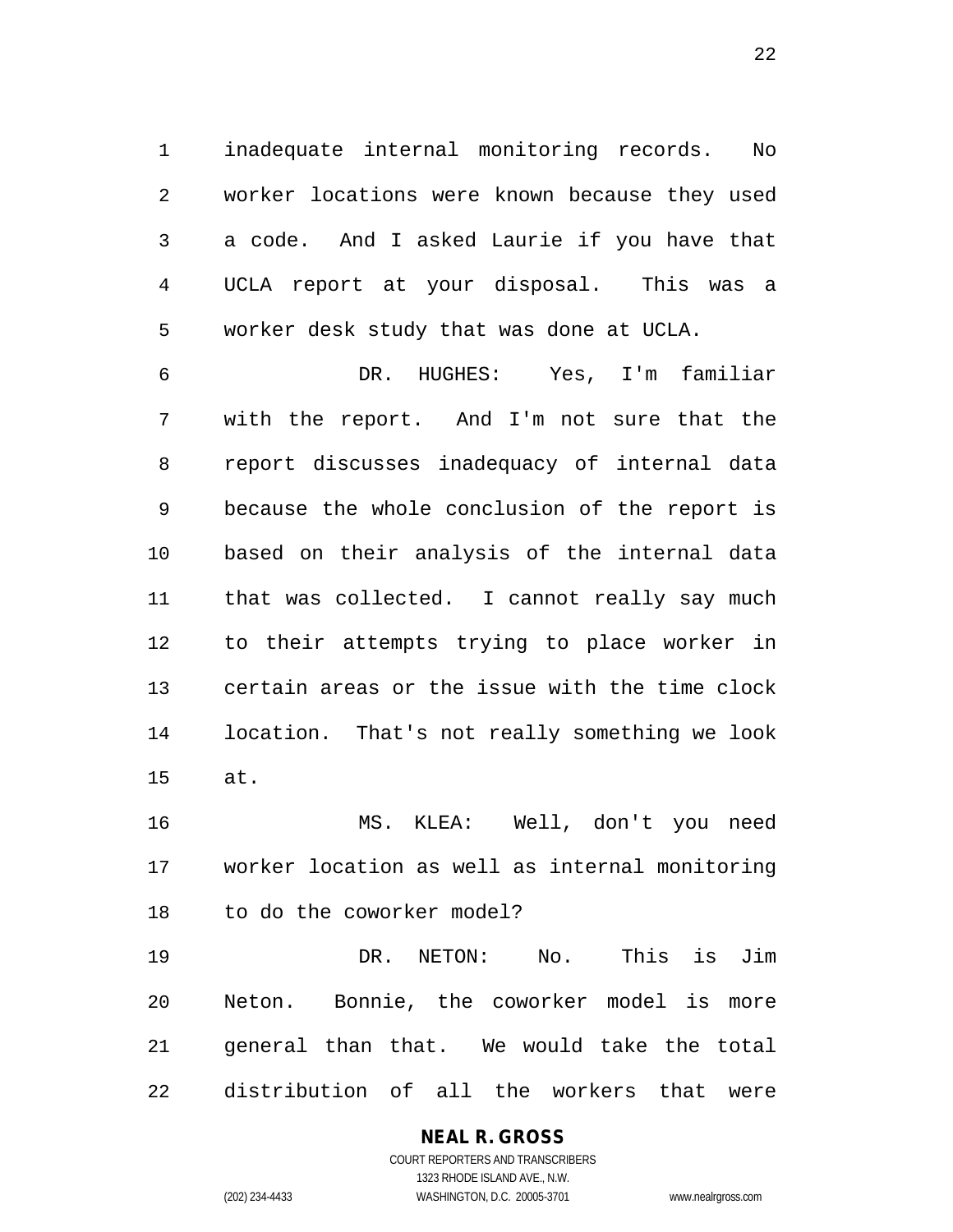1 monitored for internal exposure and select 2 either the 50th or the 95th percentile of that 3 entire distribution and apply it to a worker.

4 It's been our experience at many 5 of these sites that you can't get down to a 6 level of knowledge of where and when the 7 workers were. It's just not possible. In 8 this way, say for instance, if a worker was -- 9 clearly appeared to have worked in a job that 10 needed to be monitored was exposed, they would 11 receive the 95th percentile of the values that 12 were observed in the entire population.

13 MS. KLEA: Okay.

14 DR. NETON: That's how we approach 15 that issue.

16 MS. KLEA: Okay. Well, you need 17 to look at that UCLA report. I think Lara has 18 quoted some of what's in it, and it says that 19 the internal monitoring peaked in '63 and '64 20 and then it fell off sharply. Instead of 21 doing it per incident or per week, they did it 22 only once a quarter, and many of the workers

## **NEAL R. GROSS**

COURT REPORTERS AND TRANSCRIBERS 1323 RHODE ISLAND AVE., N.W. (202) 234-4433 WASHINGTON, D.C. 20005-3701 www.nealrgross.com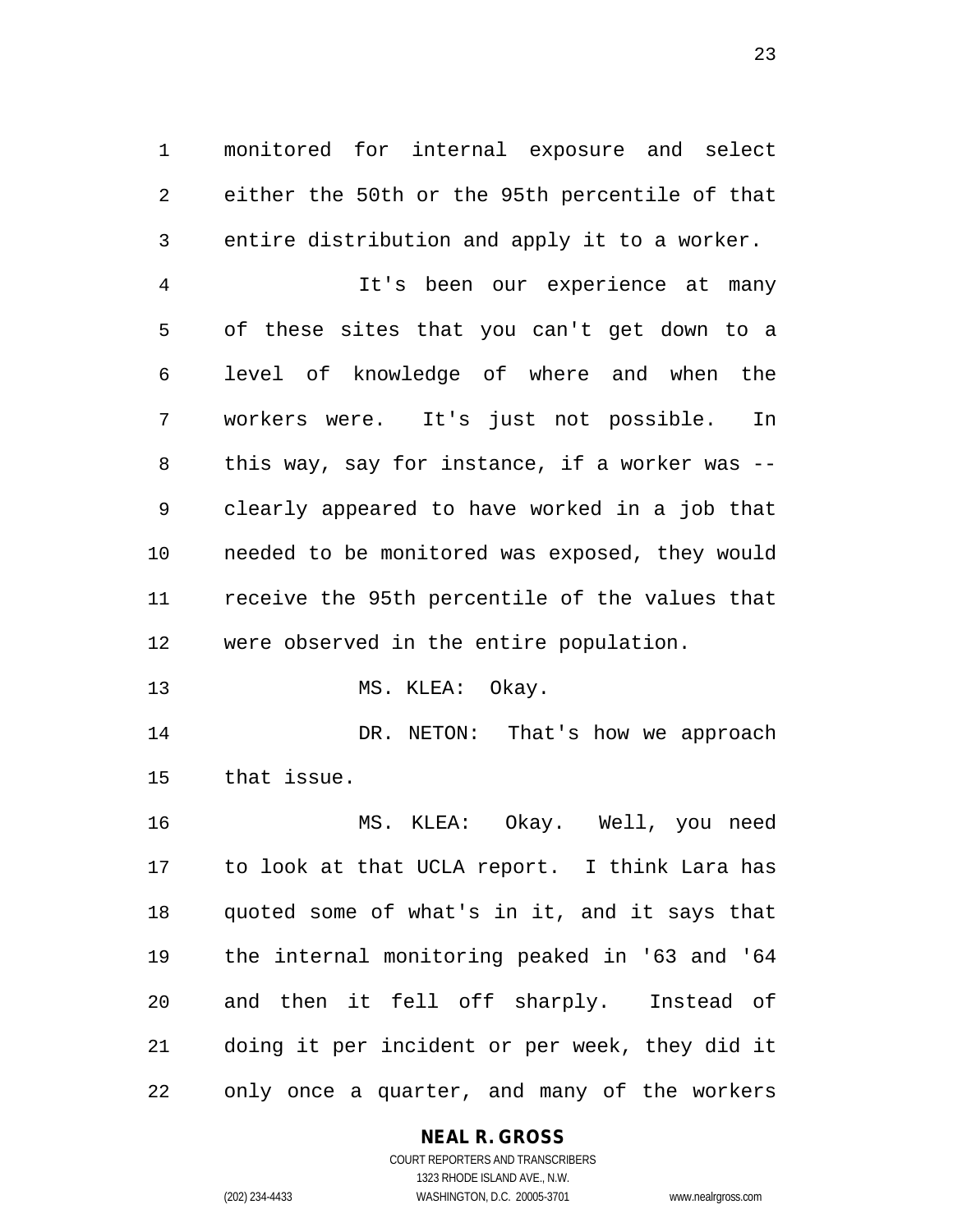1 had -- there were no birth dates, no Social 2 Security numbers, and the personnel records 3 were not found to go with the monitoring 4 numbers.

5 DR. NETON: Right. One thing we 6 need to keep in perspective here is the 7 difference between the endpoint of an 8 epidemiological study which I think is what 9 you're looking at --

10 MS. KLEA: Yes.

11 DR. NETON: -- versus dose 12 reconstruction for purposes of compensation. 13 We tend to allow for much larger exposures to 14 be claimant favorable when data are missing 15 when that wouldn't be appropriate in an 16 epidemiologic study.

17 MS. KLEA: Okay.

18 MR. KATZ: Thank you, Bonnie.

19 MR. STIVER: This is John Stiver 20 from SC&A. Lara, I have a couple of questions 21 about your presentation.

22 For the Canoga Avenue facility, I

**NEAL R. GROSS** COURT REPORTERS AND TRANSCRIBERS 1323 RHODE ISLAND AVE., N.W.

(202) 234-4433 WASHINGTON, D.C. 20005-3701 www.nealrgross.com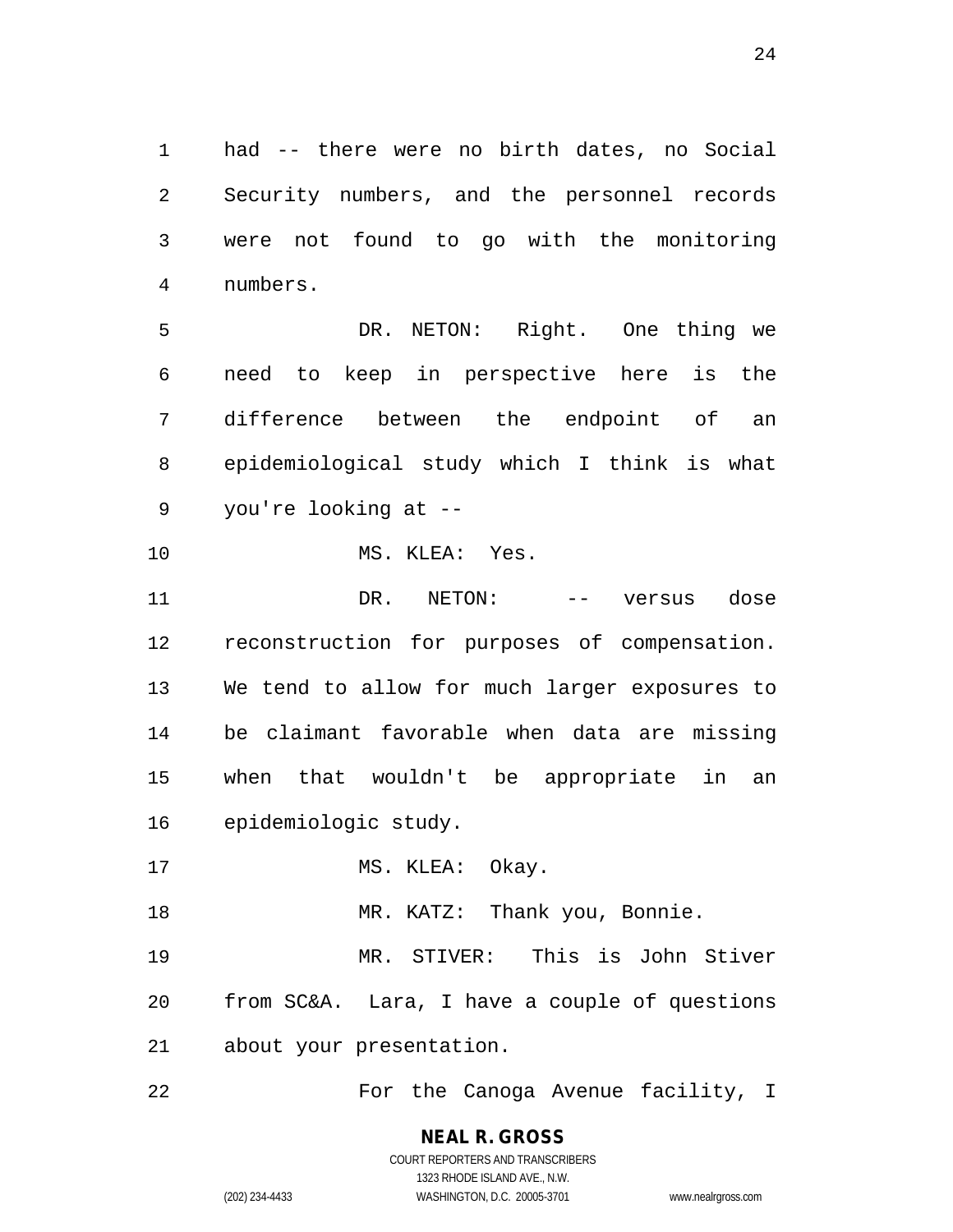1 was not present in the February full Board 2 meeting, but I read the transcript recently. 3 Apparently the original class was for the 4 Vanowen Building only. And the reason for the 5 expansion, was that because Labor was unable 6 to identify whether personnel were indeed 7 assigned to Vanowen or were just coming and 8 going without some kind of access control? 9 What's the real purpose for that? I didn't 10 quite come away with an understanding of that. 11 DR. HUGHES: Yes, the research 12 indicated that the nuclear operations took 13 place in this one building at the site, the 14 Vanowen Building. And logically you would 15 think that only the workers in that building 16 would be exposed since there was no evidence 17 of large releases to the environment. 18 However, upon discussion with the petitioner 19 as well as the Department of Labor, the 20 Department of Labor had problems putting 21 people in the Vanowen Building.

22 Now the records we received from

**NEAL R. GROSS** COURT REPORTERS AND TRANSCRIBERS 1323 RHODE ISLAND AVE., N.W.

(202) 234-4433 WASHINGTON, D.C. 20005-3701 www.nealrgross.com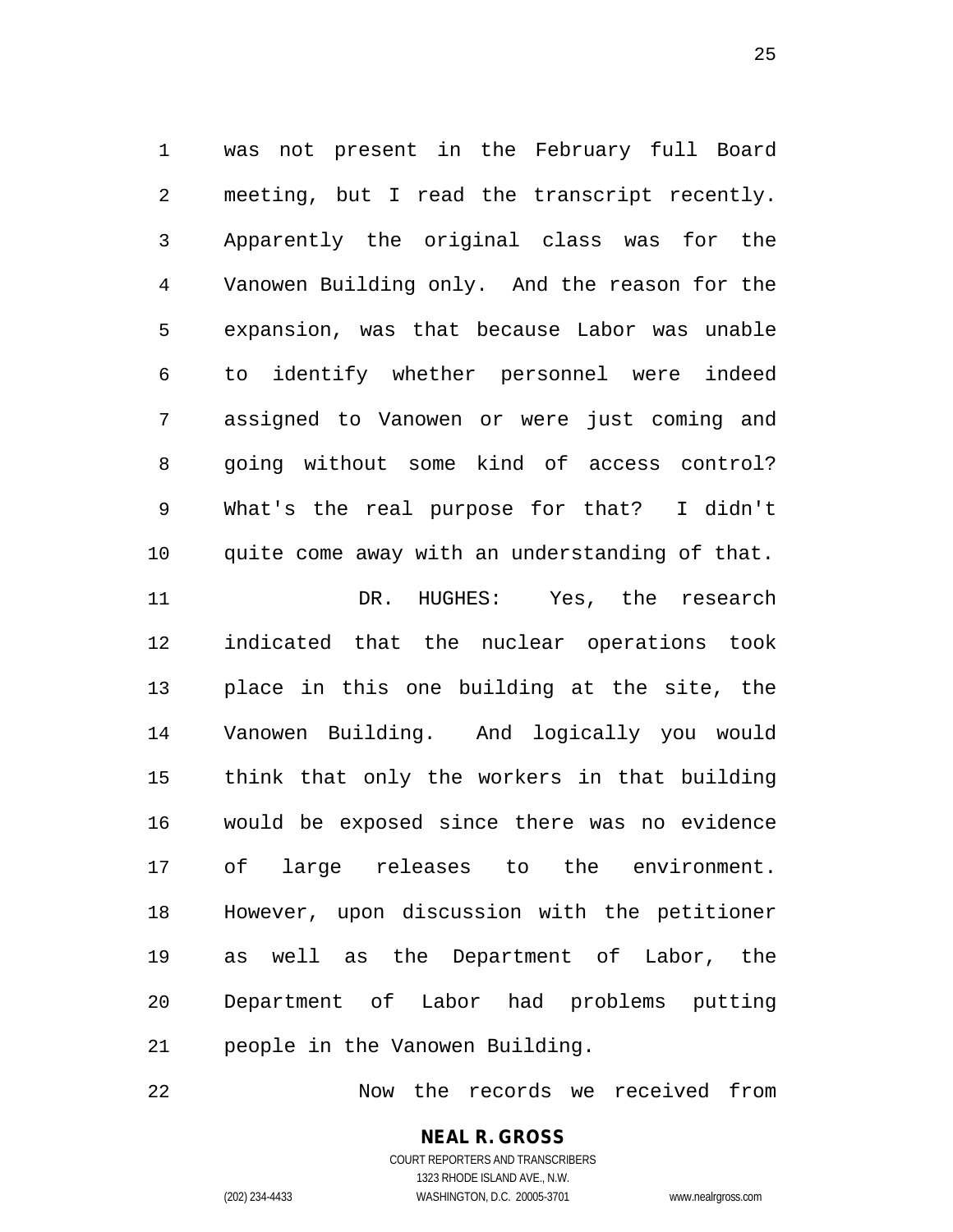1 the site, we were under the impression it 2 would be possible. But as the Department of 3 Labor had pointed out, they not just only need 4 to place the worker in a particular building. 5 They also need to verify 250 days of 6 employment, and it just gets very difficult.

7 In addition to that, the 8 petitioner who had worked at the site for a 9 very long time was very adamant that access 10 restrictions were not enforced.

11 MR. STIVER: Yes, I remember that. 12 DR. HUGHES: So there was some 13 conflicting information versus some people 14 being interviewed saying, yes, you could only 15 get in if you had a certain badge. And some 16 people would say, no, you could get in if they 17 needed somebody to help you out. So in order 18 to be claimant favorable, there just wasn't a 19 good --

20 MR. STIVER: Do you know what 21 proportion of the workers were or thought to 22 have been assigned to Vanowen as opposed to

## **NEAL R. GROSS** COURT REPORTERS AND TRANSCRIBERS 1323 RHODE ISLAND AVE., N.W.

(202) 234-4433 WASHINGTON, D.C. 20005-3701 www.nealrgross.com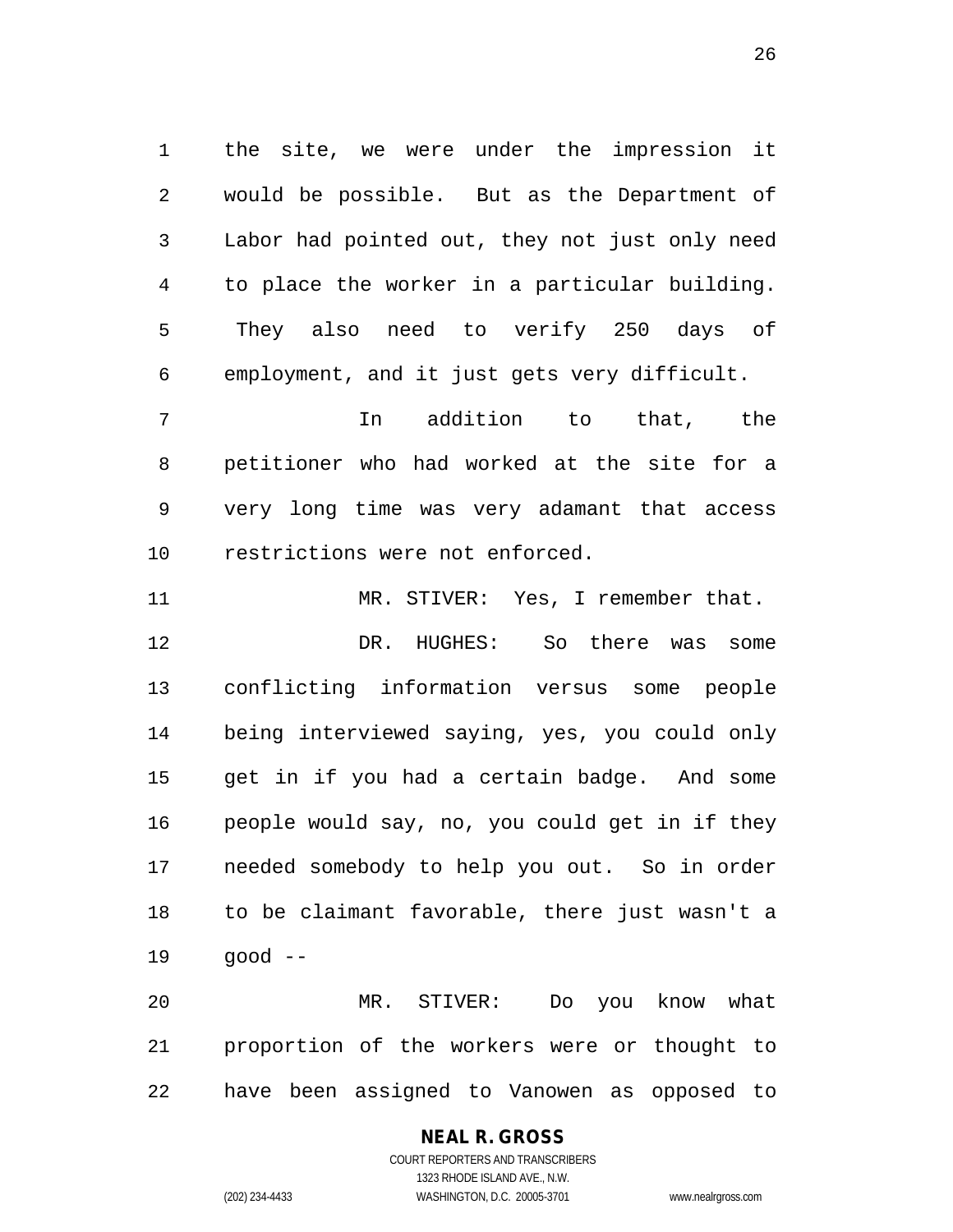1 the entire facility?

2 DR. HUGHES: Do you mean numbers? 3 MR. STIVER: Yes. What percentage 4 were actual Vanowen -- 5 DR. HUGHES: I don't know. The 6 site was probably about -- and I don't want to 7 say anything wrong. I would estimate about 30 8 percent of the entire site. 9 MR. STIVER: About 30 percent? 10 DR. HUGHES: But I really don't 11 have any worker numbers. 12 MR. STIVER: Okay. 13 DR. NETON: It was a very large 14 building though. 15 MR. STIVER: Yes. 16 DR. HUGHES: Yes, it's a large 17 building. 18 MR. STIVER: Okay. And also for 19 the Downey and De Soto facilities, what -- I 20 realize Downey was the -- from 1948 to '55 I 21 believe was when the operations were going on 22 there before it was moved over -- to Canoga,

## **NEAL R. GROSS**

COURT REPORTERS AND TRANSCRIBERS 1323 RHODE ISLAND AVE., N.W. (202) 234-4433 WASHINGTON, D.C. 20005-3701 www.nealrgross.com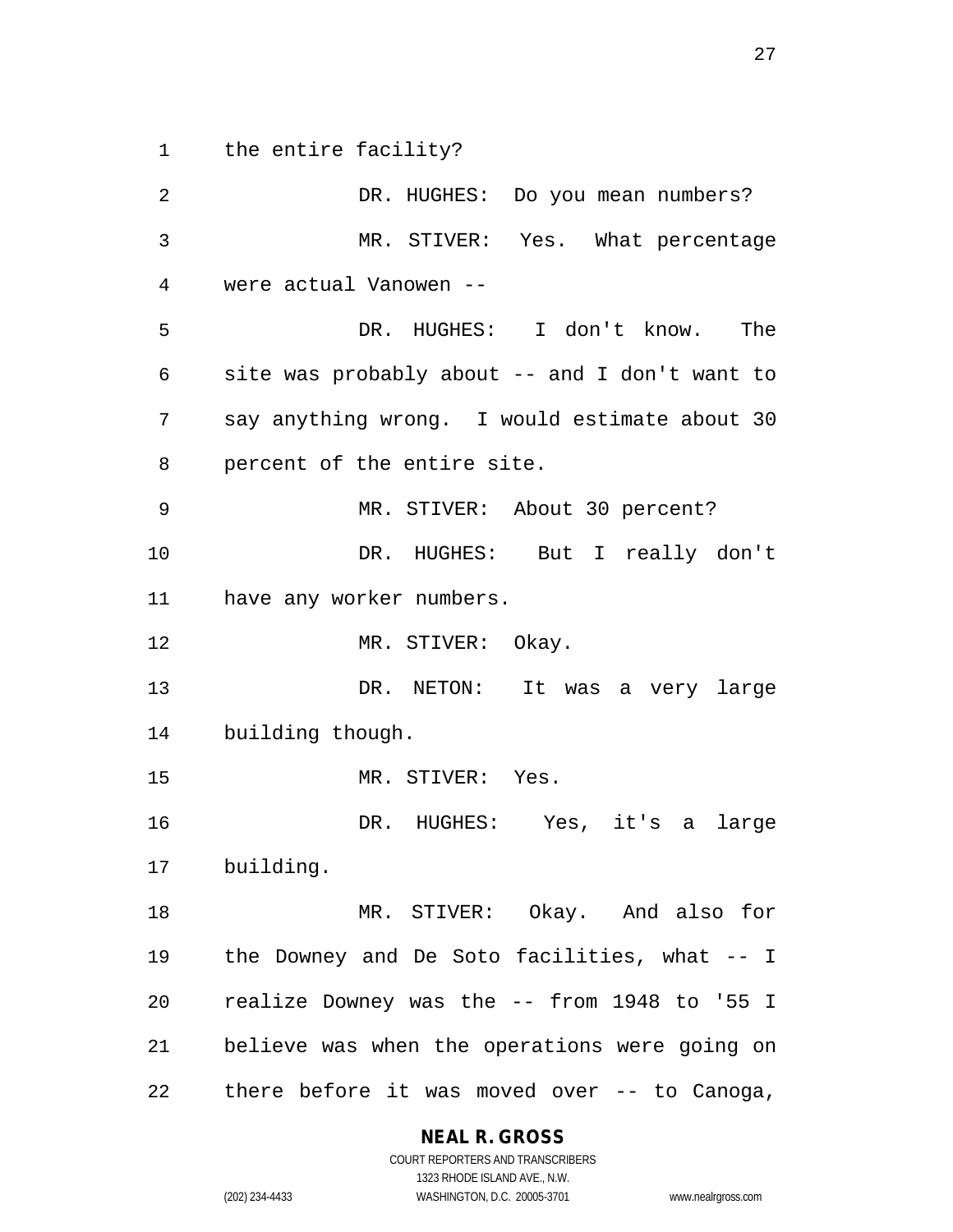1 so I would assume it's just a paucity of 2 internal monitoring data or inadequate 3 external and internal data that was the basis 4 for that petition. 5 DR. HUGHES: The findings haven't 6 been presented to the Board yet. So I don't 7 know, can we talk about it here? 8 MR. STIVER: Well, I know there's 9 been -- you've had an Evaluation Report. 10 DR. HUGHES: I mean essentially, 11 yes. I mean since the data are between those 12 four sites we're looking at one large clump of 13 data. 14 MR. STIVER: So De Soto would be 15 kind of parallel to what was done for Area IV 16 because of the missing positive bioassay data 17 of this report. 18 DR. HUGHES: That's correct. 19 MR. STIVER: Okay. And then I 20 guess the last thing was you mentioned that 21 you'd done some TBD updates, but they were 22 mainly just to put in the SEC language. Are

> **NEAL R. GROSS** COURT REPORTERS AND TRANSCRIBERS

1323 RHODE ISLAND AVE., N.W. (202) 234-4433 WASHINGTON, D.C. 20005-3701 www.nealrgross.com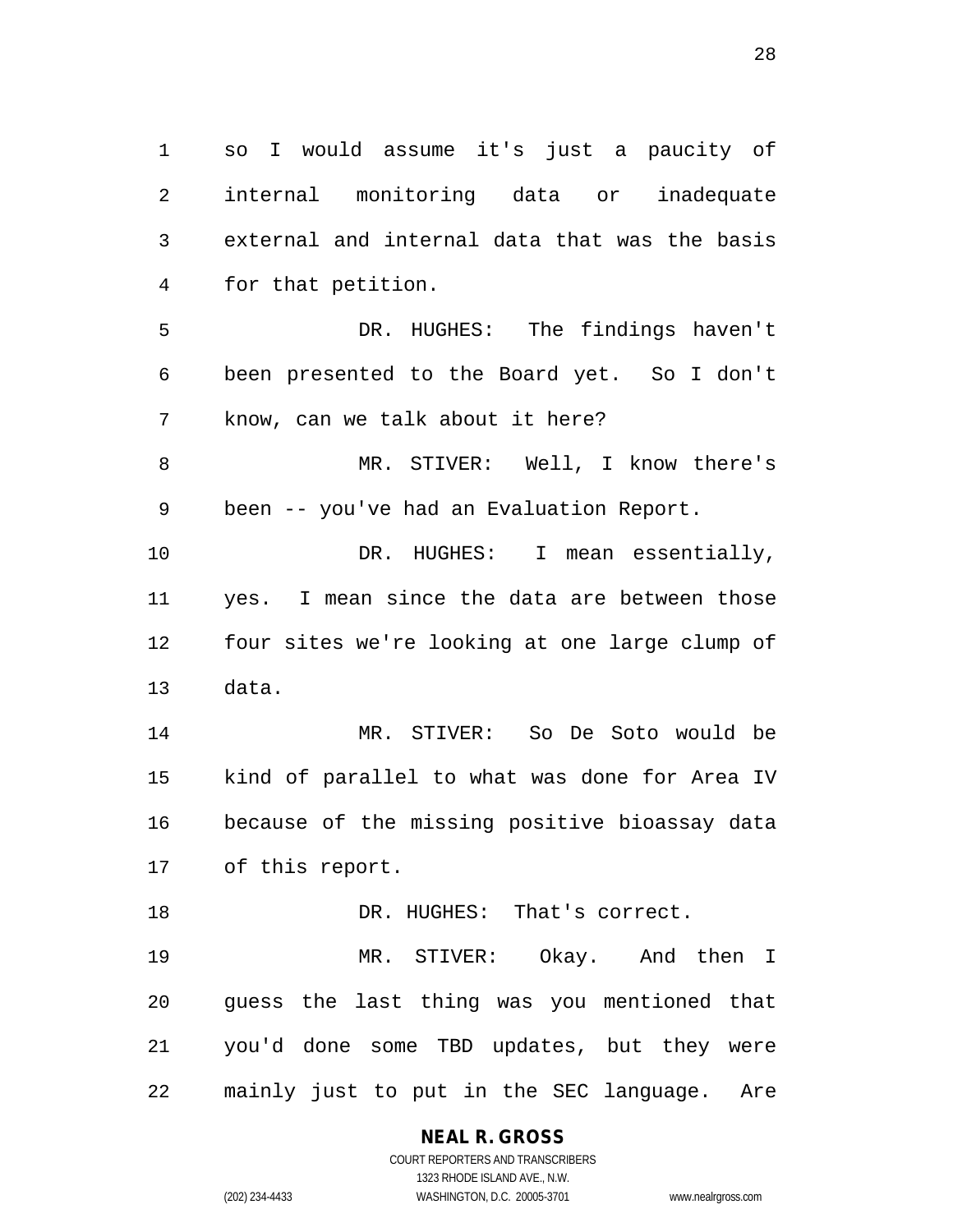1 you going to defer modification of the TBDs 2 until after the SEC is settled? Because at 3 our last meeting I remember there were a lot 4 of outstanding issues related to TBDs and 5 environmental data collection and things of 6 that nature, incidents.

7 Is that going to then be subsumed 8 into the coworker models? Or will there be 9 some attempt to also do reconstruction based 10 for those without monitoring using those TBDs? 11 I'm not quite sure how that's going to work.

12 DR. NETON: I'm not sure of your 13 question. There are two issues now. One is 14 the site is SEC through 1964. So are you 15 asking are we planning on trying to use 16 environmental data to do partial dose 17 reconstruction prior to '64?

18 MR. STIVER: Say -- yes, for those 19 personnel who don't classify, don't qualify, 20 for the SEC.

21 DR. NETON: Right.

22 MR. STIVER: Would you then apply

**NEAL R. GROSS** COURT REPORTERS AND TRANSCRIBERS 1323 RHODE ISLAND AVE., N.W.

(202) 234-4433 WASHINGTON, D.C. 20005-3701 www.nealrgross.com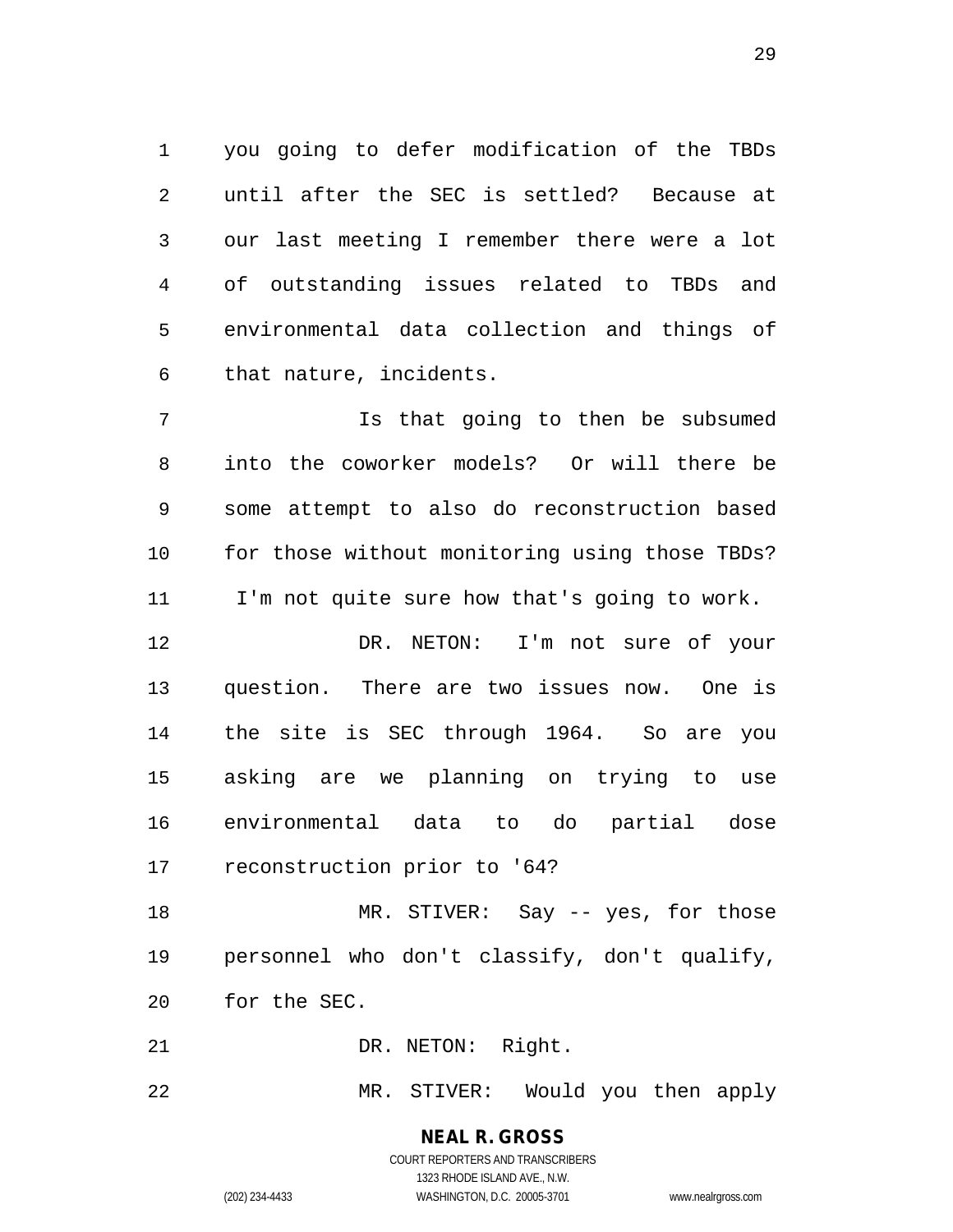1 -- just not do any internal dose assessment at 2 all for them? Or would you do a partial 3 reconstruction with an environmental internal 4 component to it because the basis for the SEC 5 was a lack of occupational monitoring? 6 DR. NETON: Right. Based on what 7 we've done in the past, I would suspect we 8 will end up with a partial dose reconstruction 9 using environmental models. 10 MR. STIVER: Okay. So that -- the 11 environmental models then still are -- 12 DR. NETON: They're still being 13 evaluated. 14 MR. STIVER: Okay. 15 DR. NETON: Now it's possible that 16 we would end up in a situation prior to '64 17 where maybe a reasonable environmental model 18 couldn't be constructed. We're not there yet. 19 MR. STIVER: Okay. That's still 20 in the works then. 21 DR. NETON: Yes, we'll do

22 everything we can.

**NEAL R. GROSS** COURT REPORTERS AND TRANSCRIBERS 1323 RHODE ISLAND AVE., N.W. (202) 234-4433 WASHINGTON, D.C. 20005-3701 www.nealrgross.com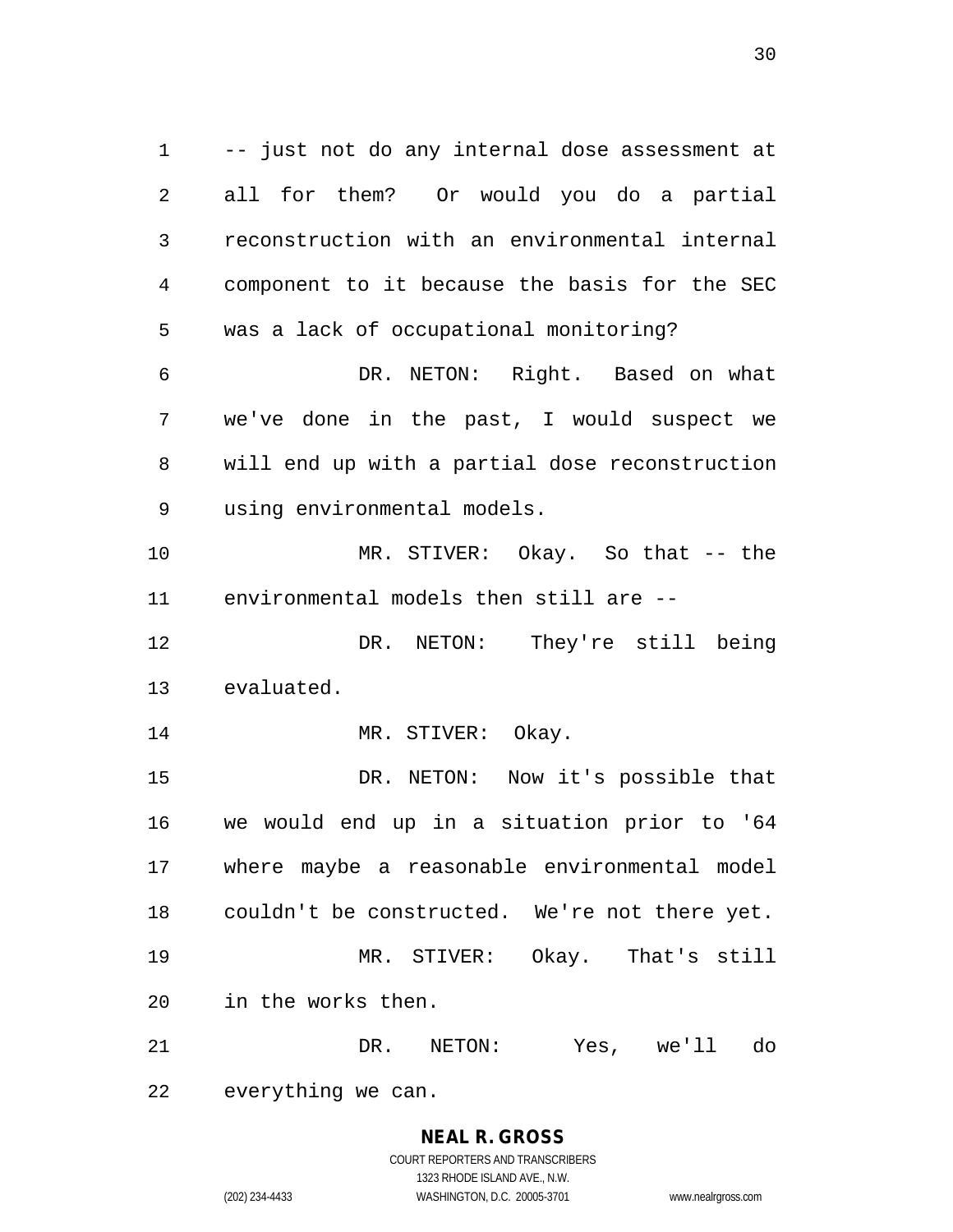1 MS. KLEA: This is Bonnie. I just 2 have a comment to make on the environmental 3 monitoring. It's my understanding that all of 4 the samples from the environment were 5 incinerated before they were measured, thereby 6 burning off all the volatiles. Now is that 7 what you're talking about for environmental 8 data?

9 DR. NETON: I'm not sure. I 10 haven't looked at that personally recently. 11 But we have environmental air samples that 12 were taken that were measured to quantify the 13 values. I don't recall samples being 14 incinerated to drive off volatiles.

15 MS. KLEA: That was pointed out by 16 Greg Dempsey from EPA that they improperly 17 monitored or they improperly measured their 18 environmental samples by incinerating them 19 thereby lowering the numbers. And then also 20 the air monitoring was improperly placed, and 21 that's pointed out in the Tiger Team report. 22 The air samplers were put up on a building

## **NEAL R. GROSS**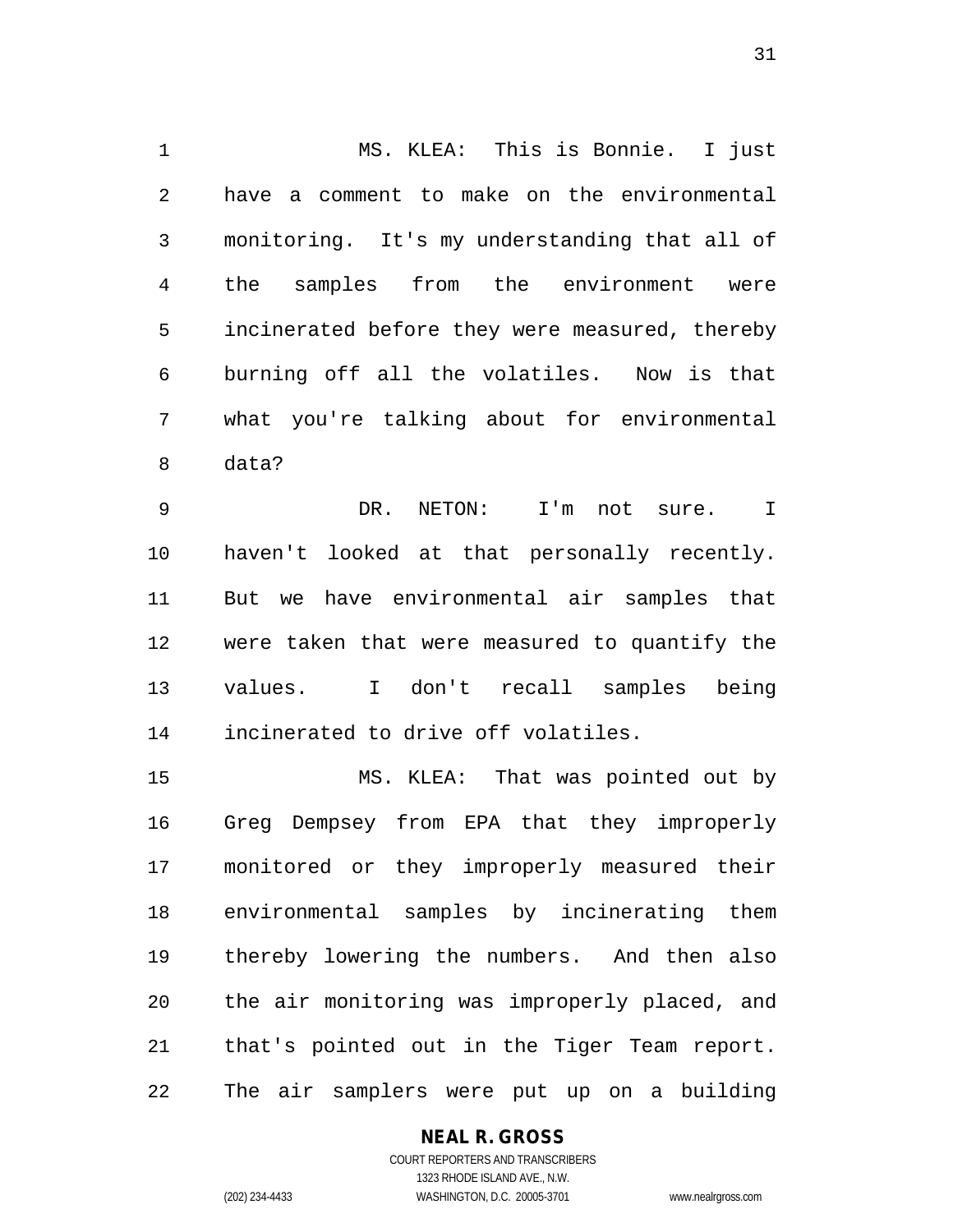1 where they received the air flow only five 2 percent of the time.

3 MR. STIVER: Bonnie, this is John 4 Stiver at SC&A. We're actually going to go 5 into these issues a little later.

6 MS. KLEA: Okay.

7 MR. STIVER: So maybe that would 8 be the time to discuss that.

9 MS. KLEA: All right. Thank you. 10 MR. STIVER: I think maybe this 11 incineration might have to do with ashing a 12 filter in order to perform radio-chemistry on 13 it. So that may be taken out of context 14 somewhat.

15 MS. KLEA: Okay.

16 MR. STIVER: But that's really all 17 I had as far as questions about your 18 presentation. As far as SC&A is concerned and 19 in the last year, we really had kind of a 20 minimal role in the SSFL SEC process. We 21 produced one document which is the review of 22 the external coworker model and more

## **NEAL R. GROSS**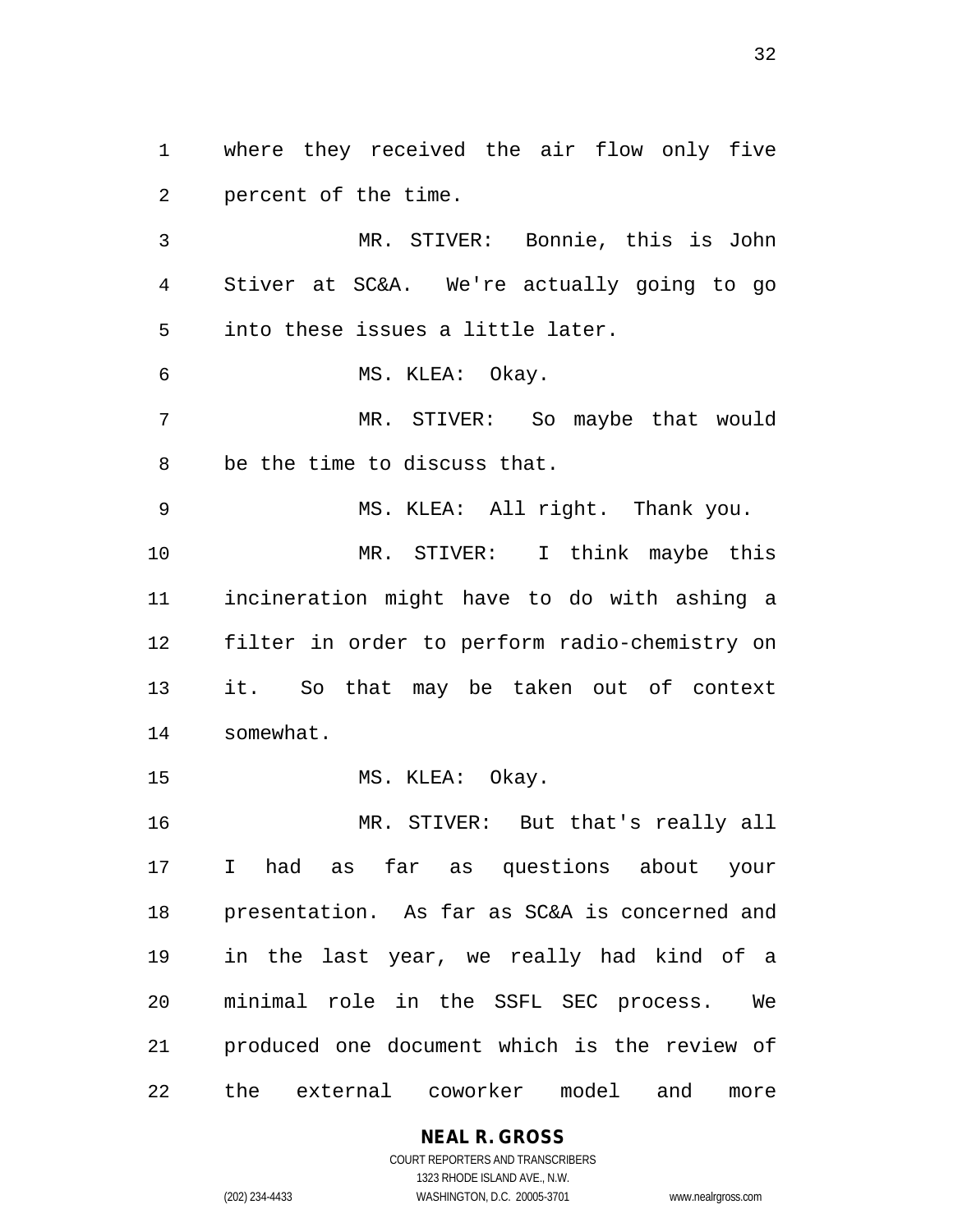1 importantly the database that underlies that 2 model. In addition, Lara showed that we had 3 presented updates. We produced updates to the 4 -- we had originally done the Petition 5 Evaluation Report as a paper study, and we 6 produced the final report for that although 7 the paper study was about 95 percent complete. 8 And then the addition of the expert 9 interviews was also added as an appendix to 10 the Site Profile.

11 But the real important piece of 12 work that we performed was the -- Hans 13 Behling's review of the database underlying 14 the external coworker model. And there are 15 about five fairly important deficiencies that 16 were identified regarding that model which are 17 going to be a point of detail discussion later 18 on during this meeting.

19 But before we really go into all 20 these details and descriptions of issues and 21 things, what I would like to do is kind of go 22 straight to the chase here and describe SC&A's

## **NEAL R. GROSS**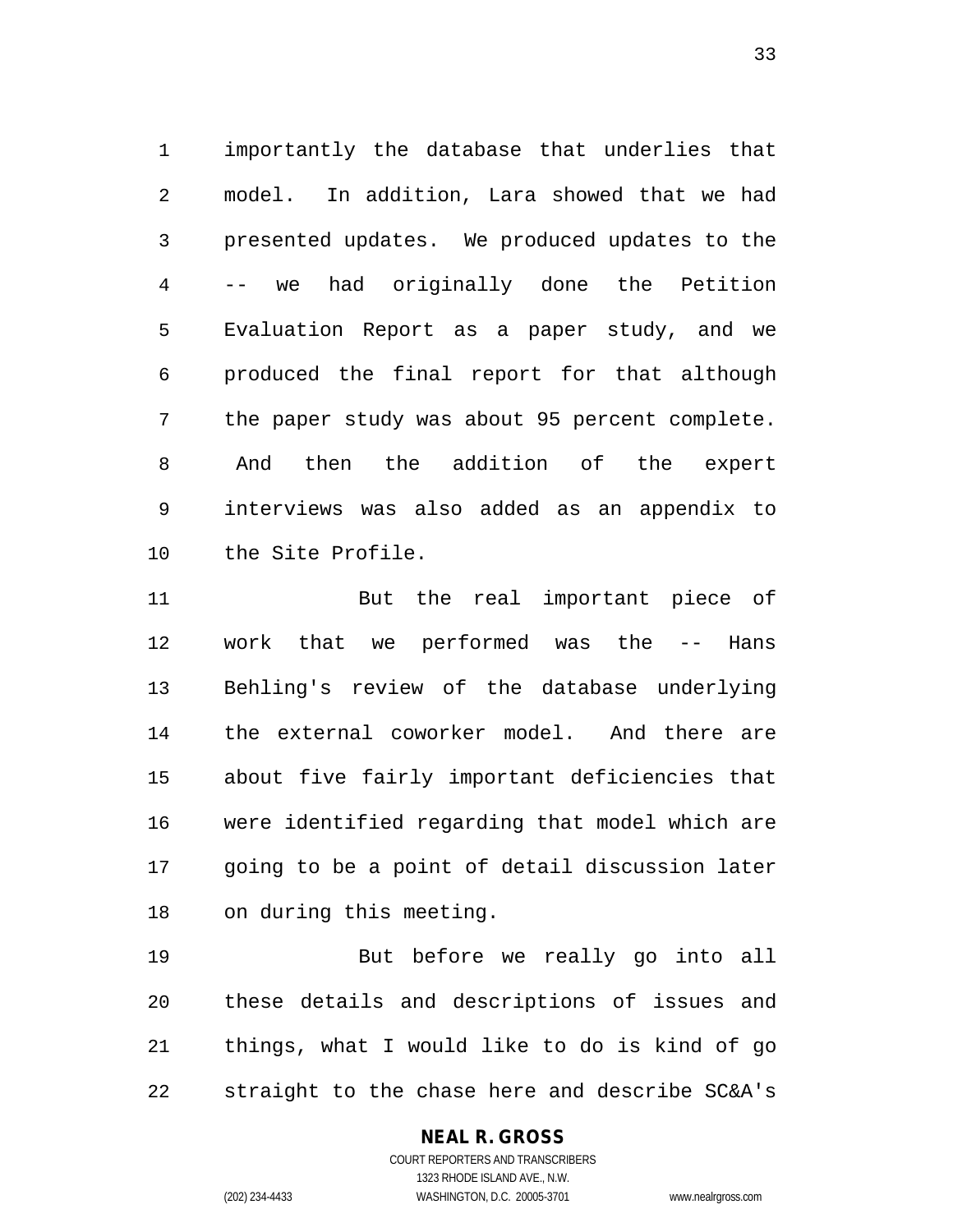1 position, our stance, on the SEC and the 2 reasons for that position. And essentially 3 there are positive elements, and there's 4 negative elements. Basically, we have good 5 news and bad news.

6 The good news is that, as you 7 recall, last year in our meeting we were not 8 comfortable with the 1958 cutoff date for the 9 SEC based principally on our impressions that 10 this was a bioassay program in its infancy 11 beginning in 1958. And it was ramping up 12 obviously in parallel with reactor operations 13 and nuclear activities. But you see a 14 proportional increase in the fraction 15 monitored.

16 And there may well have also been 17 an increase in the absolute numbers. So we 18 were kind of concerned about data completeness 19 issues as well as accuracy issues. Now the 20 1964 cutoff date resolves our concerns about 21 those monitoring data, and we're comfortable 22 with that.

**NEAL R. GROSS**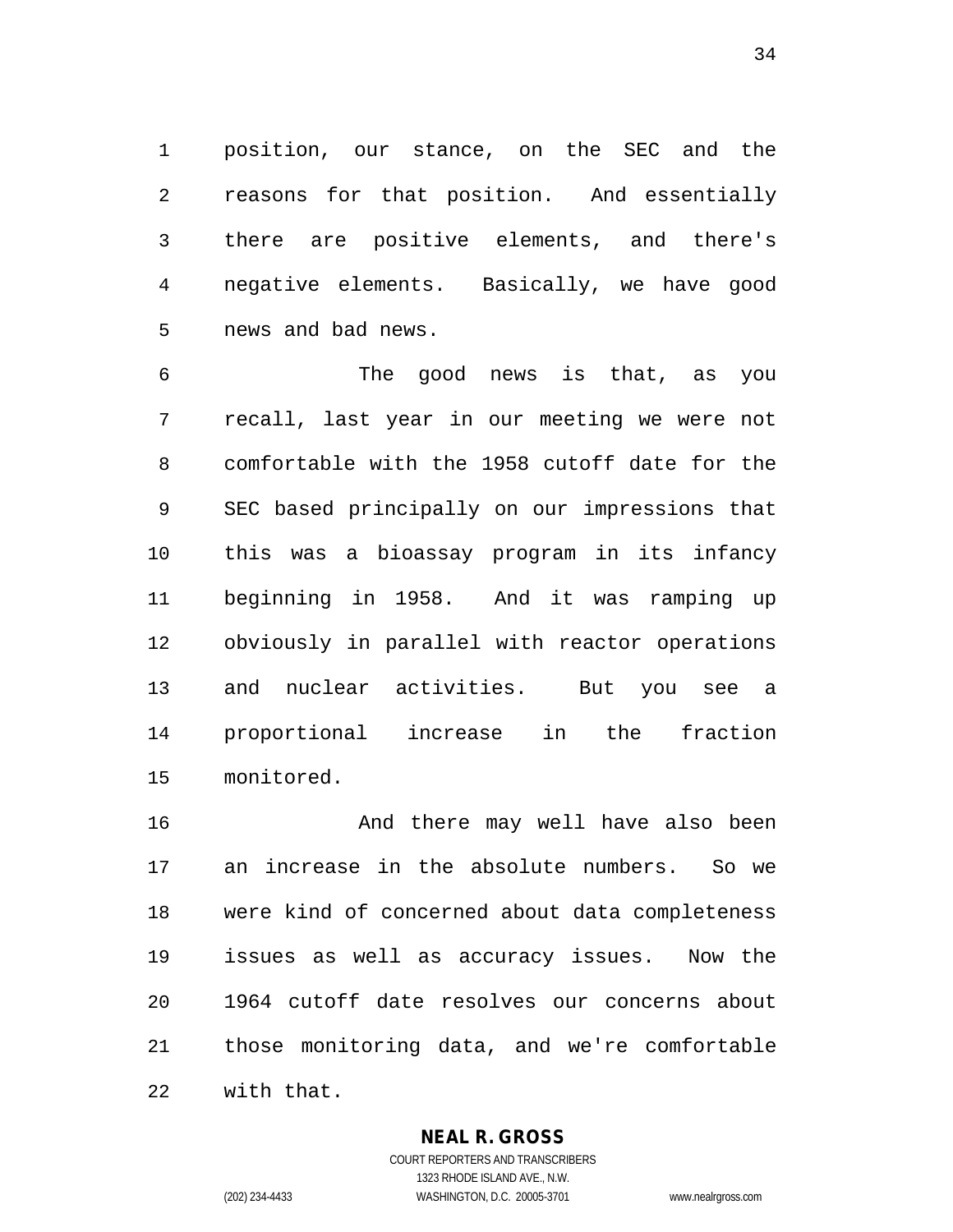1 Now looking at the bad news, as I 2 said, there are several unresolved Site 3 Profile issues that we feel that if they're 4 not resolved could impact the SEC. And these 5 relate exclusively to our review of the Boeing 6 or the Boice database that underlies the 7 external coworker model.

8 Our review of that model found 9 that while it was technically appropriate for 10 use in an epidemiological mortality study, we 11 feel that in its current state it's not 12 suitable for an external coworker model. As I 13 said, we identified five major deficiencies, 14 and Hans Behling is going to go through those 15 in detail later today.

16 However, there is a silver lining 17 here. We feel that those corrections to the 18 use of the data for the external model should 19 be fairly straightforward to implement. So 20 it's an SEC issue now, but it's a Site Profile 21 issue as far as the mechanics of fixing the 22 model.

**NEAL R. GROSS**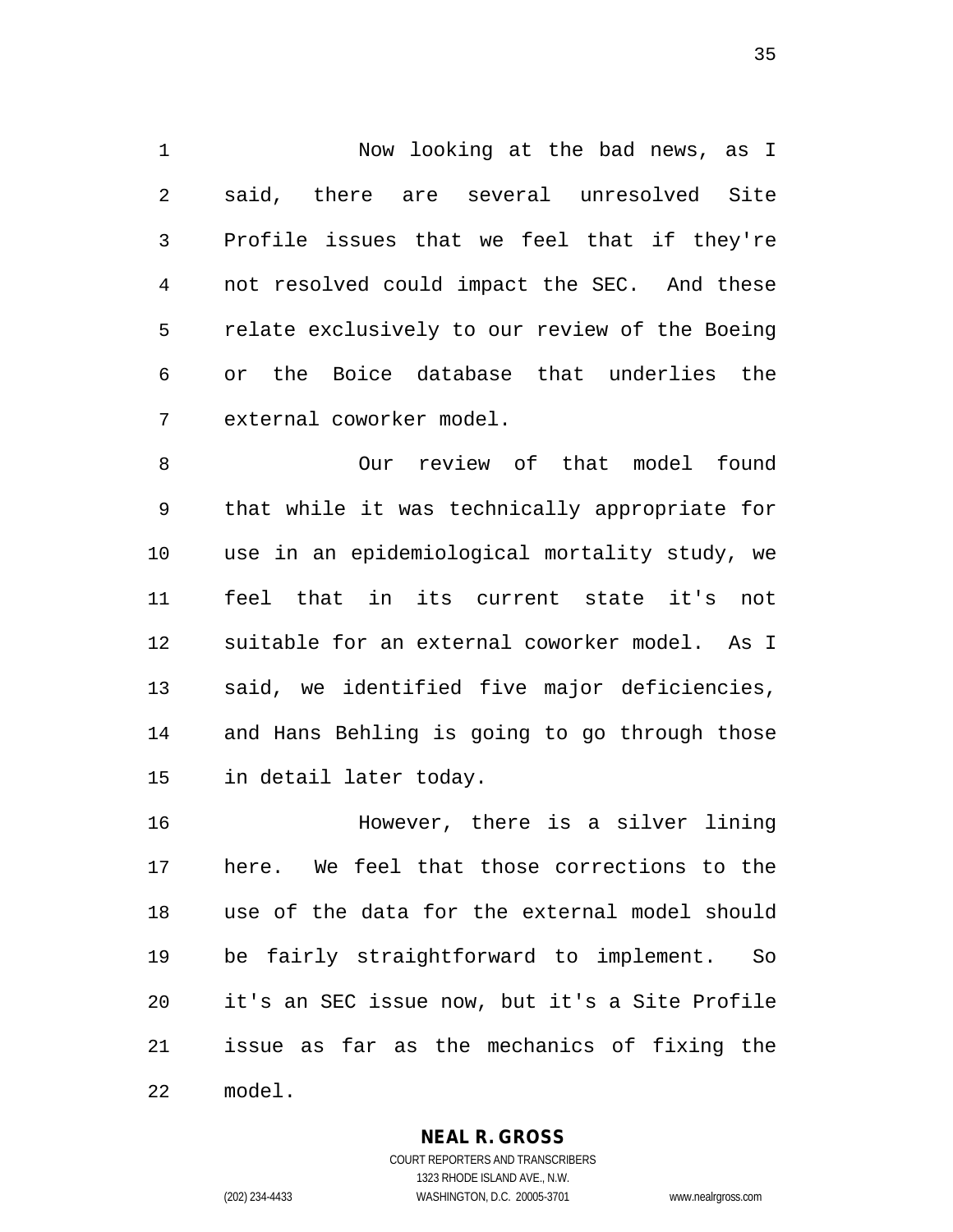1 However, we do have a wrinkle 2 there, and that's our concern as to whether or 3 not the deficiencies that we identified for 4 the external coworker model might indeed apply 5 to the internal coworker model to some extent. 6 And we understand that in 7 principle an internal coworker model could be 8 built given an adequate data set. But it's 9 not available. We haven't seen it yet. 10 So I guess in summary before we 11 could be comfortable signing off on this there 12 are two things we'd really like to see. We'd 13 like to see that the external model is using 14 the data in a suitable manner. And we'd like 15 to have some proof of principle that the Boice 16 data are indeed suitable for the internal 17 coworker model.

18 at this point, we've not been 19 asked to review the internal coworker model or 20 the data set that forms the basis for that 21 model. However, we would be happy to do so if 22 the Board wants us to. And that's really our

## **NEAL R. GROSS** COURT REPORTERS AND TRANSCRIBERS

1323 RHODE ISLAND AVE., N.W.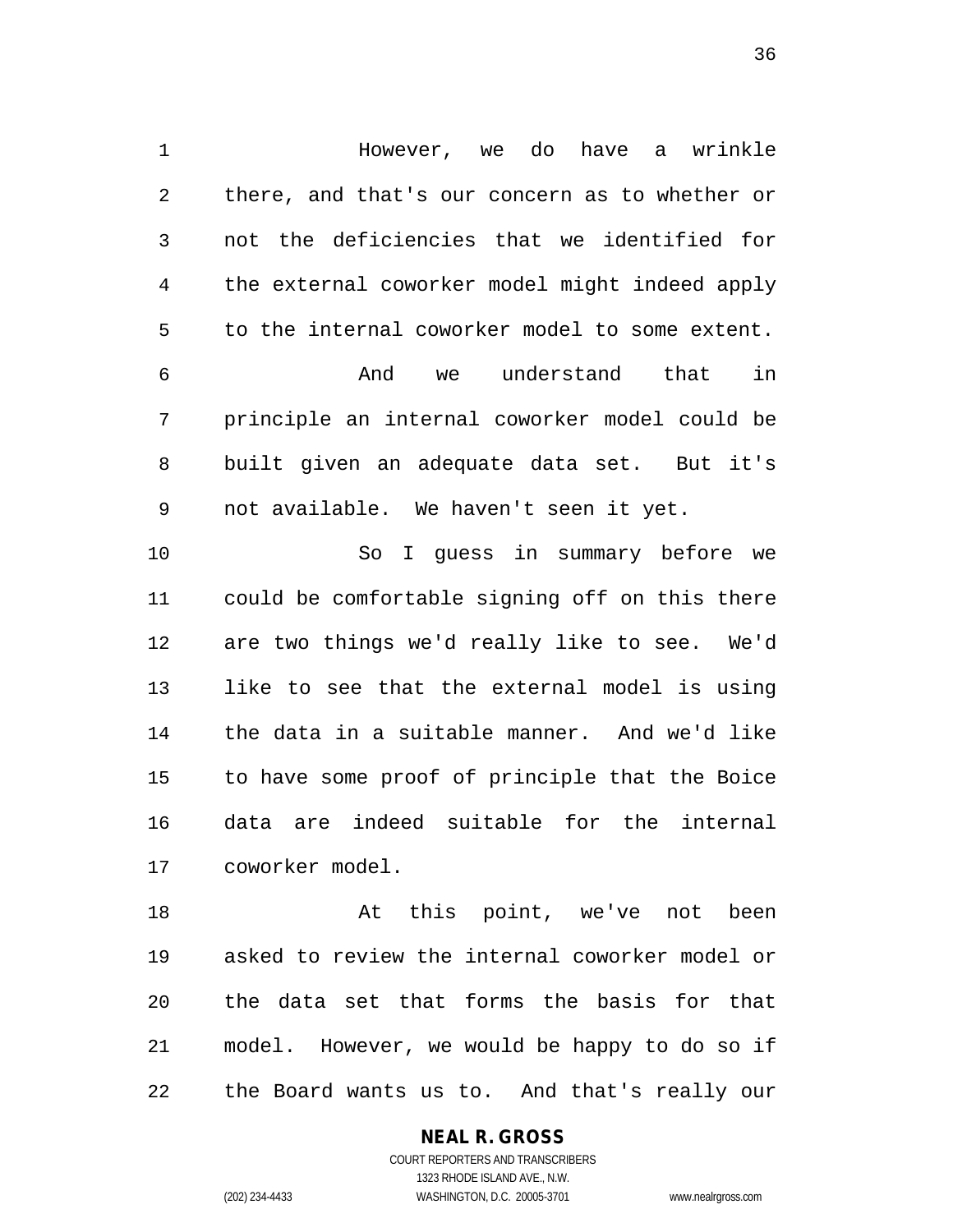1 position on this right now. And as I said 2 we're going to go into the details of those 3 findings later today.

4 But that really kind of lays it 5 out. Once those findings are addressed I 6 think that we'll be in a good position to be 7 comfortable in providing a final decision on 8 that. Any comments? Questions?

9 MS. KLEA: This is Bonnie. I have 10 a comment. I've been complaining about the 11 use of the Boice study since the beginning of 12 my involvement. We have the UCLA worker study 13 that I have a copy in front of me. It was 14 published in 1997 and Robert Rinsky from NIOSH 15 participated in the UCLA worker desk study. 16 The Boice study was paid for by Boeing. 17 Boeing picked the doctors and the panel and 18 paid for that study. And now you're using 19 that study instead of the one that NIOSH 20 themselves worked on.

21 DR. HUGHES: Well, the issue is 22 that NIOSH doesn't actually use any study.

> **NEAL R. GROSS** COURT REPORTERS AND TRANSCRIBERS 1323 RHODE ISLAND AVE., N.W. (202) 234-4433 WASHINGTON, D.C. 20005-3701 www.nealrgross.com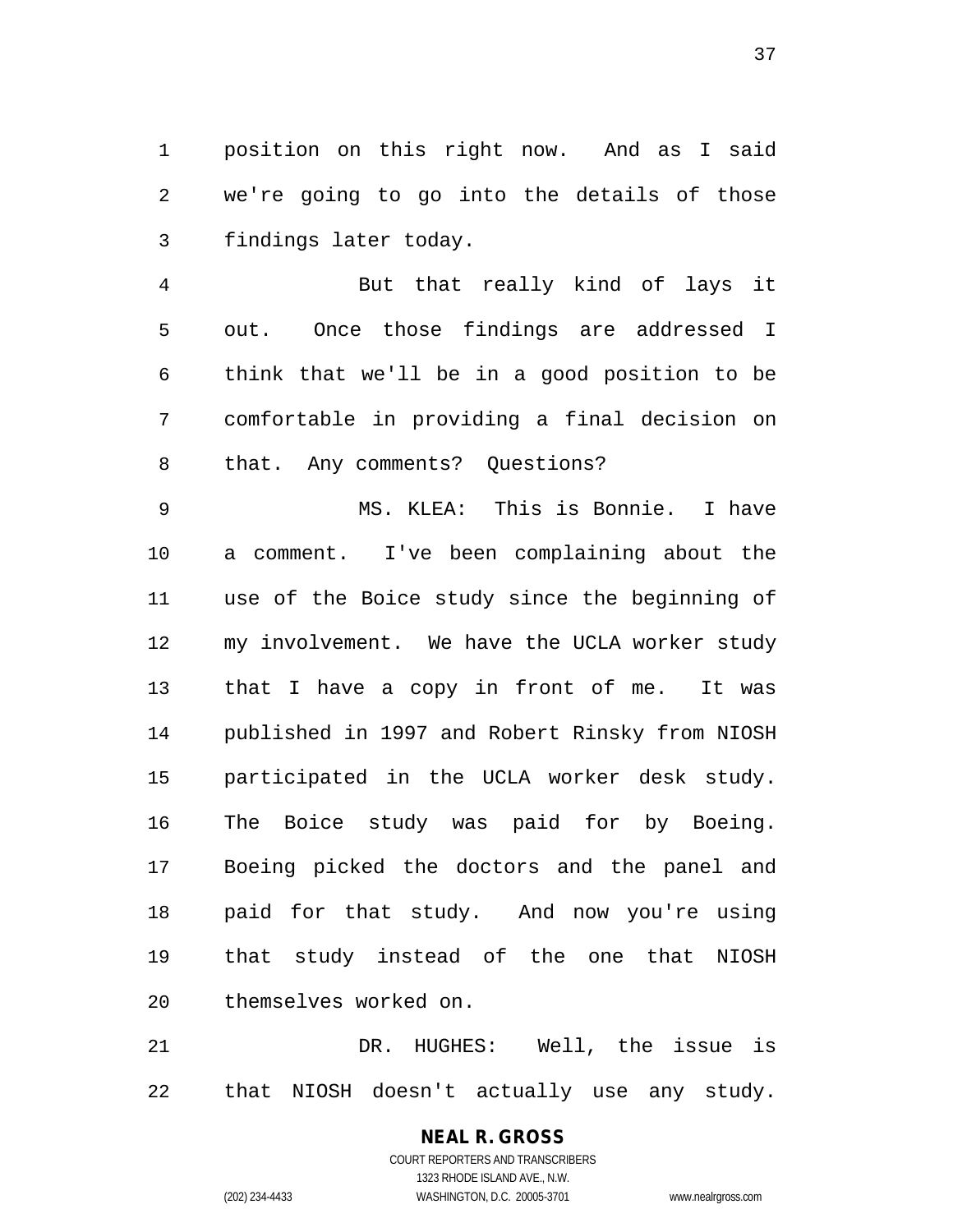1 NIOSH uses the data that was collected during 2 the study, and the large difference is that 3 the Boice study scanned all the data and made 4 it available in a database versus the UCLA 5 study did not. Or either way, it was not 6 available to NIOSH to get the data from that 7 study. Also the Boice study was done later, 8 so it includes a larger amount of data.

9 That was the only reason. NIOSH 10 does not use any conclusion from the Boice 11 study or the UCLA study. So all we're 12 actually looking at is the data that was 13 scanned from the site. And the only reason 14 those studies are involved is that NIOSH 15 doesn't really want to redo this effort of 16 scanning all the worker records because that's 17 a tremendous effort to do. And the databases 18 were available for NIOSH to use.

19 MS. KLEA: Okay. I understand. 20 CHAIRMAN GIBSON: So does SC&A 21 think that data was adequate or --

22 MR. STIVER: Well, that's what

**NEAL R. GROSS** COURT REPORTERS AND TRANSCRIBERS

1323 RHODE ISLAND AVE., N.W. (202) 234-4433 WASHINGTON, D.C. 20005-3701 www.nealrgross.com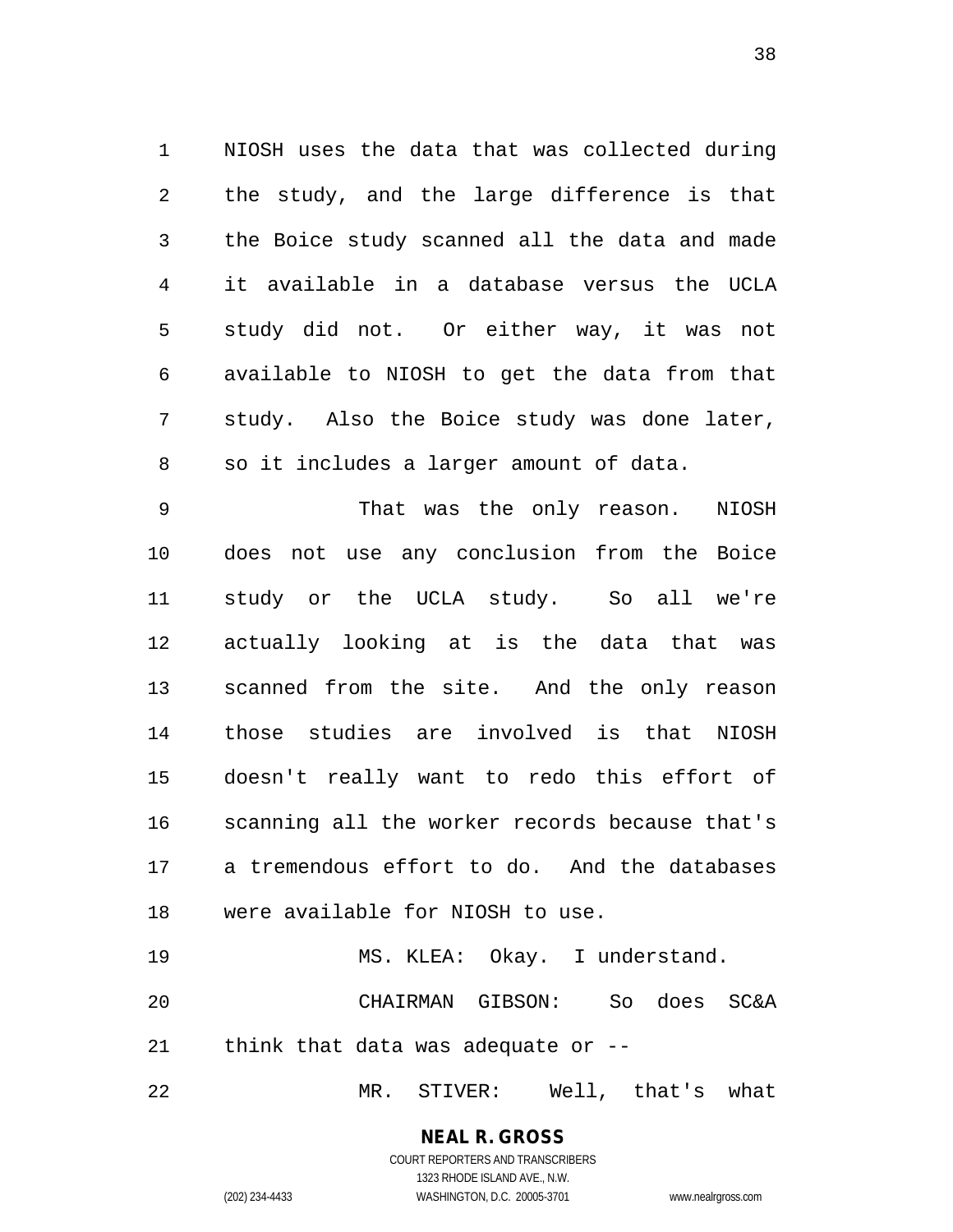1 we're going to get into later on this 2 afternoon. You know, we're kind of ahead of 3 ourselves on the schedule. So maybe we could 4 compress this a little bit.

5 What I'd like to do really before 6 we go into the detailed discussion of those 7 issues, there is some housekeeping that we 8 need to address from last year's meeting. 9 There are some outstanding issues that were -- 10 actually, there are really seven action items 11 that were assigned to NIOSH, and each of those 12 action items subsumes one or more of the 13 outstanding issues in the issues matrix.

14 I would kind of like to go through 15 these if that's okay with the rest of the 16 group. It shouldn't take long to go through 17 them because some of these are resolved in our 18 minds based on NIOSH's responses in the issues 19 matrix and on the discussions we've had today. 20 And several of them are really kind of -- can 21 be grouped under these umbrella issues of the 22 internal and external coworker models.

### **NEAL R. GROSS**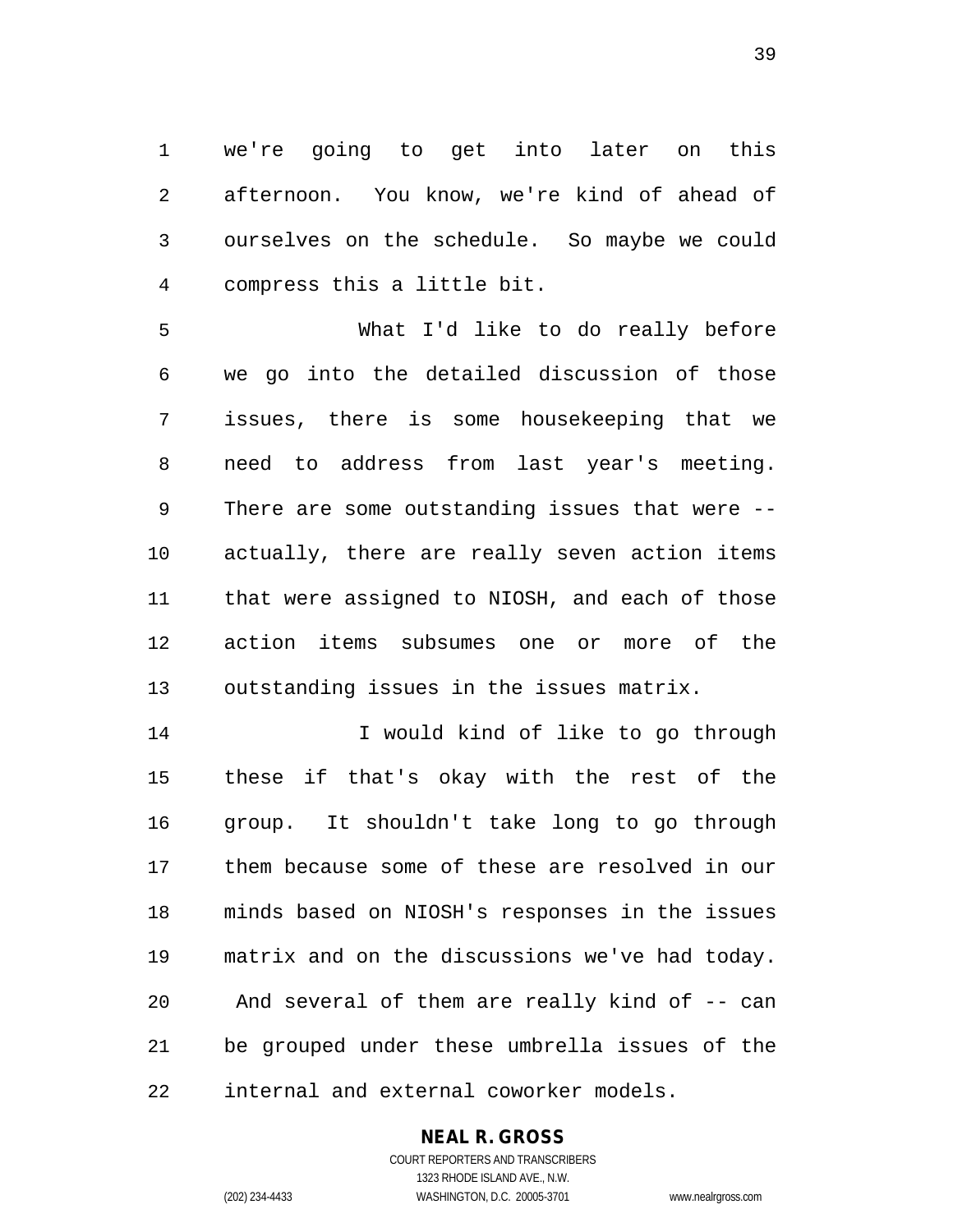1 1 If you'd like, I've provided you 2 all with a status report. It's about a five 3 pager here. It's entitled The Status Report: 4 Review of the Santa Susana Field Laboratory 5 Site Profile et cetera, et cetera, et cetera. 6 If you go about halfway down on page one, 7 you'll see -- you might want to take -- for 8 those of you who are interested in the chapter 9 and verse, in this list of the issues, I have 10 also identified which item in the issues 11 matrix is related to that particular action 12 item.

13 If you want to, you can follow 14 along. I provided the issues matrix mainly as 15 a reference that really gets into the nitty-16 gritty details of the basis for some of these 17 decisions. But it's not absolutely necessary 18 to use that if you choose not to.

19 The first action item involved the 20 start date for nuclear activities.

21 MEMBER BEACH: John, before you 22 start.

> **NEAL R. GROSS** COURT REPORTERS AND TRANSCRIBERS 1323 RHODE ISLAND AVE., N.W.

(202) 234-4433 WASHINGTON, D.C. 20005-3701 www.nealrgross.com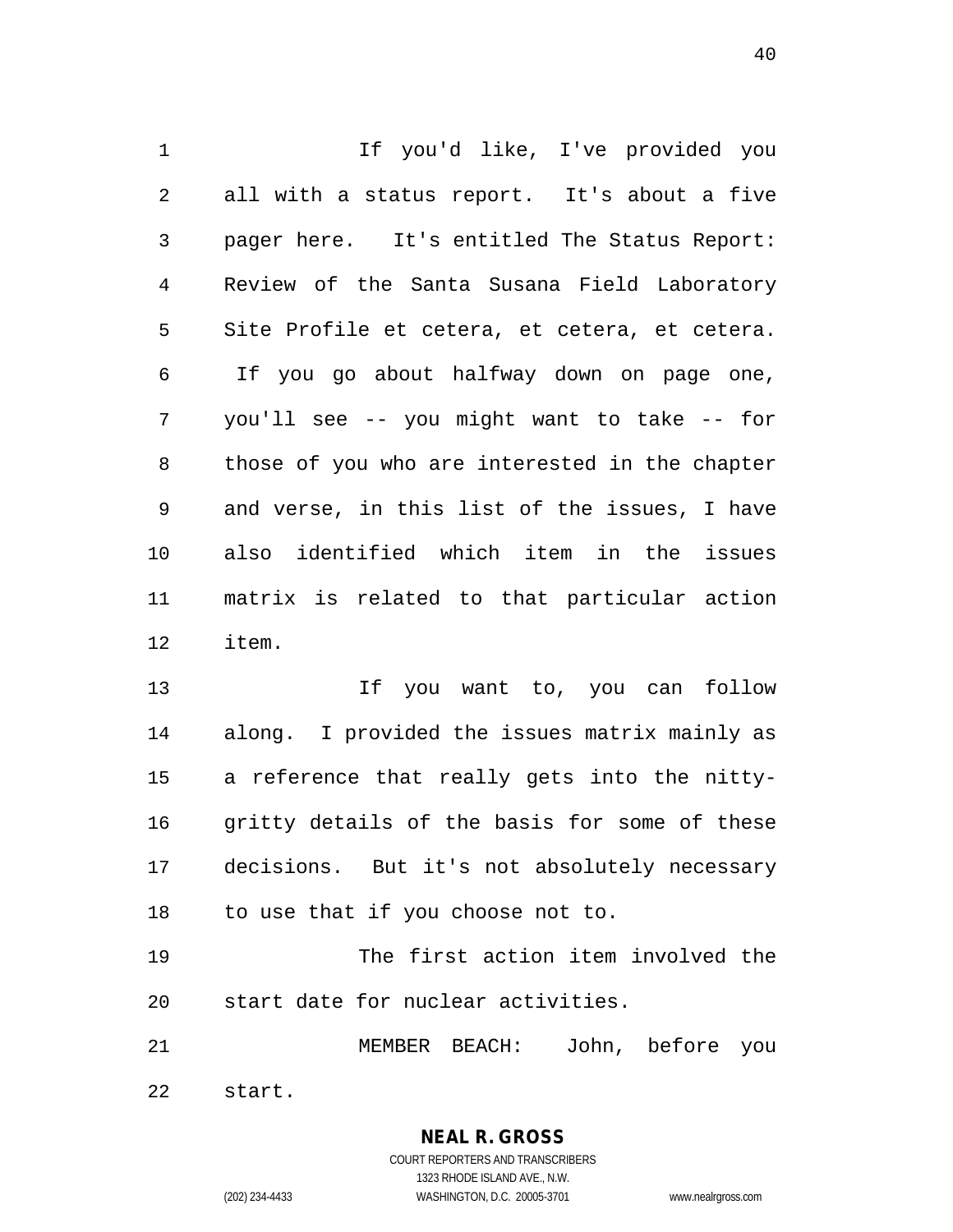1 MR. STIVER: Yes. 2 MEMBER BEACH: Which issues matrix 3 date are you referring to? 4 MR. STIVER: I'm referring to the 5 redacted version that I handed to John to 6 email it out -- 7 MEMBER BEACH: April 29th. 8 MR. STIVER: -- updated version. 9 MEMBER BEACH: Thank you. 10 MR. STIVER: It should be -- 11 MEMBER BEACH: I have it. I just 12 -- I have three. 13 MR. STIVER: There's a redacted 14 version that was handed out. 15 MEMBER BEACH: Yes. 16 MR. STIVER: This is the version 17 that I'm working from. 18 MEMBER BEACH: Okay. Thank you. 19 MR. STIVER: And item 9, getting 20 back to this, this related to the start date 21 for nuclear activities. And there was some 22 concern as to whether the Atomic International

**NEAL R. GROSS**

COURT REPORTERS AND TRANSCRIBERS 1323 RHODE ISLAND AVE., N.W. (202) 234-4433 WASHINGTON, D.C. 20005-3701 www.nealrgross.com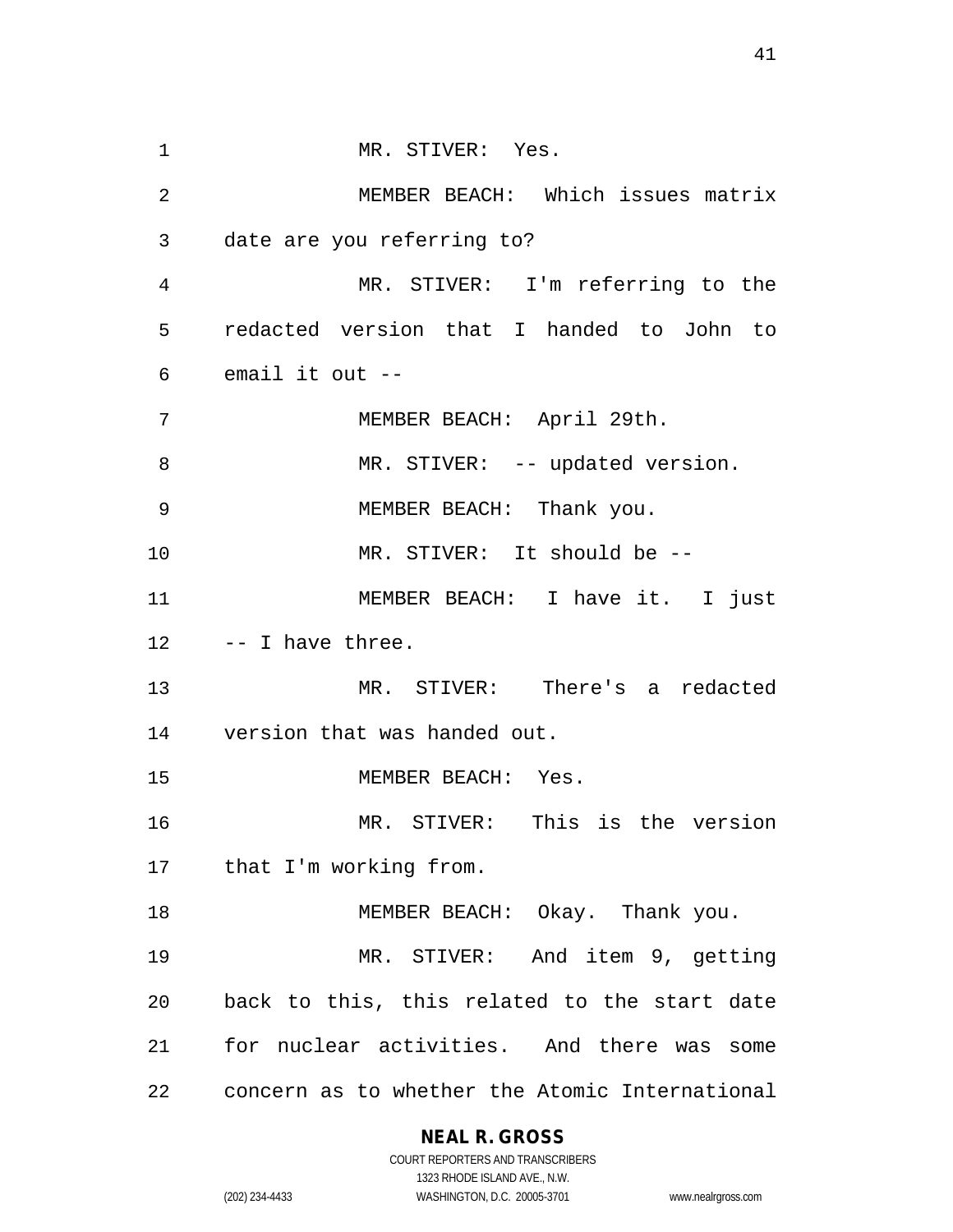1 sites were operating nuclear activities in 2 1953 or 1955. And so there was an action item 3 for NIOSH to establish the start date. NIOSH 4 has provided detailed historical information 5 from the reference Lara mentioned, Sapere and 6 Boeing in 2005. And a review of that shows 7 that pre 1955 there was really no nuclear 8 activities. I believe it was the KEWB and the 9 SRE were the first two projects to come 10 online, and those weren't operational until, I 11 believe, '56 and '57.

12 So this 1955 cutoff -- start date 13 seems to be a valid start date. And as far as 14 we're concerned, that issue is resolved. We 15 don't have any problem.

16 DR. NETON: 1965?

17 MR. STIVER: No, '55.

18 DR. NETON: '55.

19 MR. STIVER: This was for the Area 20 IV. Let me back up. These were all related 21 to the Area IV SEC. So there was some concern 22 as to whether activities might have started in

### **NEAL R. GROSS**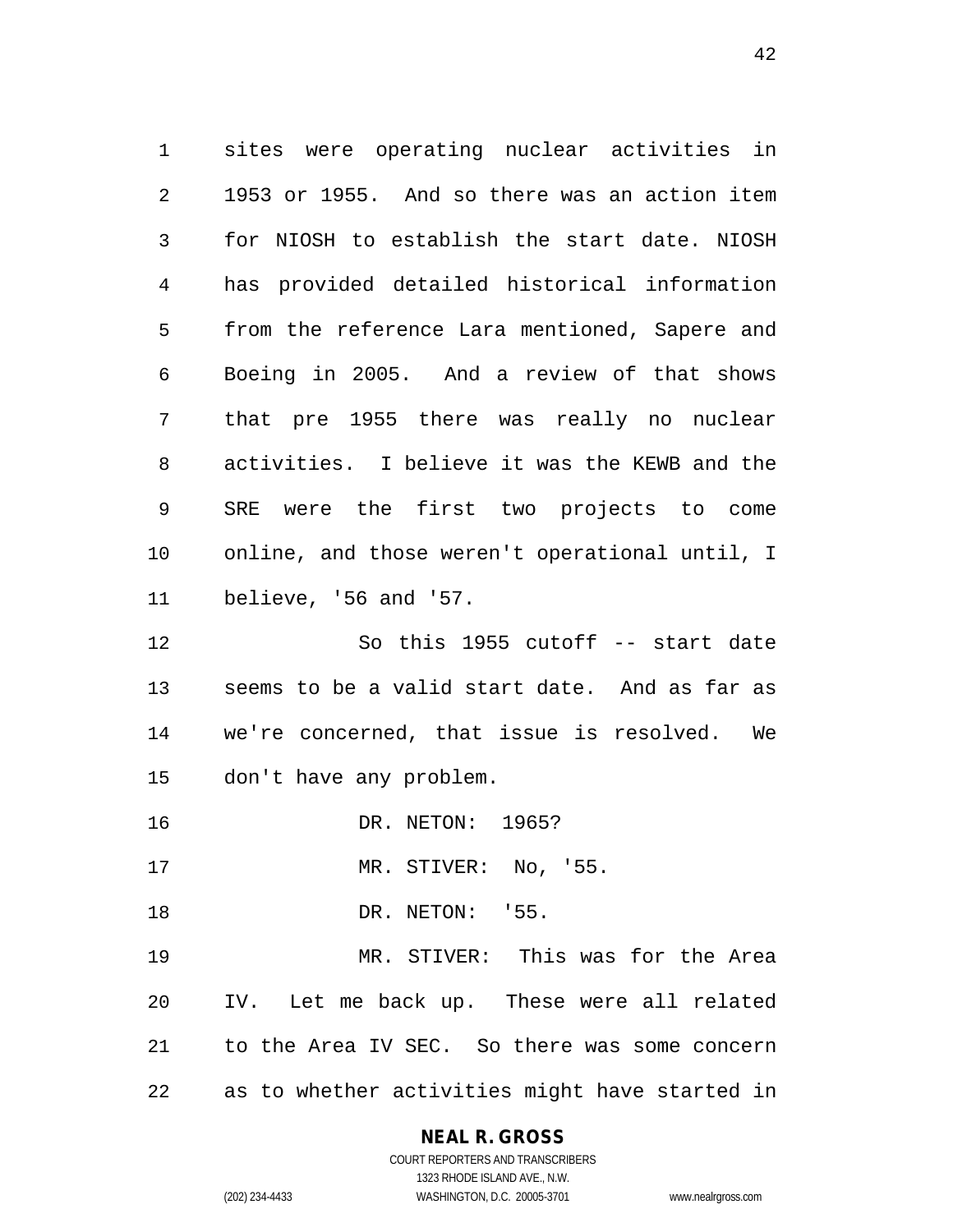1 '53 as opposed to '55. So we're comfortable 2 with that 1955 start date. That's no longer 3 an issue with us.

4 The second action item related to 5 the Sodium Reactor Experiment and the incident 6 that occurred in 1959. That action item was a 7 contractor who was supposed to perform an 8 independent review of different release 9 estimates. Evidently, there were vastly 10 different release estimates, one provided by 11 the company itself, and another provided by an 12 outside contractor.

13 So there was going to be an 14 independent review to determine the most 15 scientifically defensible release scenario and 16 the extent and necessity of an exposure model 17 for onsite workers. And the TBD was to be 18 revised to obtain additional detail of the 19 incident and so forth.

20 Our position on this, at least our 21 understanding is that due to the expansion of 22 the SEC to 1964 that this issue is moot. The

# **NEAL R. GROSS**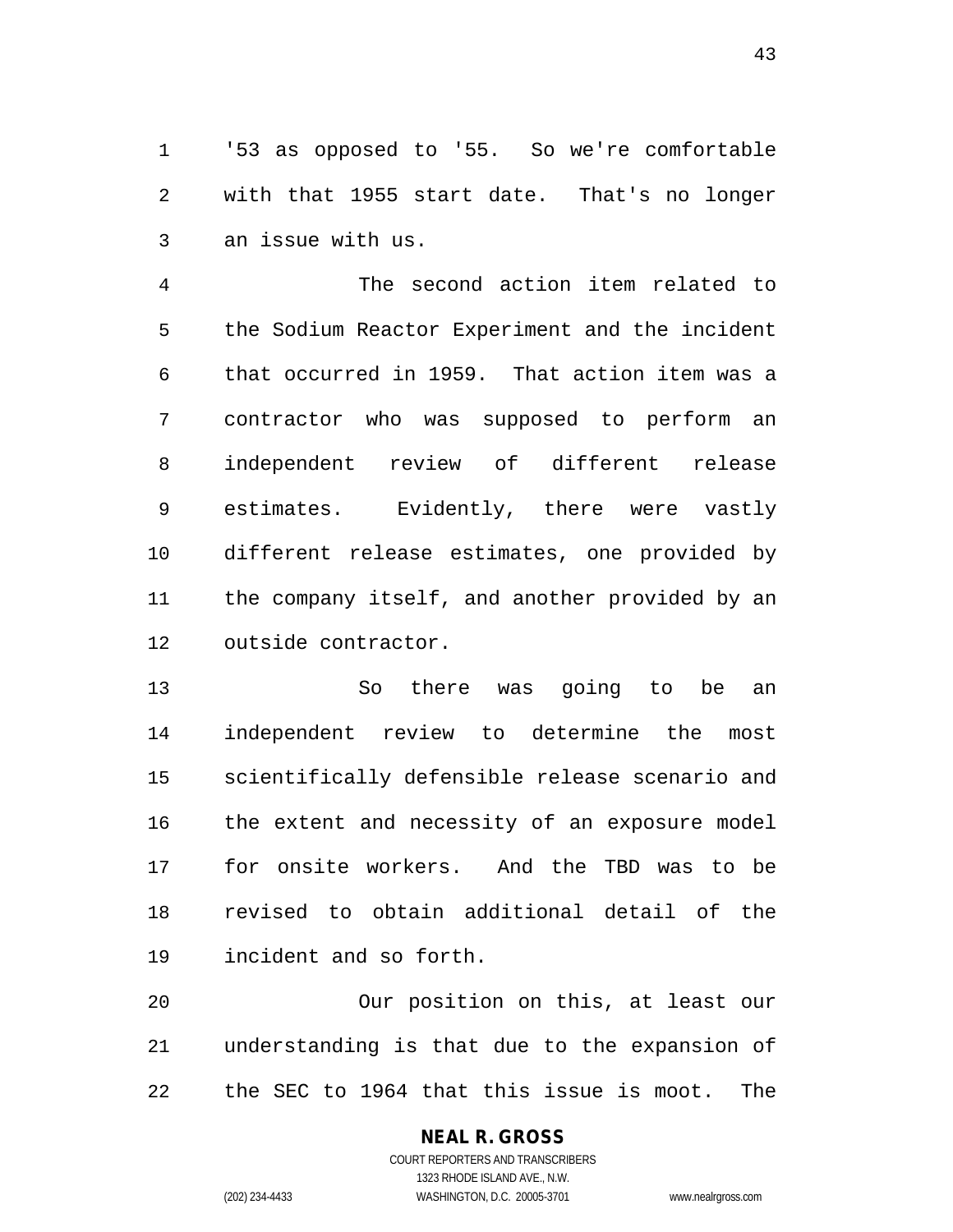1 SRE incident will be subsumed into the 2 internal coworker model. Now I assume this is 3 all in line, that it's going to be added to 4 May 5th for Area IV for SEC-00156.

5 DR. HUGHES: Yes. The workers 6 that were on site will be included in the new 7 SEC Class.

8 MR. STIVER: Okay. So I guess our 9 concern or just to bring us up to speed then, 10 is this independent review still on line. 11 It's not going to be done then?

12 DR. HUGHES: No.

13 MR. STIVER: Okay. All right. I 14 guess for the external component it would be 15 nothing more than a dispersed krypton-85, and 16 you guys already did a --

17 DR. NETON: The coworker model for 18 external --

19 MR. STIVER: Yes. Right. So we 20 already have that.

21 DR. NETON: I assume we can come 22 to an agreement on that.

### **NEAL R. GROSS** COURT REPORTERS AND TRANSCRIBERS 1323 RHODE ISLAND AVE., N.W.

(202) 234-4433 WASHINGTON, D.C. 20005-3701 www.nealrgross.com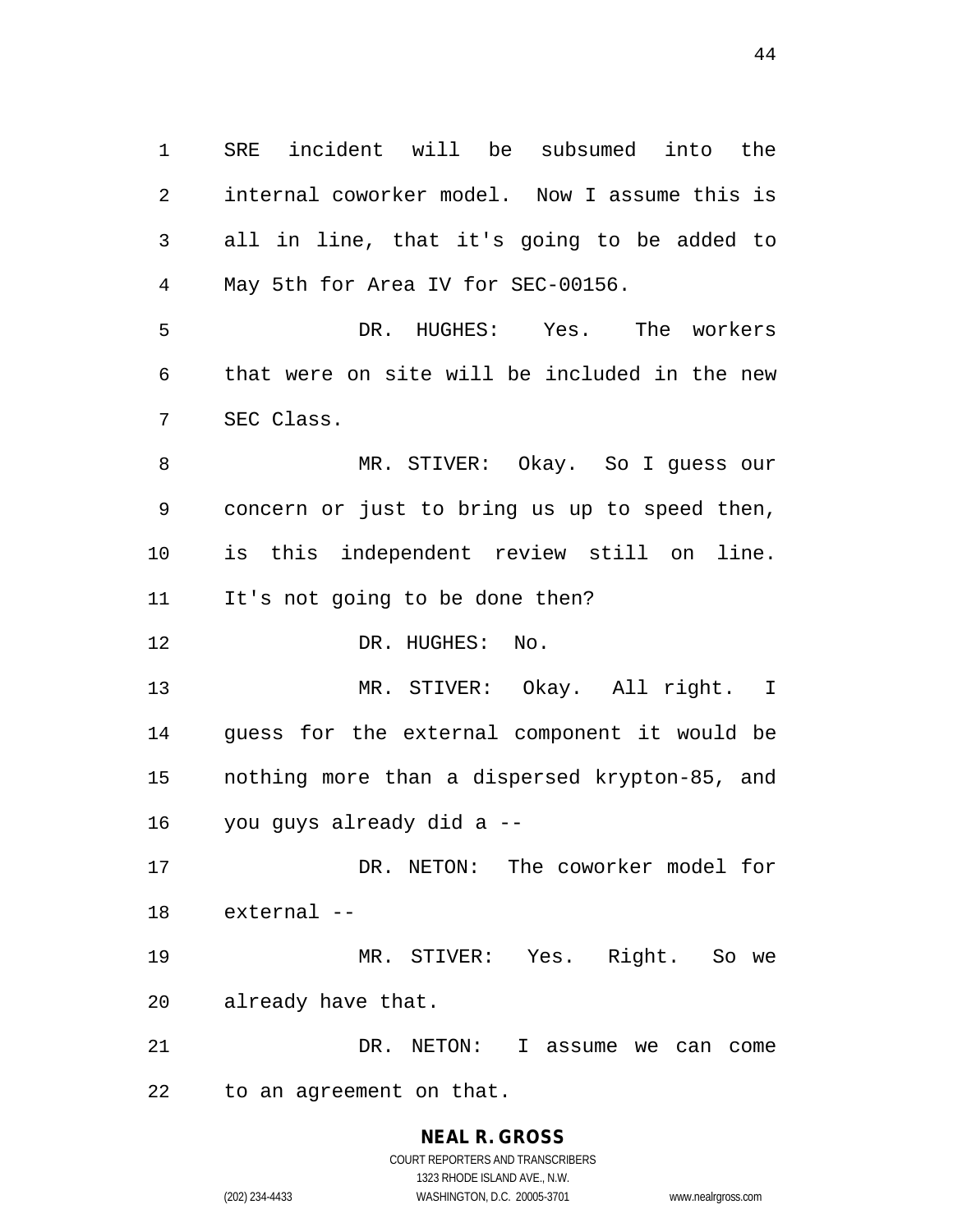1 MR. STIVER: Yes.

2 DR. NETON: That takes care of 3 that.

4 MR. STIVER: Okay. So I guess in 5 our minds then that issue is resolved as well 6 given the SEC extension.

7 The third was NIOSH is to produce 8 a complete and internal coworker model that 9 encompasses certain accidental exposures. One 10 of them that was the topic of discussion was 11 the sodium burn pit, potential for releases 12 during those activities. Evidently, the 13 coworker model is still under development. As 14 we said, we have not seen it, and we haven't 15 been asked to review it or the underlying 16 data.

17 Do you have an idea or an 18 estimated date when that may be available? 19 DR. HUGHES: It's still in the 20 process of the data being analyzed and the 21 development of exposure models.

22 MR. STIVER: Is it? Okay.

**NEAL R. GROSS** COURT REPORTERS AND TRANSCRIBERS

1323 RHODE ISLAND AVE., N.W. (202) 234-4433 WASHINGTON, D.C. 20005-3701 www.nealrgross.com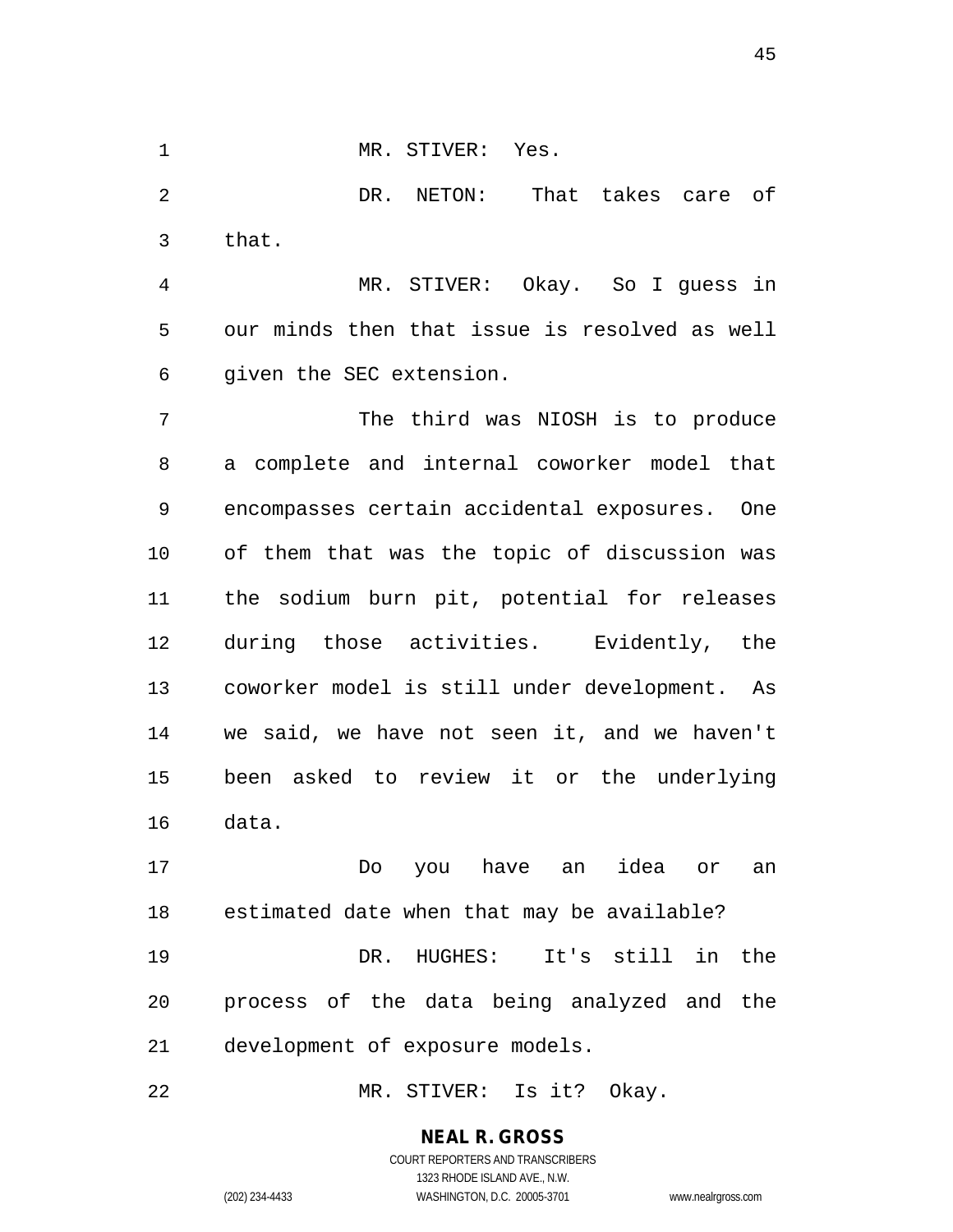1 DR. HUGHES: So it will be a few 2 more months. 3 MR. STIVER: A few more months, 4 you think. 5 DR. HUGHES: Yes. 6 DR. NETON: Yes. If you look at - 7 - Lara put out a little summary why we believe 8 that the data prior to '64 or after '64 might 9 be useful. And a lot of work went on looking 10 at that database to essentially clean the 11 numbers. There was issues with plus signs. 12 MR. STIVER: Yes. And the McBee 13 cards. 14 DR. NETON: And the McBee cards. 15 But I think at the end of the day there ended 16 up being something like 40,000 measurements, 17 most of which are valid. 18 MR. STIVER: Right. Again, 19 looking at that report, you said that you 20 tried to get the identified version from 21 Boeing but were not successful in doing that. 22 Does that data actually exist, or is it that

**NEAL R. GROSS**

COURT REPORTERS AND TRANSCRIBERS 1323 RHODE ISLAND AVE., N.W. (202) 234-4433 WASHINGTON, D.C. 20005-3701 www.nealrgross.com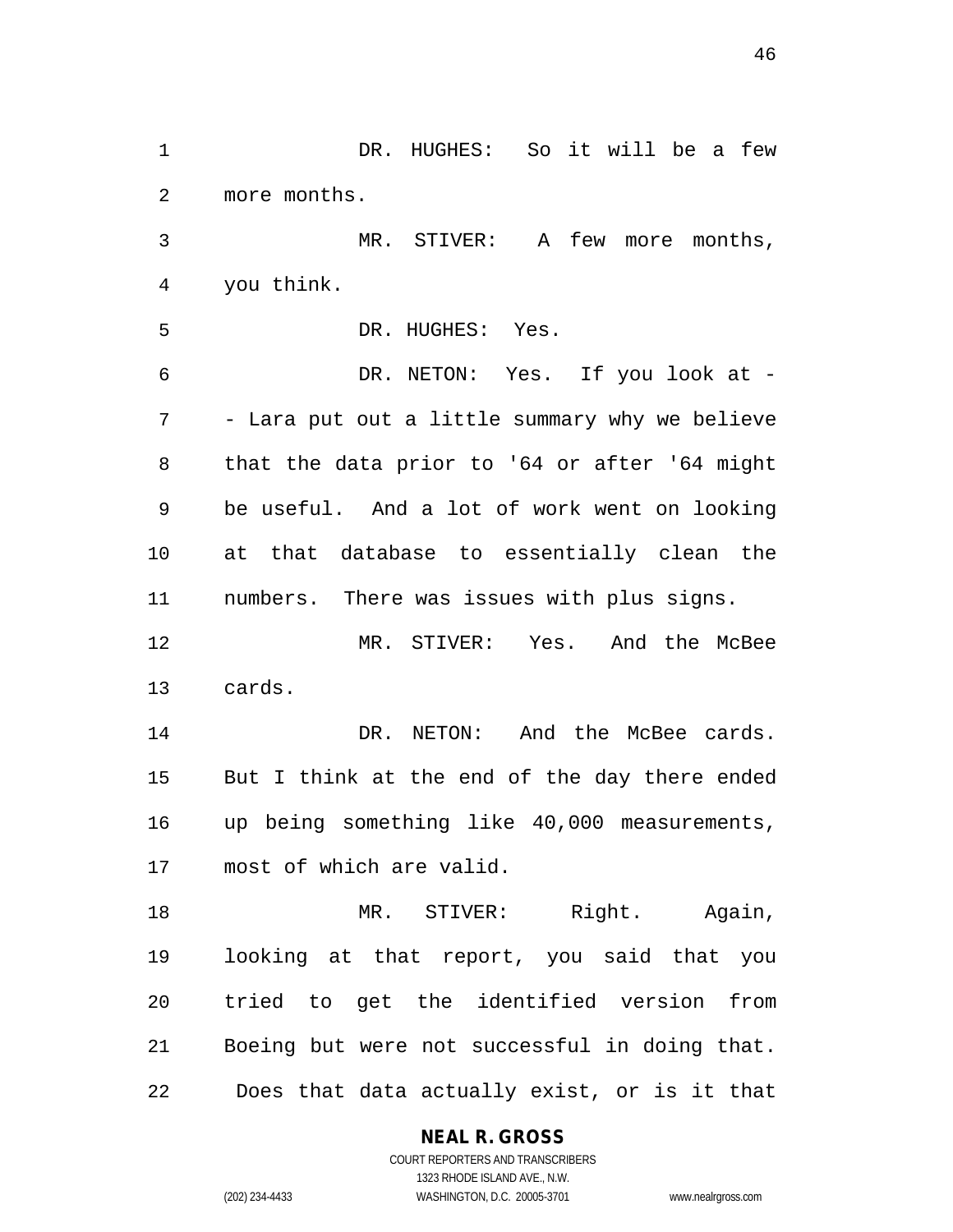1 they're not willing to provide it, or is it no 2 longer available?

3 DR. HUGHES: As far as we know, 4 Boeing owns the data on the server on which it 5 was stored, but it's not available because of  $6 - -$ 

7 MR. STIVER: Because it seems if 8 you could get that, that would certainly 9 resolve the issue of those missing positives. 10 DR. HUGHES: Yes.

11 MR. STIVER: To be able to 12 identify those workers.

13 MS. KLEA: That was one of my 14 questions. I had two. So privacy concerns,  $15$  is that  $-$ 

16 DR. NETON: I'm not sure why 17 Boeing wouldn't release the data. But the 18 missing positives were prior of '64.

19 MR. STIVER: Yes, '61 through '64. 20 DR. NETON: Well, after '64, this 21 issue is not an issue. So you have the 22 identified data that's really not that

> **NEAL R. GROSS** COURT REPORTERS AND TRANSCRIBERS

> > 1323 RHODE ISLAND AVE., N.W.

(202) 234-4433 WASHINGTON, D.C. 20005-3701 www.nealrgross.com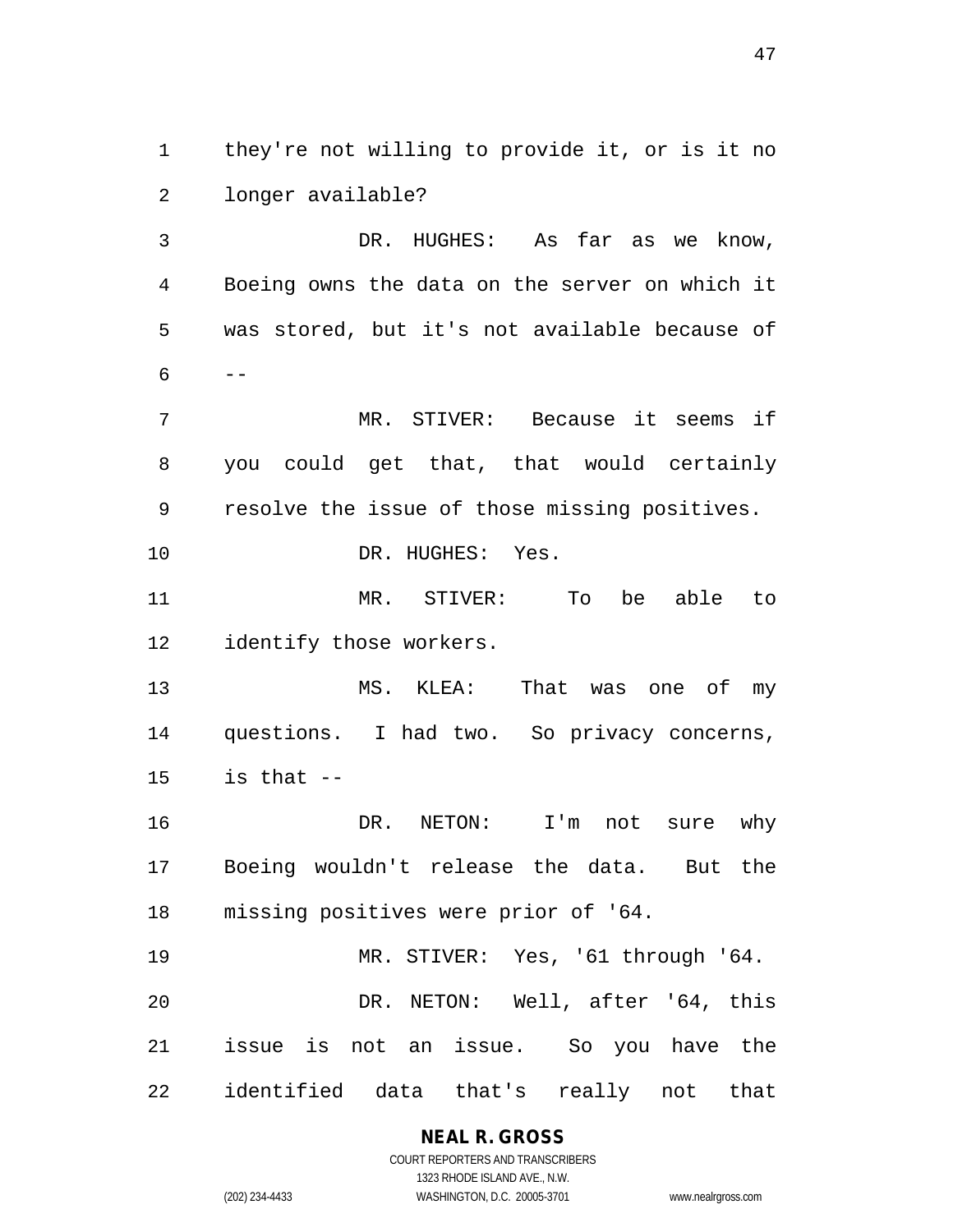1 critical for us at this point. And you have a 2 coworker model that is a generic distribution 3 of all the monitored workers. Individual job 4 categories are not critical. It would be nice 5 to have it.

6 MR. STIVER: It would be nice to 7 have it, yes.

8 MS. KLEA: Hi, this is Bonnie. On 9 the burn pit, I understand there are no 10 records. They kept no log books. And that 11 burn pit, I think, was burning until about 12 1977.

13 MR. STIVER: Bonnie, this is John 14 Stiver. I think that coworker model they're 15 proposing, like I said, they're going to take 16 that database and use it to generate a 17 distribution and then assign doses to 18 claimants based on proportions of that 19 distribution to the 50th and the 95th 20 percentiles.

21 MS. KLEA: Okay. If you have -- 22 MR. STIVER: So it's not really

> **NEAL R. GROSS** COURT REPORTERS AND TRANSCRIBERS

1323 RHODE ISLAND AVE., N.W. (202) 234-4433 WASHINGTON, D.C. 20005-3701 www.nealrgross.com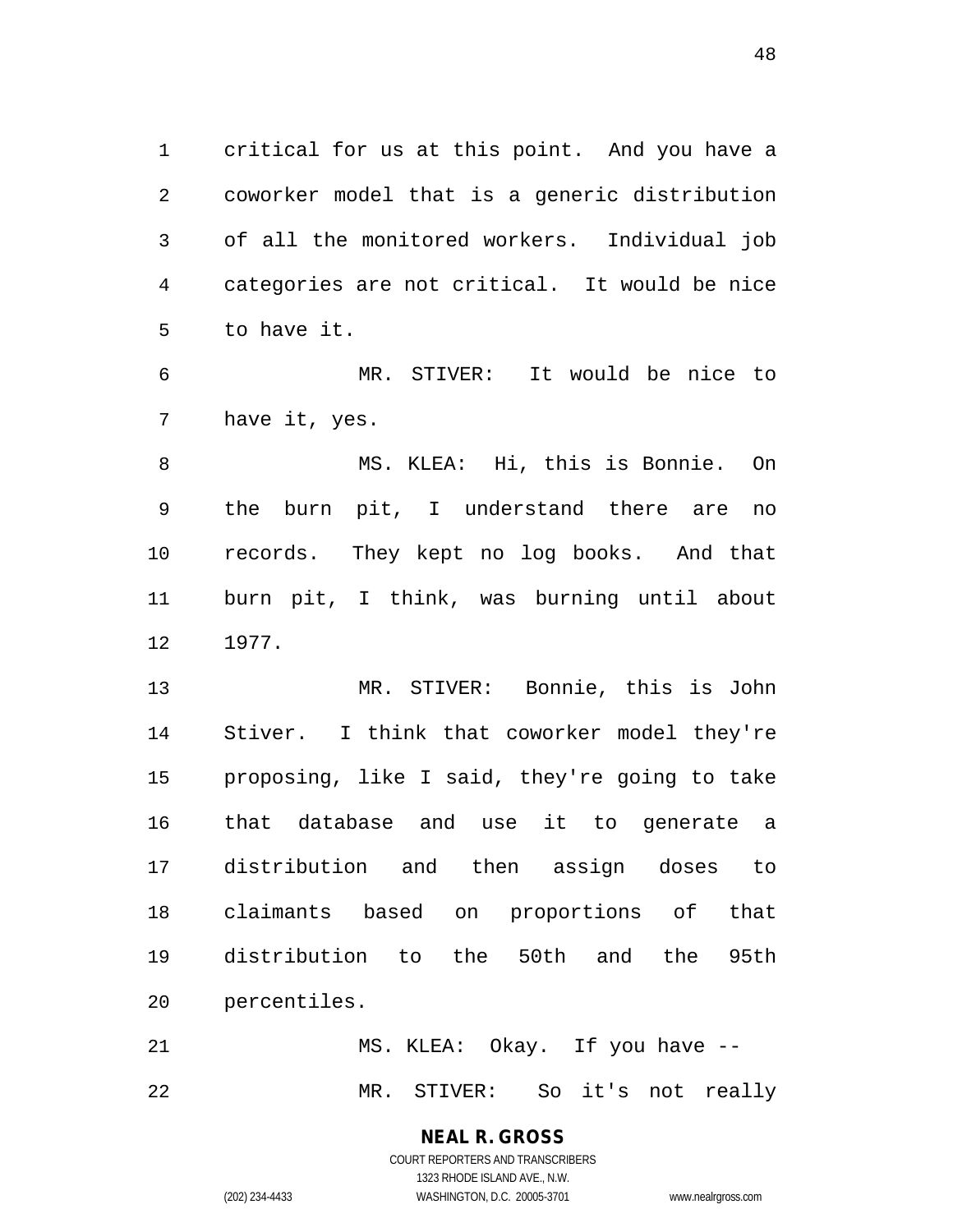1 necessary to model --

2 MS. KLEA: -- an examination still 3 in that burn pit, right? 4 MR. STIVER: Yes. So it wouldn't 5 be necessary to actually try to model exactly 6 what took place in the burn pit like you might 7 have to do for a dose reconstruction if you 8 didn't have monitoring. So that's the beauty 9 of using a coworker model. You have that 10 actual monitoring data. You have 11 measurements.

12 MS. KLEA: Okay.

13 MR. STIVER: That you can then use 14 to generate the distribution and the assigned 15 doses and be fairly comfortable that you're 16 being claimant favorable. Because otherwise 17 sometimes especially looking at these records 18 with respect to reconstruction, you just don't 19 often times have the data in a reliable form 20 or to the extent that you need to actually do 21 an accurate reconstruction.

22 DR. NETON: Actually, our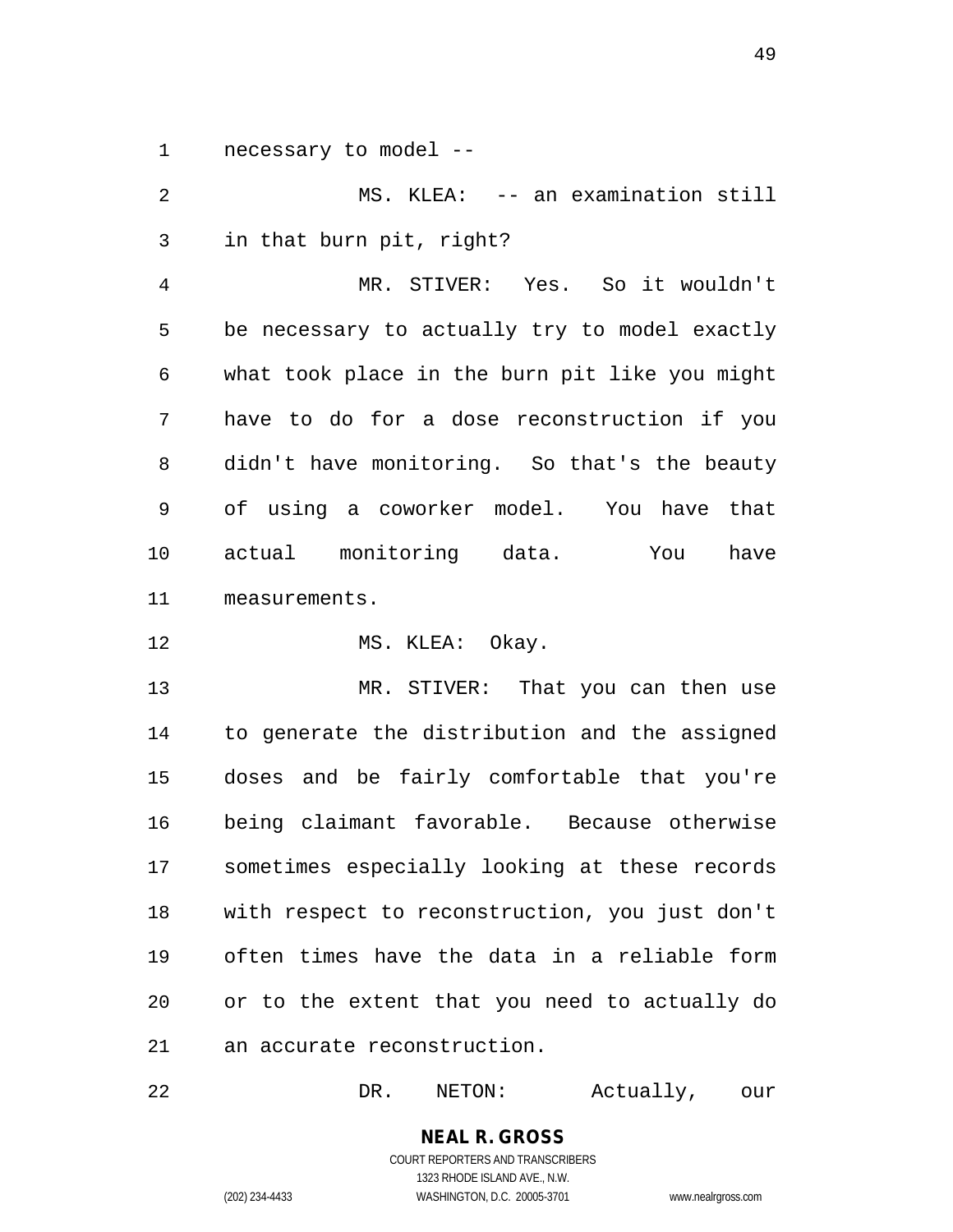1 experience has been even when you have worker 2 titles and job categories, oftentimes they're 3 not accurate.

4 MR. STIVER: Yes. 5 DR. NETON: People change jobs, 6 and the human resource database might not have 7 been updated or --

8 MR. STIVER: Yes. You know, in 9 the DTRA world when I was doing atomic 10 veterans reconstructions, we had those 11 problems all the time. There were issues with 12 dosimetry. There were issues with 13 measurements. And then you know the actual 14 demographic data was oftentimes suspect.

15 If there are no other questions, 16 I'd like to move on to issue item number four 17 which was the tritium plume. This relates to 18 items three and 12.2 in the issues matrix. 19 This was one aspect of the environmental 20 exposures where workers may have been exposed 21 to drinking water that was contaminated with 22 tritium from the SNAP reactors in Building

> COURT REPORTERS AND TRANSCRIBERS 1323 RHODE ISLAND AVE., N.W. (202) 234-4433 WASHINGTON, D.C. 20005-3701 www.nealrgross.com

**NEAL R. GROSS**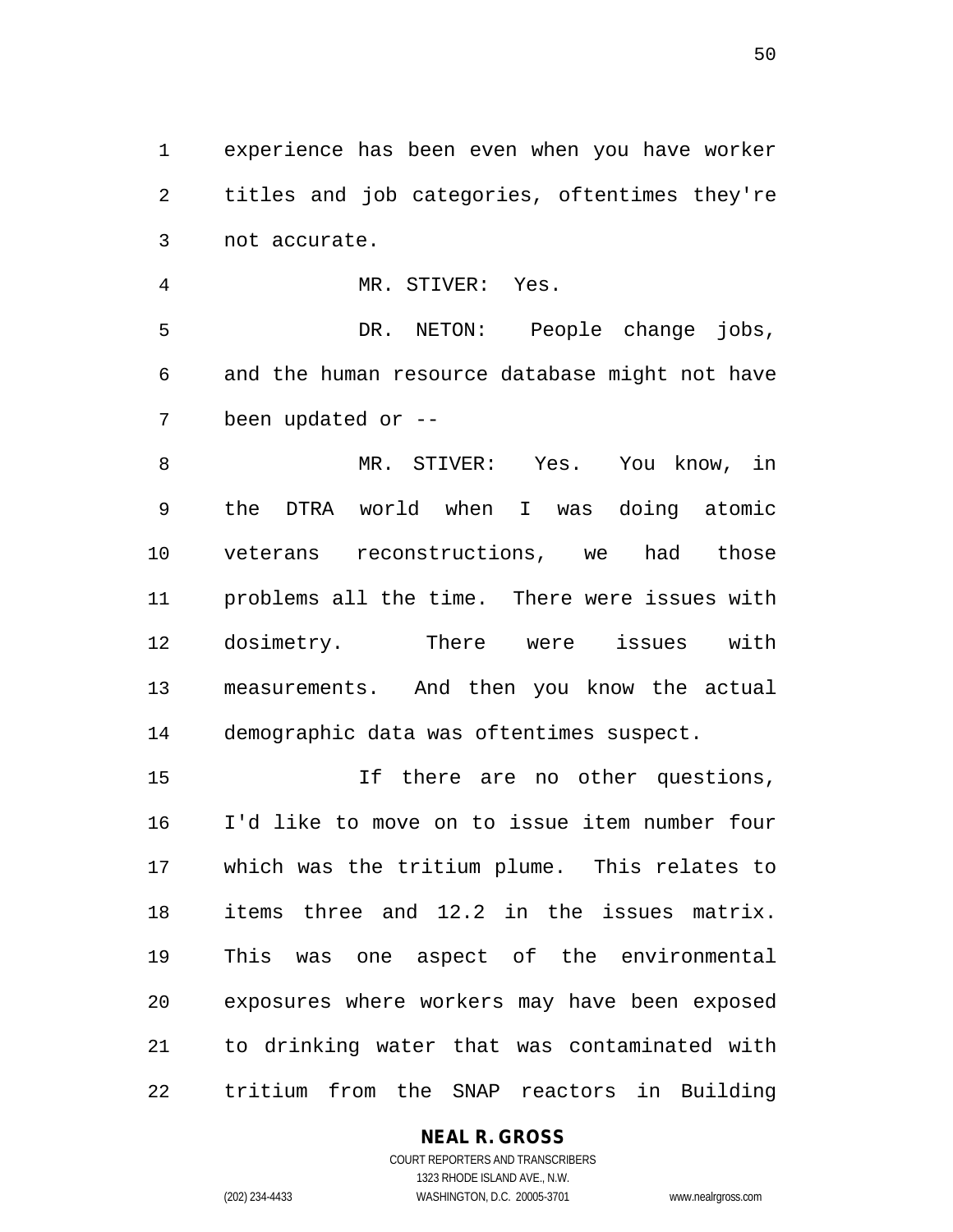1 4010. And NIOSH was to prepare a White Paper 2 describing the model and the base data used to 3 estimate worker intakes of that, potential 4 intakes from drinking contaminated water.

5 The information on the tritium 6 plume has instead been included in the issues 7 matrix, based on more recent well monitoring 8 data in the 2007 ASER report and the arguments 9 put forth by NIOSH in the issue matrix.

10 We believe this issue was 11 resolved. Basically, we feel that using that 12 well, I think it was RD 34 which is down 13 gradient from the presumed site of 14 contamination and their various parameters and 15 model estimates, we feel that that is 16 sufficiently claimant favorable. And we 17 believe that this issue is resolved. We have 18 no problems with that.

19 Another thing to bring up is that 20 even if you're drinking water that's 21 contaminated with tens of thousands of 22 picocuries per liter, you're still going to

### **NEAL R. GROSS**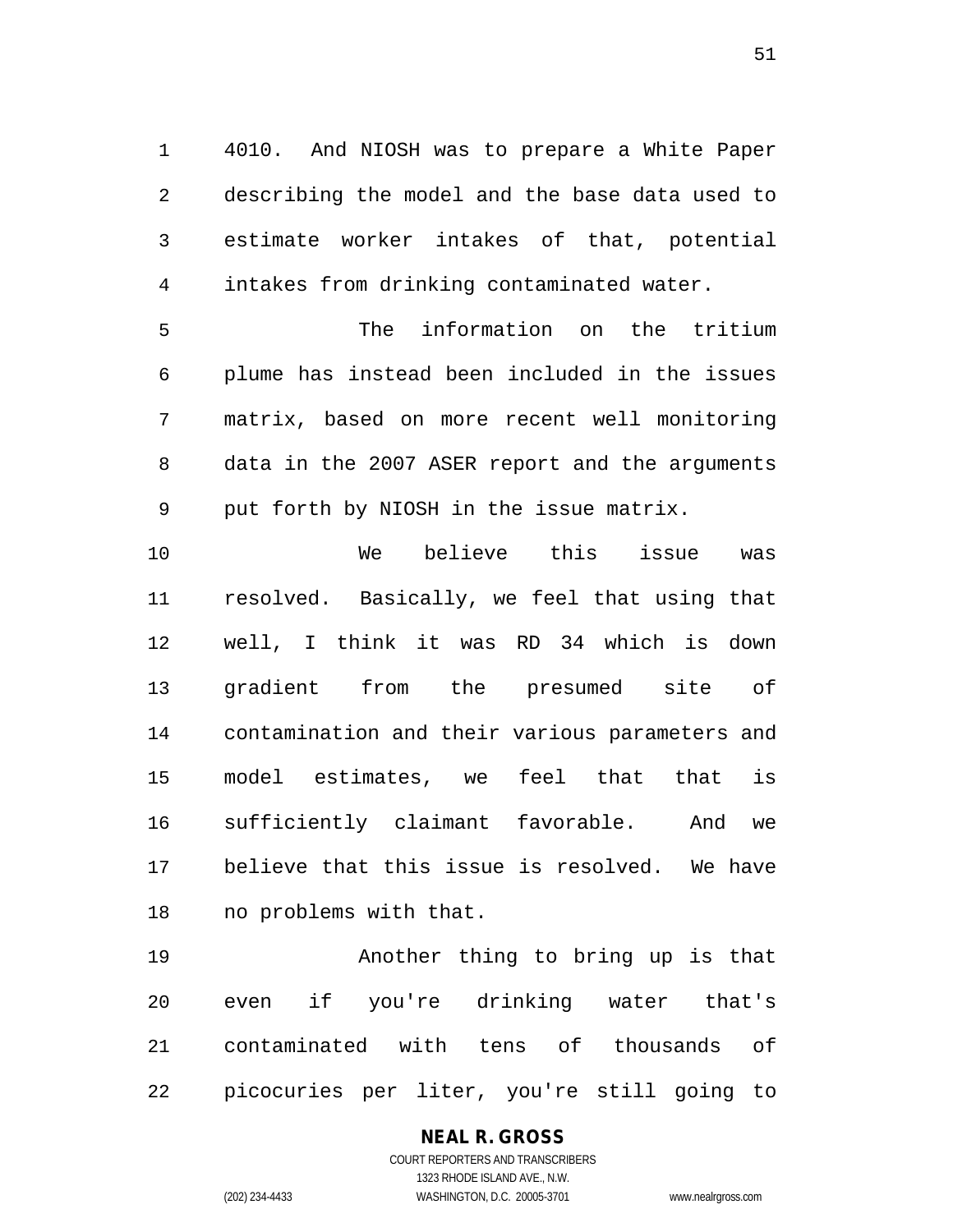1 just end up with millirem of doses at the end 2 of the year. So if they're small doses, it 3 sounds like a major event. But it's not as 4 important from a dosimetric standpoint as you 5 might initially assume.

6 MS. KLEA: This is Bonnie again. 7 I would like to add another side on that 8 tritium. It was found in the soil around 9 Building 59 also. And then in 1965 when SNAP-10 8ER shut down, there was a large release of 11 fission products from that Building 10 plus 12 tritium. And it was in the soil around 13 Building 59.

14 MR. STIVER: Something to keep in 15 mind though is that tritium is basically an 16 activation product. So it's going to be 17 produced by neutron activation, and you can 18 find it in the vicinity of the reactors in the 19 soil. And basically it's going to be a 20 component of the soil water.

21 MS. KLEA: Right.

22 MR. STIVER: And that's the issue

# **NEAL R. GROSS**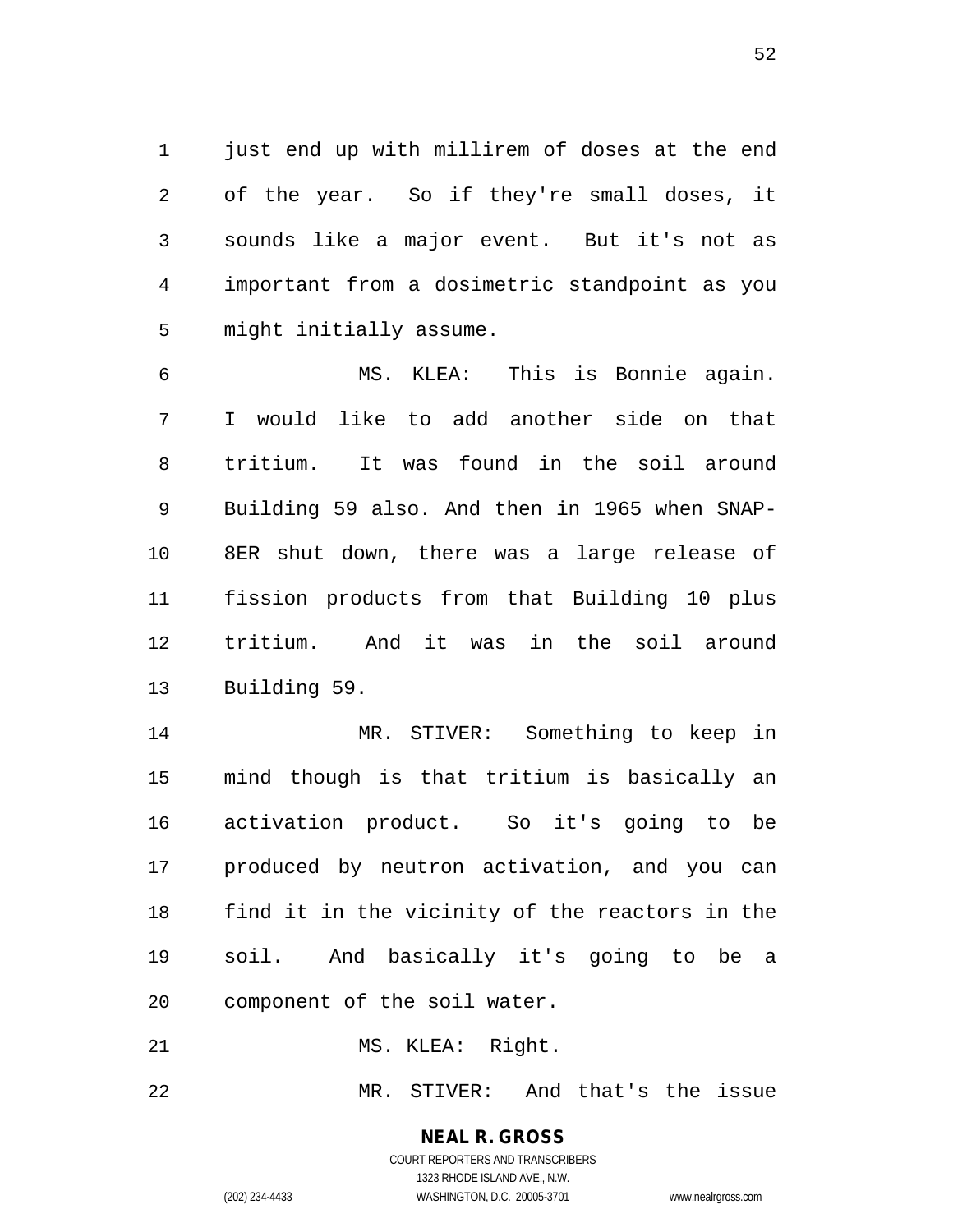1 with movement of a plume into the drinking 2 water supply. And there's also the idea that 3 you've got to keep in mind is that you're 4 looking at the surface levels of water. 5 You're looking at an aquifer that's probably 6 physically separate from the drinking water 7 aquifers that are quite a bit lower. 8 MS. KLEA: Who's talking? 9 MR. STIVER: This is John Stiver 10 at SC&A. 11 MS. KLEA: Okay. 12 MR. STIVER: So you have a very -- 13 even if there is contamination which has been 14 identified, the likelihood of that getting 15 into the drinking water supply is very remote 16 based on the fact that you have discontinuous 17 aquifers, meaning they're not connected. 18 MS. KLEA: Right. Well, that's an 19 assumption, and we don't really know because 20 they didn't even look for it until 1989 when

21 EPA found it.

22 MR. STIVER: Yes. But I believe

**NEAL R. GROSS** COURT REPORTERS AND TRANSCRIBERS 1323 RHODE ISLAND AVE., N.W. (202) 234-4433 WASHINGTON, D.C. 20005-3701 www.nealrgross.com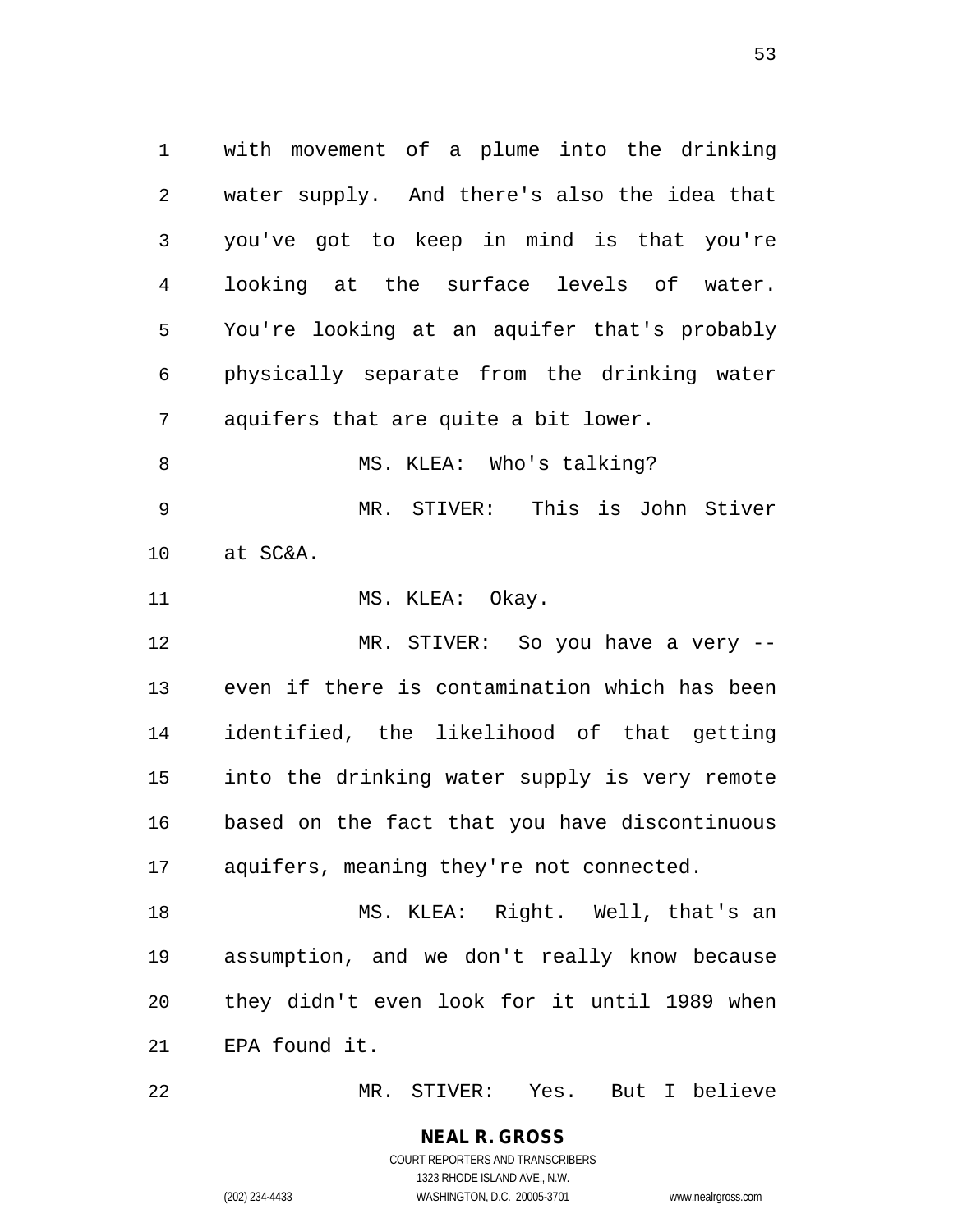1 the model that they plan to use in conjunction 2 with the external and internal coworker models 3 will provide sufficiently claimant favorable 4 doses to claimants.

5 NIOSH, would you like to add 6 anything to that?

7 DR. HUGHES: No.

8 DR. NETON: No.

9 MR. STIVER: Okay. I'll move onto 10 item number five. This was the lack of 11 information on the environmental exposures. 12 This is item number 12 in the issues matrix 13 and is also related to item five, which is the 14 issue of air sampling data.

15 The charge was, NIOSH was to 16 reevaluate the current approach of back-17 extrapolating stack emission data collected 18 from 1971 to '99 to earlier periods. And our 19 main concern there was there would be an 20 underestimation of stack emissions for the 21 earlier years when we know that more nuclear 22 operations were taking place. Where in the

**NEAL R. GROSS**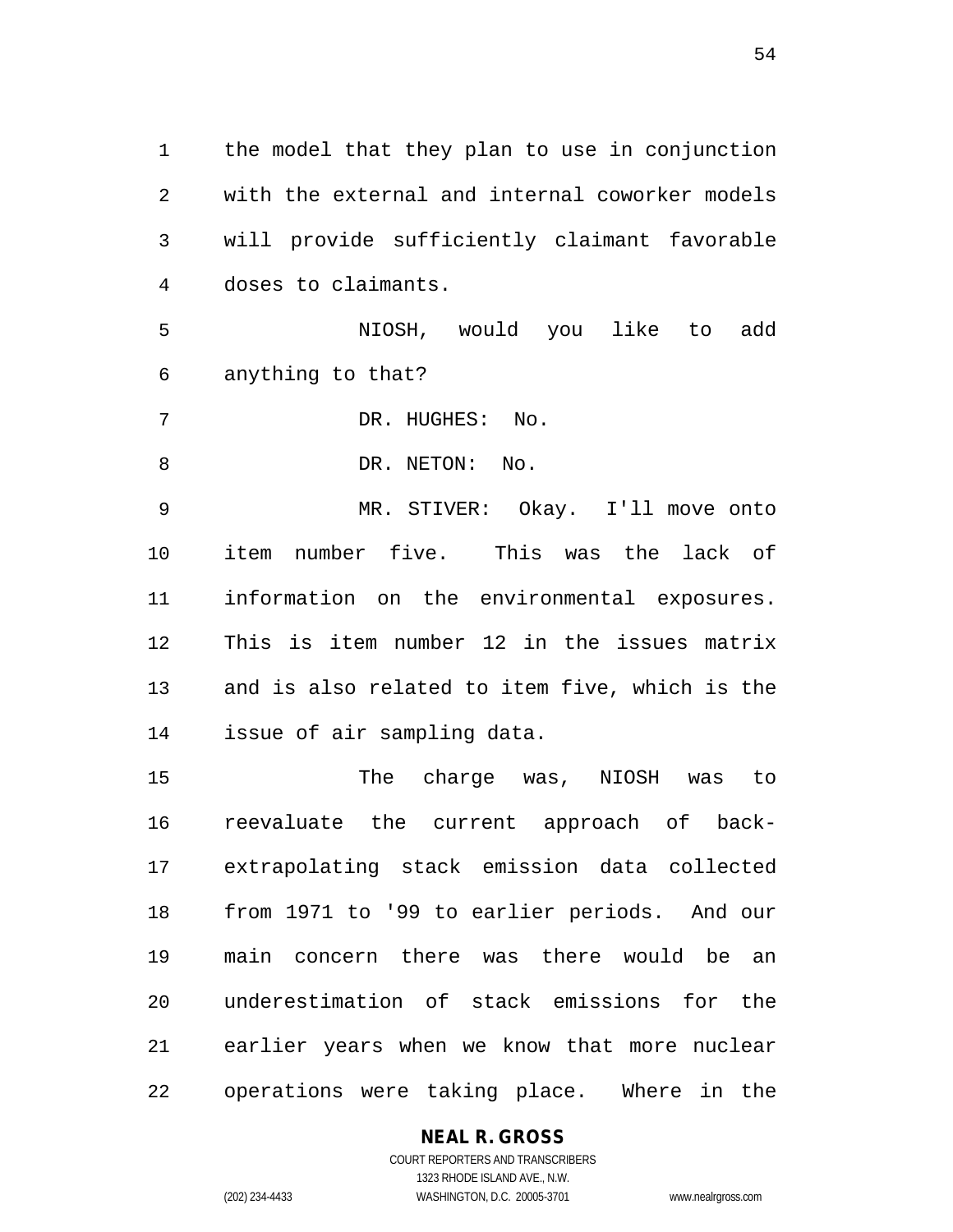1 '70s essentially all the reactor operations 2 were ceased and other nuclear activities were 3 ramping down. So you have the situation where 4 you're taking data where there's a smaller 5 release and then extrapolating that to an 6 earlier time when you know there was more. So 7 you have the potential for underestimating 8 doses from those types of models.

9 And in the transcript, I know Jim 10 talked extensively about your concerns with 11 using that approach and you were looking into 12 other methodologies to address that. Can you 13 provide us an update on the status of that?

14 DR. NETON: Unfortunately, we 15 don't have much to update. That's just still 16 in progress.

17 MR. STIVER: It's still in 18 progress. Okay.

19 Numbers six and seven both relate 20 to the external dose coworker model. Number 21 six was that NIOSH was to prepare that model 22 and release it for use or at least for review.

### **NEAL R. GROSS**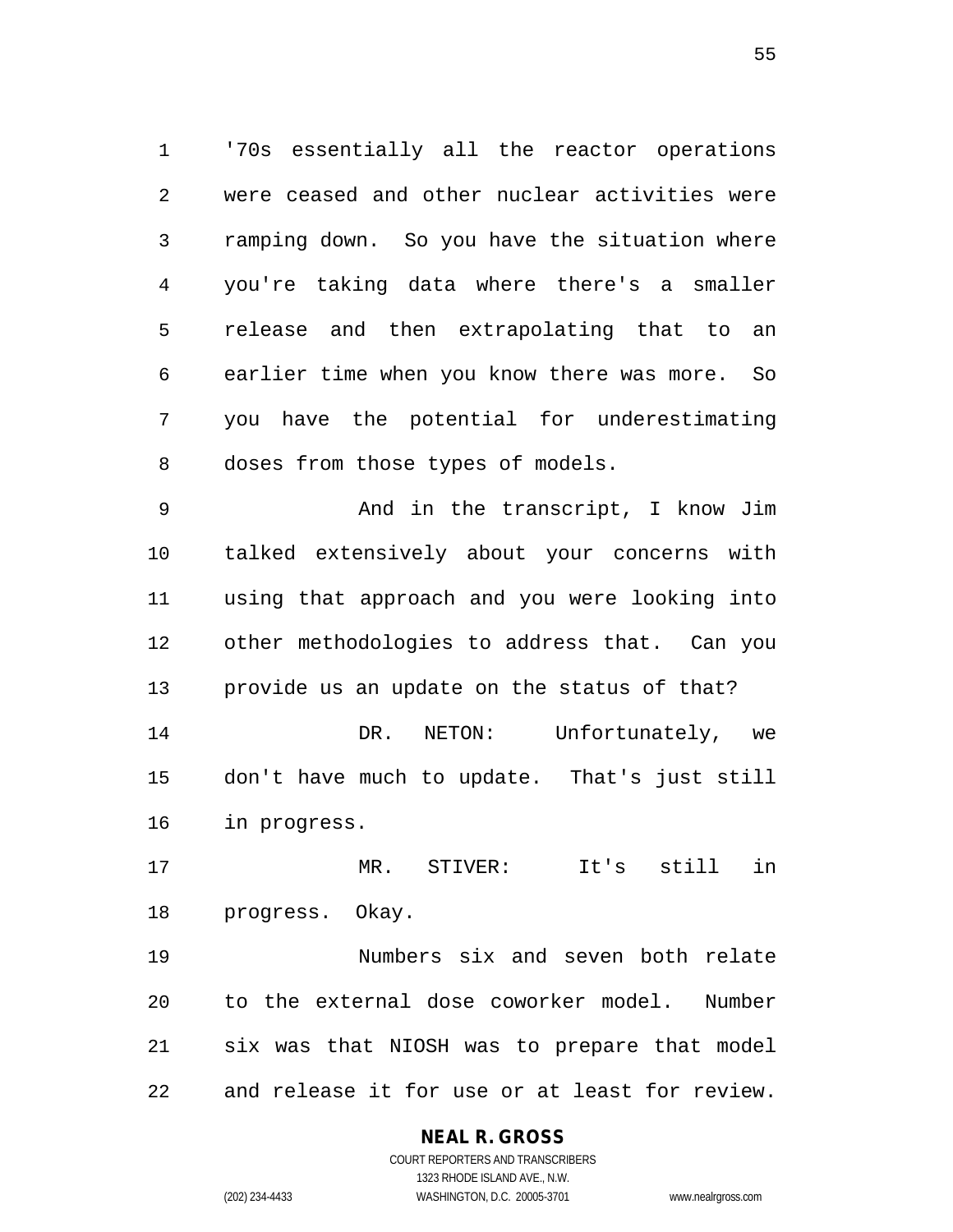1 That was indeed done in August of 2009, and 2 I'm going to defer discussion of that to 3 Hans's discussion of the coworker model.

4 Also subsumed into the external 5 coworker model issue is the idea of neutron 6 dose methodology. This was our concern about 7 the absence of empirical data involving 8 neutron spectra for reactors and plutonium 9 fuel storage facilities. I know you had some 10 data from Hanford that you felt was fairly 11 representative of the types of reactors that 12 were in use at Santa Susana that might be 13 useful for characterizing that.

14 There was the concern about 15 dosimetry calibration methods and another big 16 one is the relative insensitivity of the NTA 17 film for neutrons with energies less than 500 18 KeV. And you have indicated that you're 19 preparing a White Paper on the NTA film issue. 20 DR. NETON: Yes. 21 MR. STIVER: Do you have any idea

22 when that's --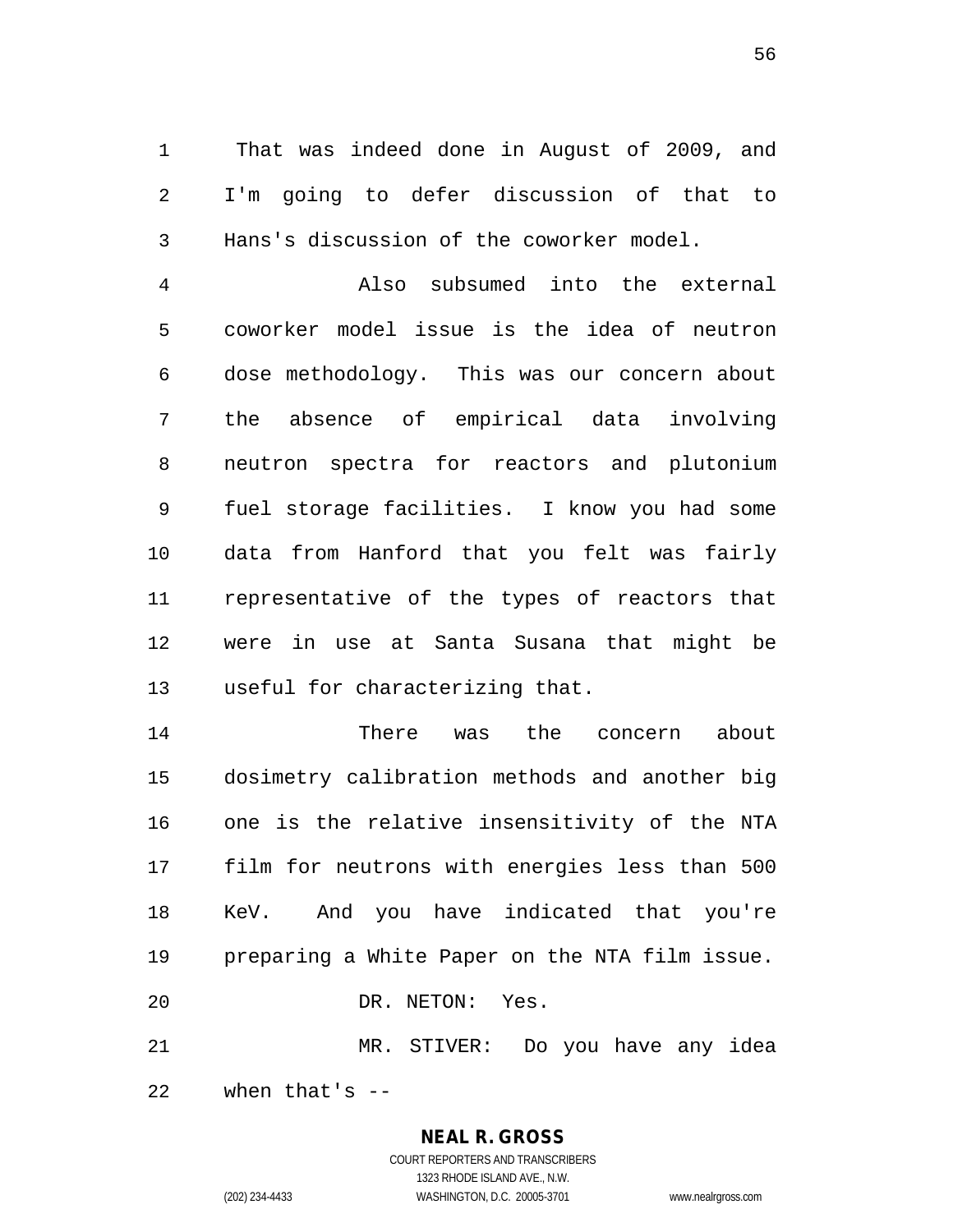1 DR. NETON: We're talking and deep 2 in generalities about what we found. It's not 3 ready for release. 4 MR. STIVER: It's not ready for 5 release yet? Are you prepared to talk about 6 that at all? 7 DR. NETON: Yes, to some -- I mean 8 to what we can in general terms. 9 MR. STIVER: Okay. 10 DR. MAURO: This is John Mauro. 11 For Jim and I guess maybe John also, I have 12 just a question in listening to the overviews. 13 I try to key in on the issues that are on the 14 table that are under consideration and which 15 ones of those might affect the boundary of 16 this 1964 end of the SEC period. And correct 17 me if I'm wrong. 18 Certainly, we'll be talking a lot 19 of issues that clearly are going to be Site 20 Profile issues. However, it's not always 21 clear which of these Site Profile issues might

22 really have an impact or may be relevant to

**NEAL R. GROSS** COURT REPORTERS AND TRANSCRIBERS

1323 RHODE ISLAND AVE., N.W. (202) 234-4433 WASHINGTON, D.C. 20005-3701 www.nealrgross.com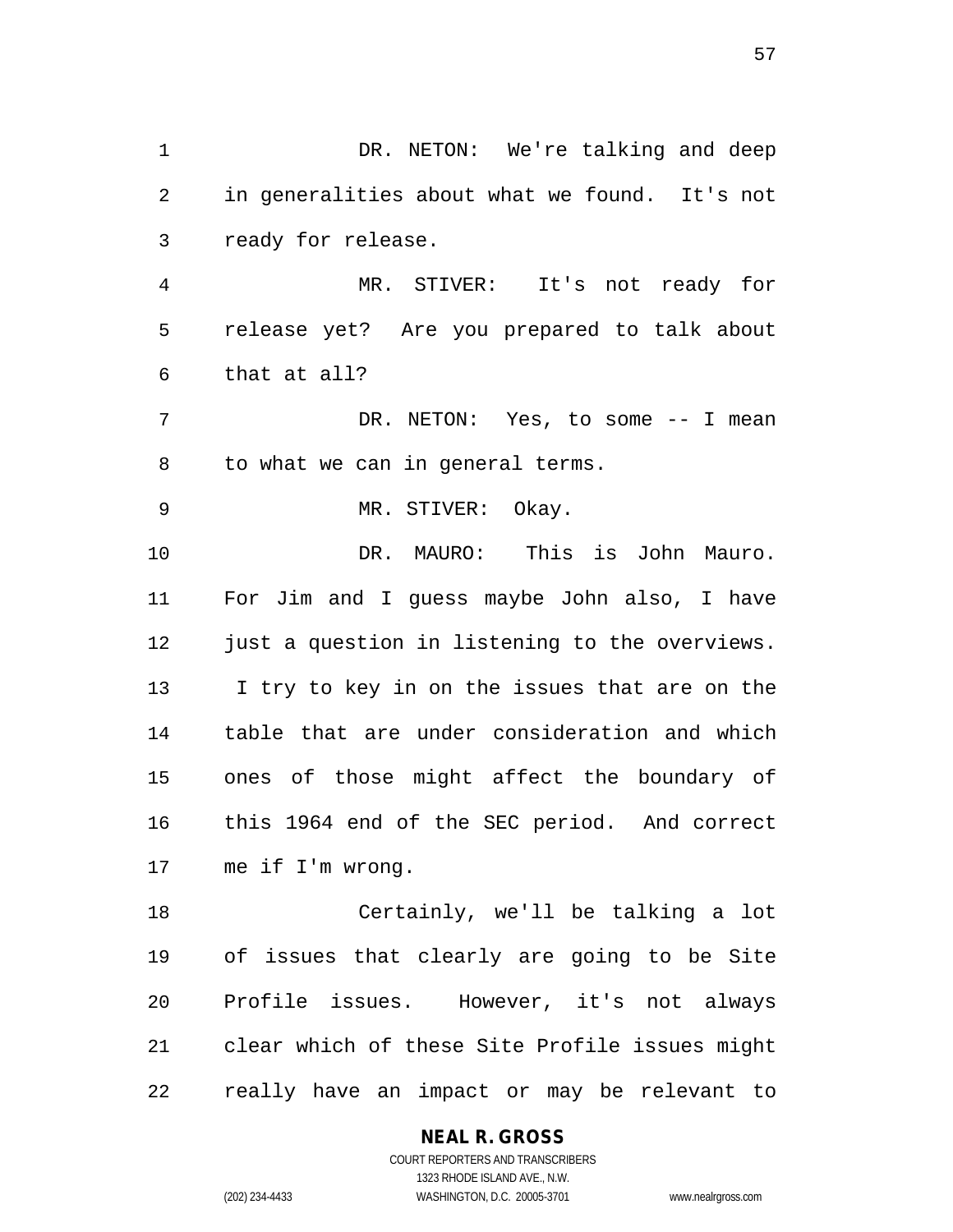1 the 1964 date, which means that they become an 2 SEC issue.

3 And what I heard, and I think it's 4 important that we all sort of are on the same 5 page, is that there is an external coworker 6 model that we have some concerns with. We'll 7 hear about that more. There is in development 8 an internal coworker model that eventually we 9 will have a chance to look at. Both of which 10 are models which argue to the fact that, yes, 11 for external exposure and the argument be made 12 by NIOSH is, yes, we can reconstruct external 13 exposures using these data and then building a 14 coworker model. We'll talk about some of the 15 problems.

16 But in theory one could argue that 17 -- is there any way that problems with the 18 coworker model -- and I guess this is to be 19 discussed as we work through it later -- could 20 in fact have an effect on whether or not that 21 boundary '64 is sound. The same kind of 22 concern in my mind is whether the boundary in

> **NEAL R. GROSS** COURT REPORTERS AND TRANSCRIBERS 1323 RHODE ISLAND AVE., N.W.

(202) 234-4433 WASHINGTON, D.C. 20005-3701 www.nealrgross.com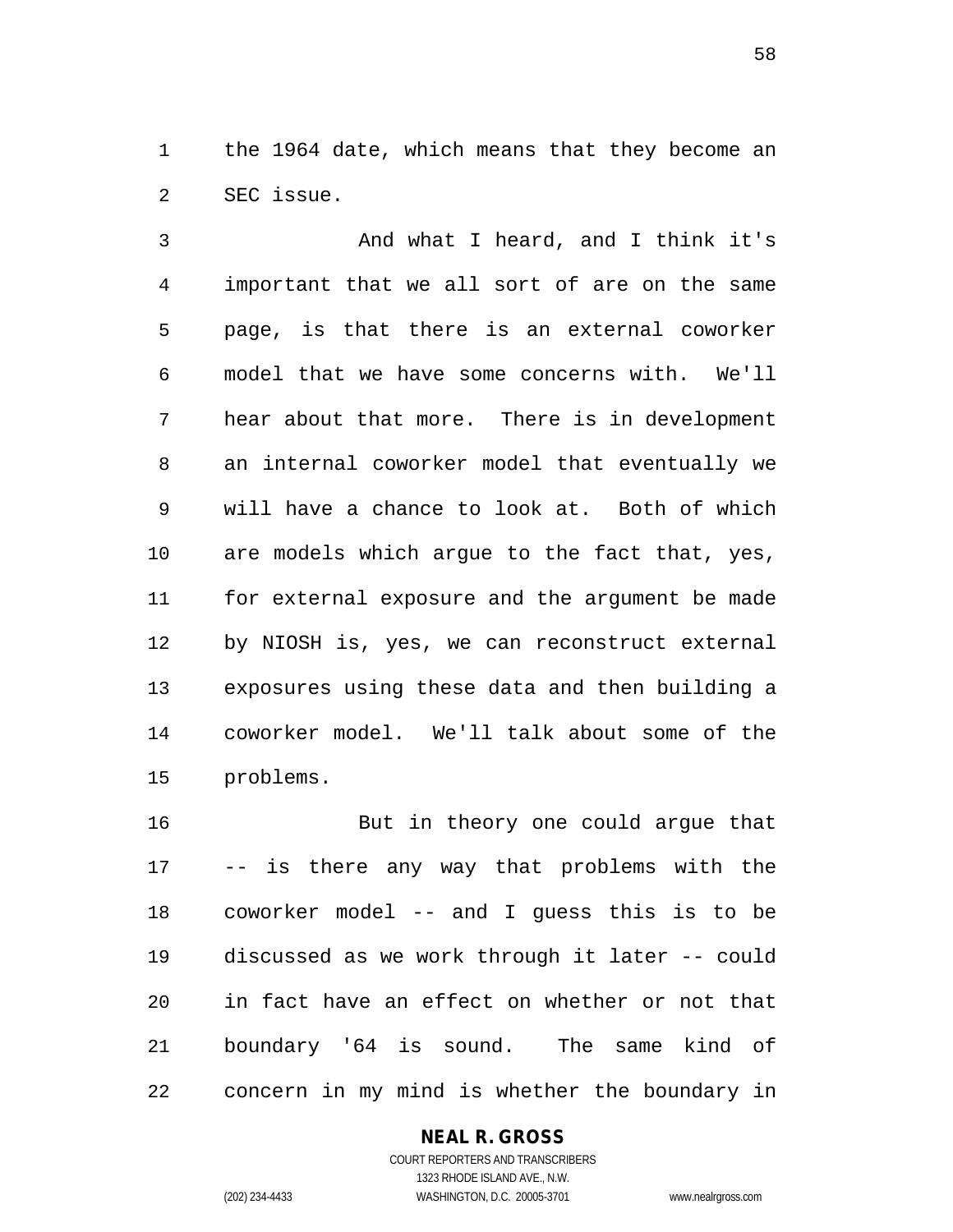1 '64 may be at risk if there are similar 2 problems with the internal coworker model.

3 And the third piece is that I 4 heard some discussion just now regarding 5 airborne emissions in the '70s that were 6 measured and then back-extrapolating those 7 airborne emissions to earlier dates. I guess 8 these airborne emissions go toward 9 environmental exposures to outdoor exposures 10 to workers who I presume it goes toward both 11 external and internal exposures.

12 And my question is, that's another 13 way to go back in time and reconstruct 14 exposures. And, again, until, I guess, that 15 issue is dealt with, is it possible that that 16 has some bearing on 1964. So I guess I'd like 17 to hear a little feedback on the degree to 18 which -- see, in my mind, this is the key 19 here.

20 Right now, we are at a place where 21 1964 is being, the end of '64 is being 22 proposed, recommended, as being the date for

### **NEAL R. GROSS**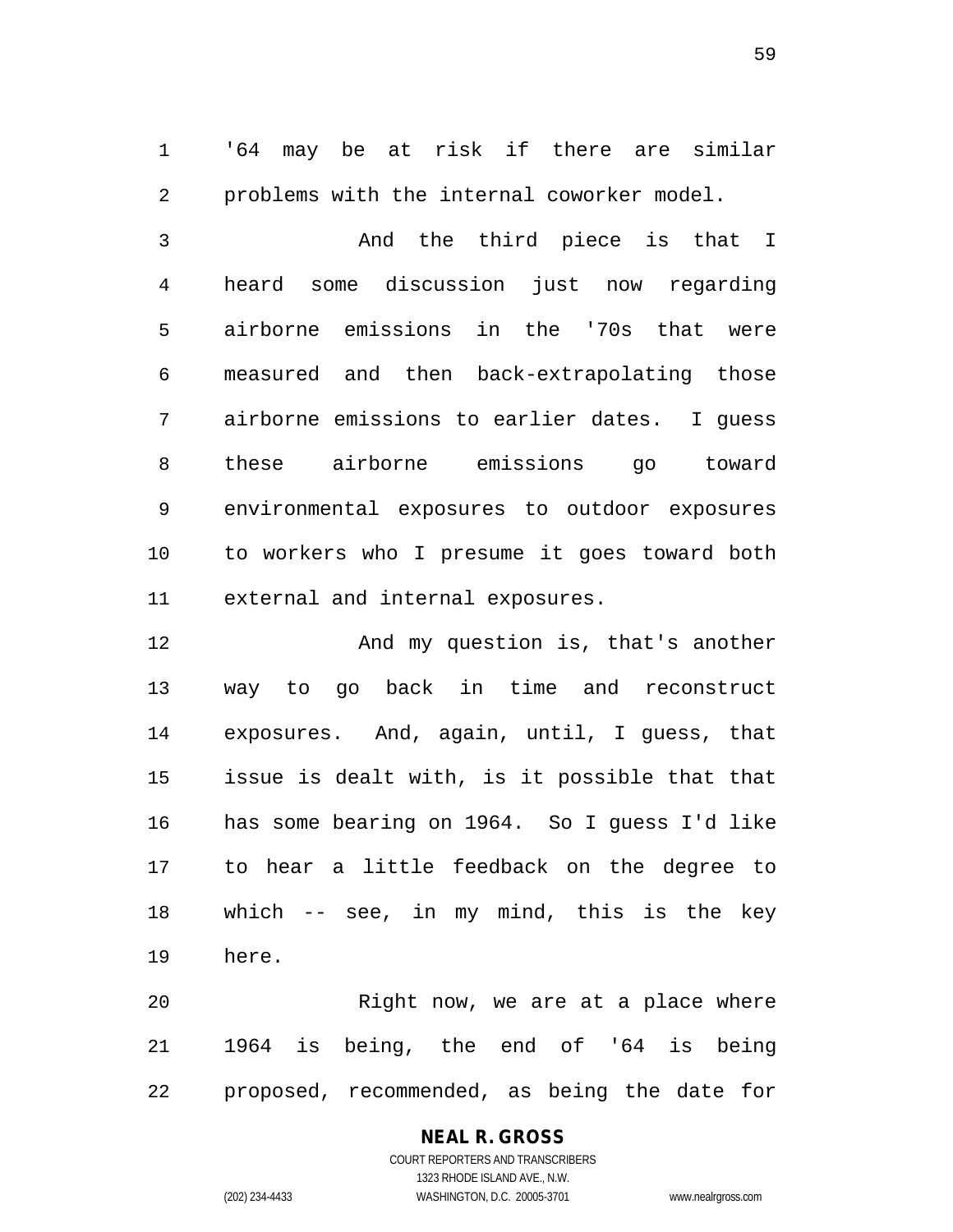1 when the SEC period ends, the end of '64. And 2 I think that it's very important that we all 3 are very clear on what issues are at play here 4 that bear on that. And I guess I haven't 5 really heard a clear definition of where that 6 is.

7 And we all know that there are 8 certainly lots of Site Profile issues and 9 we'll be talking about them. But I'd like to 10 hear, almost to round this up, what we just 11 discussed, where does -- I'd like to hear a 12 little bit where some of the things that we 13 just summarized might have play on the date.

14 MR. STIVER: John, this is John 15 Stiver. I think the external coworker model 16 and the validity of that model and the way 17 that data is being used is really the crux of 18 the issue here. If NIOSH can demonstrate that 19 they're using that data in an appropriate 20 manner, then that coworker model can be used 21 to recreate doses for post-SEC period, post 22 1964, and also for claimants that don't

### **NEAL R. GROSS**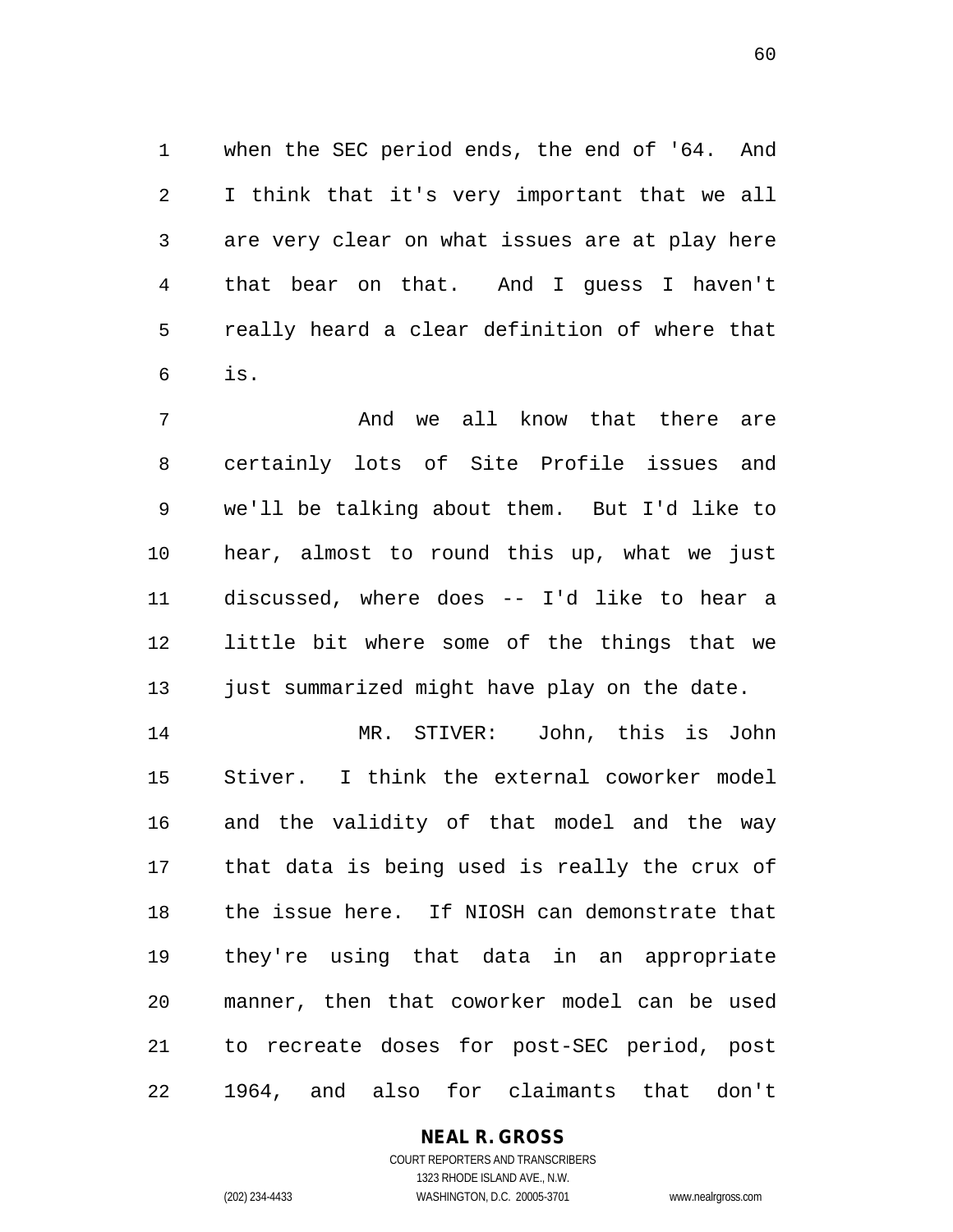1 qualify for the SEC for partial dose 2 reconstructions for the earlier years.

3 Now this is one thing that's 4 always kind of confused me a bit is, is that 5 coworker model indeed inclusive of all, 6 considered to be inclusive of all, of 7 exposures for the claimant or are there in 8 addition to that environmental exposures that 9 would also have to be calculated based on how 10 that SEC Class was defined? I'm still not 11 quite sure how that would work. In that case, 12 then these environmental exposures really do 13 come into play and the adequacy of that data.

14 But my assumption was that, or my 15 understanding was that this coworker model was 16 developed just to alleviate those types of 17 issues and those types of concerns to begin 18 with.

19 DR. NETON: I guess I'm still a 20 little confused -- your concern. Prior to '64 21 it is our position that we cannot reconstruct 22 occupational internal dose.

### **NEAL R. GROSS**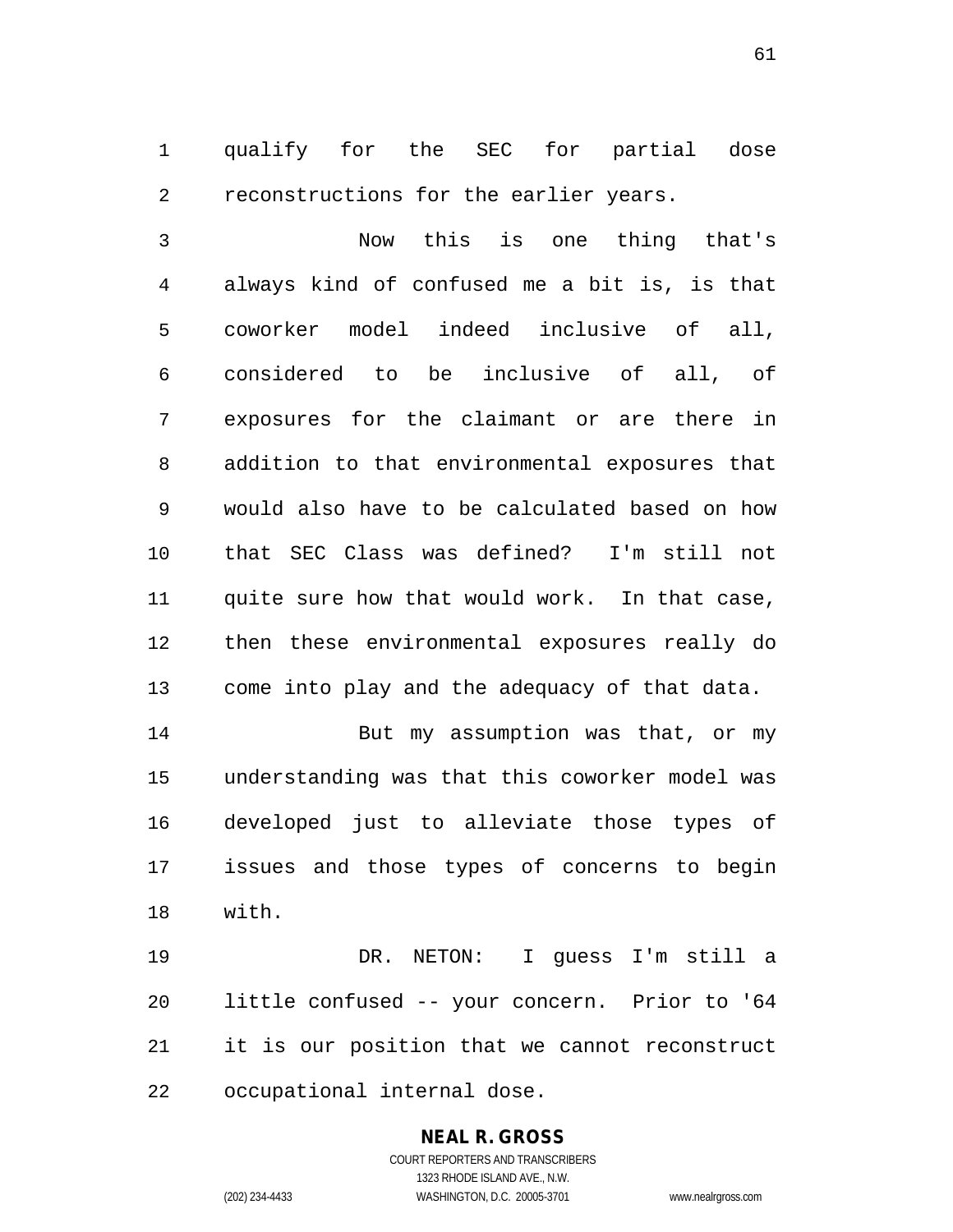1 MR. STIVER: Right. But there's 2 still -- you would still -- 3 DR. NETON: We're talking now 4 about the external coworker model here. 5 MR. STIVER: Okay. 6 DR. NETON: So the external 7 coworker model. We would still reconstruct 8 external dose for non-presumptive cancer prior 9 to '64 given that we have a valid model. 10 MR. STIVER: Right. And you would 11 still also -- 12 DR. NETON: And we would attempt 13 to reconstruct environmental models. That's 14 still undergoing completion. But if it's in 15 the past, we can come up with a valid way to 16 either back-extrapolate later or review 17 additional information. And we would assign, 18 at a minimum, the environmental exposures to 19 workers. Even though they may have been 20 occupationally exposed, we can't reconstruct 21 that. But at the minimum exposure they would 22 receive would be what? What the environmental

### **NEAL R. GROSS**

COURT REPORTERS AND TRANSCRIBERS 1323 RHODE ISLAND AVE., N.W. (202) 234-4433 WASHINGTON, D.C. 20005-3701 www.nealrgross.com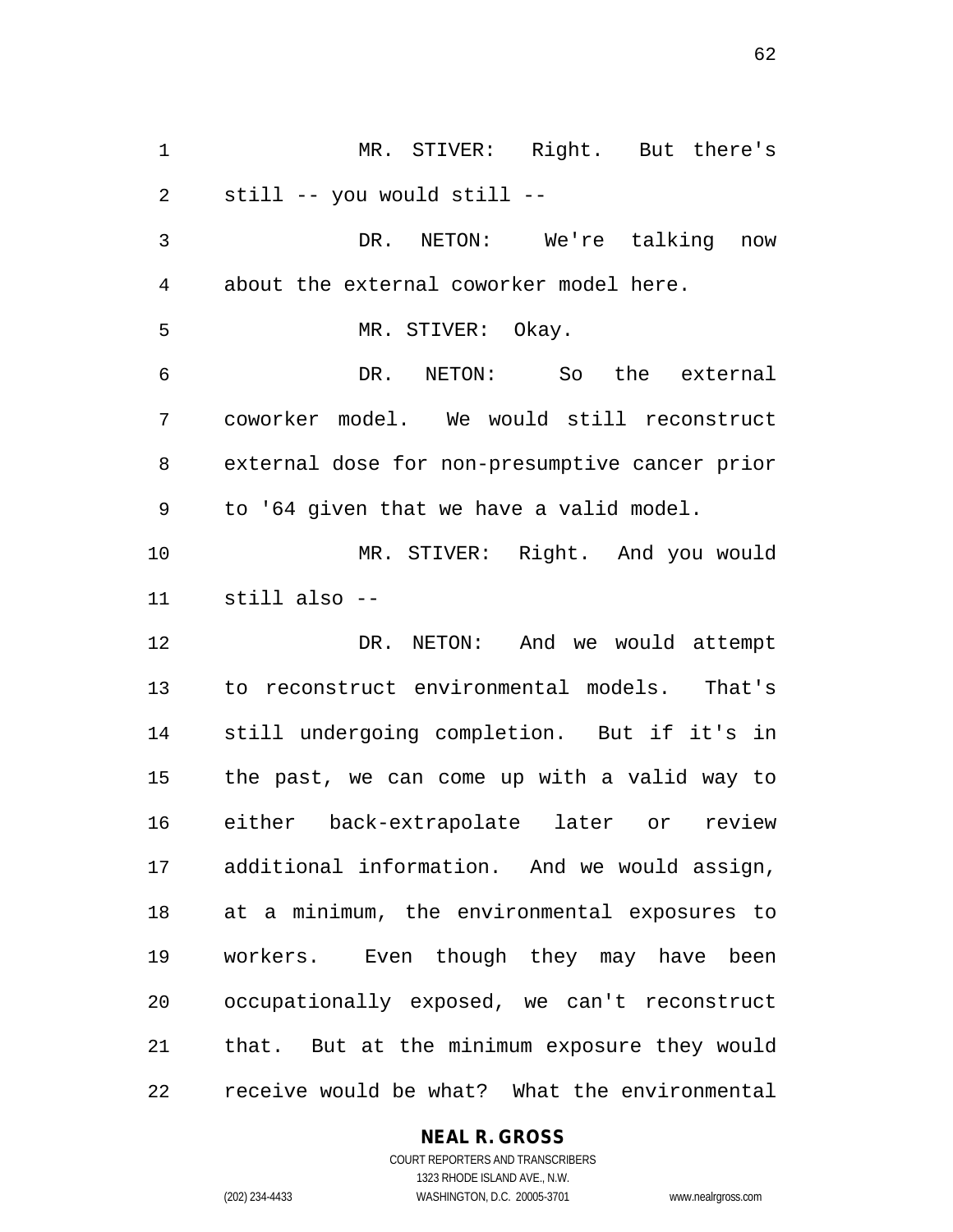1 background was at that time.

| 2  | Normally a person when -- like say             |
|----|------------------------------------------------|
| 3  | after '64 we can reconstruct occupational      |
| 4  | internal exposures we do not assign            |
| 5  | environmental because that's assumed in that   |
| 6  | estimate. So just sort of phased approach. I   |
| 7  | mean we would do the best -- we always         |
| 8  | maintain that we'll do the best we can given   |
| 9  | the data that are left to reconstruct anything |
| 10 | we can during partial dose reconstructions     |
| 11 | during the SEC period.                         |
| 12 | MR. STIVER: And certainly that's               |
| 13 | the best you can do I mean.                    |
| 14 | And most often that<br>DR. NETON:              |
| 15 | almost always includes medical exposure.       |
| 16 | MR. STIVER: Right. Medical                     |
| 17 | exposure.                                      |
| 18 | DR. NETON: Would include                       |
| 19 | environmental if we have a valid environmental |
| 20 | model as well as external badge data support   |
| 21 | of coworker model in that era.                 |
| 22 | DR. MAURO: Would it be fair, Jim,              |

**NEAL R. GROSS** COURT REPORTERS AND TRANSCRIBERS

1323 RHODE ISLAND AVE., N.W.

(202) 234-4433 WASHINGTON, D.C. 20005-3701 www.nealrgross.com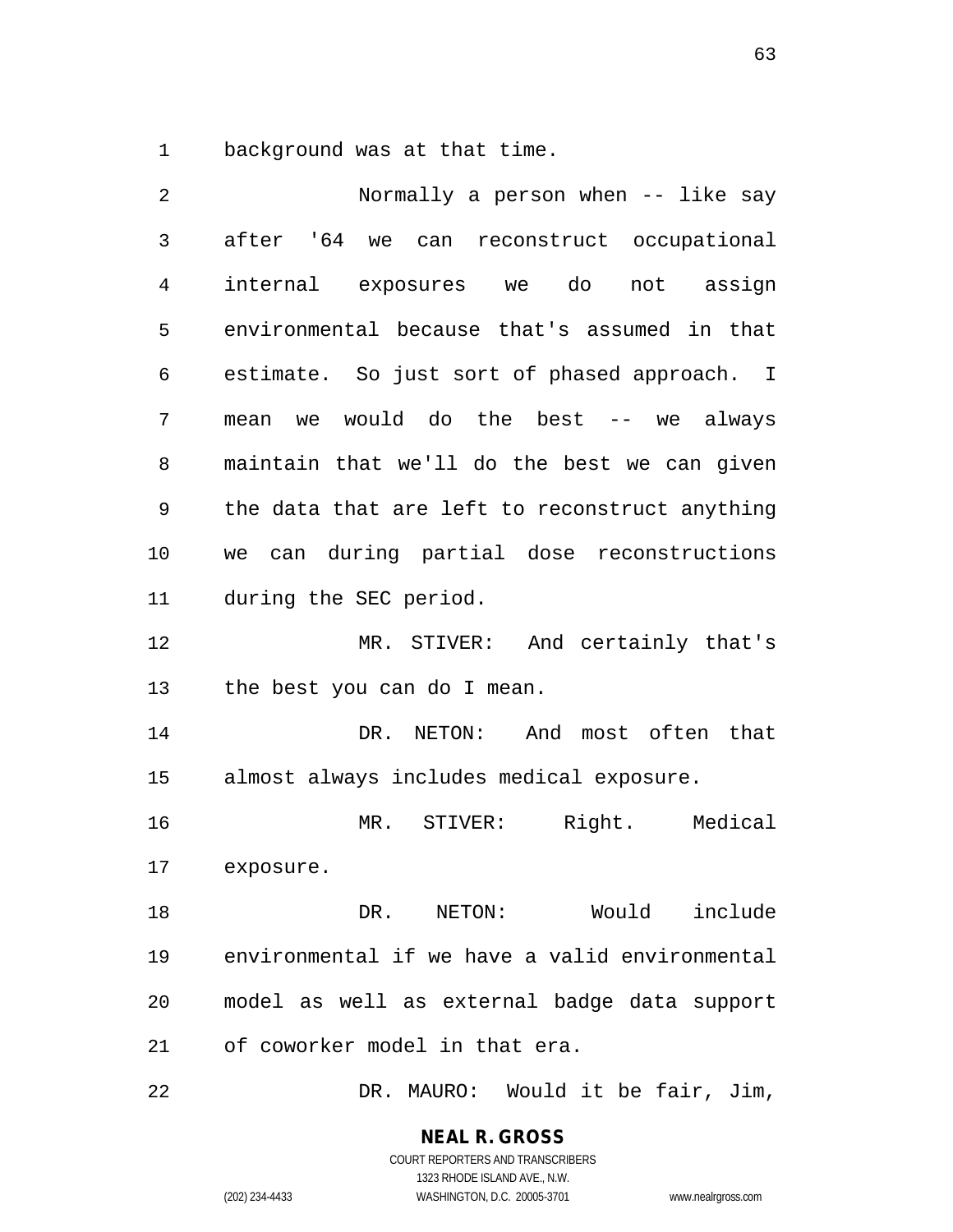1 to say until the Work Group and, I guess, SC&A 2 has a chance to look at the internal coworker 3 model, the environmental extrapolation 4 approach and, of course, we resolve some of 5 the issues on external which we'll get to 6 later, it's really hard for SC&A at this time 7 to say that "Yes, we think that 1964 is a good 8 date?"

9 DR. NETON: Well, absolutely, 10 John. That was what I was going to offer is 11 that it seems that we have three issues here, 12 internal/external coworker models and 13 environmental, all in various states of 14 review. And until all of those are complete 15 and you've had a chance to review the final 16 products, I don't think we can say anything 17 about the '64 date.

18 DR. MAURO: Jim, thanks. I just 19 needed to hear that to make sure that everyone 20 -- that was my understanding also.

21 DR. NETON: Yes.

22 DR. MAURO: And I wanted to make

#### **NEAL R. GROSS** COURT REPORTERS AND TRANSCRIBERS 1323 RHODE ISLAND AVE., N.W. (202) 234-4433 WASHINGTON, D.C. 20005-3701 www.nealrgross.com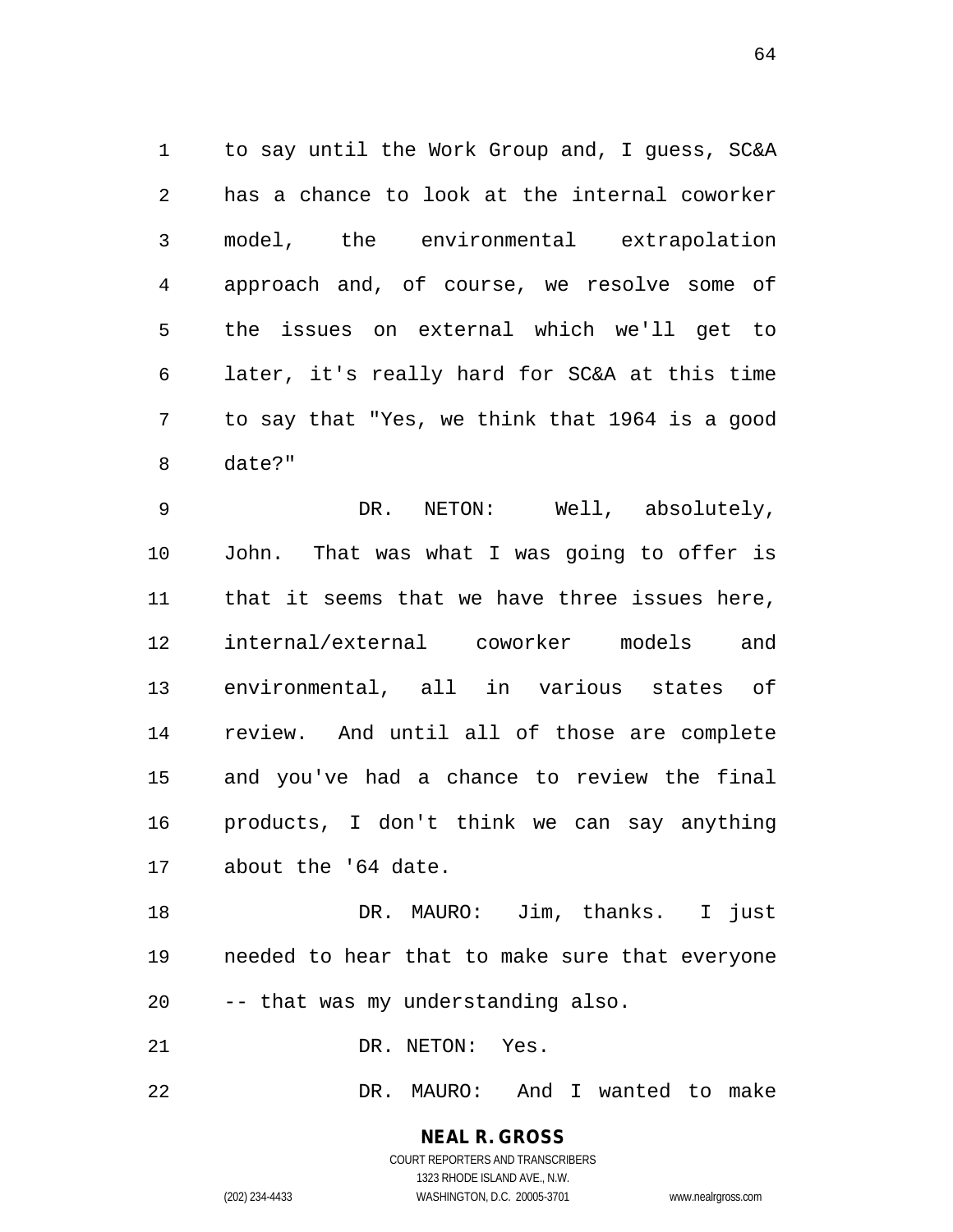1 sure. These are all important issues, and 2 they're not just Site Profile issues. They 3 are issues that may also have significance 4 related to, ultimately, a judgment made by the 5 Work Group and, of course, the Board regarding 6 1964.

7 DR. NETON: And indeed we may feel 8 we have a valid model after '64 for internal. 9 But past history you know there may be some 10 issues with the quality of the data and the 11 quantity of the data and early periods that we 12 need to discuss. It's not slam dunk at this 13 point. We feel fairly comfortable, but until 14 we can produce it -- and, as you know, all of 15 the major radionuclides of exposure, not just 16 a couple. That's usually the hard part of 17 getting down into the lesser, the 18 radionuclides that have -- or lesser exposure 19 pathways where the monitoring data may be much 20 worse.

21 I wish we were further along with 22 that. But the fact is, we're not. As Lara

## **NEAL R. GROSS**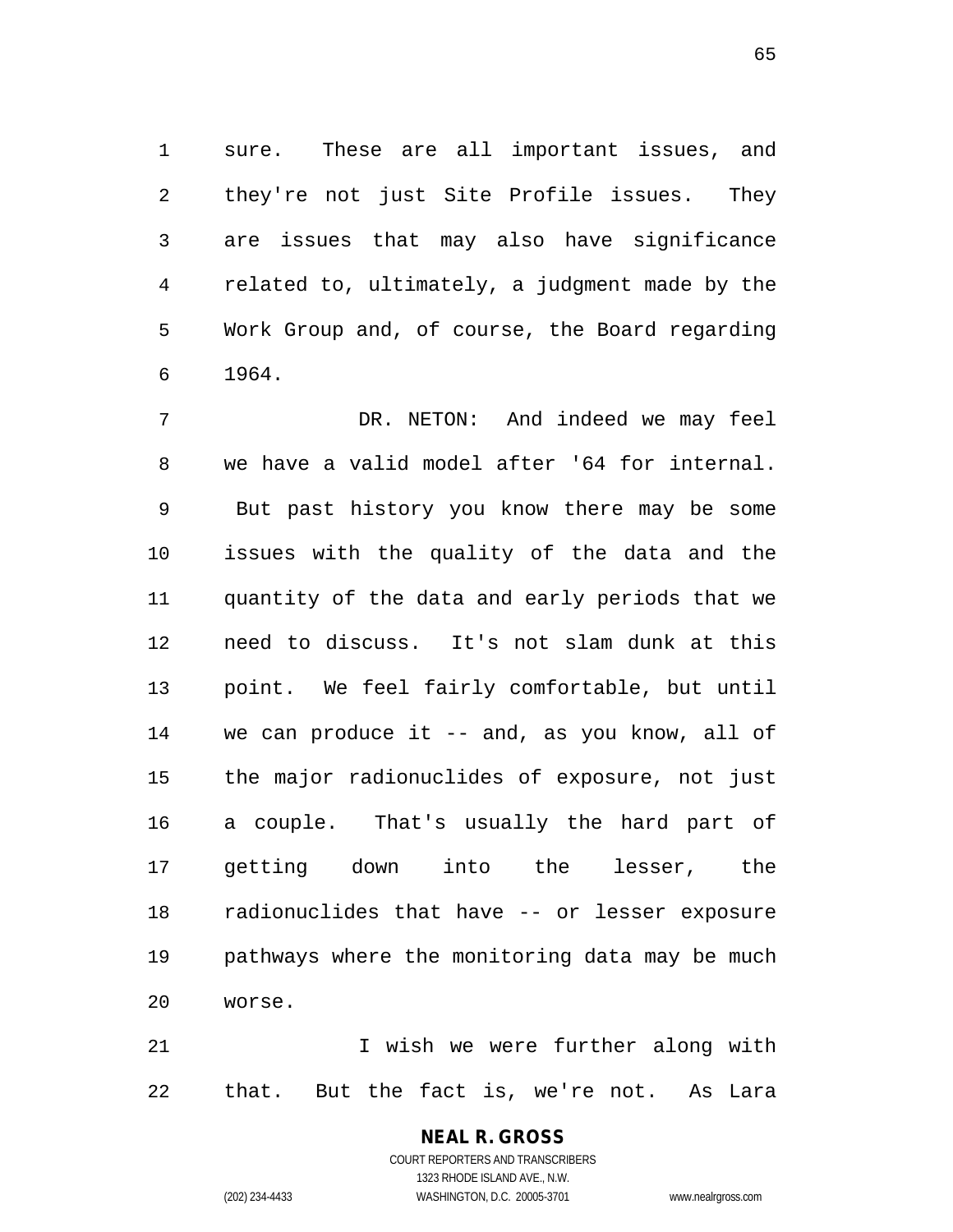1 indicated earlier on, we put a lot of effort 2 in getting these SEC petitions out the door 3 this year, and we decided to put efforts into 4 moving that forward because we feel it's 5 important that we get the SEC Classes 6 established once we identify that they're 7 there.

8 And now we're in the midst of 9 tackling the remaining several issues here. 10 Although I would be very happy to go through 11 the external comments you have and we can talk 12 about them.

13 MR. STIVER: Well, we're 14 definitely ahead of schedule. Would you like 15 to do that after the break, just go ahead and 16 go into the external coworker issues that we 17 have instead of deferring that to the 18 afternoon?

19 CHAIRMAN GIBSON: We can take an 20 earlier break and then start the discussion. 21 But we need to, about eleven o'clock, start 22 talking about this issue of how to track

### **NEAL R. GROSS**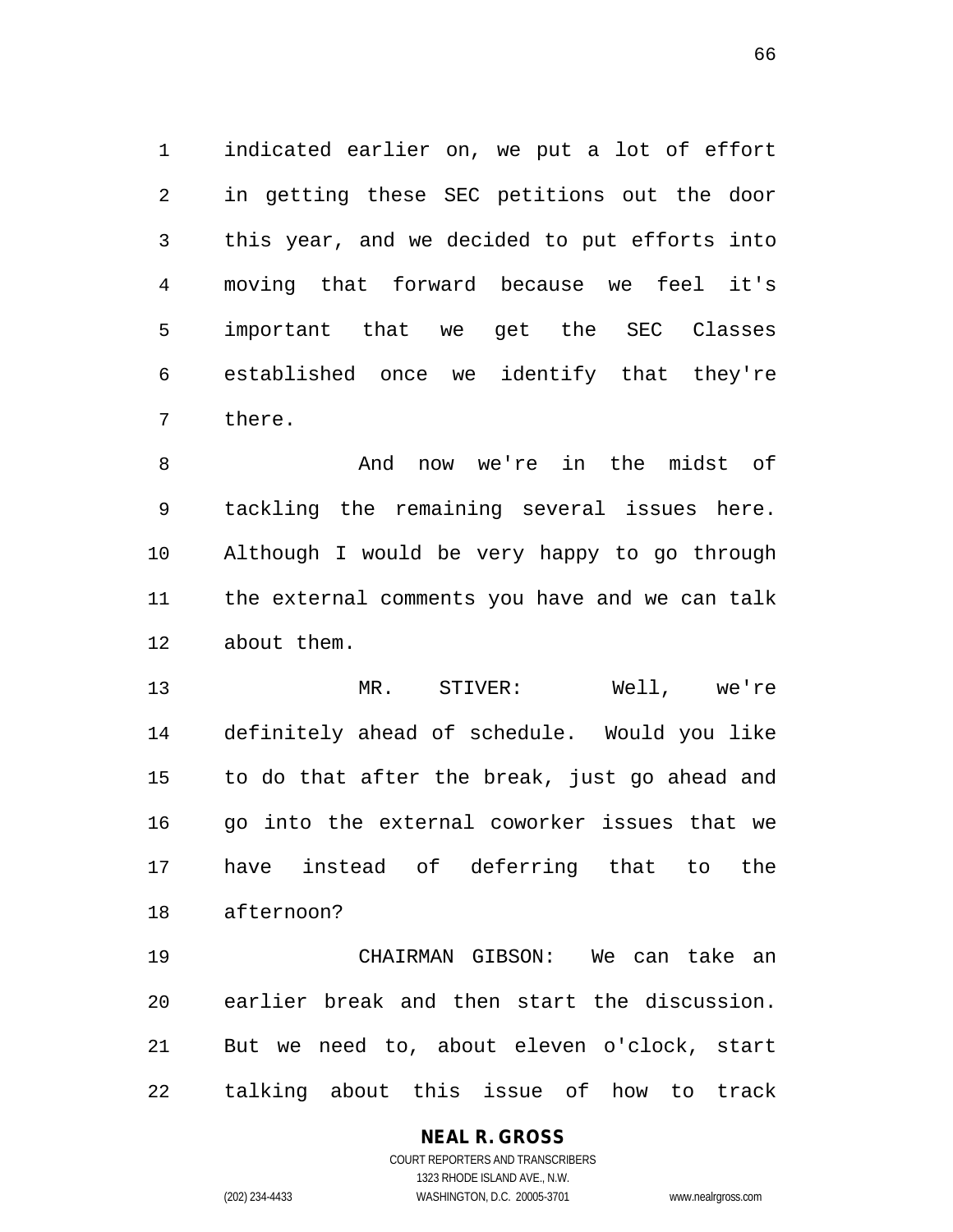1 workers and stuff since Jeff is going to be on 2 the phone.

3 MR. STIVER: I think that's really 4 the remaining outstanding issue, isn't it? 5 Why don't we just go into that now then? 6 MR. KATZ: Anybody need a break 7 already? 8 (Chorus of nos.) 9 MEMBER SCHOFIELD: Do you guys 10 have any time frame when you think this, what 11 you're doing on this issue will be ready? 12 DR. NETON: It's going to be in a 13 months time frame, not weeks. 14 MEMBER SCHOFIELD: Okay. 15 DR. NETON: That's the best I can 16 tell you. I wish I had a better -- we were up 17 against also this deadline to produce all the 18 backlog of claimants that we've had. It's 19 been a priority. 20 (Simultaneous speaking.) 21 COURT REPORTER: One at a time 22 please.

> **NEAL R. GROSS** COURT REPORTERS AND TRANSCRIBERS

1323 RHODE ISLAND AVE., N.W. (202) 234-4433 WASHINGTON, D.C. 20005-3701 www.nealrgross.com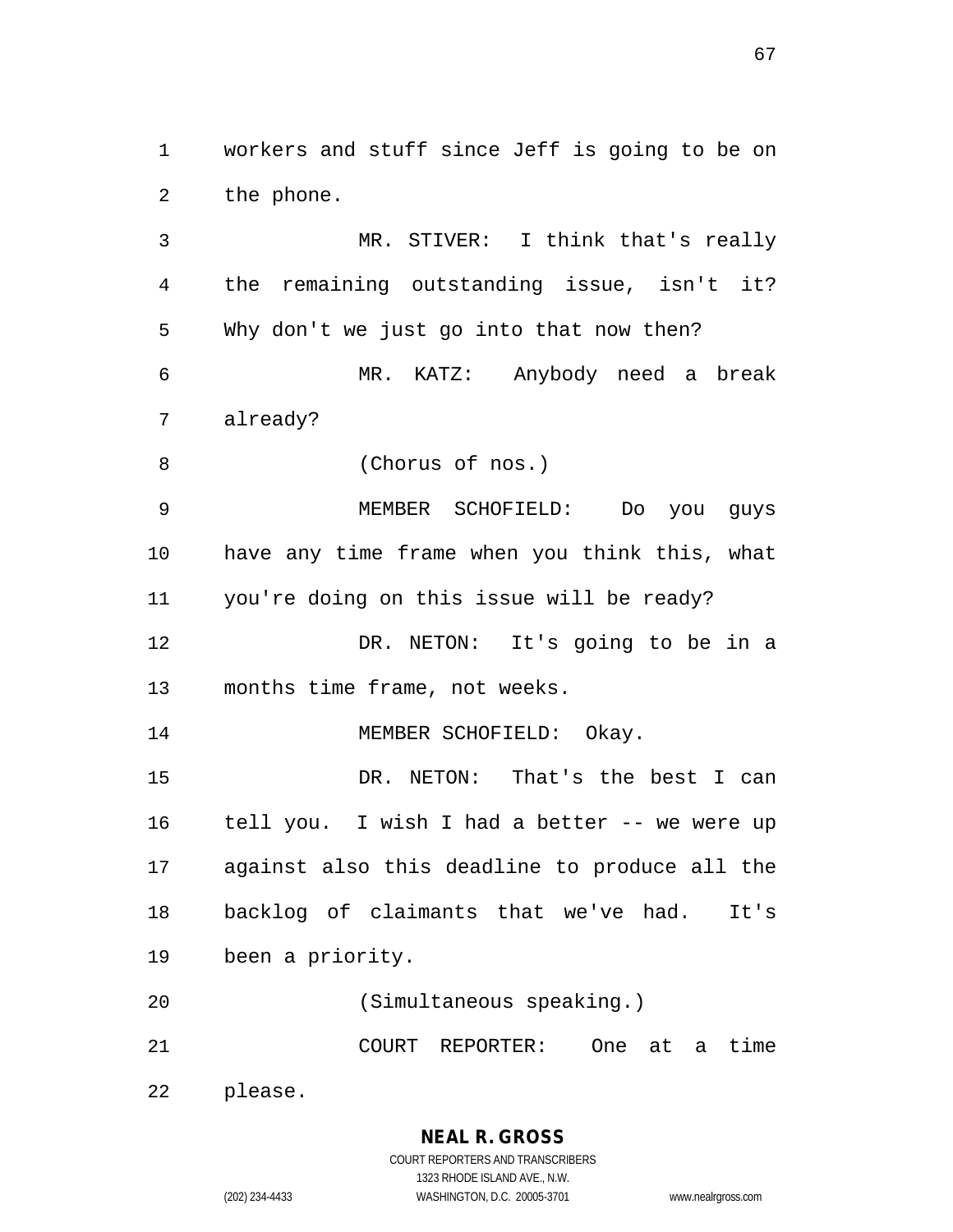1 CHAIRMAN GIBSON: Okay. 2 MR. KATZ: So, Jeff, are you with 3 us still? Jeff Kotsch? 4 (No response.) 5 He may have dropped off, be 6 rejoining us at eleven. 7 CHAIRMAN GIBSON: Yes. 8 MR. STIVER: So we just defer that 9 to eleven then? 10 CHAIRMAN GIBSON: Yes. We told 11 him we were going to start around eleven. 12 Shall we take a break then? 13 MR. STIVER: I don't know if 14 anybody needed a break. 15 CHAIRMAN GIBSON: Well, we've been 16 going for an hour. We can --17 MEMBER MUNN: This is Wanda. 18 Before we go to the break, did the discussion 19 that just took place incorporate issue number 20 seven, Neutron Dose Methodology? I didn't 21 hear -- I wasn't aware of any comment at all 22 being made about that last --

#### **NEAL R. GROSS** COURT REPORTERS AND TRANSCRIBERS

1323 RHODE ISLAND AVE., N.W.

(202) 234-4433 WASHINGTON, D.C. 20005-3701 www.nealrgross.com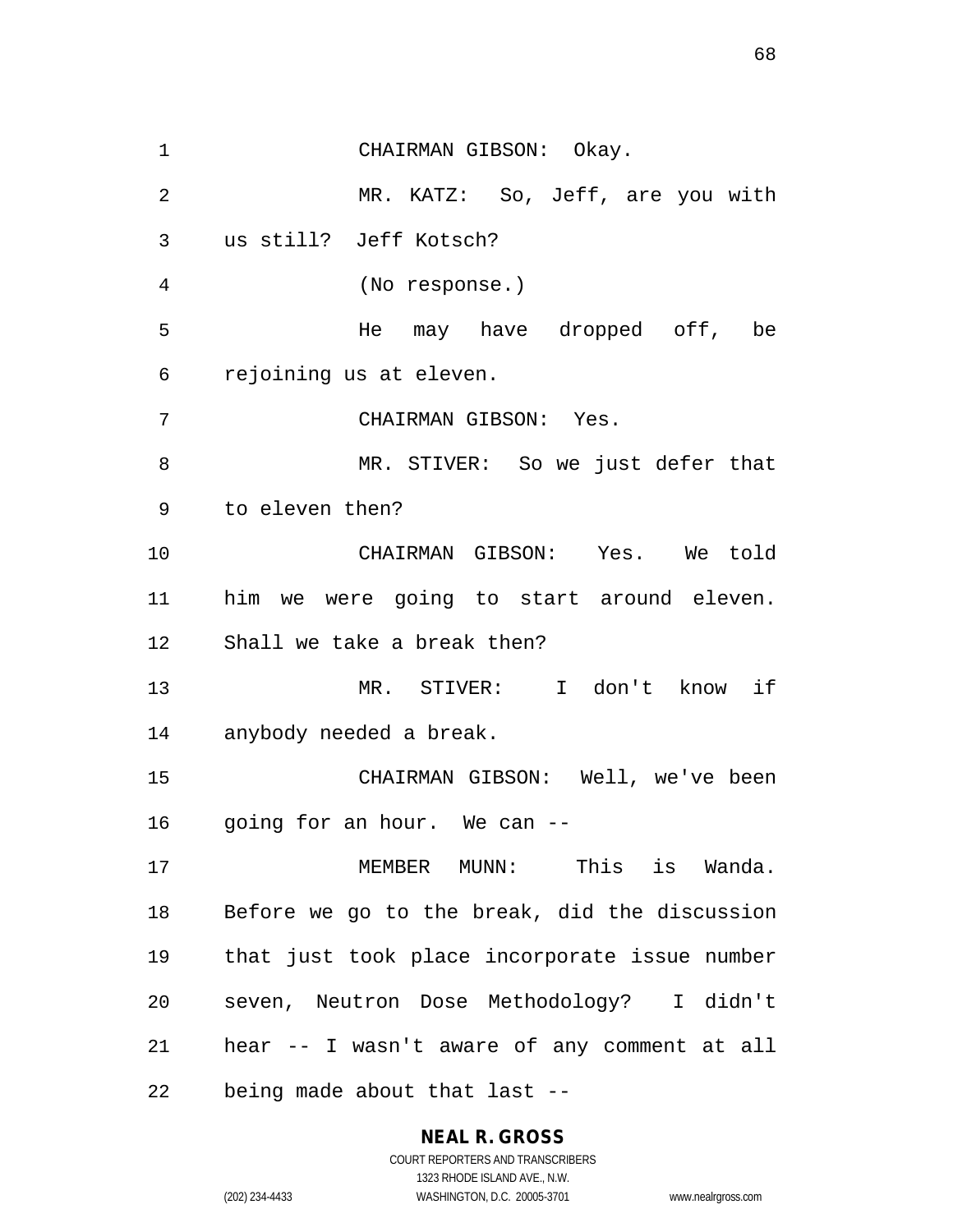1 1 DR. NETON: I think, Wanda, that 2 may come up in this external review. 3 MR. STIVER: Yes, we're going to 4 go through in detail the findings of our 5 external coworker review and that is one of 6 the findings. So we wanted to defer that to 7 Hans's discussion. 8 MEMBER MUNN: All right. So we're 9 going to do that this afternoon. 10 MR. STIVER: Yes. Or after we 11 finish with the discussion with Jeff at 12 eleven. 13 MEMBER MUNN: Right. Thank you. 14 MR. STIVER: Okay. 15 John Mauro, did you have any other 16 questions or concerns about the status? I 17 mean I think we're kind of on the same page 18 here. 19 DR. MAURO: No, that was exactly 20 what I needed. Thank you very much. 21 MR. STIVER: Okay. 22 So we have some time left. Jim,

> COURT REPORTERS AND TRANSCRIBERS 1323 RHODE ISLAND AVE., N.W. (202) 234-4433 WASHINGTON, D.C. 20005-3701 www.nealrgross.com

**NEAL R. GROSS**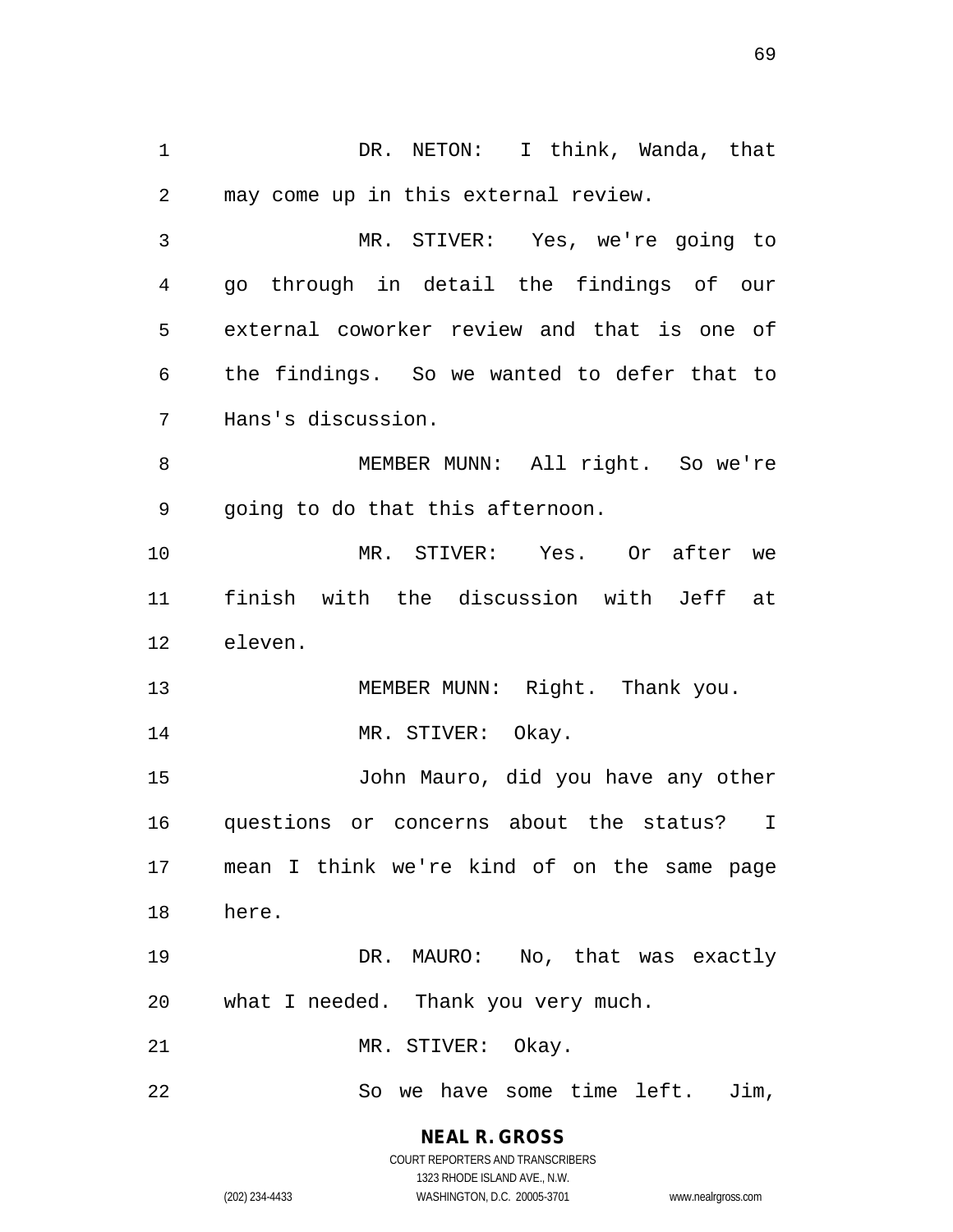1 could you at least give us the broad brush 2 stroke view of where you may stand on some of 3 these environmental issues?

4 DR. NETON: It's under 5 development. I can't give you anything, any 6 more than that to go on.

7 MR. STIVER: Okay. Well, I had 8 one concern related to what Jeff was going to 9 discuss. But I guess we can talk about that 10 as well, and that was the issue of the free 11 movement in and out of Area IV.

12 (Simultaneous speaking.)

13 MR. KATZ: I think Jeff needs to 14 get into that discussion.

15 MR. BERONJA: Want to move to 16 Hans.

17 MR. STIVER: That's really all I 18 have on the outstanding issues, I think. I 19 guess we can just go right to Hans's 20 discussion and then come back out when we need 21 to talk to Jeff and then continue later.

22 MR. KATZ: Yes. Sure.

### **NEAL R. GROSS**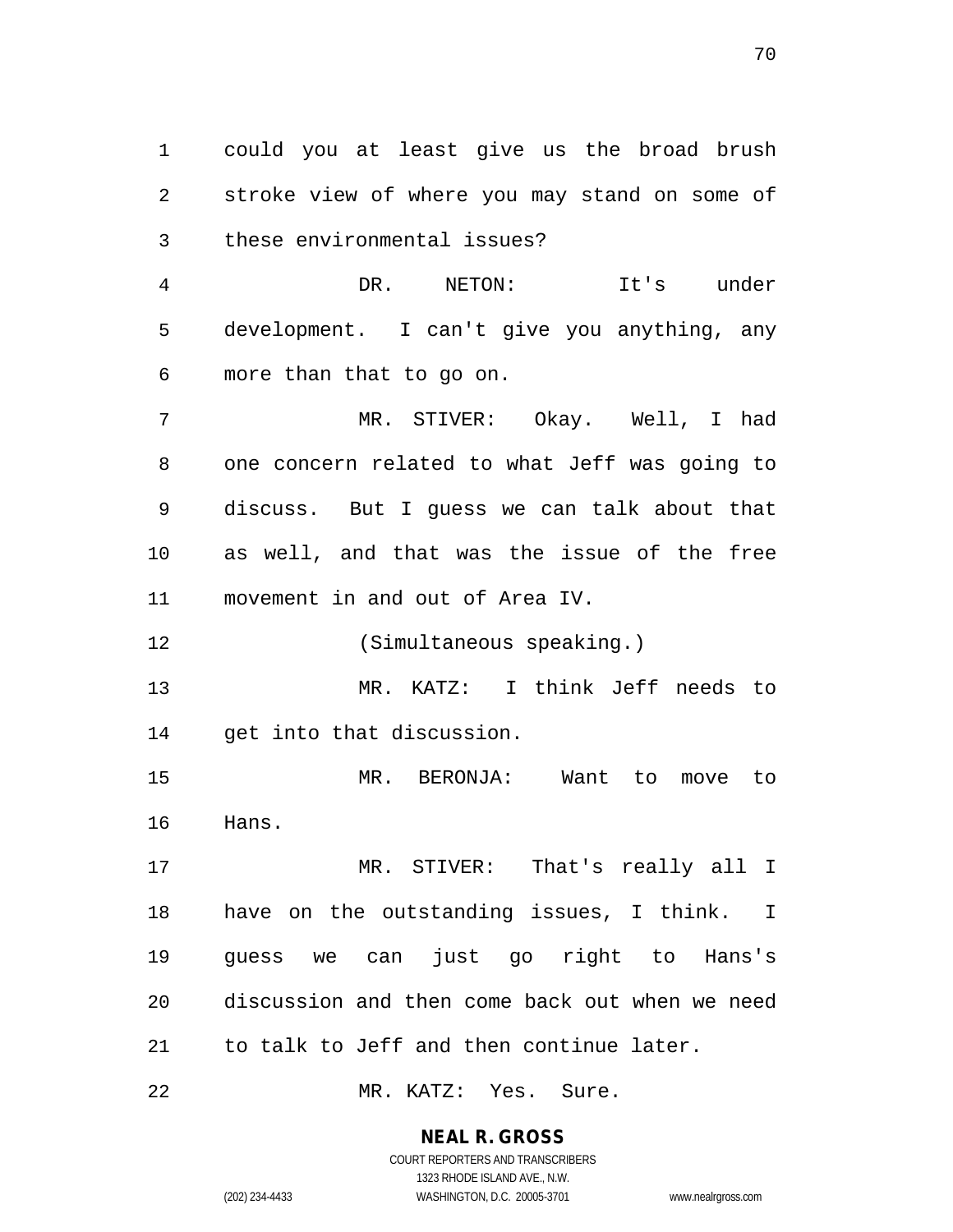1 MR. STIVER: Hans, would you like 2 to take over and present your findings of the 3 external database review.

4 DR. BEHLING: Yes. Let me just 5 make a comment with regard to issue number 6 seven that was just brought up by Wanda. 7 Issue seven, Neutron Dose Methodology, may -- 8 it does affect the OTIB-0077 Coworker External 9 Dose Model, but it's not strictly confined to 10 that either. So just as a retrospective 11 statement here, the issue of the neutron 12 dosimetry and the methodology, inclusive of 13 the threshold value of 500 KeV and the lack of 14 neutron spectra is something that's also in 15 addition to affecting the external coworker 16 model. It's also a separate issue that goes 17 beyond the coworker model, just a fact-stating 18 statement.

19 Let me also then go ahead and 20 start. But it's not likely we're going to get 21 through all of the findings by eleven o'clock. 22 So I guess any time you feel that we need to

### **NEAL R. GROSS**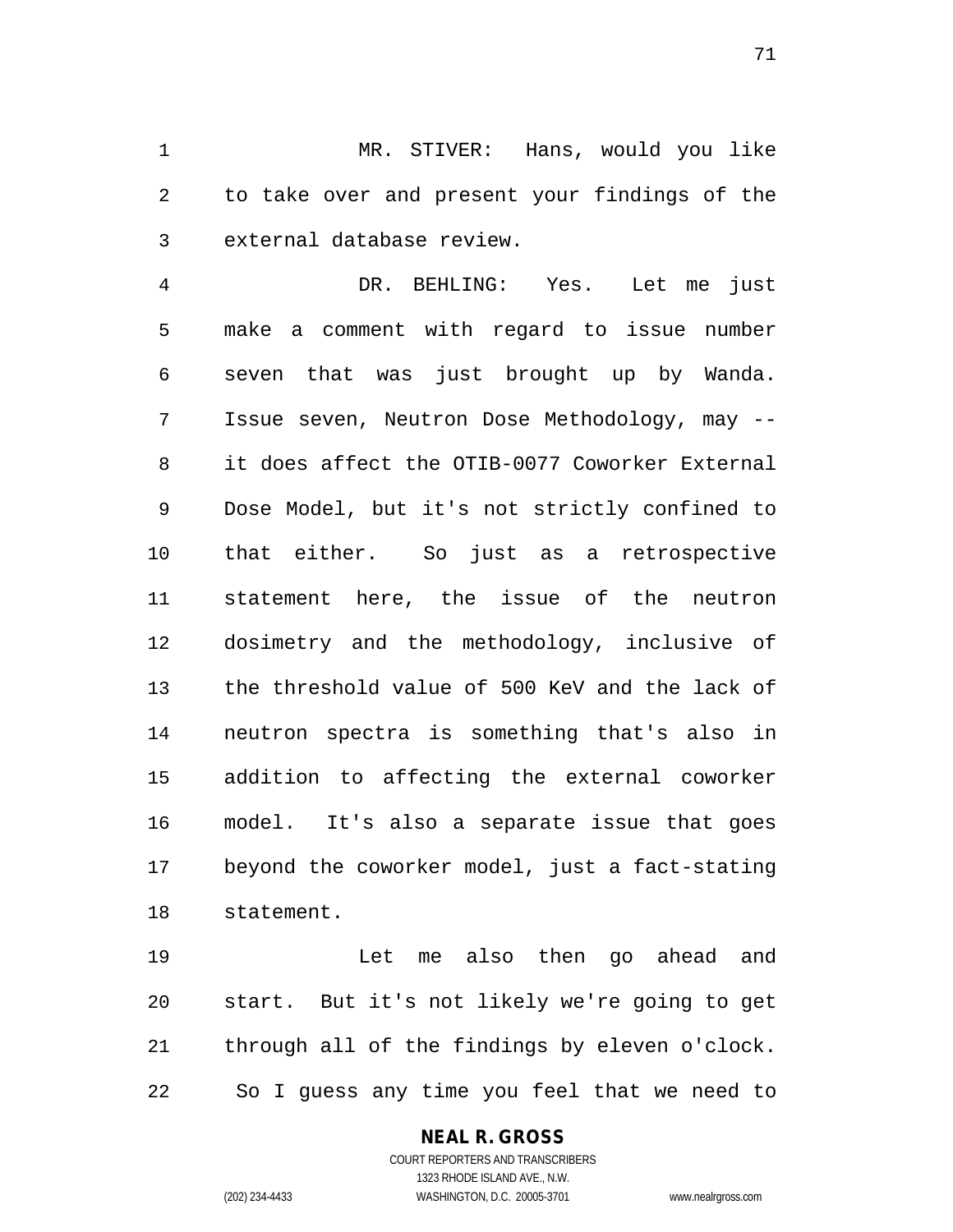1 break and give Jeff Kotsch a chance to partake 2 in the other discussion, give me a heads-up 3 and then we'll take a suitable amount of time 4 to take a break from the external coworker 5 model discussion.

6 The thing that I'm going to be 7 talking about is going to pretty much track 8 the draft White Paper that was issued by SC&A 9 on March 8 this year. And I will probably 10 make reference to pages and statements in that 11 paper. So I'm hoping that at least for the 12 Work Group people and perhaps NIOSH and 13 others, they will have a copy of that report 14 so that when I make reference to specific 15 statements they can actually track it. For 16 those people who do not have access to this 17 report, I will try to at least provide some 18 background information so they'll understand 19 what the issues are.

20 As has already been stated by John 21 Stiver, the Boice 2006 database was really the 22 backbone for this coworker model. And, as

### COURT REPORTERS AND TRANSCRIBERS 1323 RHODE ISLAND AVE., N.W. (202) 234-4433 WASHINGTON, D.C. 20005-3701 www.nealrgross.com

**NEAL R. GROSS**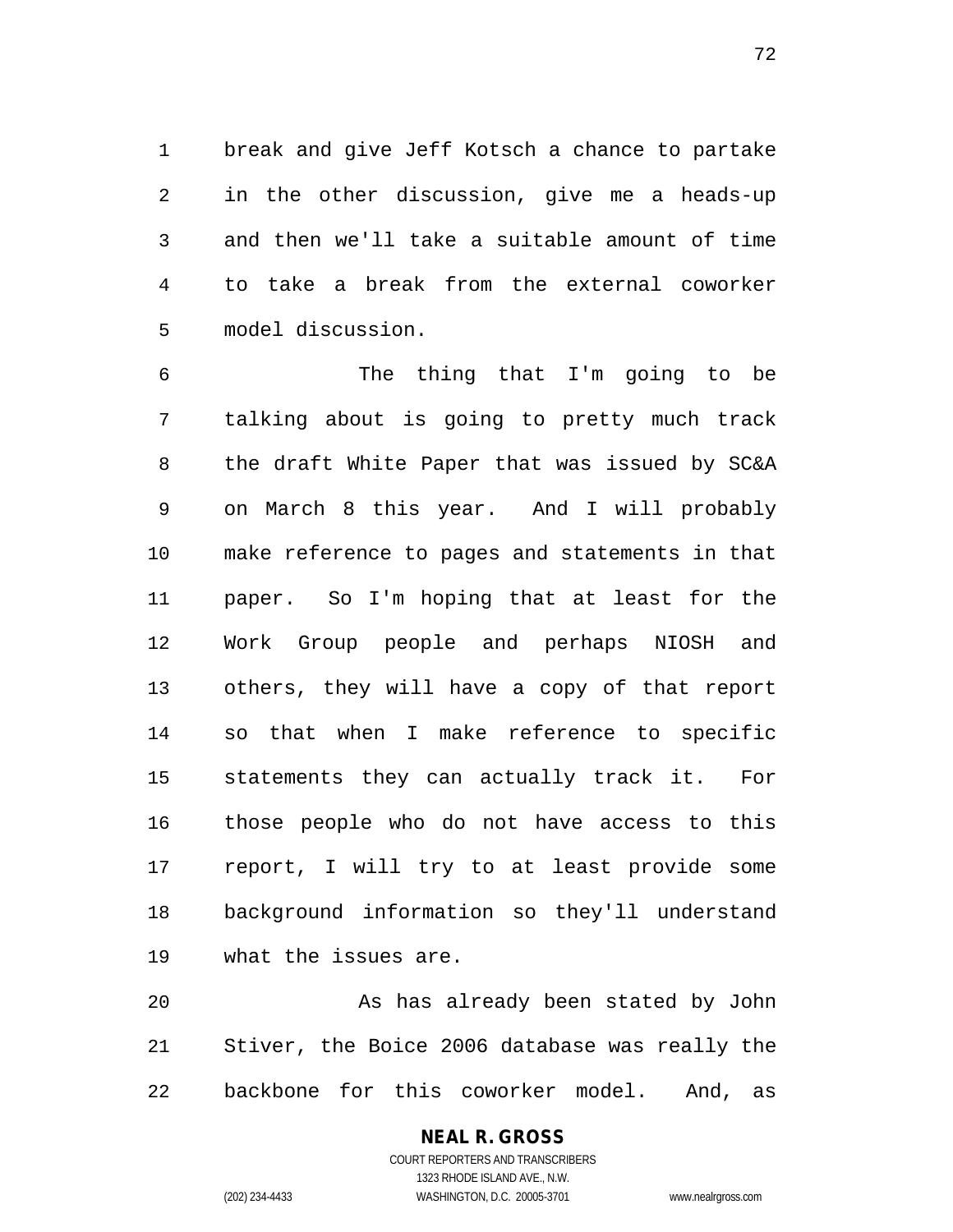1 I've stated in my report, I have no problems 2 in accepting that particular database for the 3 initial intended purpose. In other words, the 4 Boice data study was a retrospective cohort 5 mortality study of the 5,742 radiation workers 6 who have external radiation exposures. And 7 just, again, for those people who may not be 8 familiar with the Boice study, that particular 9 study really was not confined to Rocketdyne or 10 Atomic International. But it basically tried 11 to track their lifetime exposures.

12 Whenever you deal with an 13 epidemiologic study where you're trying to 14 establish cause and affect relationship 15 between radiation exposure and cancer 16 incidence, you're not really all that 17 concerned about precisely which year that 18 exposure occurred. What you're really 19 interested in establishing for a given worker 20 is what was his lifetime external/internal 21 exposure occupationally and then see if 22 there's any excess cancers that you can

## **NEAL R. GROSS**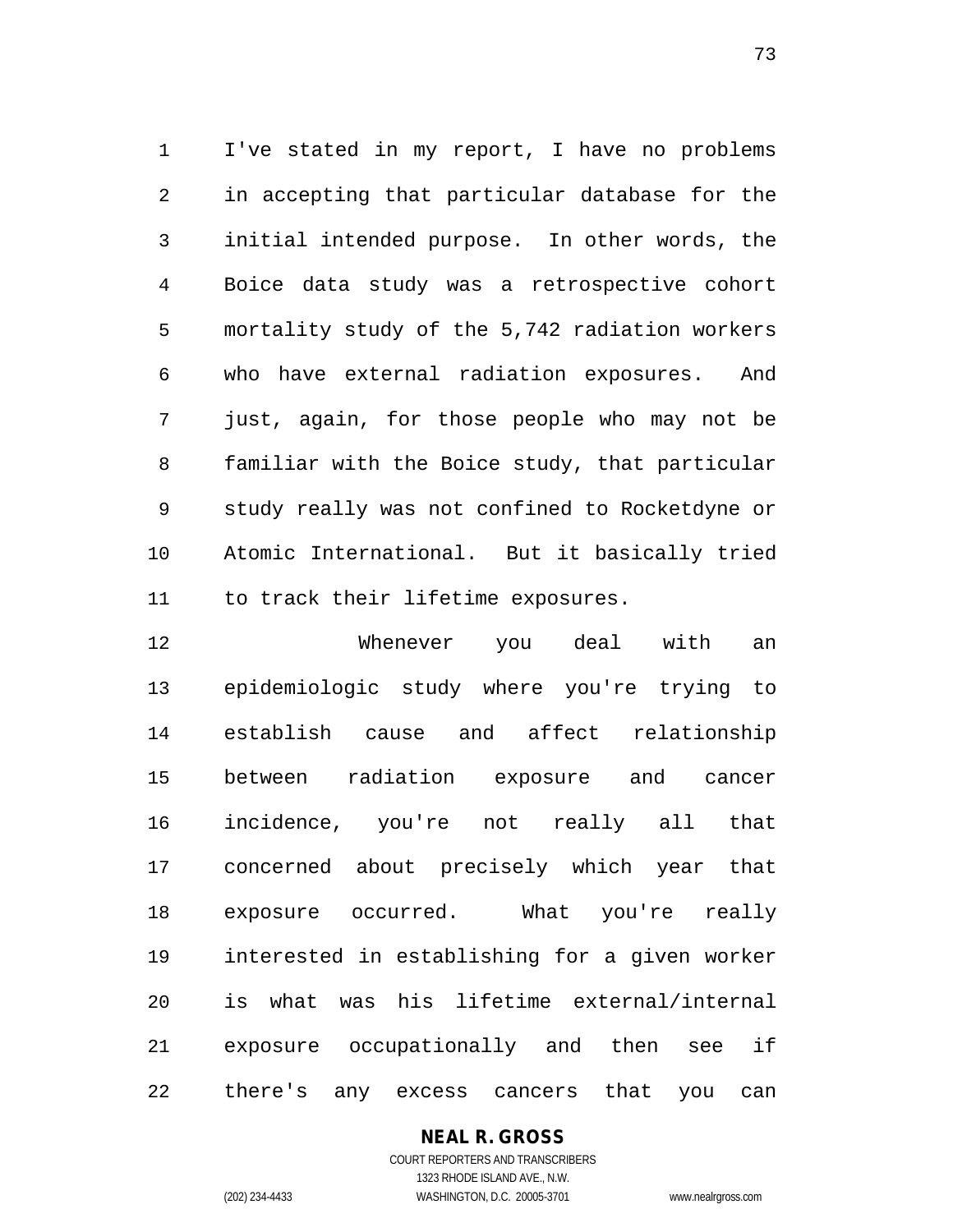1 reasonably attribute to that lifetime 2 exposure.

3 In the case of a coworker model, 4 we're looking for a much more refined 5 assessment of data. In other words for a 6 coworker model, what we're really looking for 7 is really yearly exposures and yearly 8 exposures that are defined by external and 9 internal relationship to the time of the 10 cancer diagnosis and also trying to really 11 understand where those exposures occurred. 12 And important to understand in the Boice 13 methodology was that they really only required 14 that a worker be employed at the Santa Susana 15 facility for at least six months and have some 16 exposure data during that time interval.

17 The Mand what that really implies is 18 that for many, many of the workers that are 19 part of this coworker model, their exposures 20 occurred at places other than at the Santa 21 Susana facility. And we don't always know 22 exactly where these individuals worked and the

#### **NEAL R. GROSS**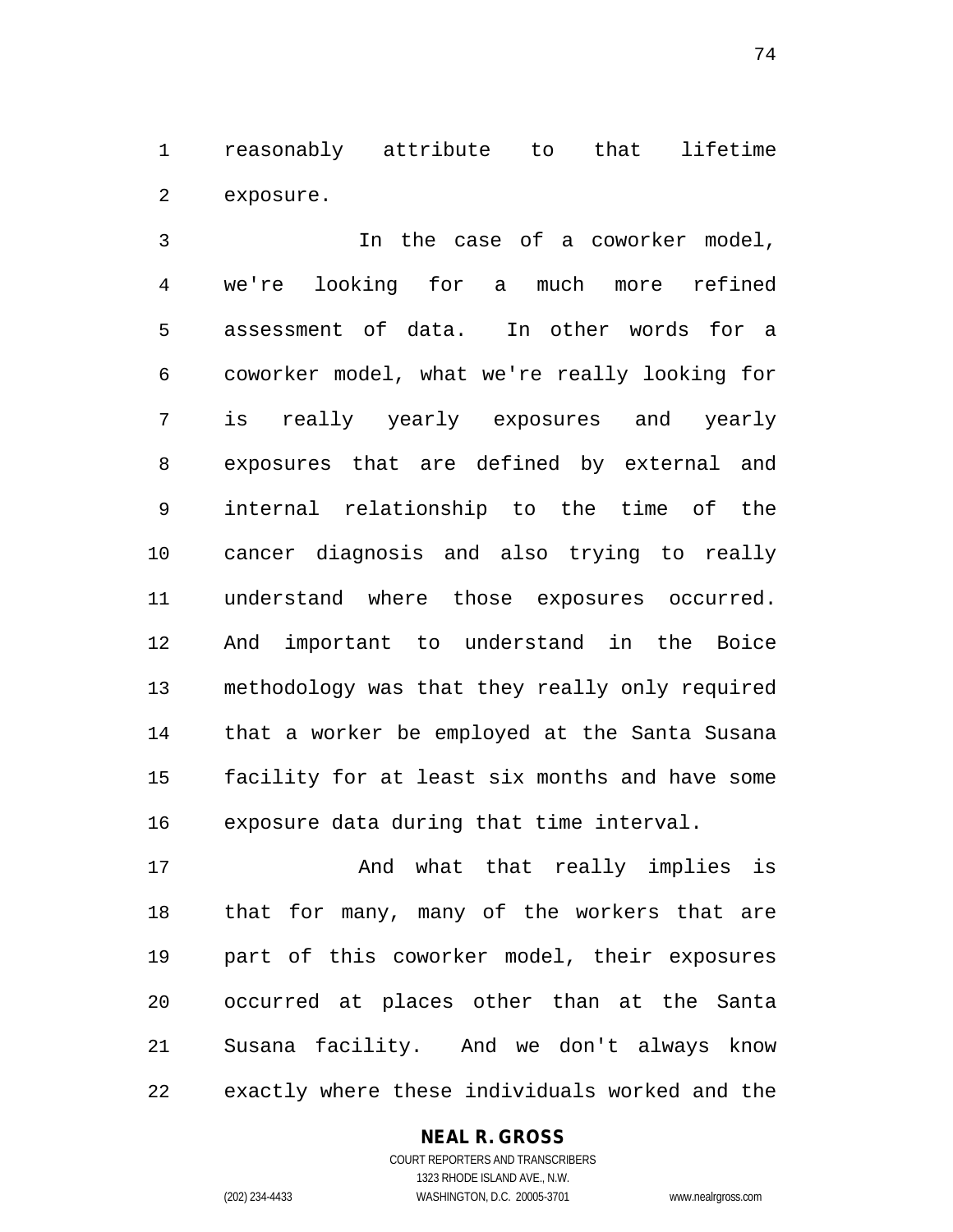1 conditions in which they work and to what 2 extent these dosimetry data that have been 3 collated as part of a lifetime exposure really 4 qualify, with regard to implementation guides 5 that basically defines the usability of 6 surrogate data. And that is one of the major, 7 major concerns here in this particular 8 coworker model. And we're going to go into 9 this as we discuss specific issues.

10 Let me start out by just giving 11 those people who are not familiar with the 12 database some statistics. Of the 5,742 13 Rocketdyne/Atomic International workers, 14 approximately one-third had exposures at 15 facilities other than Santa Susana or 16 Rocketdyne -- we'll use those names 17 interchangeably -- either before or after 18 their employment at Santa Susana.

19 And I think one of the things that 20 I'm going to urge people to do is to really 21 get an understanding of what the database 22 really represents. And on page five of my

## **NEAL R. GROSS**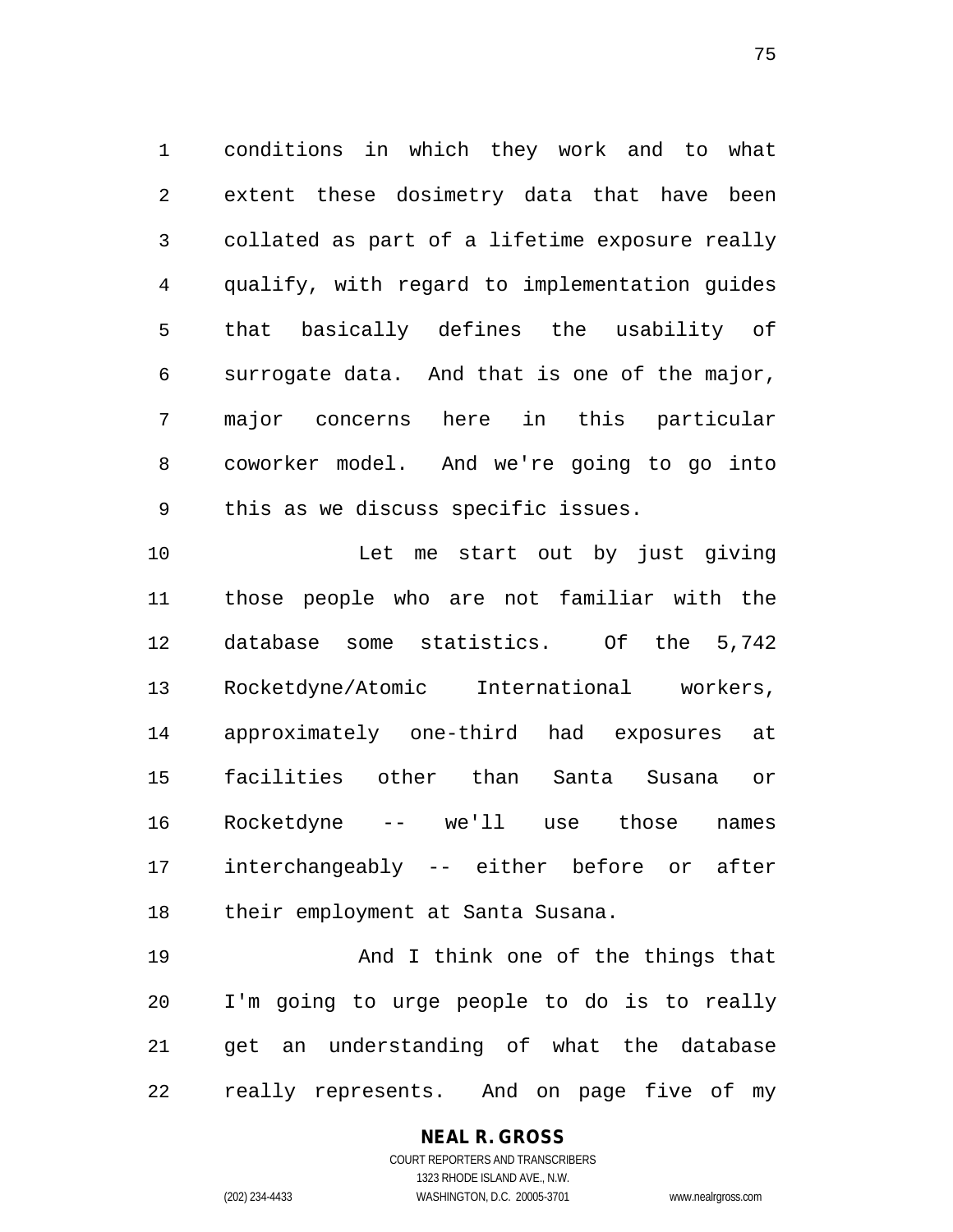1 report in the footnote at the bottom of page 2 five, you will see the ability to access this 3 thing on the NIOSH O:drive and I provide the 4 filing, et cetera. What this database really 5 represents are individuals, and they have been 6 redacted so that no person has been identified 7 by name or Social Security number or anything 8 else that can be traced to a given individual. 9 But that database represents over 10 5,800 individuals, and you can identify each 11 individual by an arbitrarily assigned number.

12 And the database contains three tabs, and the 13 first tab really provides demographic data. 14 The data identified the exact years during 15 which the individual was employed at Santa 16 Susana. And, of course, in many instances, 17 those years are very, very limited. As I said 18 before, the criteria for accepting a worker 19 was limited to he would only have to work 20 there for six months. And yet that means he 21 could have worked for many, many years before 22 and after, as we will show in my examples

## **NEAL R. GROSS**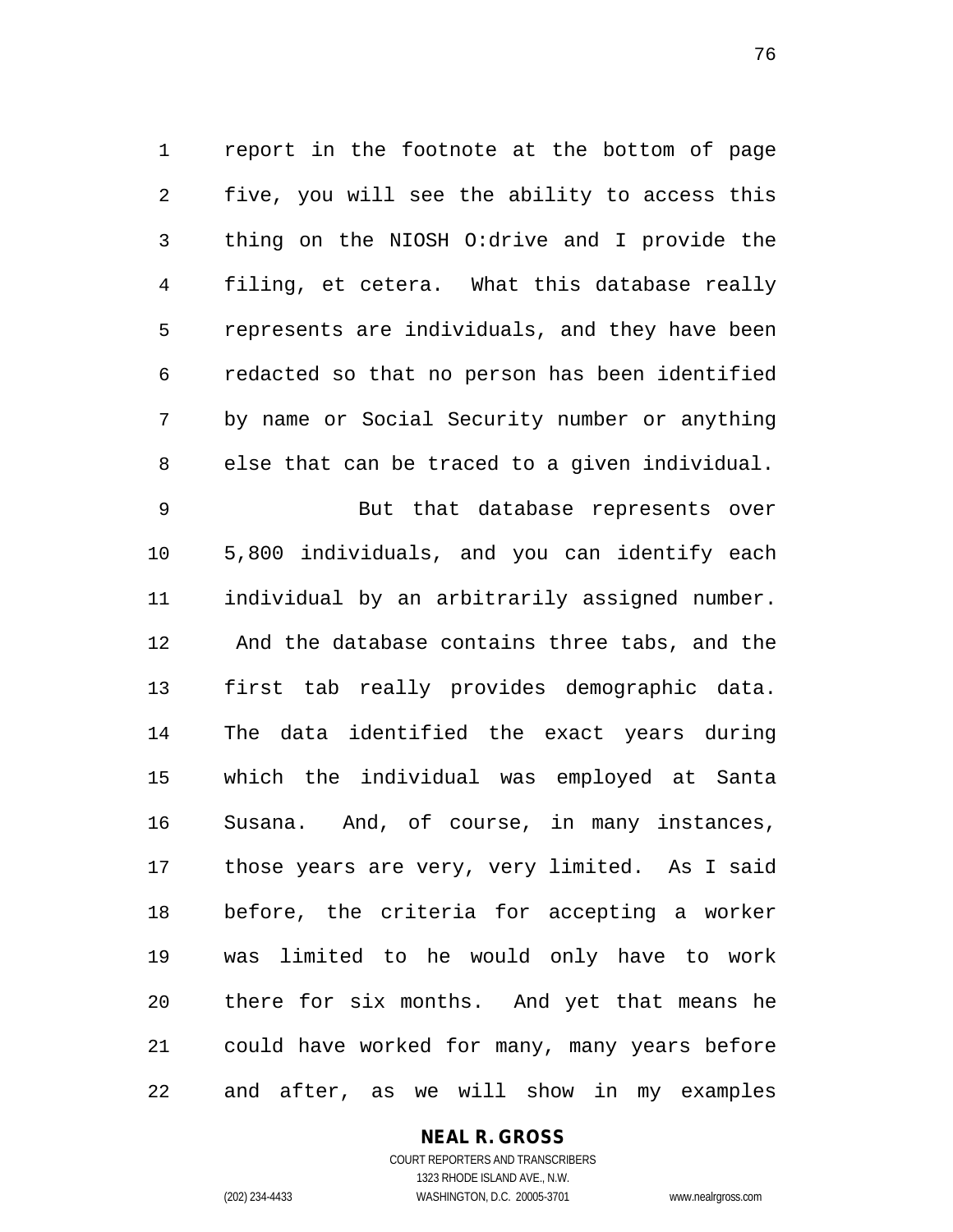1 here, at other locations where that 2 individual's exposure would be collated into 3 this database.

4 Let me go and identify the very 5 first issue by paraphrasing -- actually not 6 paraphrasing, but I will quote part of the 7 OTIB-0077 statement as it appears. And I'm 8 taking this quote on page four. And I will 9 read it for those who don't have access to my 10 White Paper. It says, "The Santa Susana Field 11 Laboratory database contains dosimetry data 12 for penetrating dose which is a combination of 13 gamma and fast neutron dose." And this is 14 important. The next statement is important. 15 "Because it is difficult to separate 16 statistically significant neutron dose from 17 the penetrating dose and because the shallow 18 dose data is not available in the database 19 described above, the neutron dose component, 20 which represents less than five percent of the 21 total data points available, was left embedded 22 with gamma dose, resulting in penetrating dose

#### **NEAL R. GROSS**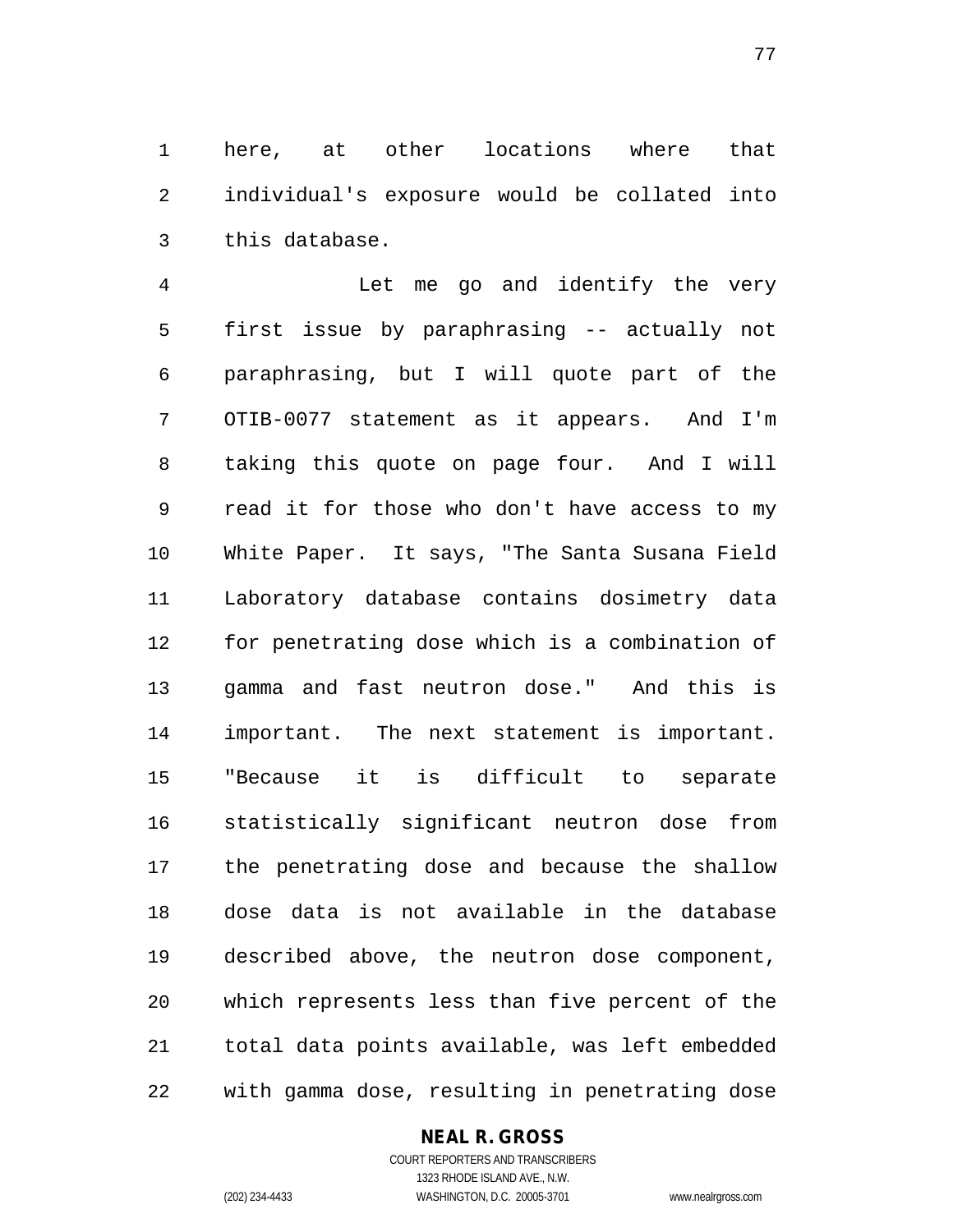1 values that are favorable to the claimants." 2 And that really represents our first issue.

3 The first issue, and I'll skip to 4 page six of my report. And the first issue I 5 stated is that NIOSH may have misinterpreted 6 worker dose that was prepared by Boice, et 7 al., in their 2006 publication. In essence, 8 the statement that I just read to you would 9 imply is that the Santa Susana coworker data 10 that is represented in tab two of the 11 database, which I think has a misleading 12 statement because it refers to total external 13 dose. It really should have said total 14 external photon dose.

15 And I think this is possibly 16 where, or at least I believe, the 17 misinterpretation on the part of NIOSH may 18 have come. And I say that the neutron dose 19 was not in fact embedded in the total external 20 dose, and I proved that by giving you some 21 examples. On page six, I provide a table that 22 shows the number of workers where the total

## **NEAL R. GROSS**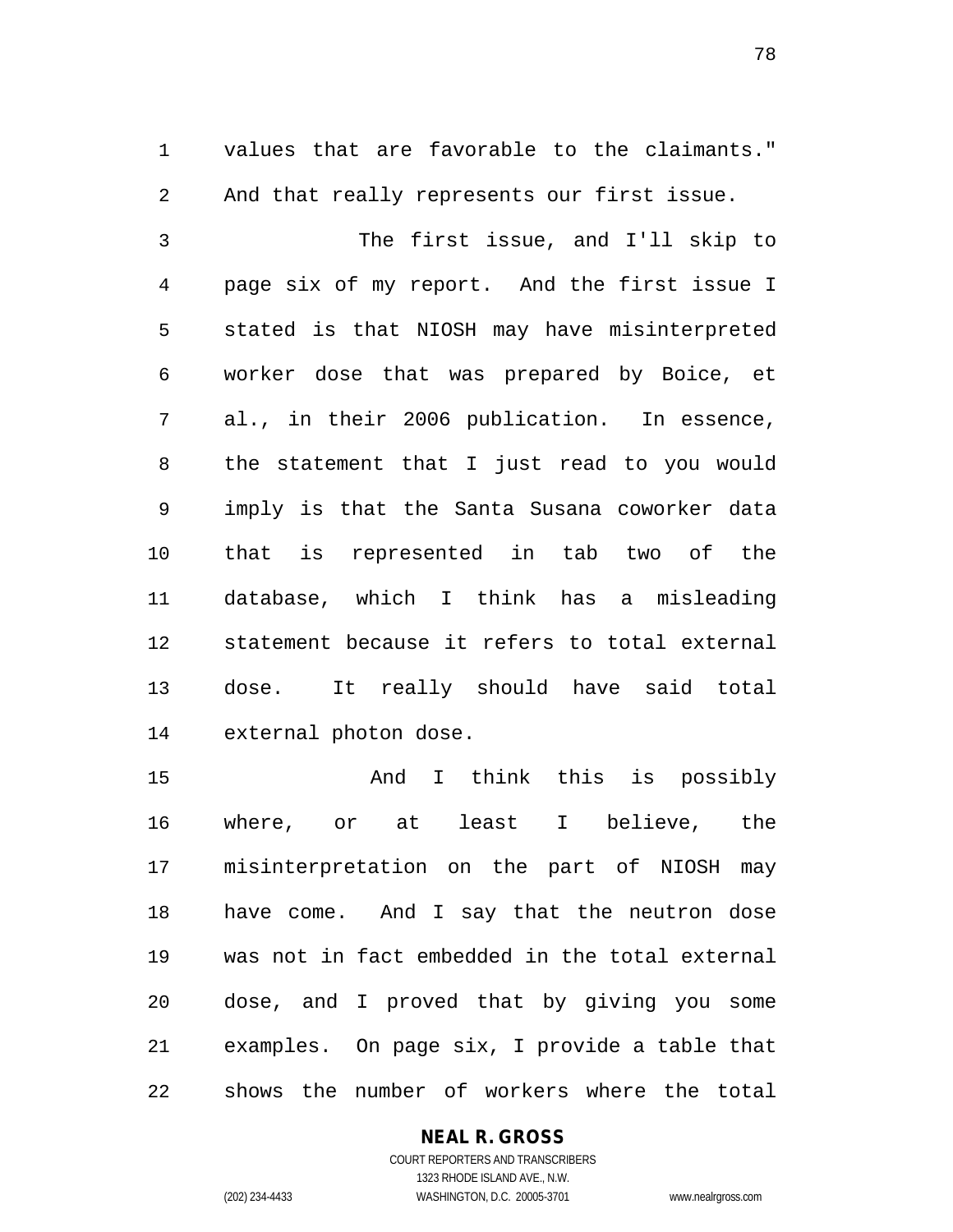1 neutron dose is greater than the total 2 external dose, which implies that the total 3 external dose cannot possibly incorporate the 4 neutron dose or embed the neutron dose along 5 with the photon dose.

6 In fact, if you look at the 7 database itself, you will see, as I said, 8 three tabs. The first tab identifies the 9 demographic data for each of the 5,800 some 10 workers.

11 The second tab identifies annual 12 exposures by year starting in the '40s and all 13 the way up to 1999. And that, I believe, is 14 strictly the external deep photon dose.

15 And then in tab three you start 16 all over again with early years going through 17 1999, and it provides separate neutron doses. 18 And the two are not collated. In other 19 words, the neutron dose are very, very 20 definitely separate entities into that 21 individual's historical exposures on a yearly 22 basis.

**NEAL R. GROSS**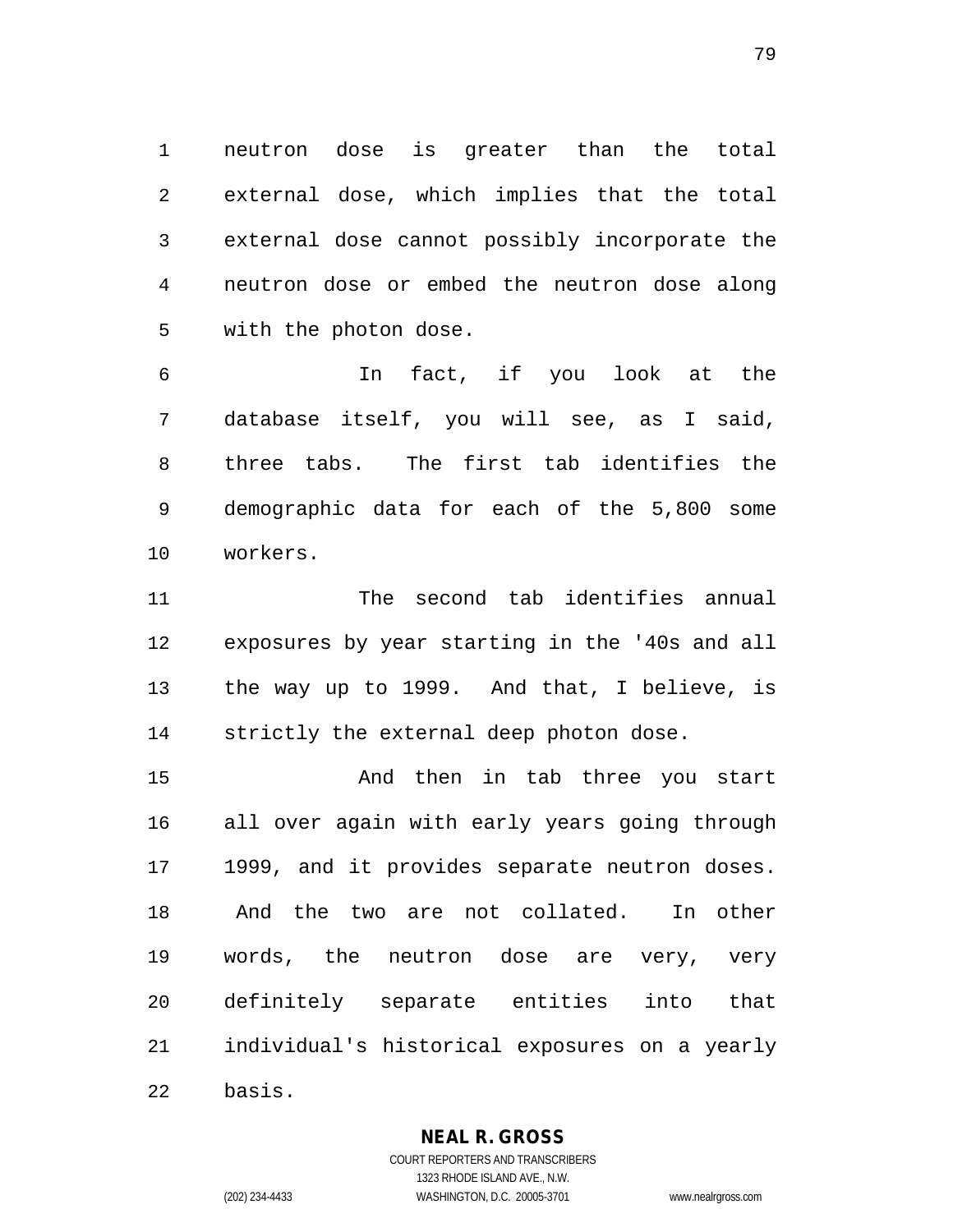1 So, for instance, if you look at 2 the examples that I provide on page six you 3 have worker and identify that individual by 4 worker number 2968 in the year 1956, you can 5 look at his exposure data and realize that 6 that person's total external dose was 300 7 millirem. Yet for that same year his total 8 neutron dose is 534. So one can easily 9 conclude that the total external dose does not 10 incorporate the neutron dose.

11 And I think that's very important 12 because right now I believe the coworker model 13 as defined in table two of OTIB-0077 provides 14 the 50th and the 95th percentiles. And NIOSH 15 will have, obviously, the chance to respond to 16 this issue. But it is my interpretation that 17 dose numbers really reflect only tab two, that 18 is total external dose, and with the 19 assumption that the neutron dose is embedded 20 in that. So that is our first issue is that 21 NIOSH may have misinterpreted the database as 22 presented by Boice.

#### **NEAL R. GROSS**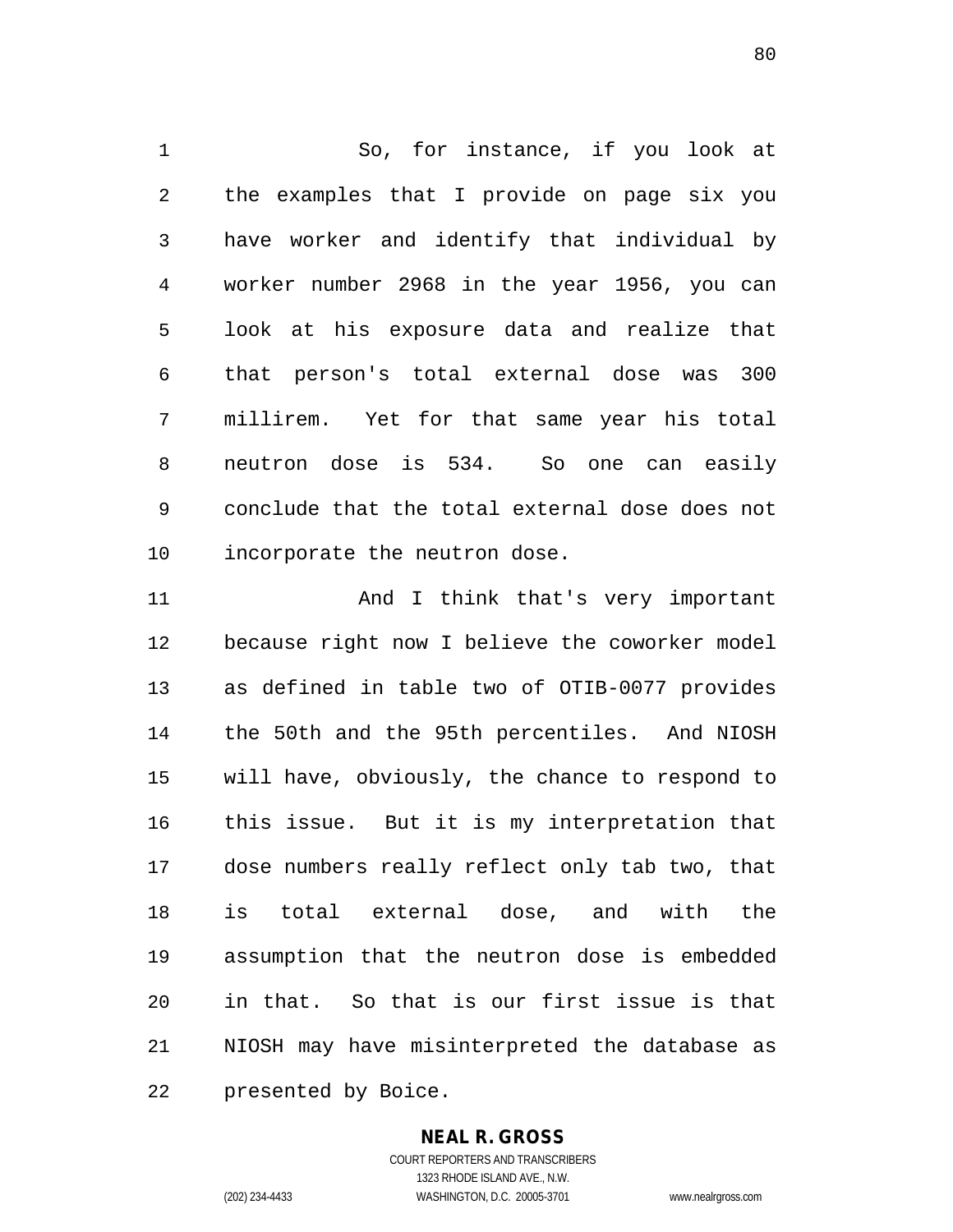1 Let me go to the issue number two. 2 MR. KATZ: Hans, before you do, I 3 mean do we want to do these issue by issue or  $4$  --5 DR. BEHLING: It may be 6 appropriate to do so because it might be 7 difficult for everyone to remember what the 8 issues were later on. If NIOSH chooses to 9 respond to each issue as we go through it, 10 that's great. 11 MR. KATZ: Thanks, Hans. 12 DR. NETON: We're responding to 13 the neutron control? 14 MR. KATZ: If you want. 15 DR. NETON: We agree, I think. I 16 looked at the data set just yesterday, and it 17 appears that you're correct, Hans, that the 18 neutron dose is not included in the total dose 19 column. So it's just a matter of correcting 20 that representation. 21 DR. BEHLING: Yes, and, Jim, this 22 also then sets a stage for the issue that I

> **NEAL R. GROSS** COURT REPORTERS AND TRANSCRIBERS 1323 RHODE ISLAND AVE., N.W. (202) 234-4433 WASHINGTON, D.C. 20005-3701 www.nealrgross.com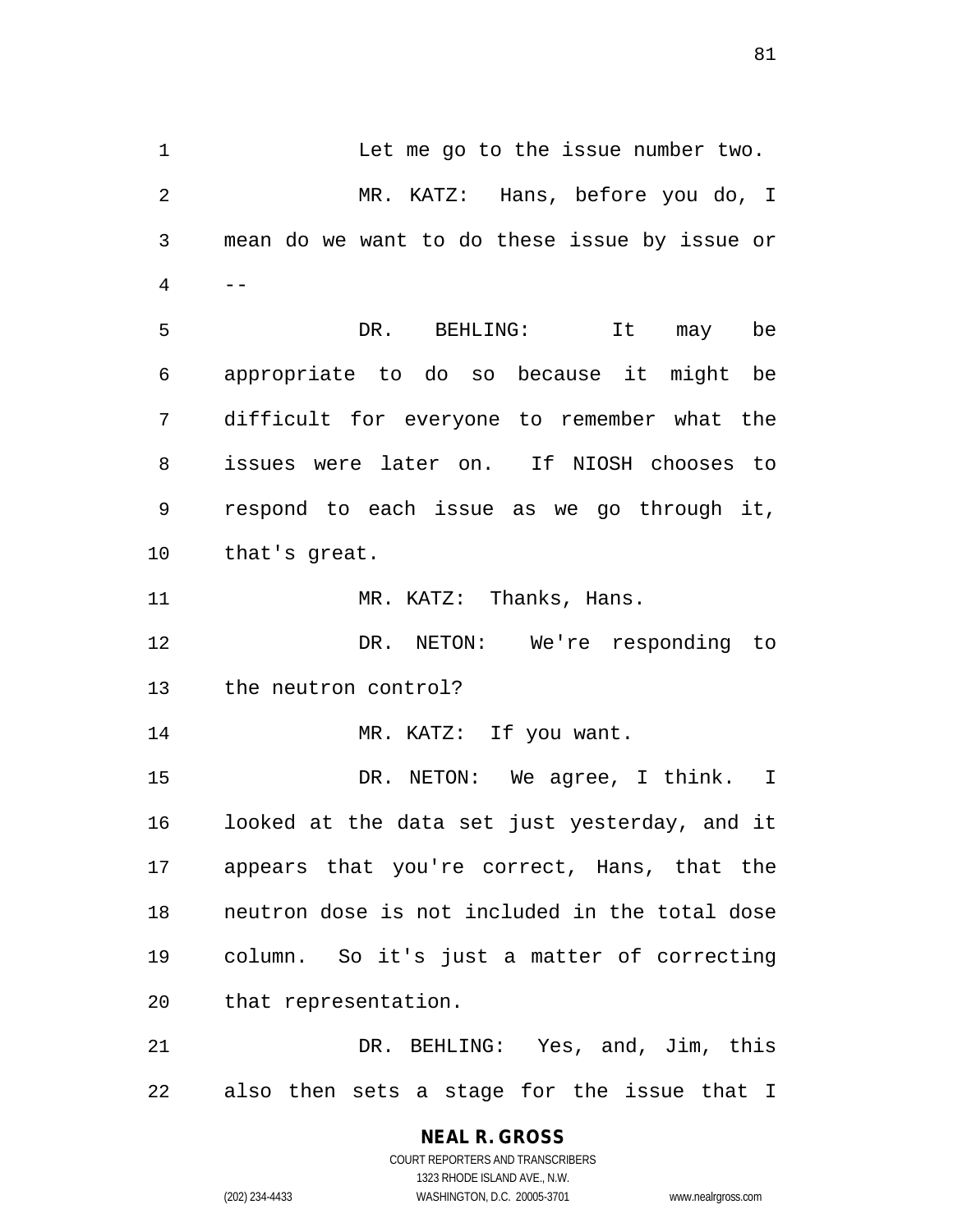1 identified as issue five. Now that we realize 2 we do have a segregation of external photon 3 and external neutron dose, you can in fact now 4 adjust those neutron doses based on quality 5 factors and other issues that is really part 6 of issue five.

7 DR. NETON: Absolutely. Yes. 8 DR. BEHLING: Okay. So issue two, 9 the misuse of termination dosimetry data, one 10 of the problems that I think we faced here is 11 obviously an issue again that defines the 12 Boice database. Boice did not try to -- 13 again, as I mentioned before, in a 14 retrospective mortality epidemiologic study, 15 you're not really all that concerned whether, 16 let's say, a cumulative dose over five years 17 that it may involve, let's say, 50 rem, ten 18 rem each year, is integrated into a single 19 dose for a given year or in the case of our 20 coworker model that, however, becomes a major 21 problem because we don't want to necessarily 22 lump a huge dose that represents a termination

#### **NEAL R. GROSS**

COURT REPORTERS AND TRANSCRIBERS 1323 RHODE ISLAND AVE., N.W. (202) 234-4433 WASHINGTON, D.C. 20005-3701 www.nealrgross.com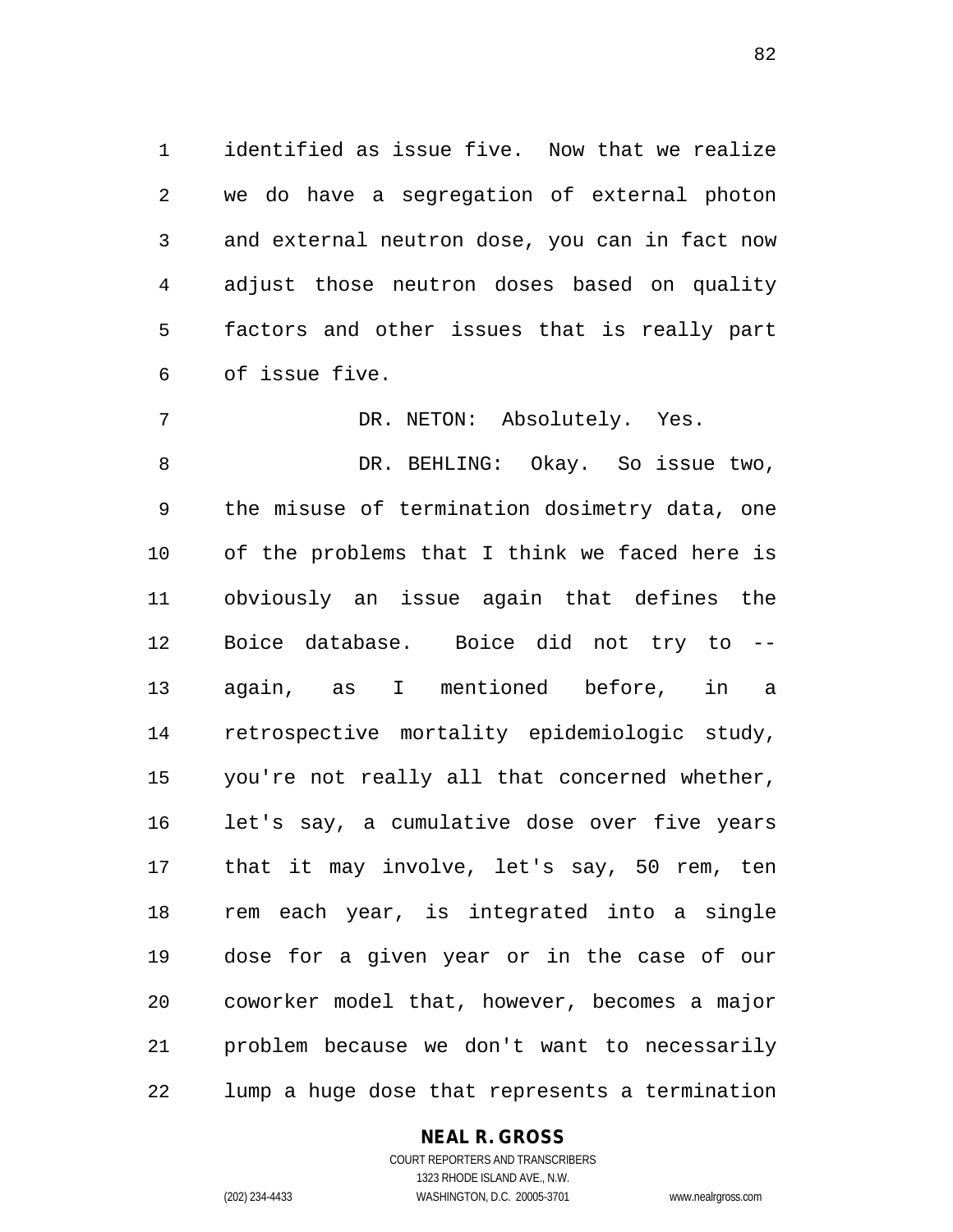1 report dose into a given year.

2 And I think for those people who 3 may not be familiar with it, the termination 4 dose is frequently obtained by a report that 5 gets sent to the NRC or some other agency that 6 says, "This individual has had a cumulative 7 exposure up to some moment in time that 8 represents a value." And it's important to 9 note that number because in those days the 10 5(N-18) criteria was very much involved. And 11 in order to be sure that person didn't exceed 12 the 5(N-18) you have to have known what his 13 cumulative lifetime exposure was. 14 So when Boice attempted to

15 assemble a lifetime exposure record for each 16 of the 5,800 workers, all he really was 17 interested in in many cases was what was his 18 total exposure? And it didn't matter whether 19 or not those doses were lumped into a single 20 year, as opposed to segregating it by years of 21 prior exposure at the facilities other than 22 Santa Susana.

#### **NEAL R. GROSS**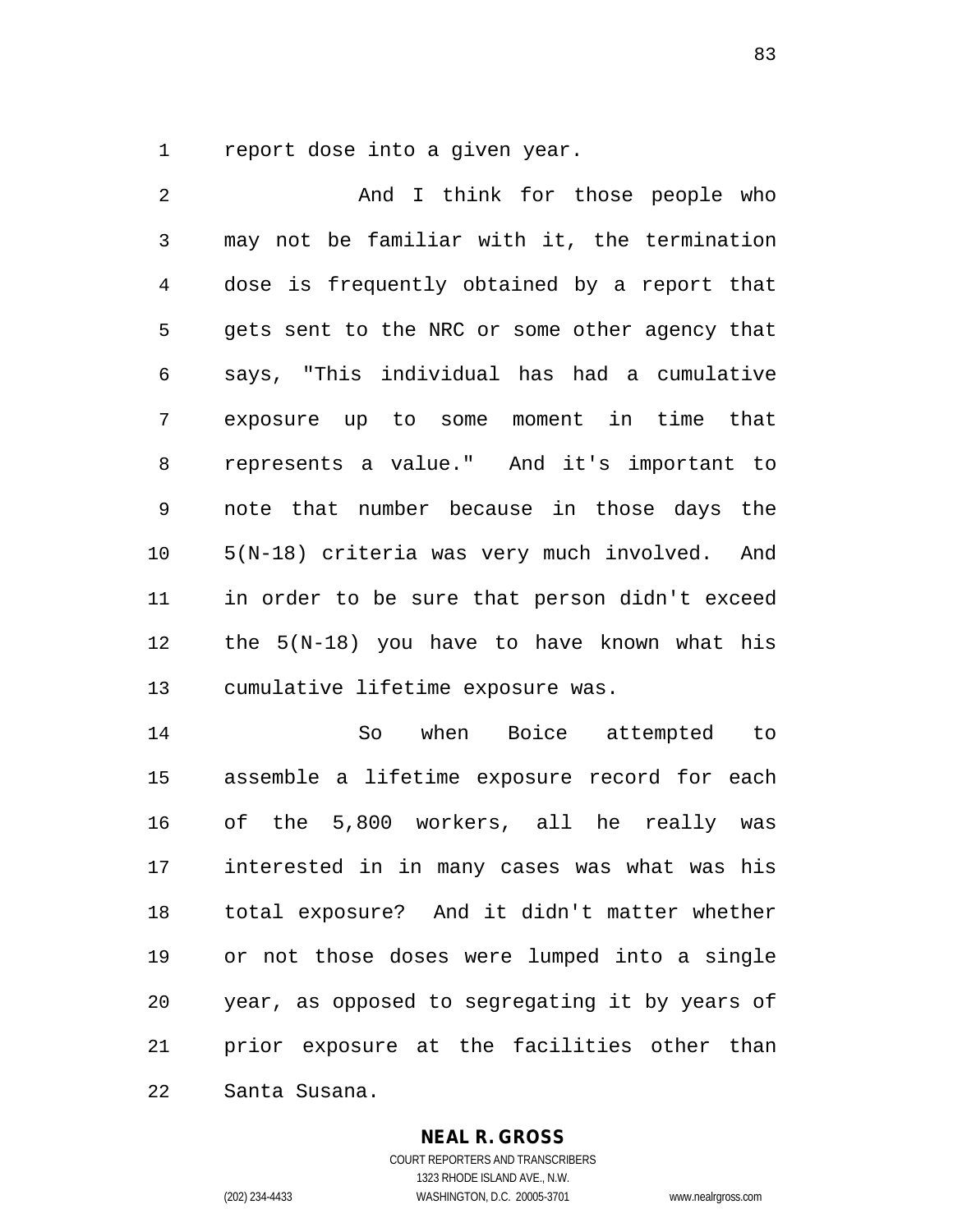1 So the termination report, while 2 it would serve the purpose of the Boice study, 3 it is inappropriate to use termination data. 4 And I provide some very high dose values in my 5 investigation of the Boice database. For 6 instance, on page seven now, we have a sample 7 of annual doses that are likely cumulative 8 with termination doses. And I provide an 9 assessment of the ones that I have found to be 10 extremely high.

11 11 In the case of, for instance, 12 worker number 2704 who was employed -- and 13 this is important -- he was employed at Santa 14 Susana Field Laboratory between 1959, and 15 that's important to write down, 1959 to 1968. 16 And yet in 1957 two years before he was 17 employed at Santa Susana, we have what is 18 obviously a termination report that says he 19 was exposed in 1957 to 67,205 millirem or 67.2 20 rem. That's a huge, huge dose that you would 21 assign, or Boice assigned, to this individual 22 for a year that predates his employment by two

## **NEAL R. GROSS**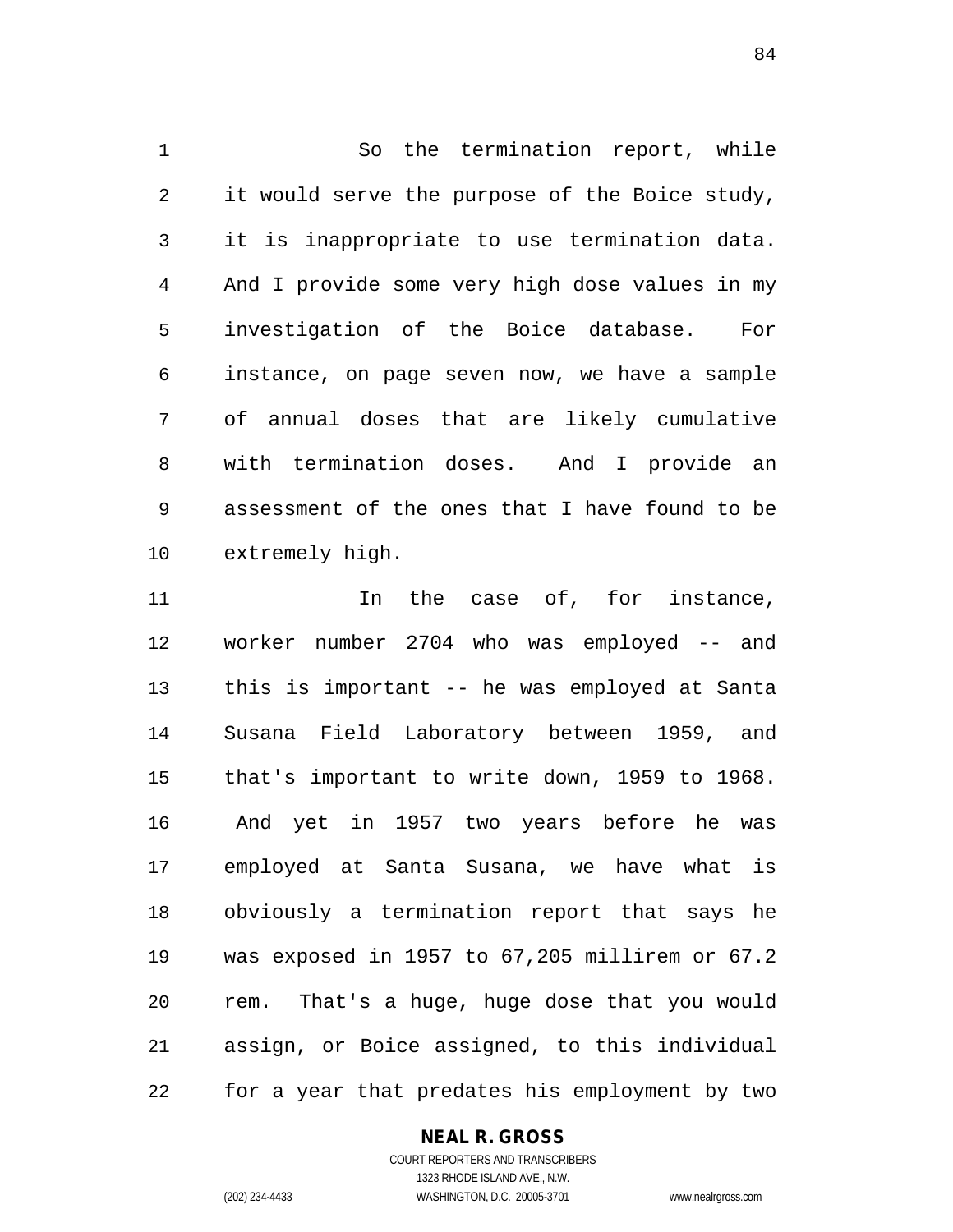1 years at Santa Susana.

| 2  | And you'll see other ones down the             |
|----|------------------------------------------------|
| 3  | line. This was the one that I found the        |
| 4  | highest. But there are others of 63 rem, 44    |
| 5  | rem, et cetera, and in all instances, they     |
| 6  | precede the employment at Santa Susana.        |
| 7  | Now, one could argue the point                 |
| 8  | here that these values will certainly drive    |
| 9  | up, especially in the early years of the       |
| 10 | database, the 95th percentile value because    |
| 11 | these guys would obviously contribute to the   |
| 12 | highest dose for any given year. But it        |
| 13 | doesn't really significantly affect the 50th   |
| 14 | percentile value because that's the value that |
| 15 | most likely will be used to actually identify  |
| 16 | a surrogate dose assignment for people were    |
| 17 | possibly not monitored.                        |
| 18 | So the value of including these,               |
| 19 | NIOSH may argue that these would only raise    |
| 20 | the bar to some extent, in the coworker model  |

22 lot because very few people would really

21 would in all likelihood really not do a whole

**NEAL R. GROSS**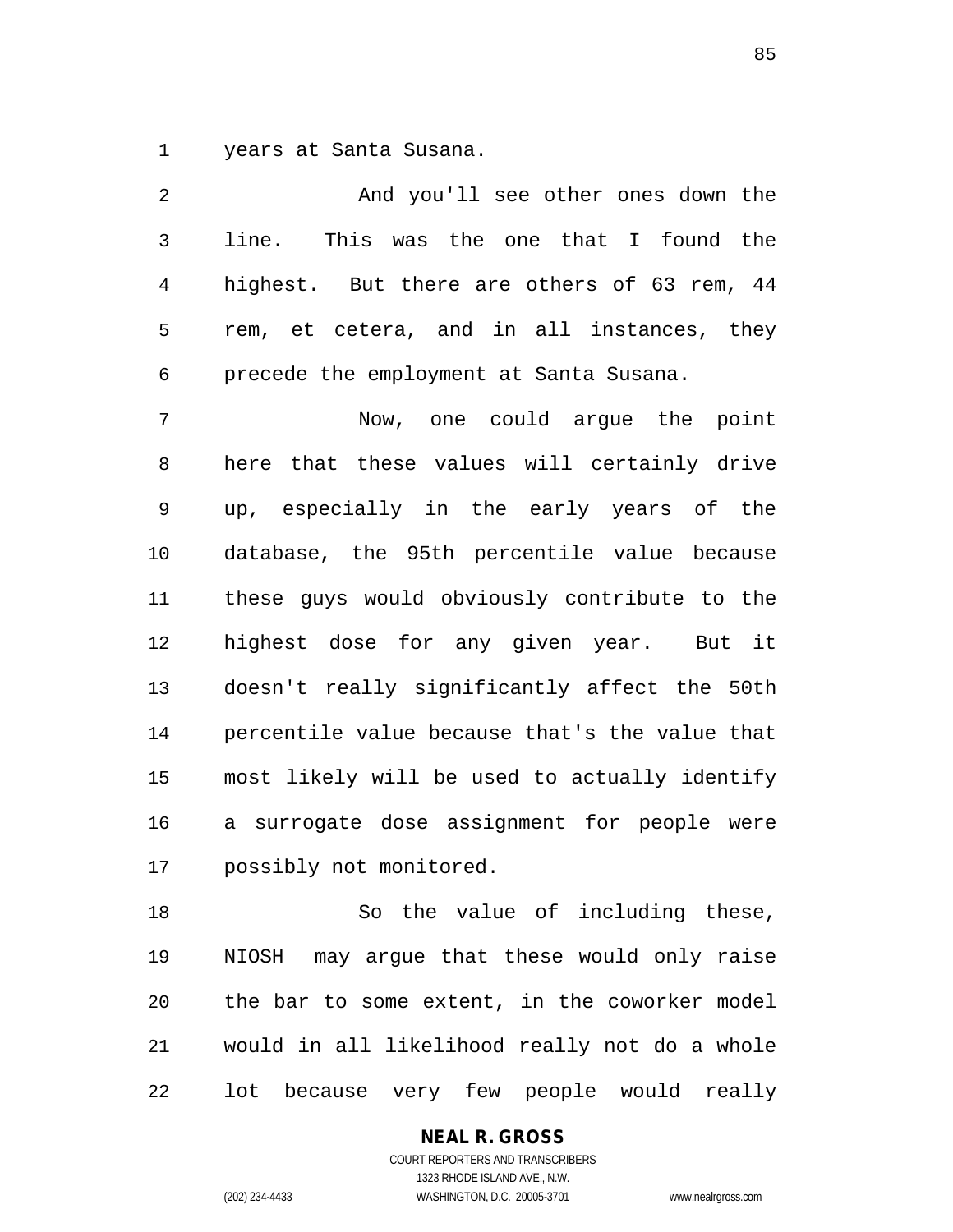1 benefit or be assigned the 95th percentile 2 value as defined in table two of OTIB-0077.

3 Again, the use of termination data 4 without breaking it apart has a way of skewing 5 the high doses for any given year, and they 6 are most prevalent in the database for the 7 early years, when people came into or became 8 employees at Santa Susana with a fairly 9 substantial lifetime exposure dose that they 10 received prior to coming to Santa Susana at 11 other facilities where, again, we don't really 12 know where these people came from and whether 13 or not their data really qualifies as 14 surrogate data regardless of the termination 15 issue that I just mentioned.

16 So I think having said that, I 17 will ask Lara or Jim to comment on that issue. 18 **DR. NETON:** This is Jim. Again, 19 shocking, but we're in total agreement with 20 you again on this issue. I think it was just 21 an inappropriate use of the database itself 22 without cleaning it as such. I think it would

## **NEAL R. GROSS**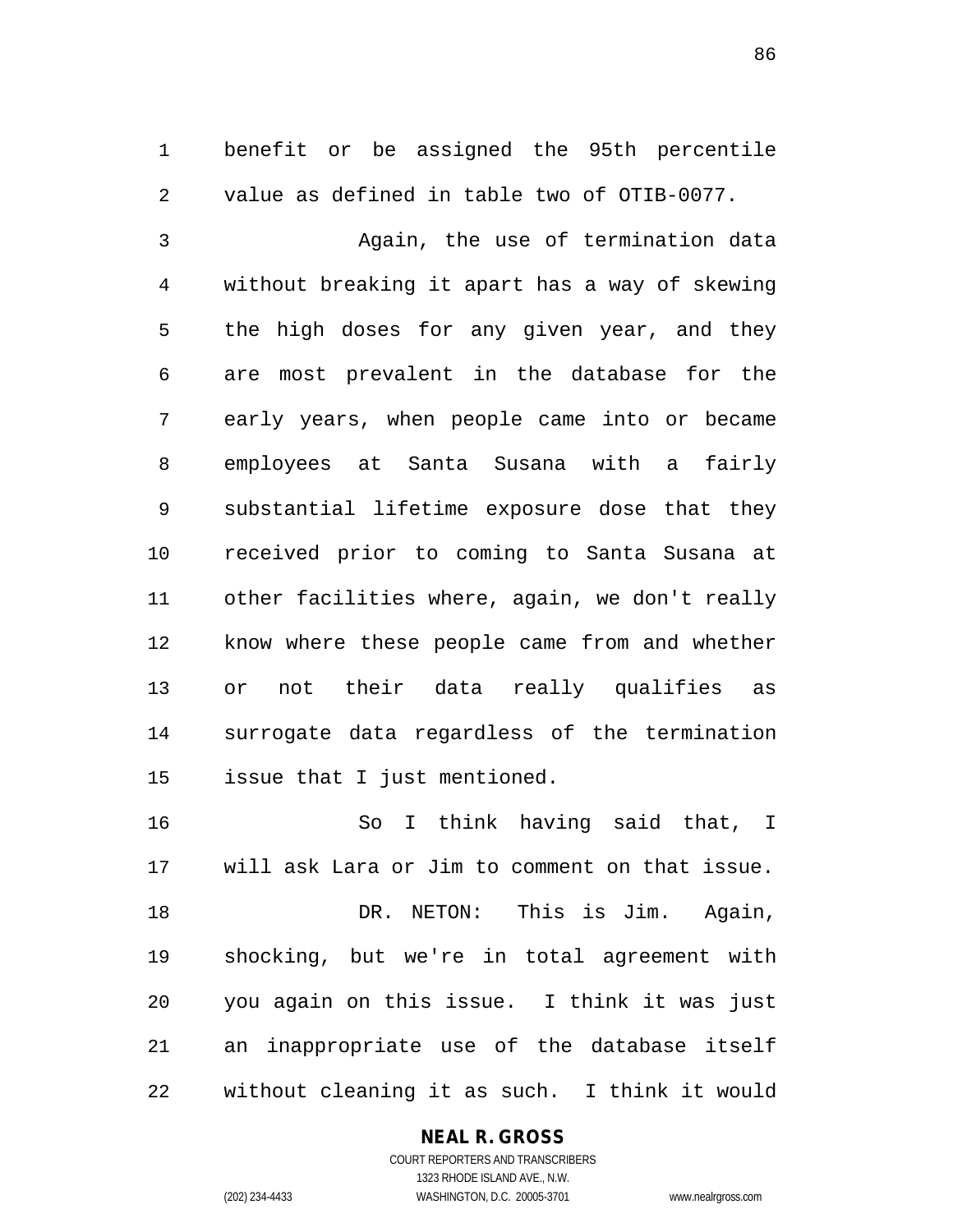1 tend to skew the results high, and I do agree 2 with you that you would be unlikely to affect 3 the 95th percentile values. But it certainly 4 shouldn't be in there.

5 One thing I would like to just 6 comment on is, I think in the report, and you 7 mentioned it a little earlier, that it's sort 8 of an inappropriate use of surrogate data. In 9 this particular case, I wouldn't really call 10 that surrogate data. We weren't really using 11 it as a surrogate.

12 It was just, I think, 13 inappropriately left in the database. It 14 wasn't our intent, at least my intent, that 15 those data be used to reconstruct external 16 exposures for workers at Santa Susana. It 17 should have been stripped out of the database. 18 DR. BEHLING: Yes, and as I said, 19 the -- and we'll get into in the next couple 20 issues that the inclusion of pre-Santa Susana 21 employment data is most pronounced in the 22 early years, mainly obviously starting in

## **NEAL R. GROSS**

COURT REPORTERS AND TRANSCRIBERS 1323 RHODE ISLAND AVE., N.W. (202) 234-4433 WASHINGTON, D.C. 20005-3701 www.nealrgross.com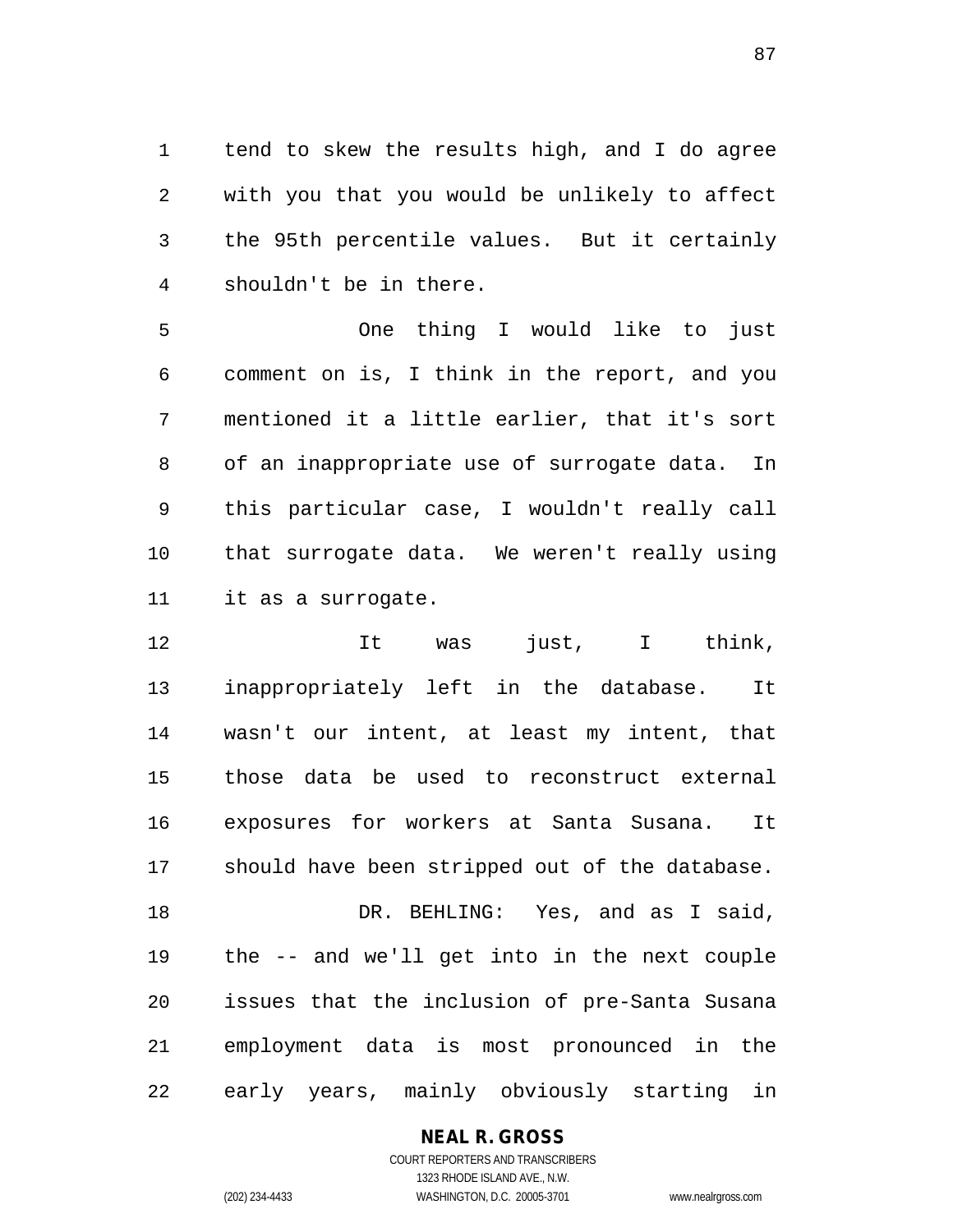1 1948, in those early years where, as I will 2 talk in a few minutes here, where essentially 3 all of the data that we have available as part 4 of the coworker came from facilities that we 5 don't really have any knowledge about.

6 DR. NETON: Right. And the only 7 other thing I might offer or add here is I 8 think John might have mentioned this earlier 9 in the meeting that it seemed to me based on 10 my look through the database that there's 11 sufficient information in the demographic 12 columns to be able to strip out those 13 inappropriate exposures. Because we have a 14 database that indicates these employment years 15 for each person, and it would be a fairly 16 simple matter just to discount the records 17 that are there for years when they weren't 18 working at the facility.

19 DR. BEHLING: Yes, and, as I said, 20 I think John Stiver had already mentioned that 21 a substantial amount of data stripping may 22 make the coworker model palatable. Although

## **NEAL R. GROSS**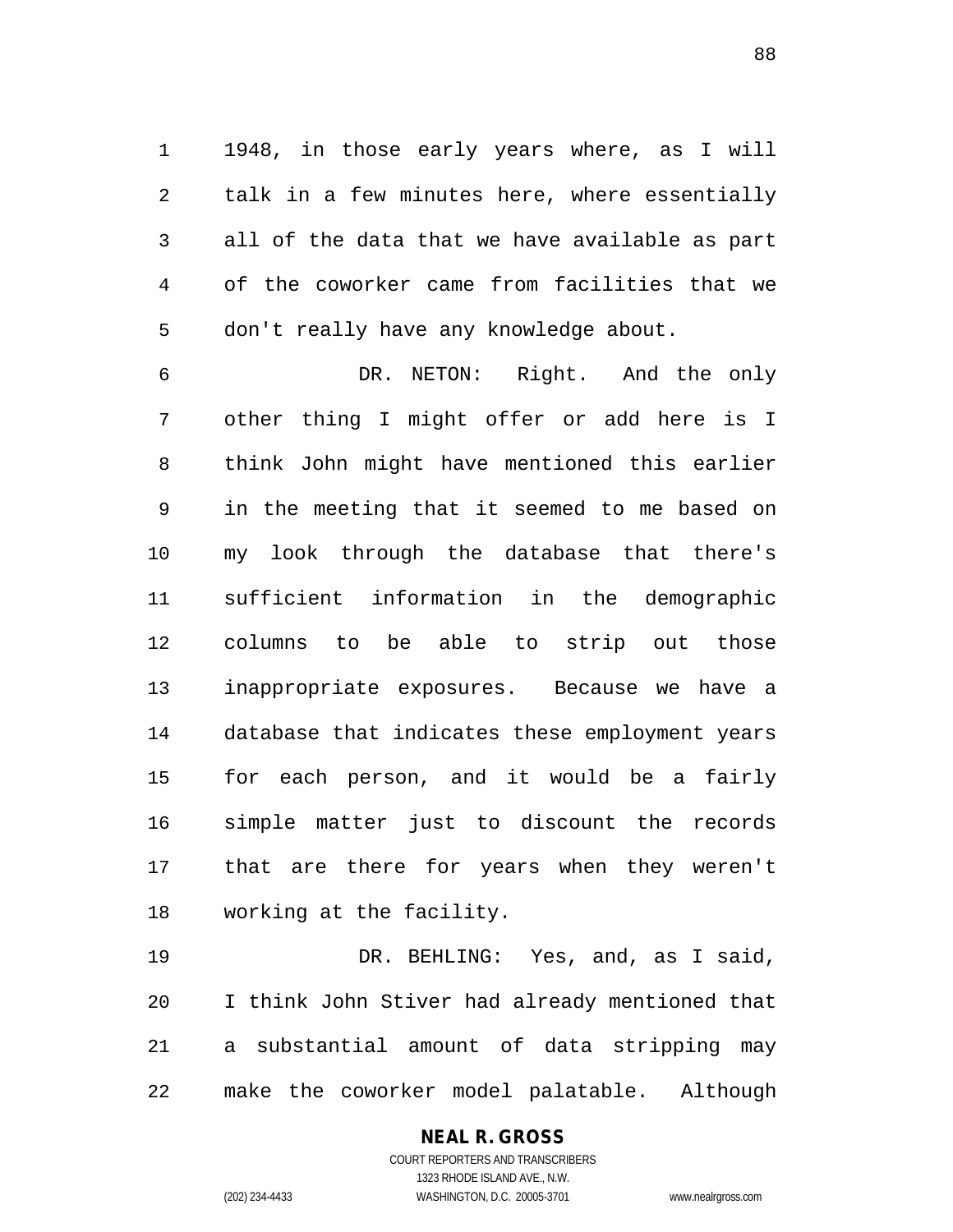1 you're going to realize you're going to be 2 dealing with a lot fewer data points. 3 DR. NETON: Right. 4 DR. BEHLING: But it may still be 5 sufficient to come up with some estimate of 6 coworker data by year. 7 DR. NETON: Right. 8 DR. BEHLING: Issue number three 9 and  $I'm$  on  $-$ 10 MR. KATZ: Before we go -- this is 11 Ted Katz -- so is that an action item in 12 effect, is DCAS going to -- 13 DR. NETON: We're going to revise  $14$ 15 MR. KATZ: -- revise --16 DR. NETON: -- 77 to --17 MR. STIVER: Okay. I think that 18 will involve several of the other issues Hans 19 is going to describe, too. 20 DR. HUGHES: Yes, they would all 21 be addressed. 22 MR. STIVER: Yes, they will all be

> **NEAL R. GROSS** COURT REPORTERS AND TRANSCRIBERS

> > 1323 RHODE ISLAND AVE., N.W.

(202) 234-4433 WASHINGTON, D.C. 20005-3701 www.nealrgross.com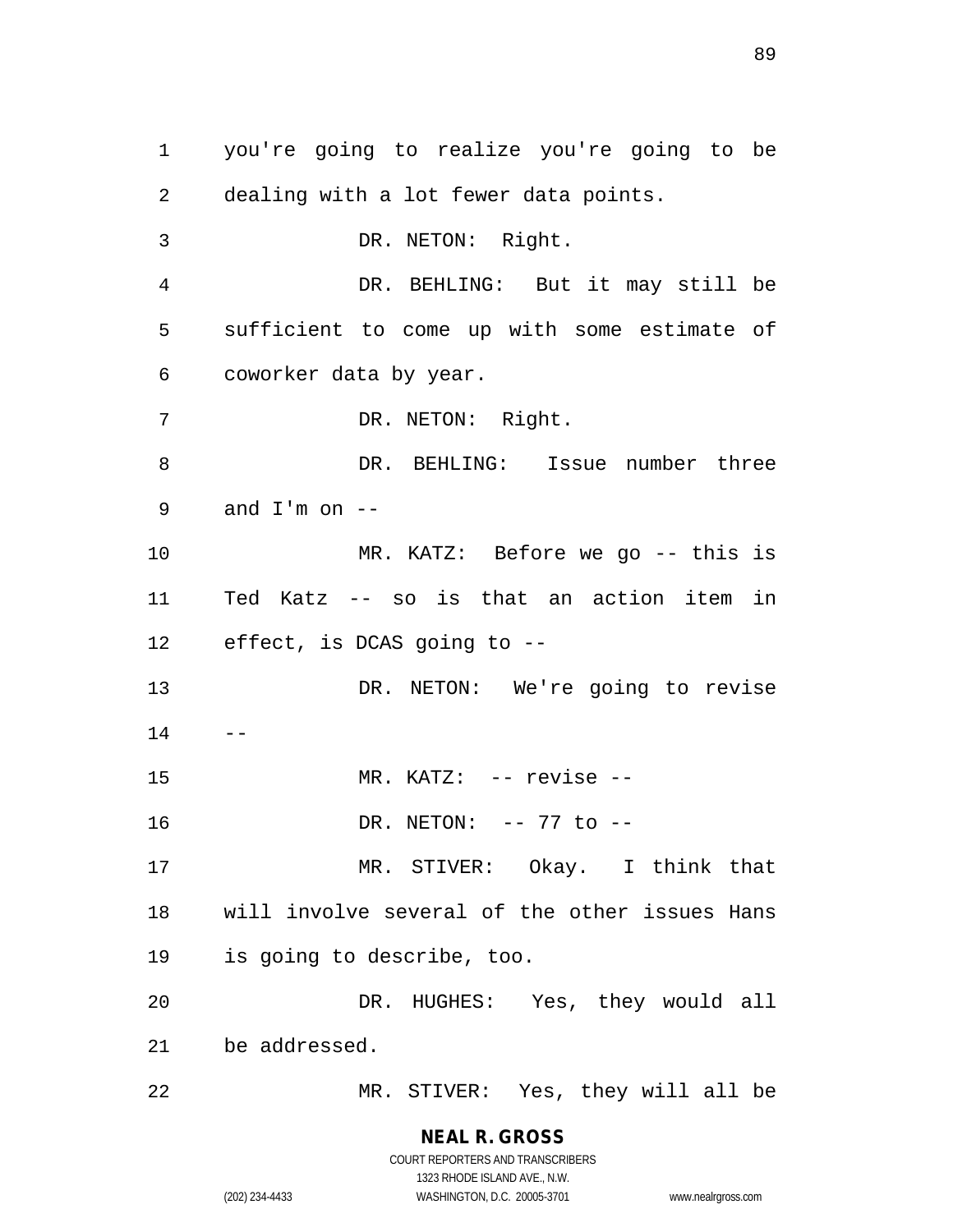1 addressed. We went over all action items.

2 MR. BERONJA: Okay. I know it's 3 about five minutes till eleven. I don't know. 4 Is this a big issue this next one, Hans? 5 DR. BEHLING: Well, I think it 6 might be a good time to take a quick comfort 7 break here and then come back in time for Jeff 8 Kotsch to be on with the issue that we need to 9 address at eleven o'clock. 10 MR. KATZ: Okay. Why don't we do 11 that? Thanks, Hans. And we'll take a brief 12 break and then at eleven we'll start up again 13 and hopefully have Jeff on the phone. 14 (Whereupon, the above-entitled 15 matter went off the record at 10:54 a.m. and 16 resumed at a 11:03 a.m.) 17 MR. KATZ: Okay. We're back 18 together. Let me check first and see that we 19 have Jeff Kotsch on the line. 20 MR. KOTSCH: I'm here, Ted. 21 MR. KATZ: Great. And, Wanda, are 22 you still with us?

## **NEAL R. GROSS**

COURT REPORTERS AND TRANSCRIBERS 1323 RHODE ISLAND AVE., N.W. (202) 234-4433 WASHINGTON, D.C. 20005-3701 www.nealrgross.com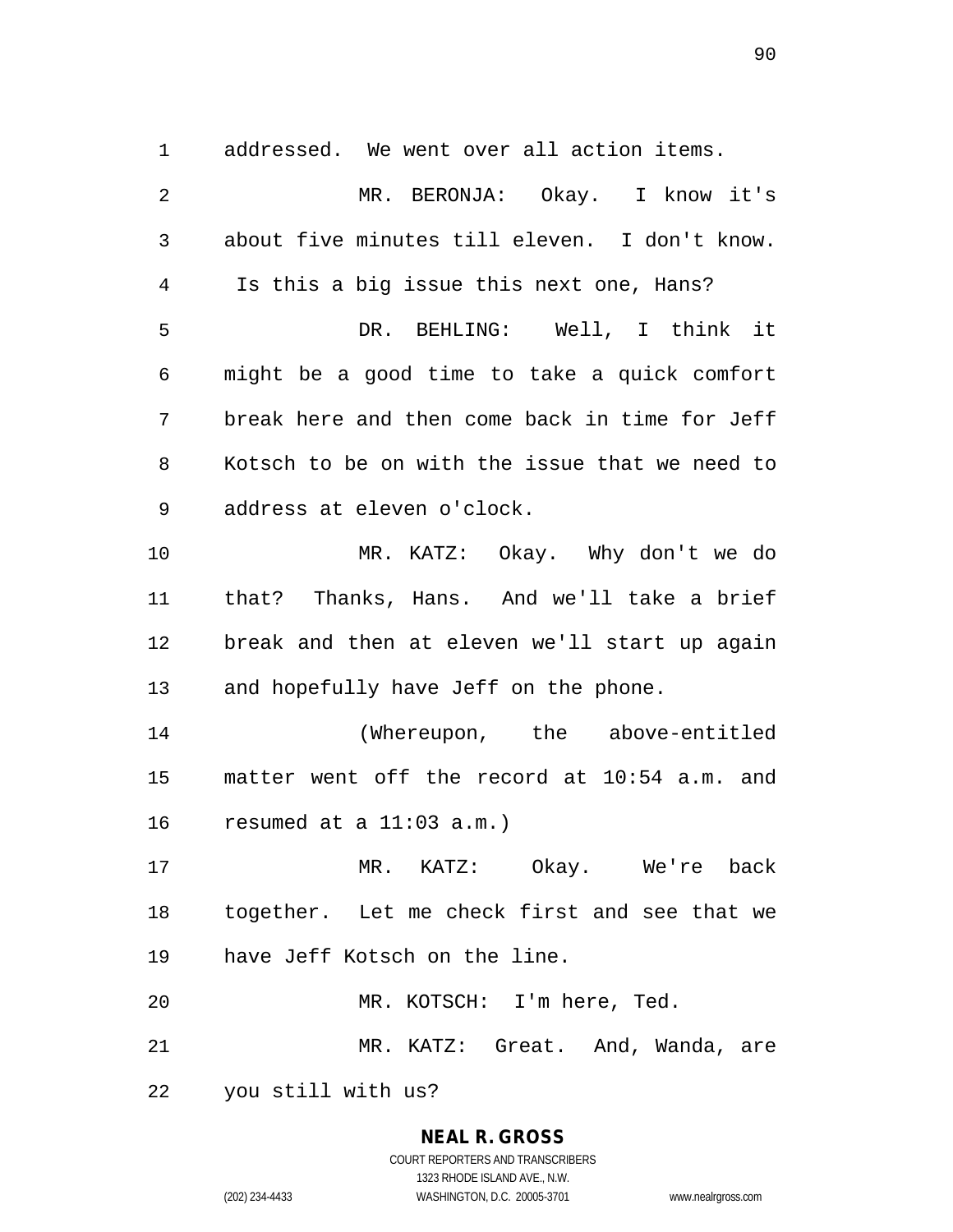1 MEMBER MUNN: Yes, I am. 2 MR. KATZ: Great. So, Jeff, we're 3 going to begin discussing matters relevant to 4 you. I think John Stiver has some sort of 5 preliminary discussion.

6 MR. STIVER: Yes, I think it may 7 echo what Jeff is going to say. But in 8 reading the Board meeting from February, this 9 was a very hot topic of discussion and I guess 10 what you have is a situation that's kind of 11 similar to Canoga and representative microcosm 12 where you have poorly defined boundaries for 13 Area IV. In combination with that, the 14 boundaries are changing over time and 15 expanding. And yet there's very poor access 16 control into areas. So you have essentially 17 free movement in and out of Area IV by non-18 Area IV workers, the Rocketdyne workers.

19 **And** so while they're there, 20 there's a potential to be contaminated to 21 radionuclides which originate in Area IV. I 22 guess there's kind of a fairness issue here.

## **NEAL R. GROSS**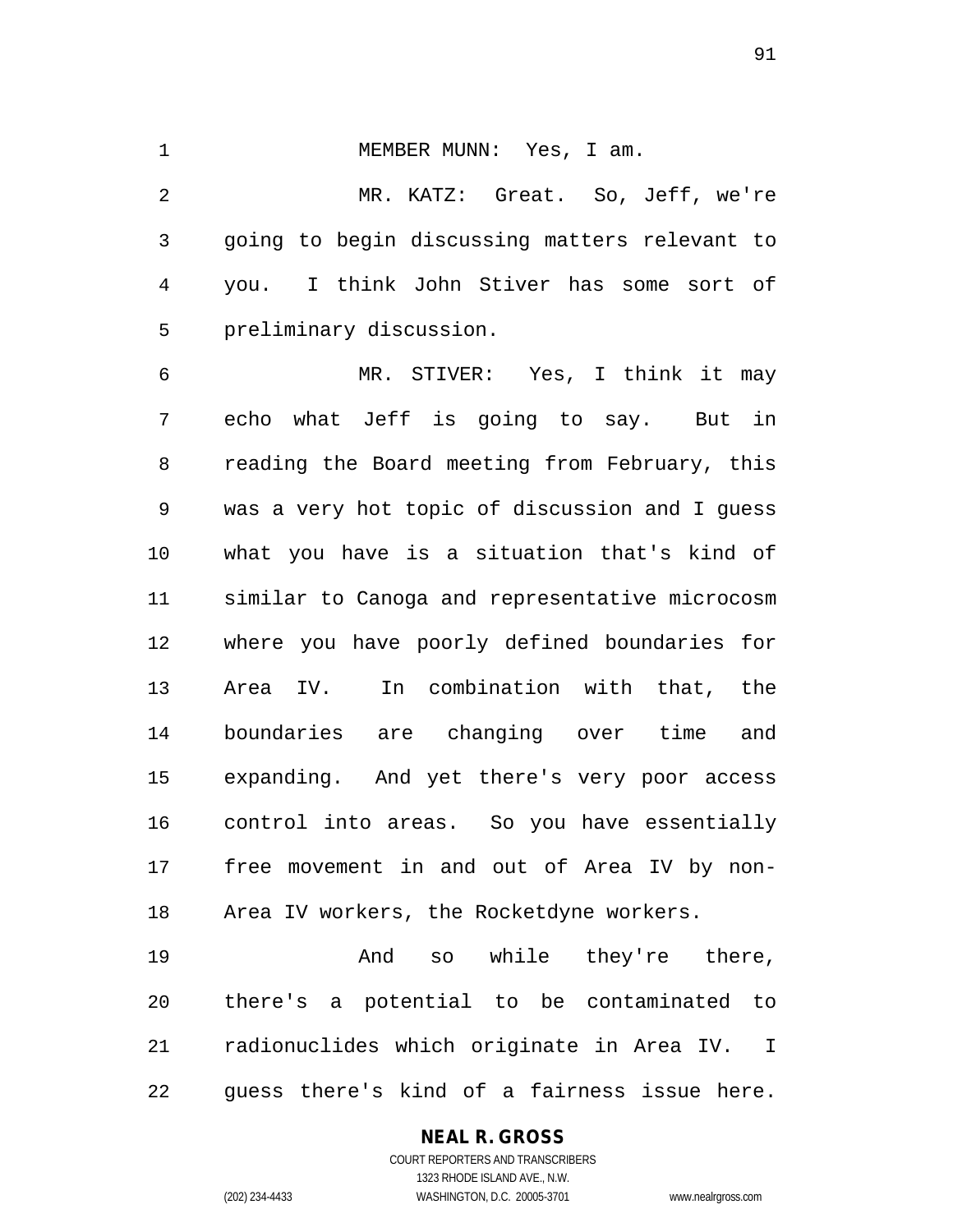1 Now I realize that the SEC petition was 2 designated for Area IV personnel. But it 3 seems like there's a large group out there who 4 may be there for a 250 day period and may not. 5 At this point, we don't know who may have 6 been exposed.

7 And, of course, that's really my 8 concern about that. And at the meeting, it 9 was extensively discussed, but there was never 10 any resolution or nothing ever came out of 11 this in the new guide and I was left hanging.

12 Jeff, I guess I'll let you take 13 over here and give us your perspective.

14 MR. KOTSCH: At DOL, we're just 15 trying to verify employment for the DOE area 16 that's actually within -- it's actually for 17 Area IV. And we can't -- as far as people 18 moving between the different areas out there, 19 you know, the test stand and I think that's 20 Area 2 and you know the NASA test stand and 21 stuff like that, we don't get into that per se 22 because we're just interested in placing

#### **NEAL R. GROSS** COURT REPORTERS AND TRANSCRIBERS

1323 RHODE ISLAND AVE., N.W. (202) 234-4433 WASHINGTON, D.C. 20005-3701 www.nealrgross.com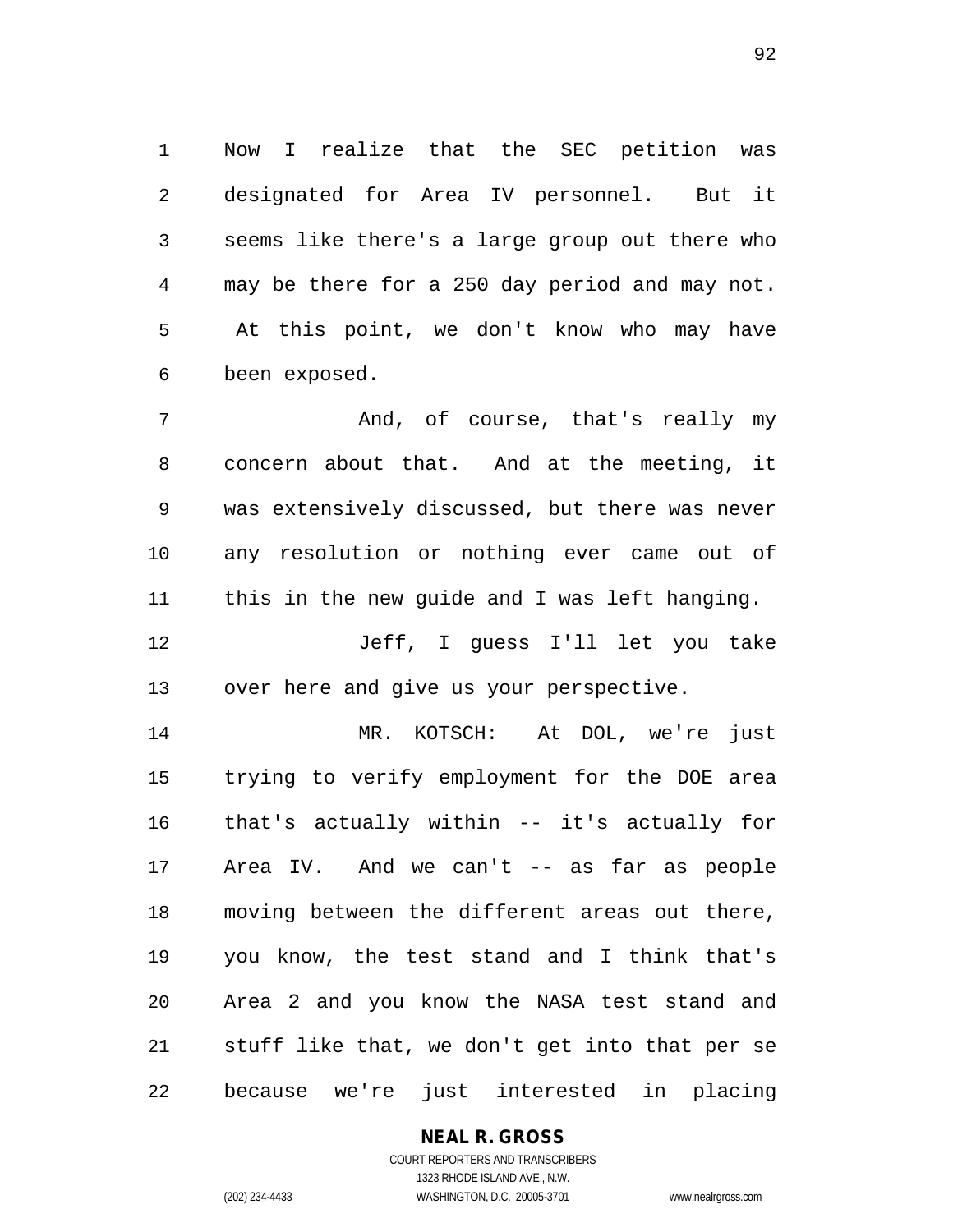1 people into Area IV, you know, basically the 2 DOE facility there.

3 MR. STIVER: Okay. So your area 4 of interest was within Area IV how to define 5 who was in the DOE portion of that area. 6 Okay. I understand.

7 MR. KATZ: So, maybe you can 8 explain for John just to be explicit about it. 9 What does DOL do about employees who are not 10 formally employees of the Area IV that's 11 covered but that are coming in and out of the 12 area and were perhaps accumulating exposures 13 associated with those visits.

14 CHAIRMAN GIBSON: Excuse me. 15 There's also one other issue tied into that 16 and that's that there were company employees 17 who may at times have been assigned to Area 1, 18 2 or 3, but then a workload picked up. They 19 were assigned, not just moved in and out. 20 They could have been there for extended 21 periods of time. You know there seems to be a 22 lack of records to demonstrate that.

## **NEAL R. GROSS**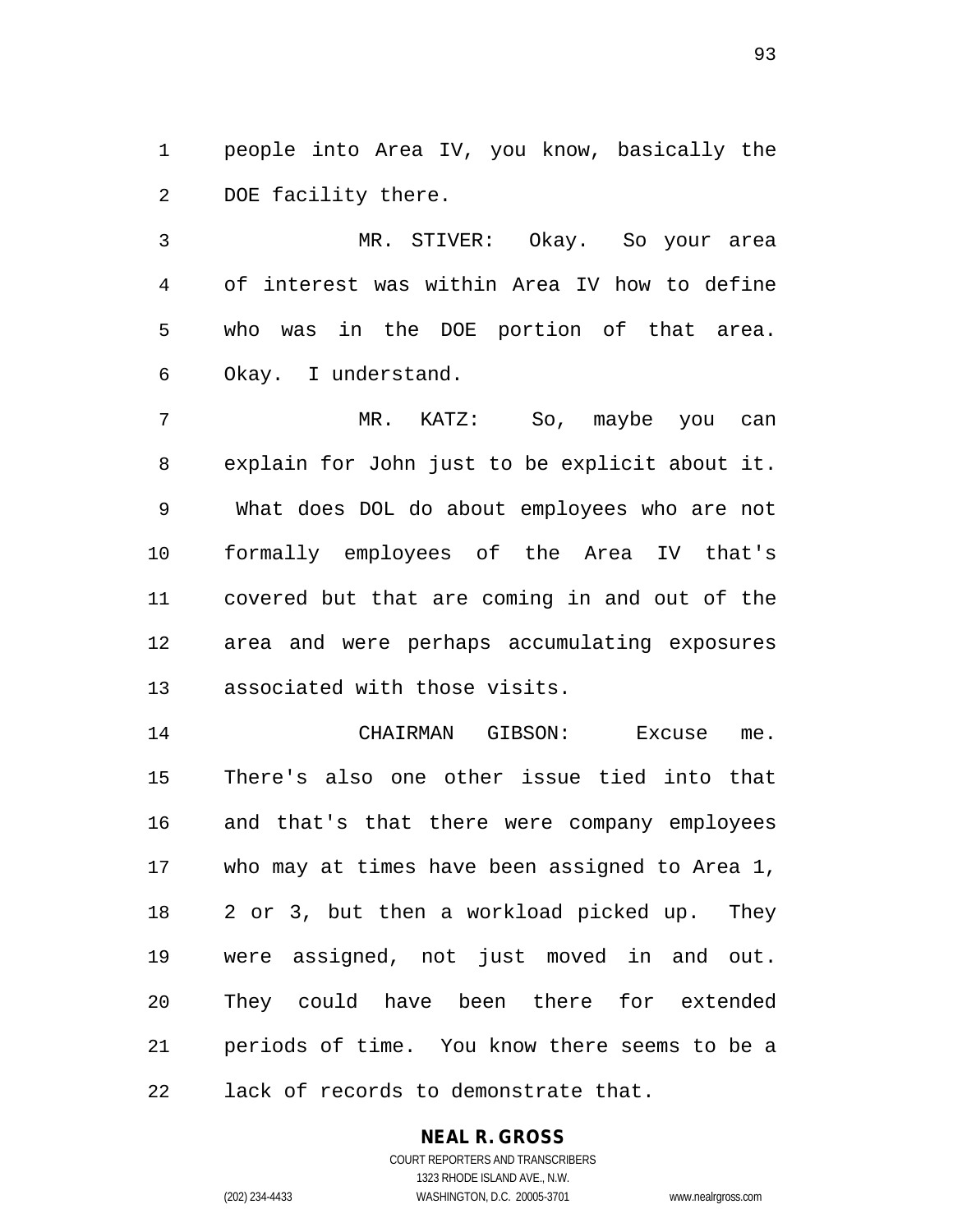1 MR. STIVER: So is your statement 2 based on record input then or recollections? 3 There are really no employment records or 4 demographic aid that would demonstrate that.

5 CHAIRMAN GIBSON: There's still 6 the fact of a lot of overtime, six day work 7 weeks. And there's -- when we toured the site 8 out there, even the DOE and the company 9 couldn't tell us how they tracked workers or 10 once you get past the guard at the entrance of 11 the plant, there you go.

12 MR. KATZ: Right. So just to be 13 clear you're talking about employees who are 14 formally assigned to that area or not and then 15 are coming into the area. Which are you 16 speaking of?

17 CHAIRMAN GIBSON: It can work both 18 ways. If they're formally assigned to the 19 area, Jeff, can you address that? I mean, if 20 they're formally assigned, then we do their 21 dose reconstruction. They're covered

22 employees, right?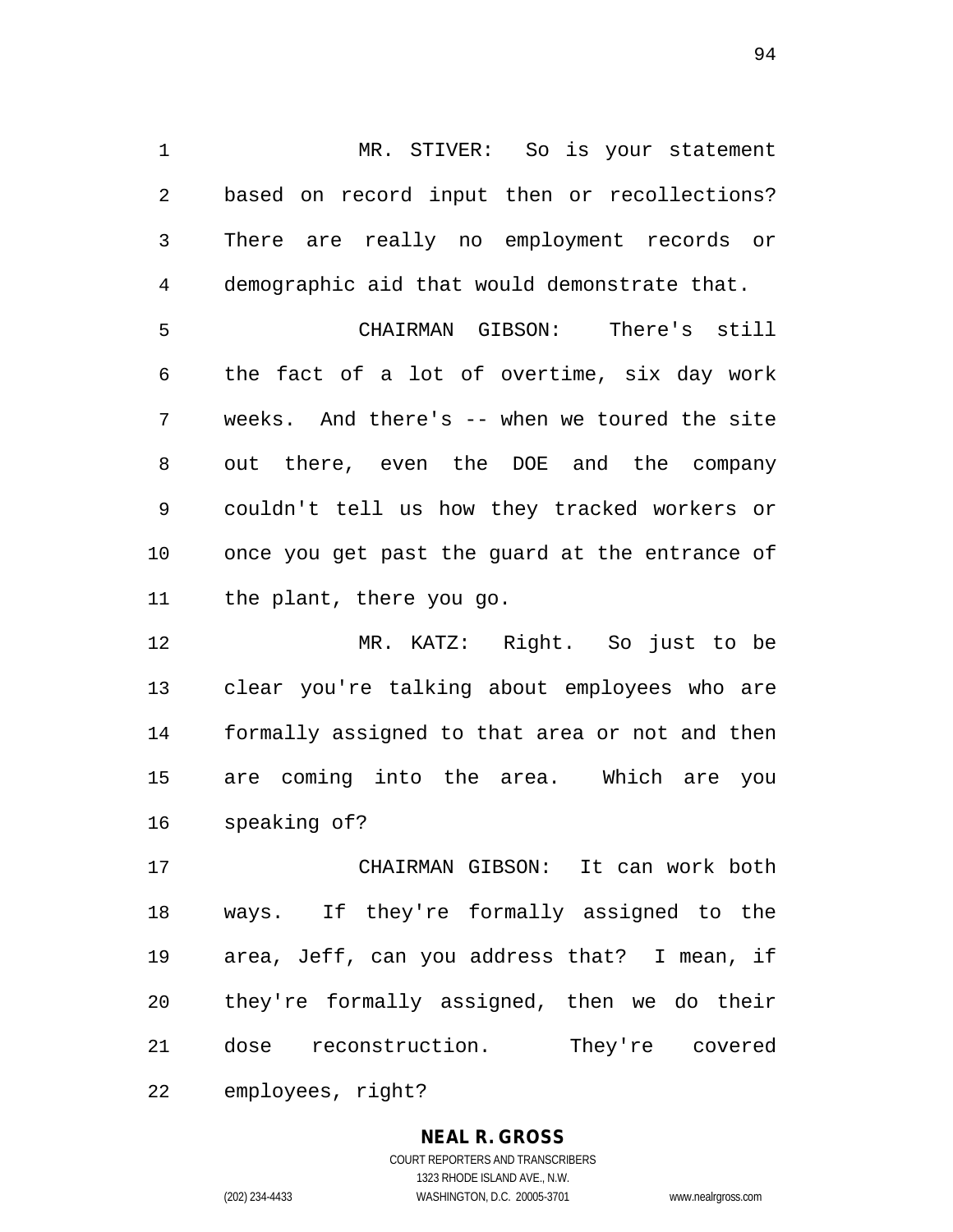1 MR. KOTSCH: If they're assigned 2 to that area, yes. I mean again everything is 3 done on a case-by-case basis based on records, 4 you know, employment records, security 5 records, affidavits if they're presented and 6 things like that. But certainly if they're in 7 Area IV or if they appear to be employed at 8 Area IV and we can verify that employment 9 area, then they would be covered. 10 MR. STIVER: I guess the dose time 11 impact is 250 days, doesn't it? I mean if you 12 have a person who's assigned to Area IV and it 13 appears on paper that they were there 250 14 days, but maybe they weren't. Maybe they 15 left. So that might have implications for 16 working the other way of folks who were 17 assigned in 1, 2, or 3 and then came in for an 18 extended period who are not get consideration 19 in the SEC.

20 Now Ted brought up a point. Would 21 dose reconstructions be performed for 22 claimants from those other three areas? I

# **NEAL R. GROSS**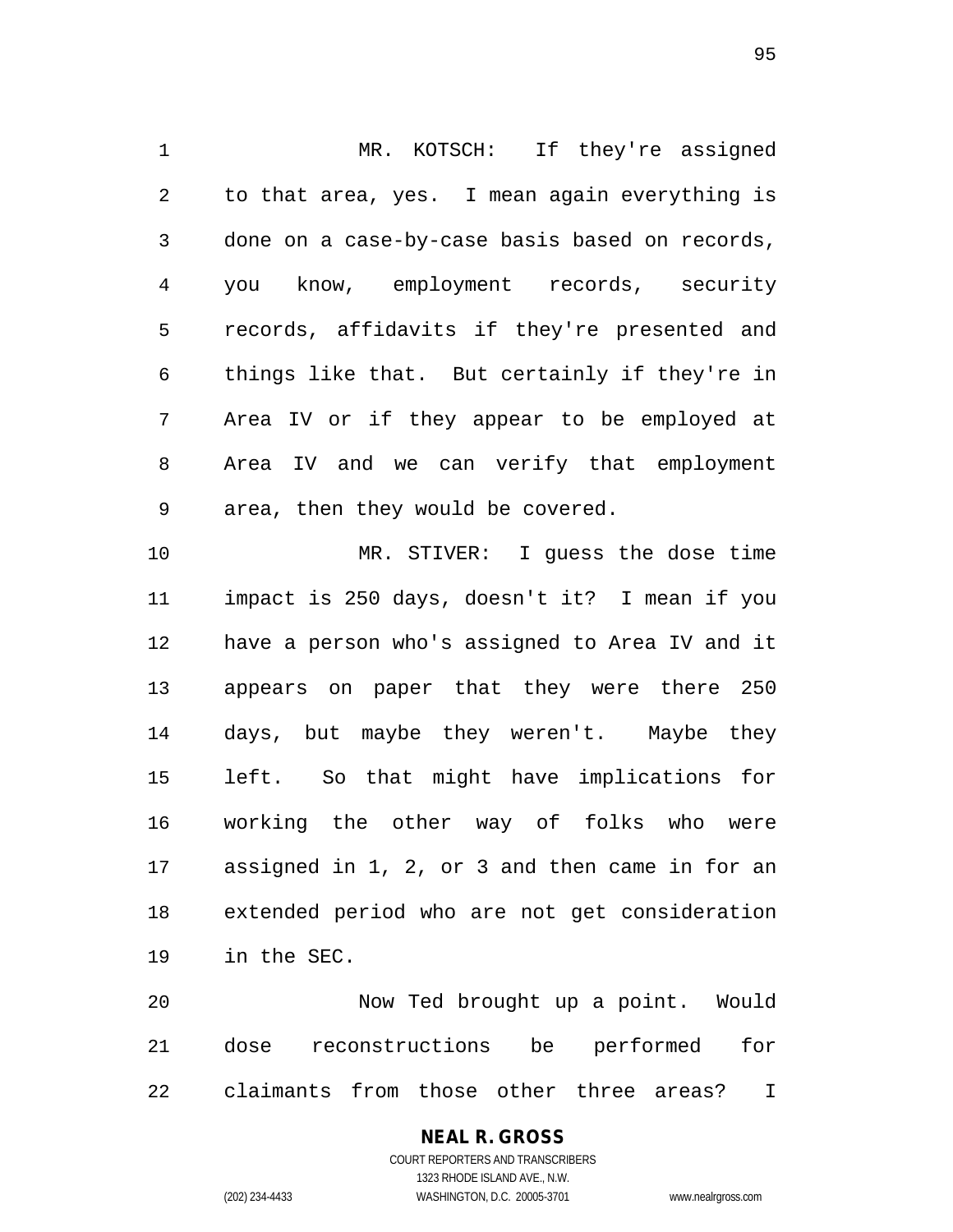1 mean they clearly wouldn't fit the definition 2 of the SEC. But that would not be -- 3 DR. NETON: We would only 4 reconstruct doses that are sent to us from the 5 Department of Labor. 6 MR. STIVER: And those would be 7 for Area IV and they wouldn't be. 8 DR. NETON: From what you're 9 saying, the person would have to demonstrate 10 some employment in Area IV. 11 MR. STIVER: A period of -- 12 DR. NETON: Without that and 13 demonstrating that I don't think they would be 14 accepted in the claim which is different from 15 the other sites. If you look at -- you know 16 we had Canoga where you had the Vanowen 17 building. The whole site was covered even 18 though for all practical intents and purposes 19 the Vanowen building is the only building with 20 DOE activity or ADC activities took place. I 21 think that's sort of the distinction that's 22 been made here. Why is Area IV different than

#### **NEAL R. GROSS**

COURT REPORTERS AND TRANSCRIBERS 1323 RHODE ISLAND AVE., N.W. (202) 234-4433 WASHINGTON, D.C. 20005-3701 www.nealrgross.com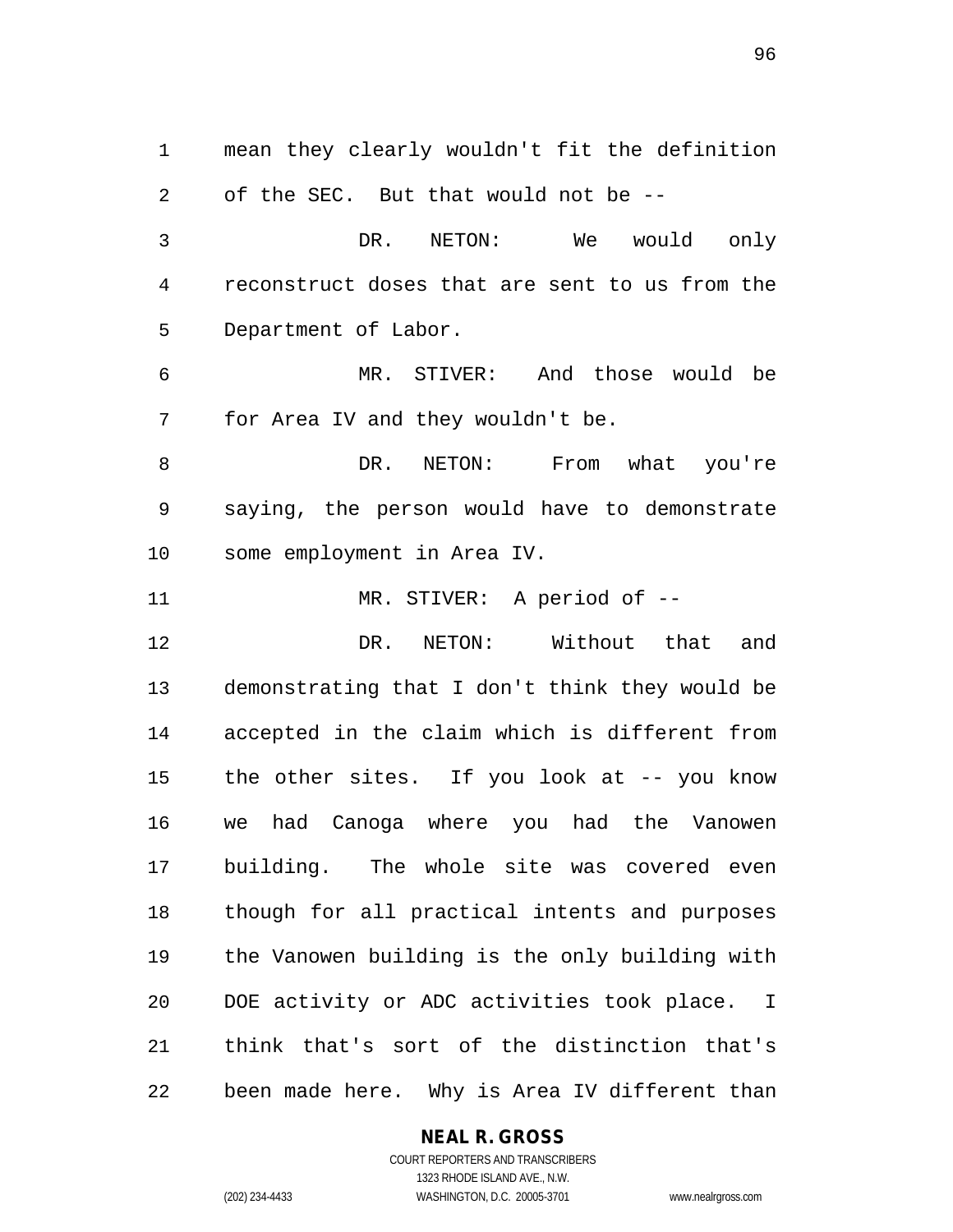1 that?

2 MEMBER BEACH: What would you 3 consider an acceptable demonstration of work 4 in that area? 5 DR. NETON: That would totally be 6 up to Department of Labor. 7 MR. KATZ: That's a question for 8 Jeff Kotsch. 9 MEMBER BEACH: That is? 10 MR. KATZ: Yes. 11 MEMBER BEACH: Jeff, did you hear 12 that question? 13 MR. KOTSCH: I'm sorry. Could you 14 just repeat that? 15 MEMBER BEACH: Well, I was just 16 wondering what would be considered an 17 acceptable demonstration of working in Area 18 IV. If you weren't assigned to that area and 19 yet you worked in that area how would you 20 prove that you were actually in that area? 21 MR. KOTSCH: Again, on a case-by-22 case basis, it's confirmation from DOE or I

#### **NEAL R. GROSS**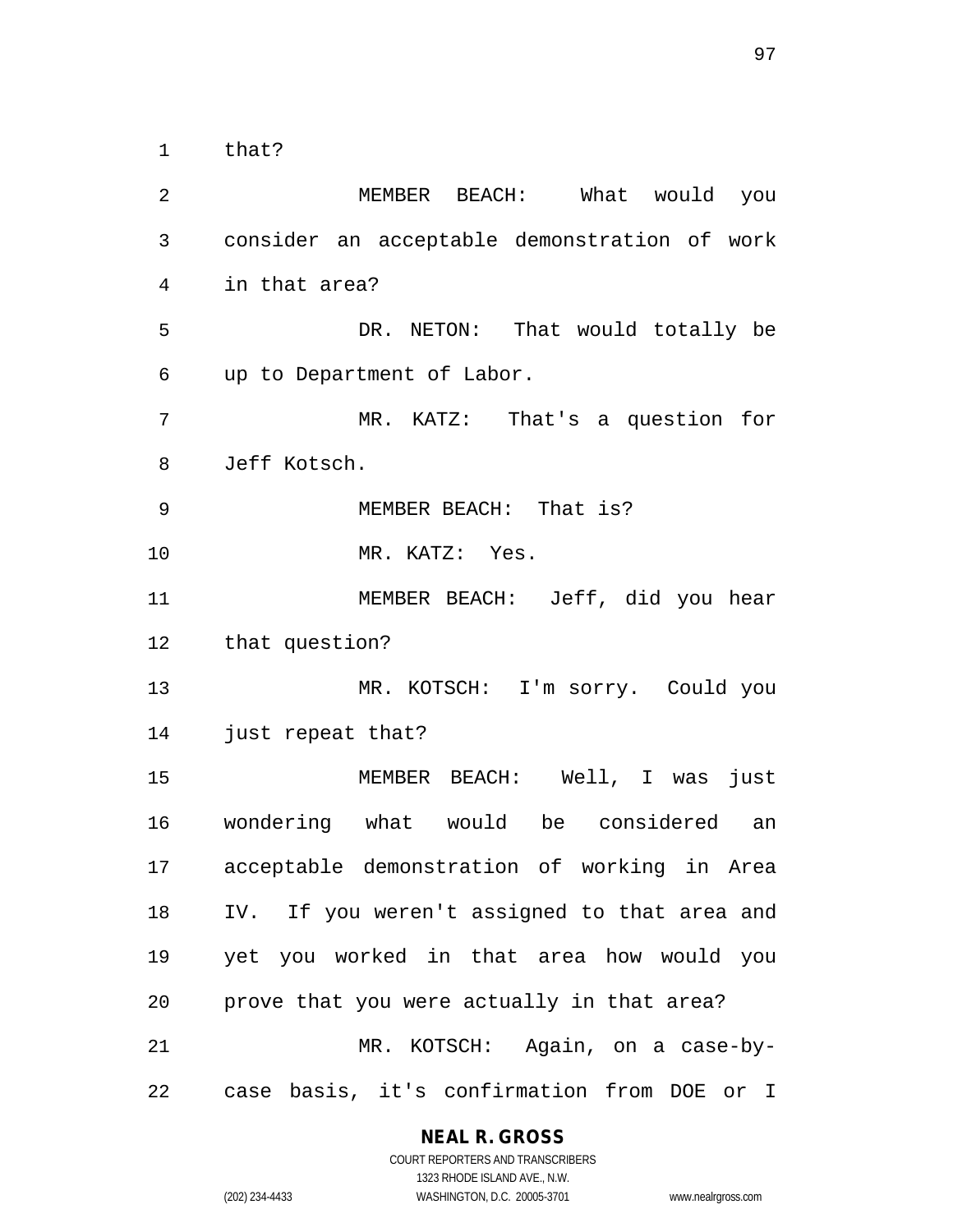1 guess it would be Boeing. There might be 2 security records. There might be affidavits 3 presented. Personnel records. I mean there's 4 a host of things that are used by the claims 5 examiners when they attempt to determine 6 whether the person was employed, you know, I 7 mean worked in Area IV basically or for there 8 because that was the area that was under the 9 DOE contract at Atomics International.

10 MS. KLEA: This is Bonnie. I'd 11 like to add something. We had a lot of the 12 support services that were out of Area IV, but 13 they were in Area IV all the time for the 14 maintenance and for the -- they used the -- A 15 lot of people used the x-ray lab. 16 Nondestructive testing came in and out. Used 17 their x-ray lab buildings.

18 And don't forget the fire 19 department. They served all the areas. They 20 were the first on the site for uranium fires. 21 And a lot of the records only show a shack 22 where they were working which was where they

## **NEAL R. GROSS**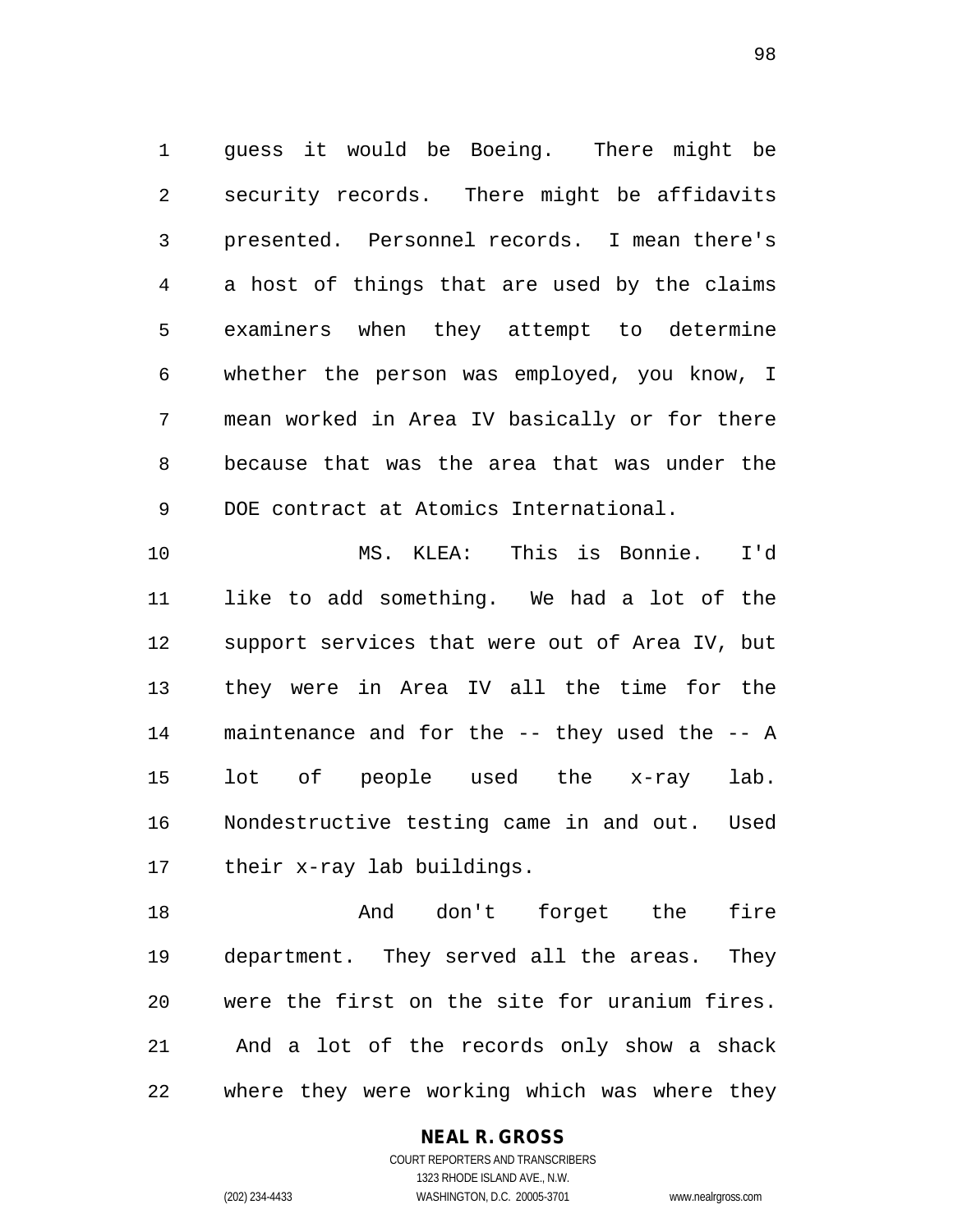1 clocked in. Very difficult to know exactly 2 which building they were in. Are you there? 3 MR. KATZ: Yes. Thank you, 4 Bonnie. So it sounds like in some of the 5 situations where they don't have records I 6 think Jeff was saying that's where they rely 7 on affidavits, other forms of confirmation 8 that the person was employed. 9 MS. KLEA: Well, it's difficult to 10 get an affidavit because most of the people 11 are dead. I mean this is 50 years ago. 12 MR. KATZ: Right. Well, I'm sure 13 there are limitations to what DOL can do to 14 confirm coverage. 15 MS. KLEA: Right. 16 MR. KATZ: But that's a process 17 that goes on then at DOL before NIOSH ever 18 sees the claim. It doesn't come to NIOSH 19 unless DOL can confirm that the person was 20 working within the covered facility. 21 MS. KLEA: Right. Well, almost 22 every worker, it's like an unanimous opinion

**NEAL R. GROSS**

COURT REPORTERS AND TRANSCRIBERS 1323 RHODE ISLAND AVE., N.W. (202) 234-4433 WASHINGTON, D.C. 20005-3701 www.nealrgross.com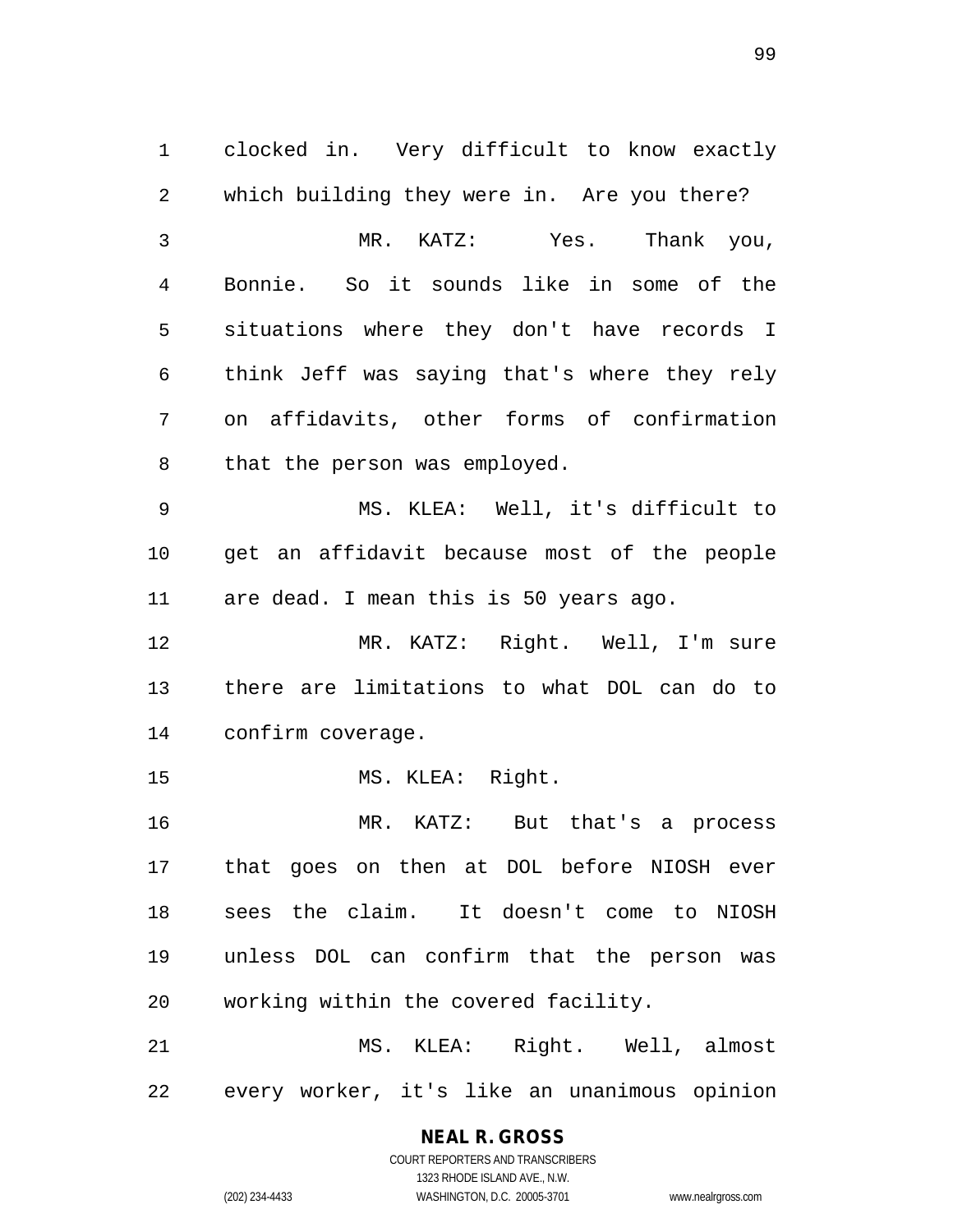1 that it was not controlled. They were in and 2 out, clocking in at Canoga, then going up and 3 doing electrician -- you know, electricians 4 would go up and work or the x-ray laboratory 5 would be used and they went in and out without 6 even thinking of any areas. Most of the 7 workers didn't know there was such a thing as 8 areas up there.

9 MR. KATZ: Yes, and that certainly 10 sounds like a challenge for DOL in some of 11 these cases.

12 MS. KLEA: Exactly.

13 MR. KATZ: I recognize that.

14 MR. STIVER: This is John Stiver. 15 It seems that there's kind of a parallel 16 here. It's almost like a precedent that's 17 getting set with the Canoga facility by 18 expansion. But yet from Labor's standpoint, I 19 can see how they can say that in that 20 situation we really can't identify a person 21 for the full period with any -- whereas we can 22 with Area IV.

## **NEAL R. GROSS**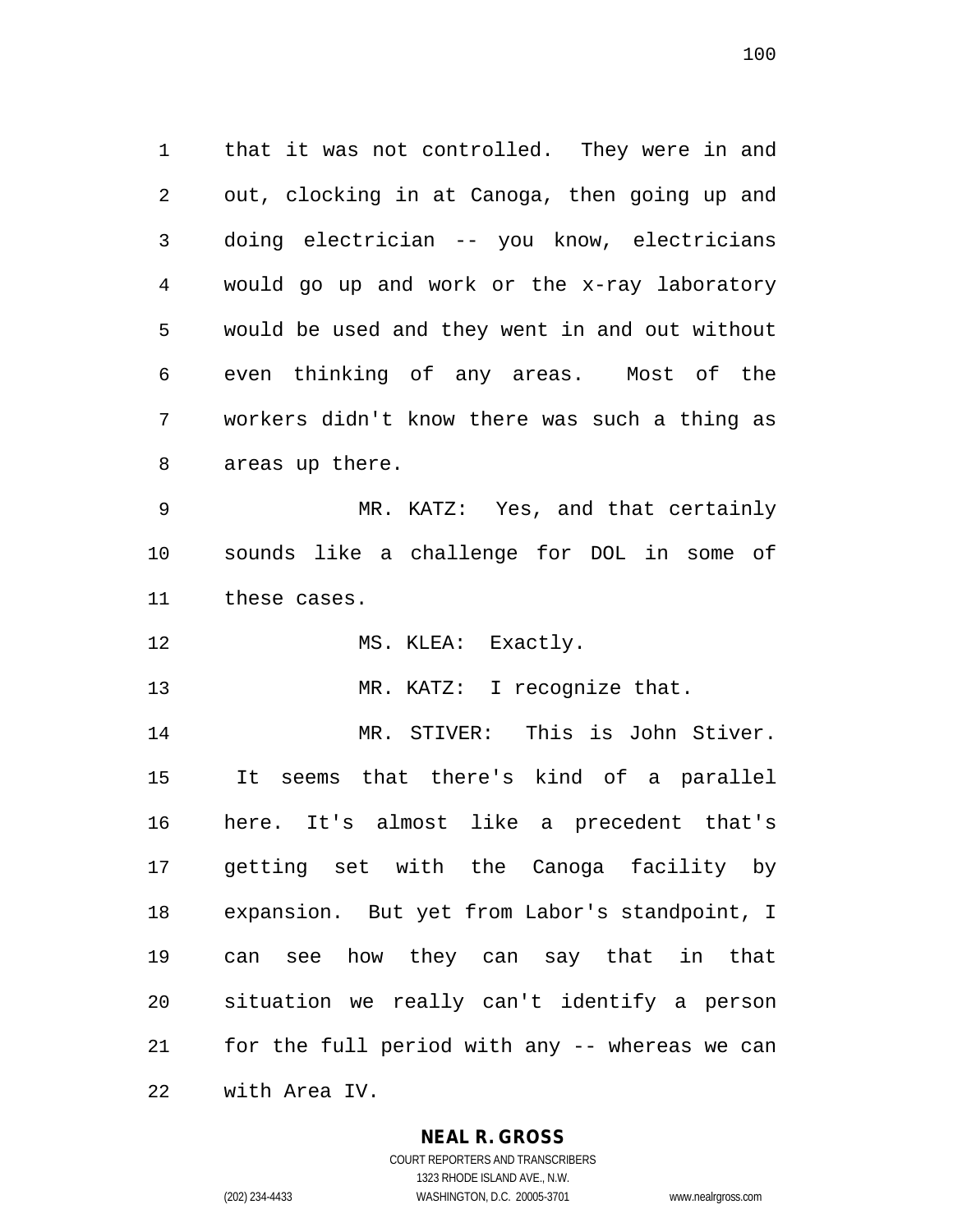1 I guess, Jeff, what is the -- say, 2 you have a site that's defined for a certain 3 area for a certain category of workers and 4 evidence is presented that may not be 5 adequate. There may be other workers that 6 indeed could have received doses in that area. 7 What's the Labor process for going through 8 and potentially redefining any area based on 9 new information? 10 Jeff, are you still with us? 11 MR. KOTSCH: Yes. We would need - 12 - we would have to submit evidence of 13 operations if you're talking periods outside 14 of our facilities outside of what's already 15 defined, proprietary interests and -- 16 MR. STIVER: What types of 17 information would be considered adequate for 18 considering an expansion of an area 19 definition? 20 MR. KOTSCH: Well, like I said, 21 evidence of contracts with DOE or AEC,

22 proprietary information if that were

**NEAL R. GROSS** COURT REPORTERS AND TRANSCRIBERS

1323 RHODE ISLAND AVE., N.W.

(202) 234-4433 WASHINGTON, D.C. 20005-3701 www.nealrgross.com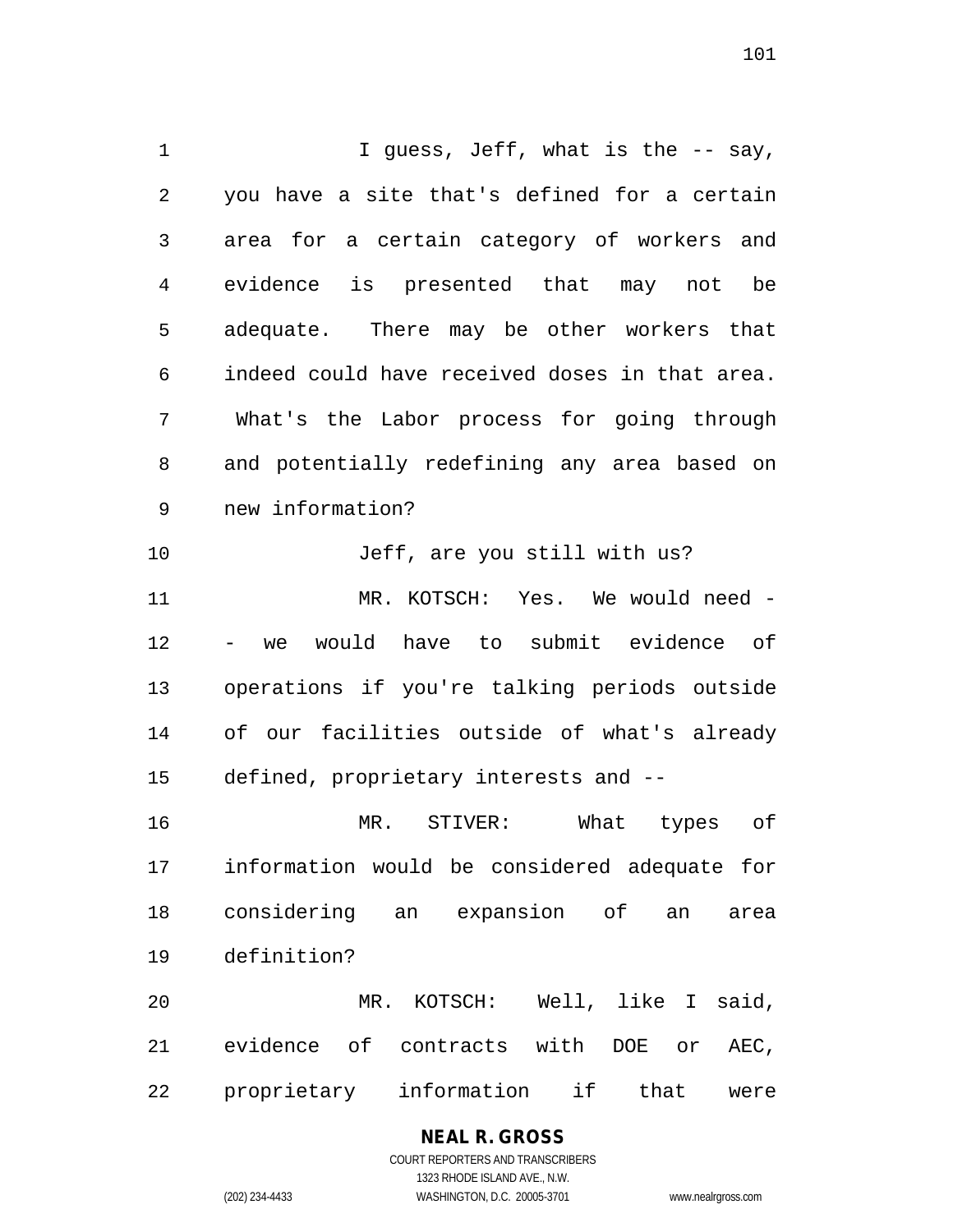1 available, information on operations.

| $\overline{2}$ | PARTICIPANT: This is --                        |
|----------------|------------------------------------------------|
| $\mathfrak{Z}$ | MR. KOTSCH: Hang on a second.                  |
| 4              | MS. ENDERS: This is Caroline                   |
| 5              | Enders. I'm here with Jeff Kotsch, too. One    |
| $\epsilon$     | of the things we're running up against here is |
| 7              | the scope of the DOE facility and, with regard |
| 8              | to Santa Susana, Area IV has been defined as   |
| 9              | the DOE facility. And so to change definition  |
| 10             | -- to expand what constitutes a DOE facility,  |
| 11             | one needs to meet the definition of a DOE      |
| 12             | facility that's specified in the law.          |
| 13             | And you know here -- and that                  |
| 14             | would be you've got to have operations         |
| 15             | conducted on behalf of DOE facilities on       |
| 16             | behalf of DOE. And then DOE either has to own  |
| 17             | premises of the building or there has to be a  |
| 18             | management in operating, a management<br>in    |
| 19             | integration, construction<br>services<br>or    |
| 20             | remediation type of contract in place for that |
| 21             | location.                                      |

22 So that is what defines the scope

## **NEAL R. GROSS** COURT REPORTERS AND TRANSCRIBERS 1323 RHODE ISLAND AVE., N.W. (202) 234-4433 WASHINGTON, D.C. 20005-3701 www.nealrgross.com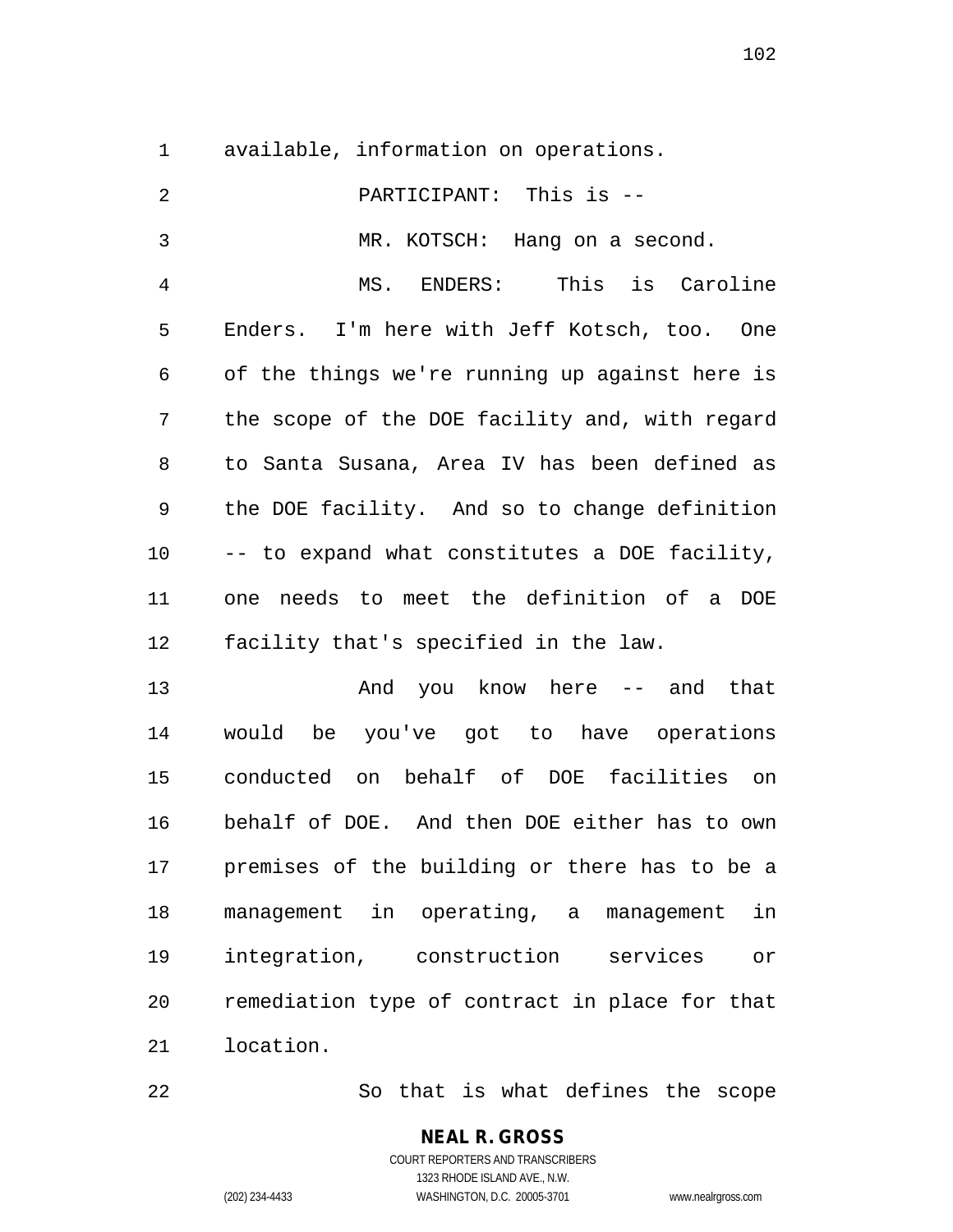1 of the facilities. It's really different that 2 that, but it's related to employment.

3 MR. STIVER: Okay. I guess the 4 other facet to that is that once that facility 5 is defined then workers would be subject to 6 that definition would then have to provide 7 some kind of concrete proof that they were 8 indeed there for any specified period of time. 9 And that's what we have here. We just don't 10 have proof. We have recollections, but we 11 don't have any documented demographic data 12 that would indicate that.

13 MR. KOTSCH: That's correct.

14 MR. STIVER: So we're kind of 15 hammering on the stand still at this point.

16 Anybody else have comments they'd 17 like to provide regarding this issue?

18 MS. KLEA: Well, I'd like to say 19 one more thing that it's very difficult to 20 find the proof. I have several workers who 21 work at the Van Nuys facility and in the '50s 22 the fuel rods were taken from the SRE for

**NEAL R. GROSS**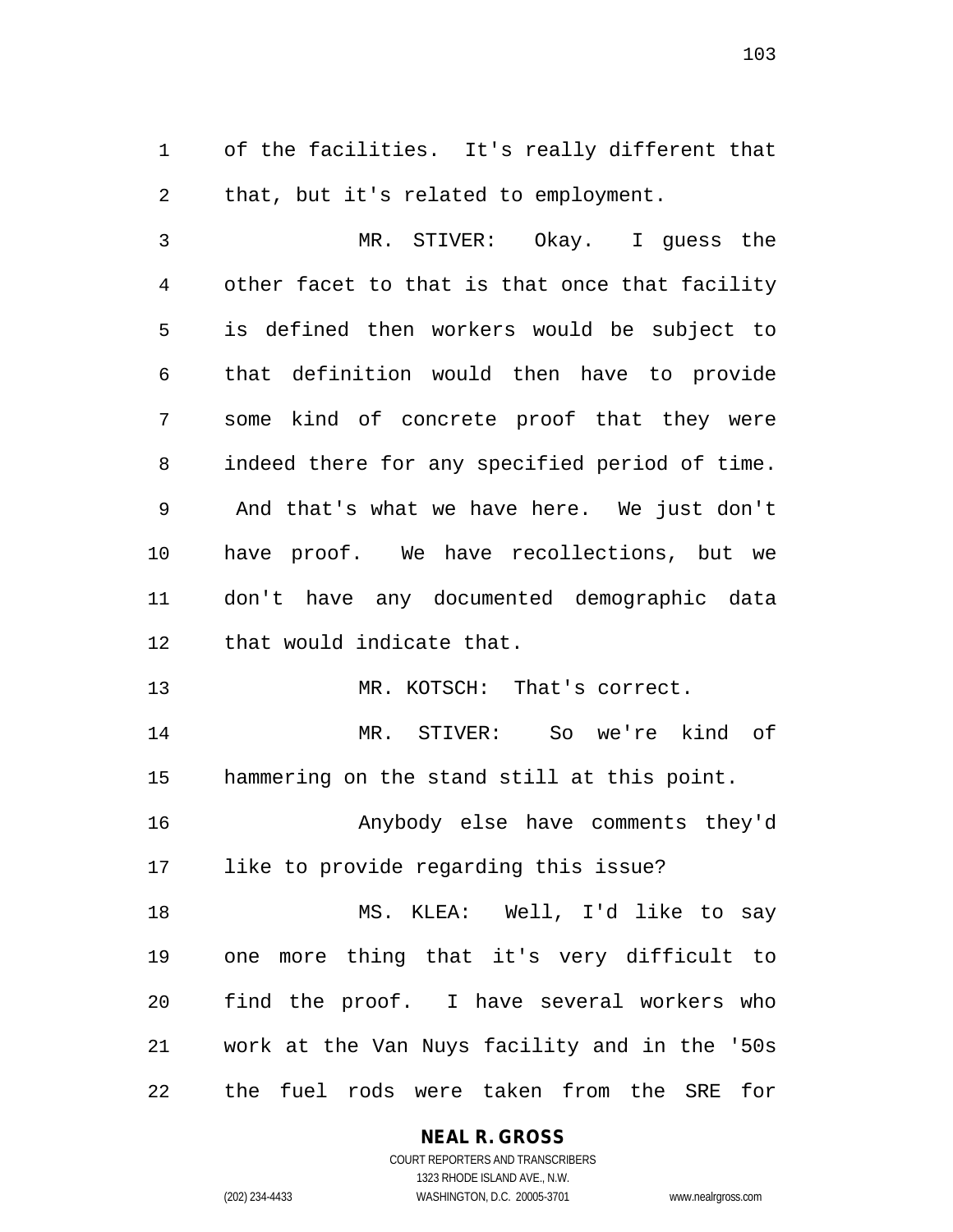1 reprocessing at the Van Nuys facility. I have 2 reports done by the reporter writers. I have 3 eyewitness testimony. Yet no contracts were 4 found with the DOE on using that facility.

5 So these workers were given credit 6 for being at the De Soto facility when they 7 actually weren't. There is very little 8 evidence of a clear definition of the DOE 9 buildings and the DOE boundaries and it's 10 consistently changed as I showed you at the 11 meeting in Manhattan Beach. I showed you the 12 boundaries in '56 compared to the boundaries 13 today and we don't know when exactly that 14 evolved. So very unclear as to a true 15 definition of the scope of this facility.

16 MR. STIVER: And I think the 17 changing boundary issue is really more related 18 to who might have been there without having 19 awareness of it or who could have potentially 20 been exposed.

21 But I think having that kind of 22 come into this midgame I guess I'm really not

## **NEAL R. GROSS**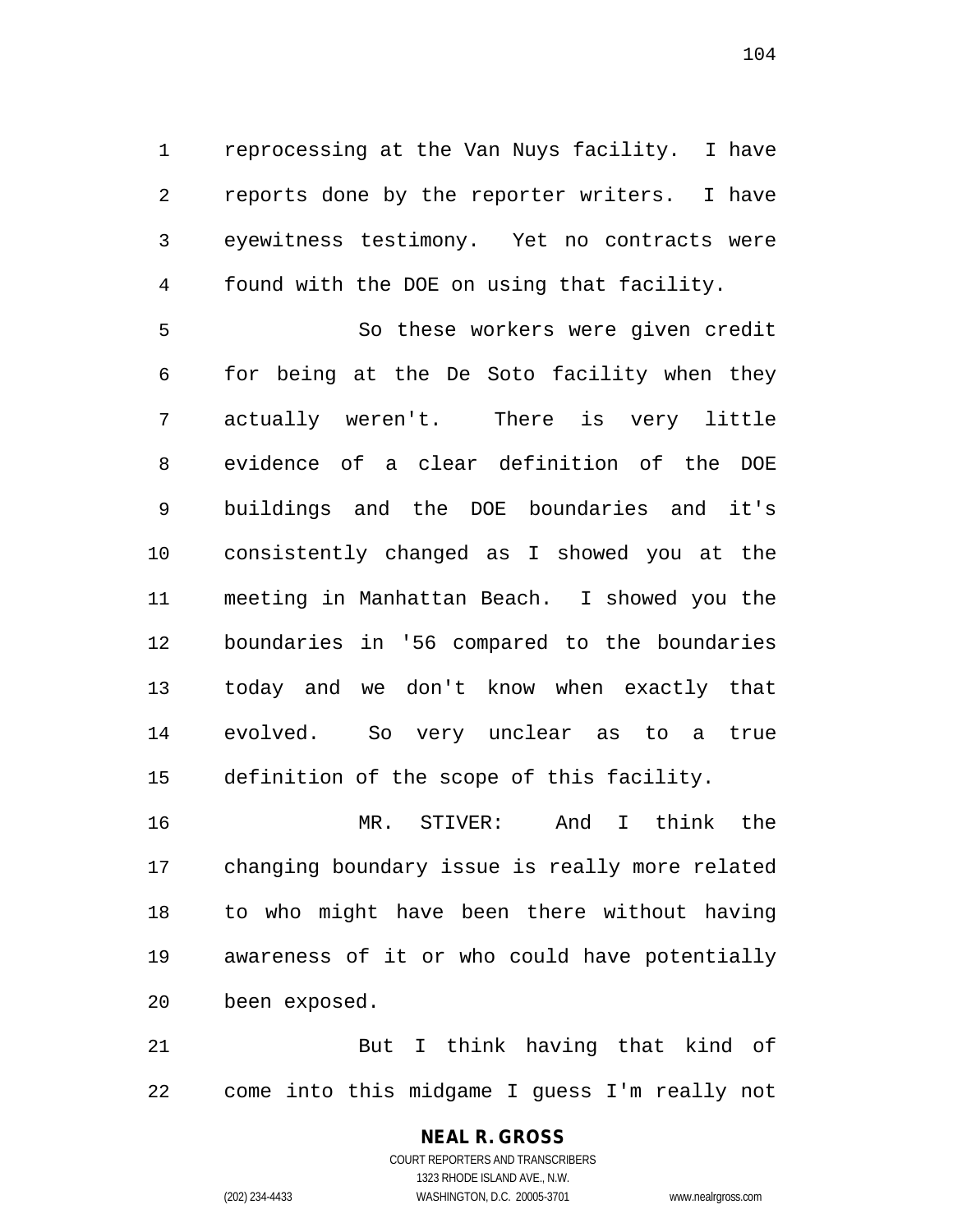1 100 percent sure what type of due diligence 2 has been done or whether there's additional 3 work that could be done to try to identify 4 records for these personnel that might Mike 5 Gibson and Bonnie have talked about. I mean 6 there may be records out there that just 7 haven't been identified that could then be 8 used to used to possibly do dose 9 reconstructions for these persons.

10 MS. KLEA: Very little records. 11 MR. STIVER: But do we know for a 12 fact that there aren't any records that might 13 exist?

14 MS. KLEA: Well, we've done 15 research especially at the Van Nuys facility. 16 I've presented reports and I've presented 17 claims on workers who were there and a map 18 which showed all the DOE facilities in this 19 area. Showed the Van Nuys facility. Yet no 20 records have been found showing a contract 21 with DOE.

22 So whether it was a subcontract

## **NEAL R. GROSS** COURT REPORTERS AND TRANSCRIBERS

1323 RHODE ISLAND AVE., N.W. (202) 234-4433 WASHINGTON, D.C. 20005-3701 www.nealrgross.com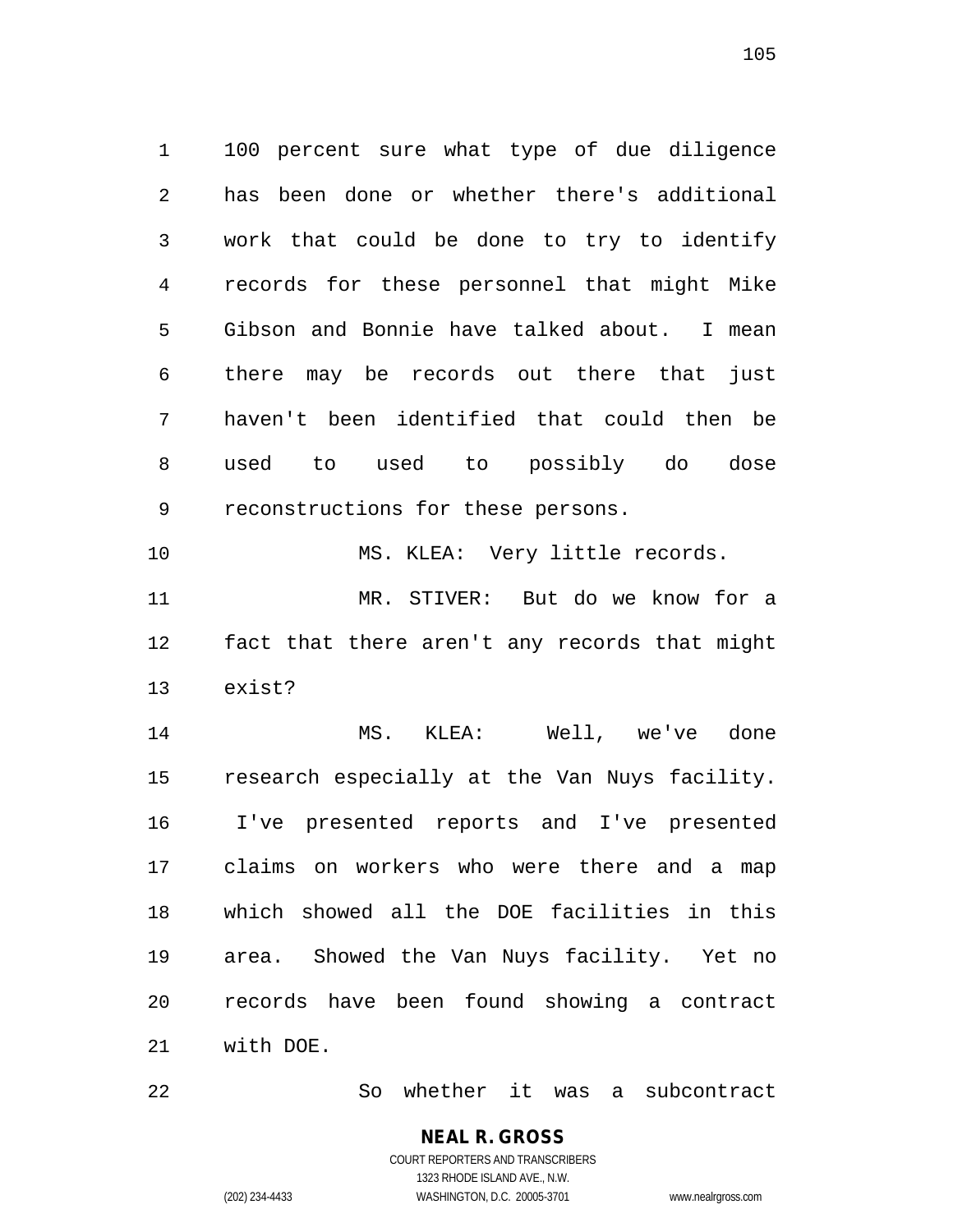1 out of Atomics International De Soto facility 2 to use those buildings I don't know how the 3 system works. But we're certainly lacking on 4 information, lacking on areas where we can 5 place the workers because there were only two 6 places to clock in for 400 buildings.

7 And I have two dozen claims at 8 least here for the families which showed lack 9 of anything for the time periods. No 10 buildings were listed. Just blank spaces. So 11 this is one of the really difficult issues. 12 How can you do dose reconstruction for people 13 when you don't know where they were?

14 MR. STIVER: I guess I'm looking 15 at this as to whether the Board would consider 16 it worthwhile to conduct further research.

17 MR. KATZ: That's already 18 essentially been done. I mean NIOSH reported 19 just in this meeting that they've looked 20 through their records and don't have more to 21 substantiate expanding at least from the 22 records that NIOSH has come across. I mean it

## **NEAL R. GROSS**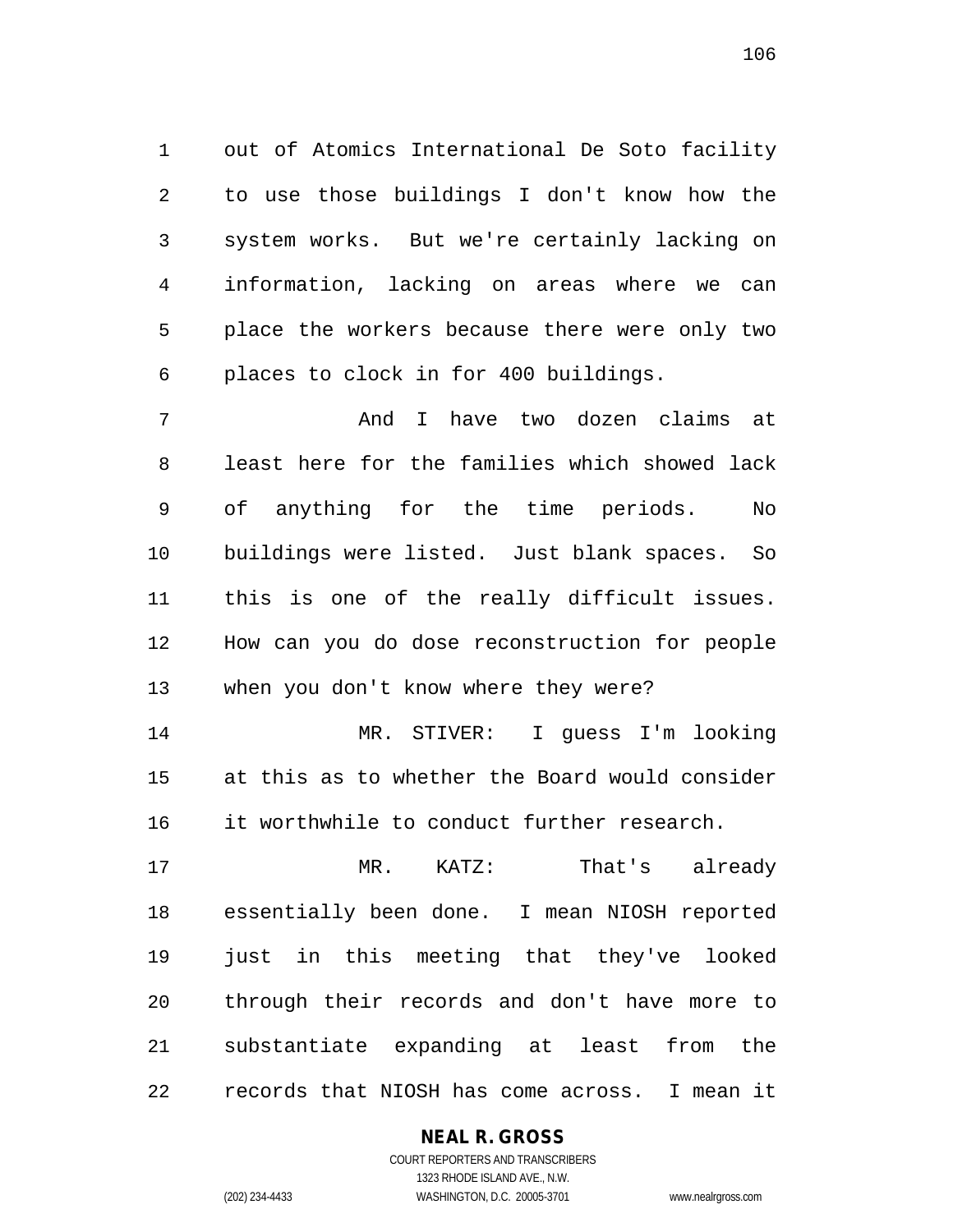1 really is a DOL issue, not a Board issue to do 2 research on the boundary definitions for the 3 operation or to have other means by which to 4 place people as covered employees.

5 MR. BERONJA: I guess there's the 6 two options then. They can either go on by a 7 case-to-case basis and gather whatever they 8 can gather or change the definition of what's 9 included in Area IV, right?

10 MR. STIVER: Right.

11 MR. BERONJA: So I guess, is Labor 12 comfortable in going ahead with the case-by-13 case or if they say it's not possible in many 14 cases and then we may need to have some other 15 consideration just like Canoga. Isn't that 16 true?

17 DR. NETON: Well, Canoga, the 18 facility was already broad based. It was the 19 entire Canoga site.

20 MR. BERONJA: That's what I mean. 21 Do we have to go to the whole site for Area 22 IV?

**NEAL R. GROSS**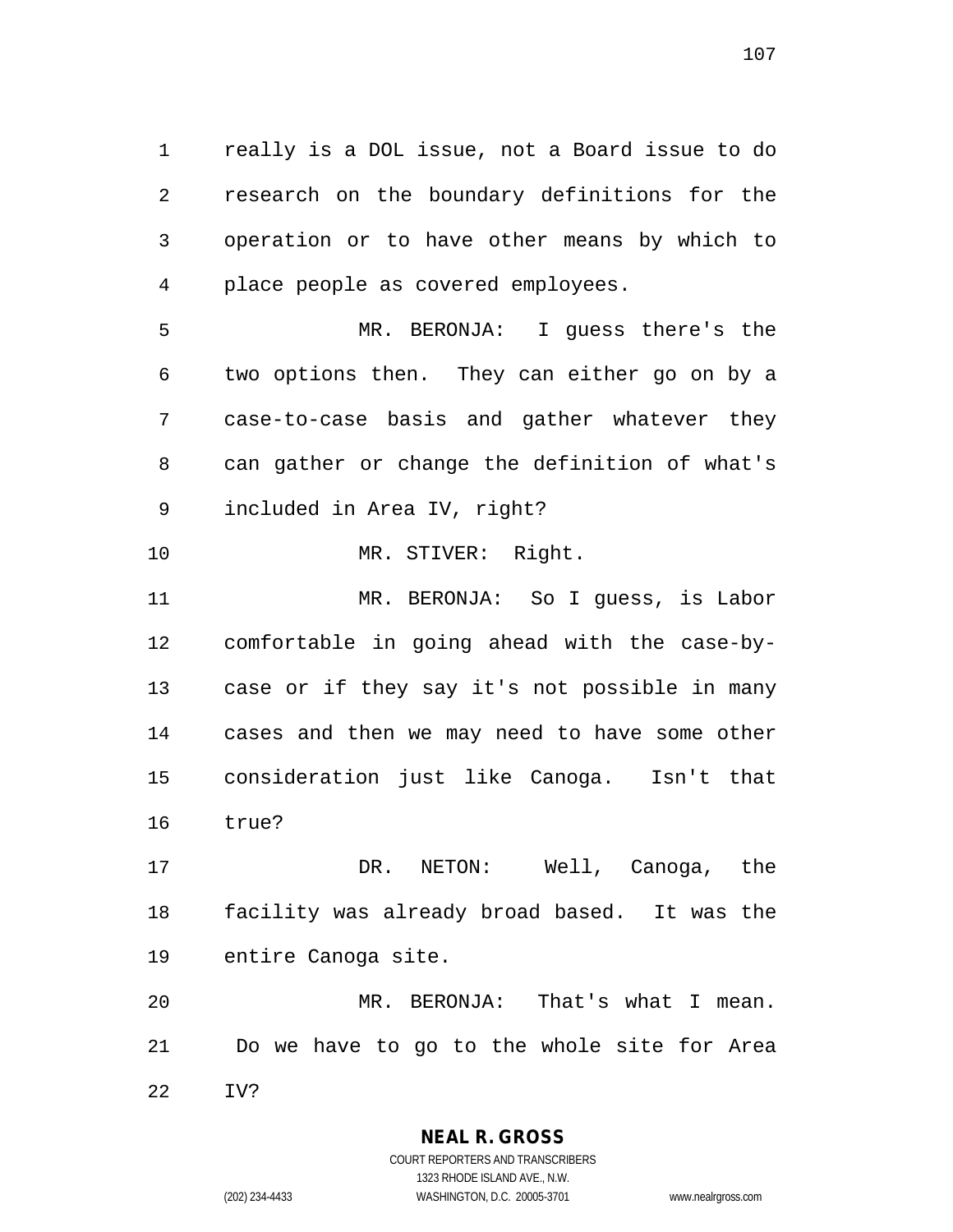1 MR. KATZ: I think what DOL has 2 said but, Jeff, you can amend that -- I mean 3 what DOL has said in this meeting is that 4 their documentation doesn't provide them a 5 basis to expand the boundaries beyond Area IV. 6 We don't have a cover facility basis for 7 other areas even though employees may have 8 come into the area for -- I mean that's one of 9 the different questions. 10 MR. STIVER: Right. You couldn't 11 define a DOE facility. 12 MR. KATZ: They're not working for 13 the covered facility when they're at their 14 normal place of work. Only when they come 15 into the boundaries and the whole issue is 16 just then affirmatively showing that they did 17 come into that area and work for the covered 18 facility in which case again affidavits where 19 you don't have documentation. If you don't 20 have survivors or what have you to even be 21 able to produce affidavits I think I don't 22 know what DOL does in that circumstance.

## **NEAL R. GROSS**

COURT REPORTERS AND TRANSCRIBERS 1323 RHODE ISLAND AVE., N.W. (202) 234-4433 WASHINGTON, D.C. 20005-3701 www.nealrgross.com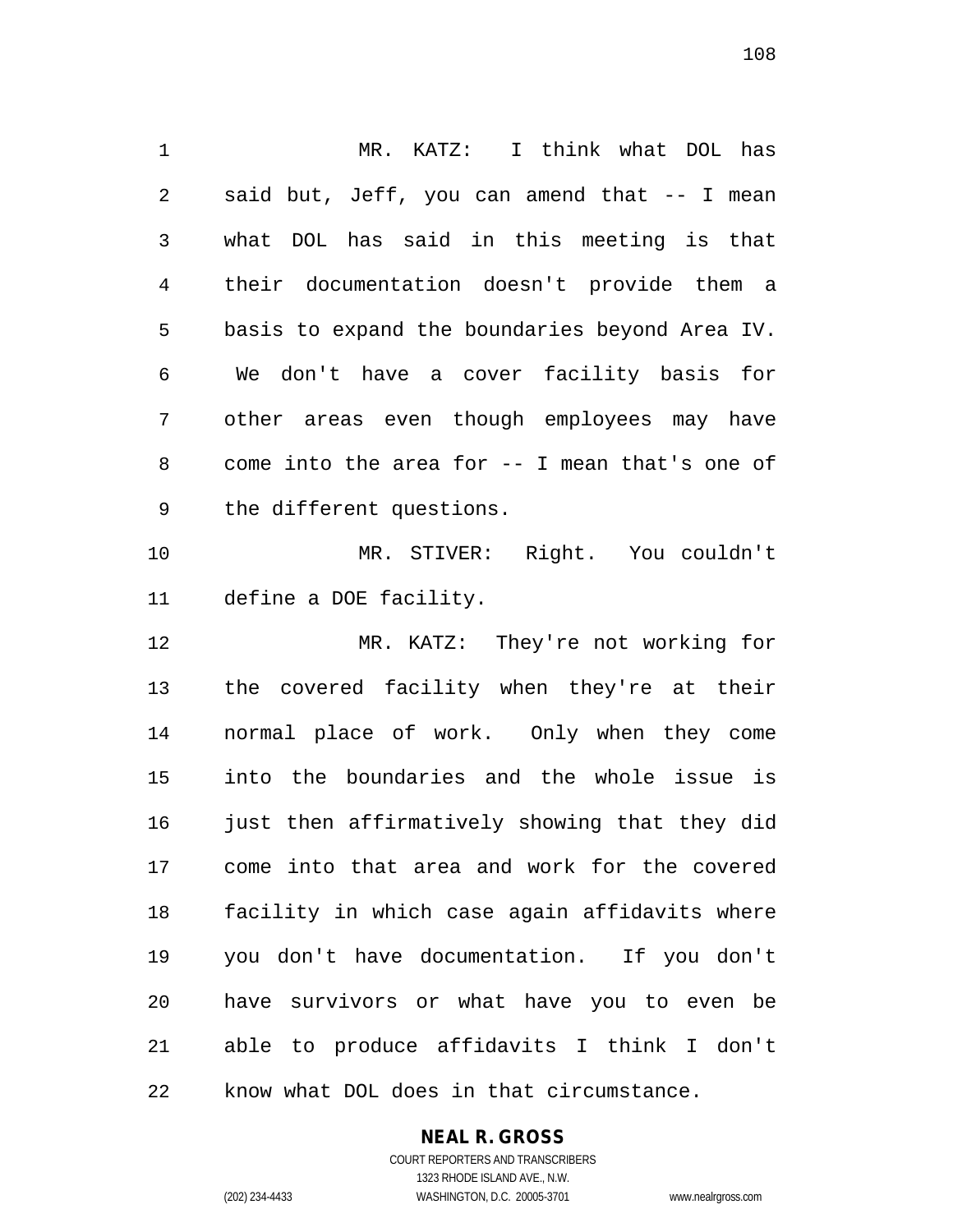1 Jeff, is there more you want to 2 elaborate from my attempt there?

3 MR. KOTSCH: No. But again, all 4 of Area IV is covered right now. That's 5 what's considered the building.

6 MR. BERONJA: So there has been no 7 other precedent within the NIOSH program or 8 something like this where there's other 9 outlying facilities outside of DOE defined 10 facility where there was movement of people 11 back and forth where the area was --

12 DR. NETON: No, we've had some 13 situations where additional facilities have 14 been added to an existing facility. For 15 example, I think of Chapman Valve and the -- I 16 forget the name of that offsite. But there 17 was another building where it was actually 18 determined to have possibly moved some 19 material. So that was annexed onto the 20 Chapman Valve.

21 MR. BERONJA: But that was more 22 operation based than employee based.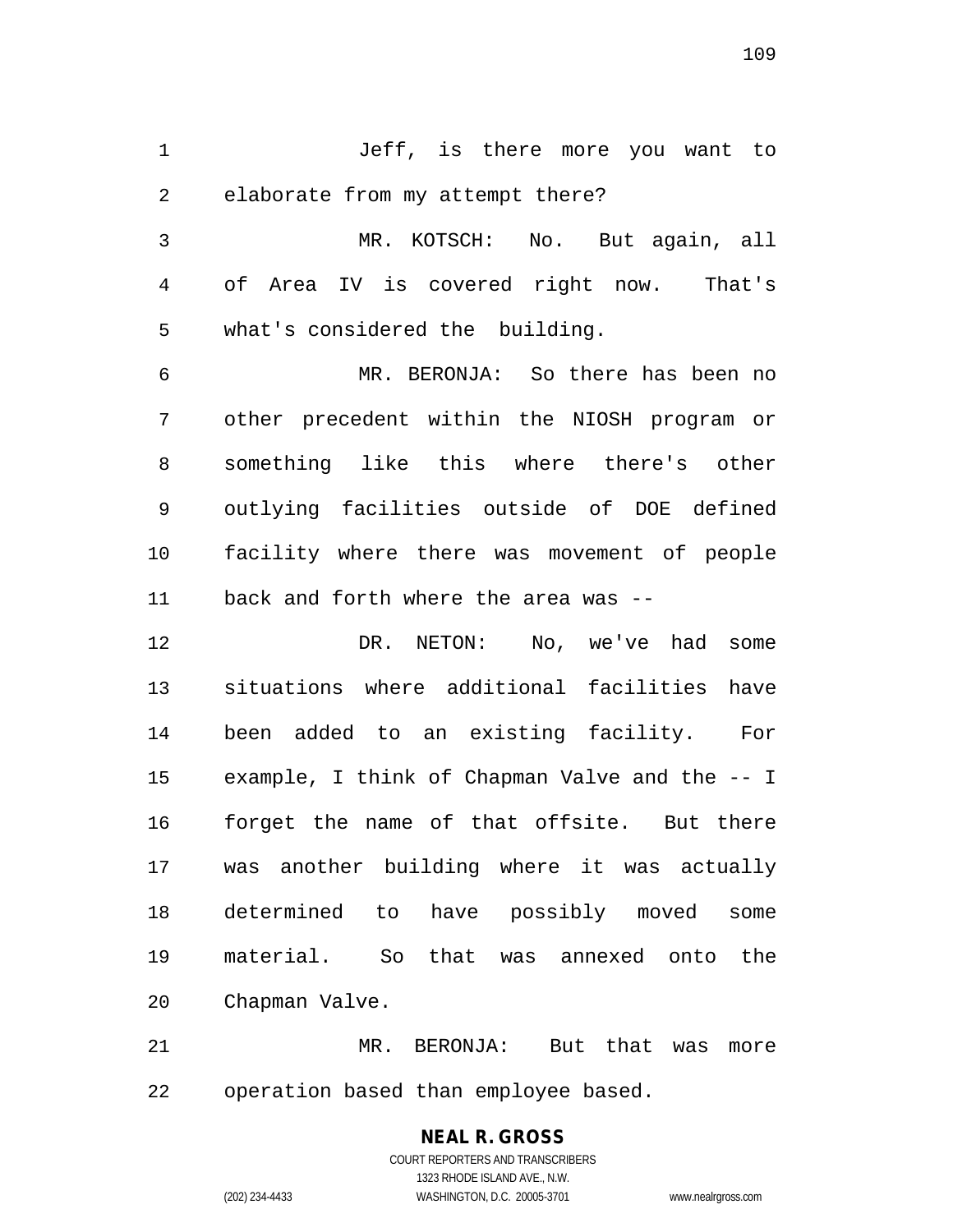1 DR. NETON: Yes. 2 MR. BERONJA: It hasn't been done 3 for an employee.

4 DR. NETON: It's always been 5 operation.

6 MR. STIVER: The issue we have 7 here is an inability to the process to add 8 class of employees without facility definition 9 without providing some sort of documented 10 proof that they were indeed there for a period 11 of time.

12 MR. KATZ: So I imagine this 13 occurs at other -- Jeff, you could correct me, 14 but I imagine this same situation occurs at 15 other facilities where you have employees who 16 come into the site but are not covered 17 employees. They can't demonstrate that. 18 They're probably at various other facilities 19 where this occurs to some extent.

20 MR. KOTSCH: Yes, that's true, 21 Ted. And then you also have the people that 22 come on the sites that aren't actually

### **NEAL R. GROSS** COURT REPORTERS AND TRANSCRIBERS 1323 RHODE ISLAND AVE., N.W.

(202) 234-4433 WASHINGTON, D.C. 20005-3701 www.nealrgross.com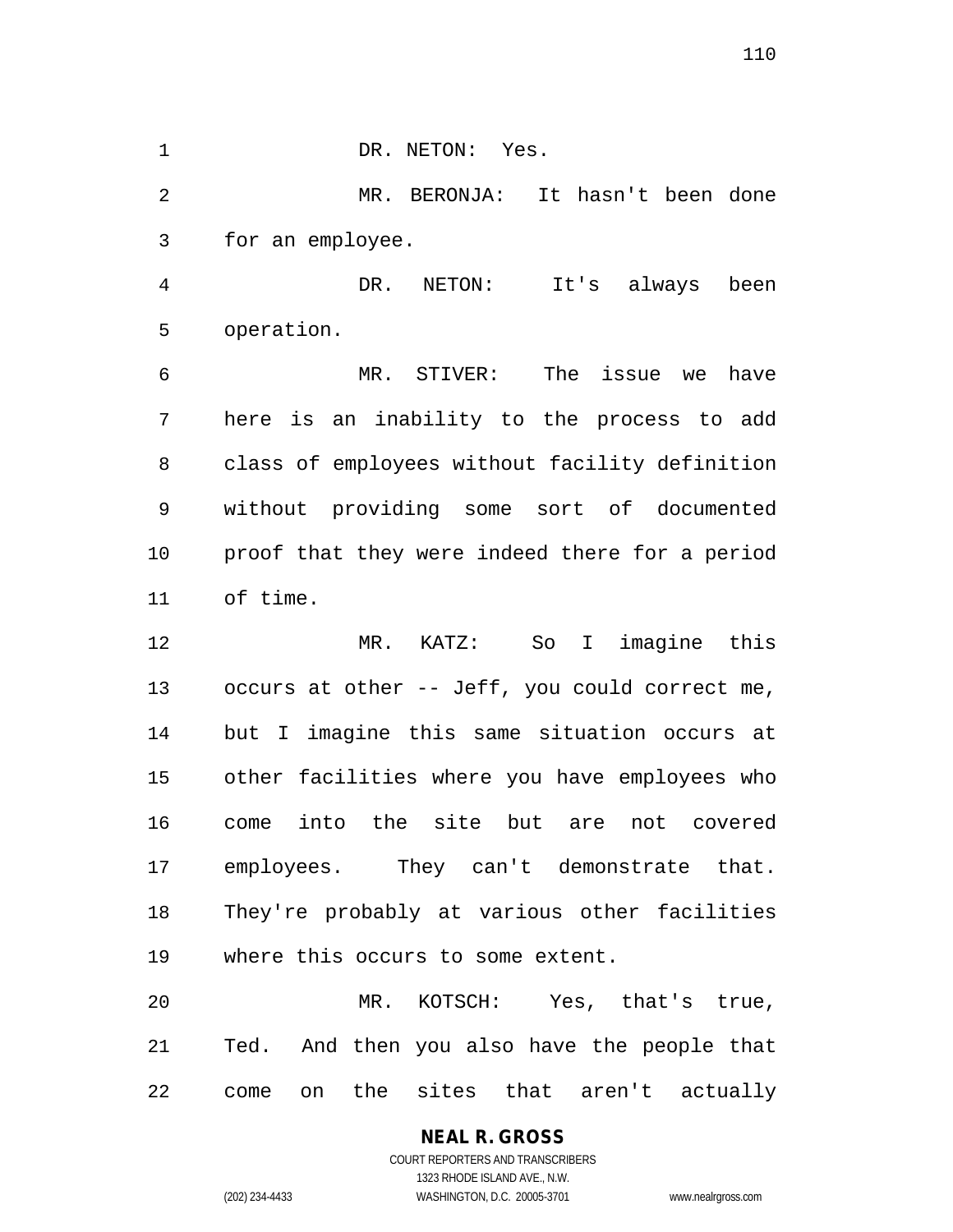1 employees.

| 2  | MR. KATZ: Right.                               |
|----|------------------------------------------------|
| 3  | DR. NETON: Your contractors.                   |
| 4  | MR. KOTSCH: Your vendors, guys                 |
| 5  | delivering mail or some machine or whatever.   |
| 6  | MR. STIVER: But again you don't                |
| 7  | have a demonstration that they were there.     |
| 8  | CHAIRMAN GIBSON: So, Jeff, this                |
| 9  | is Mike. Does your current definition of Area  |
| 10 | IV does it include Building 9 and Building     |
| 11 | 373?                                           |
| 12 | MR. KOTSCH: Mike, I'd have to                  |
| 13 | check. I mean if it's in Area IV it would      |
| 14 | cover it. I don't know that there's any        |
| 15 | restriction by building. It's just the         |
| 16 | boundary basically.                            |
| 17 | boundary<br>CHAIRMAN GIBSON:<br>The            |
| 18 | you're currently using, I just want to know if |
| 19 | Building 9 and Building 373 is included inside |
| 20 | that boundary or in other areas of Santa       |
| 21 | Susana.                                        |
|    |                                                |

22 MR. KOTSCH: Yes. I'd have to get

## **NEAL R. GROSS** COURT REPORTERS AND TRANSCRIBERS 1323 RHODE ISLAND AVE., N.W.

(202) 234-4433 WASHINGTON, D.C. 20005-3701 www.nealrgross.com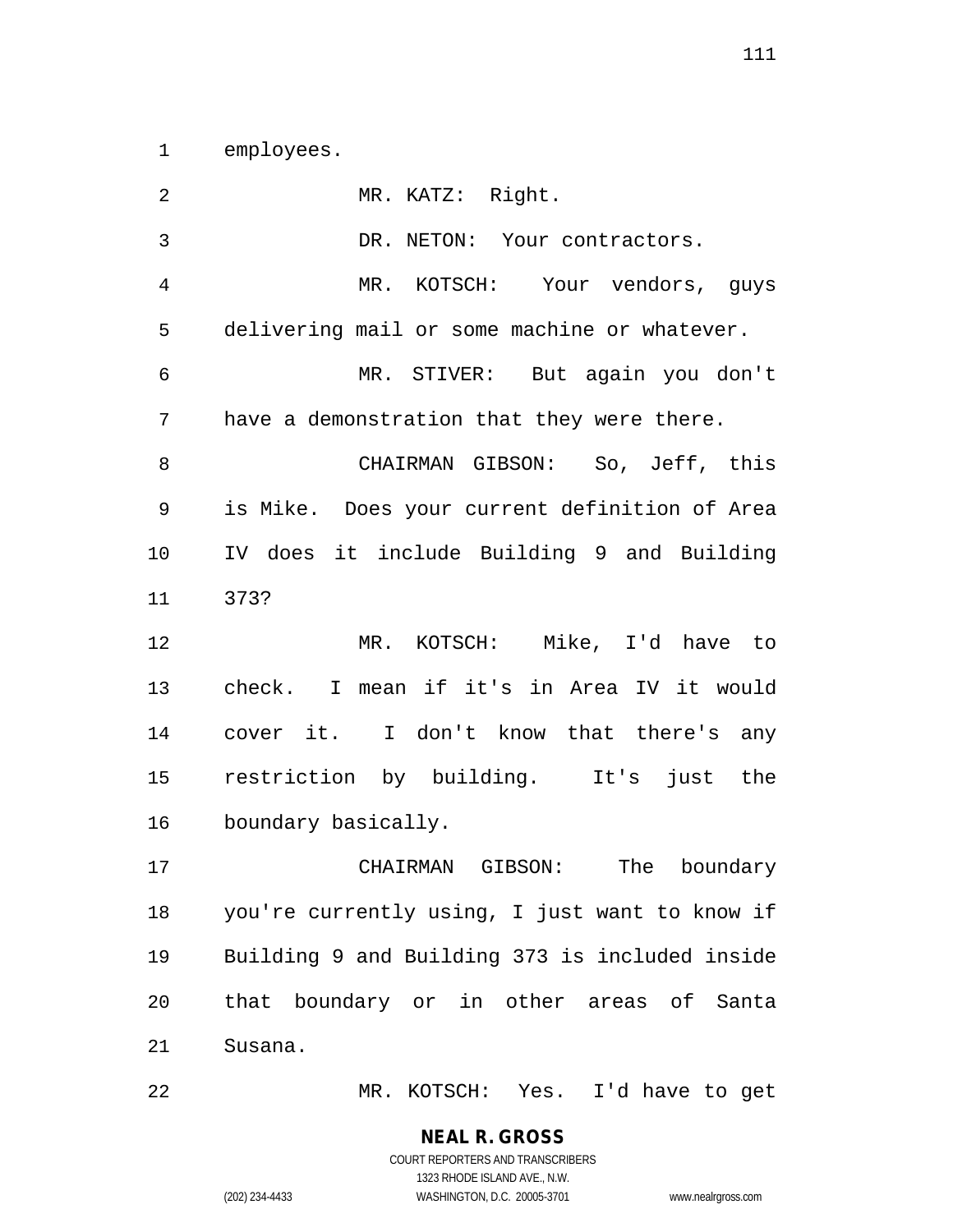1 back to you, Mike, because I don't have that 2 right in front of me. What buildings again? 3 Nine and?

4 CHAIRMAN GIBSON: Three seventy-5 three and also the old conservative yard.

6 MS. KLEA: Lara mentioned, Lara 7 Hughes mentioned, that it was in Area IV. But 8 this letter I have in DOE in 1996 says it was 9 outside of DOE areas.

10 DR. HUGHES: Yes, it says outside 11 the DOE portion of Area IV. I'm not sure what 12 map DOE uses, but the one NIOSH uses for the 13 TBDs does include these three facilities in 14 Area IV and they're covered in our Site 15 Profile. So I can't speak to DOL.

16 MR. KOTSCH: This is Jeff Kotsch. 17 If NIOSH is including it, we included it, 18 too.

19 MS. KLEA: Okay. So that means 20 that any worker at these areas would be under 21 the SEC?

22 DR. HUGHES: Yes.

# **NEAL R. GROSS**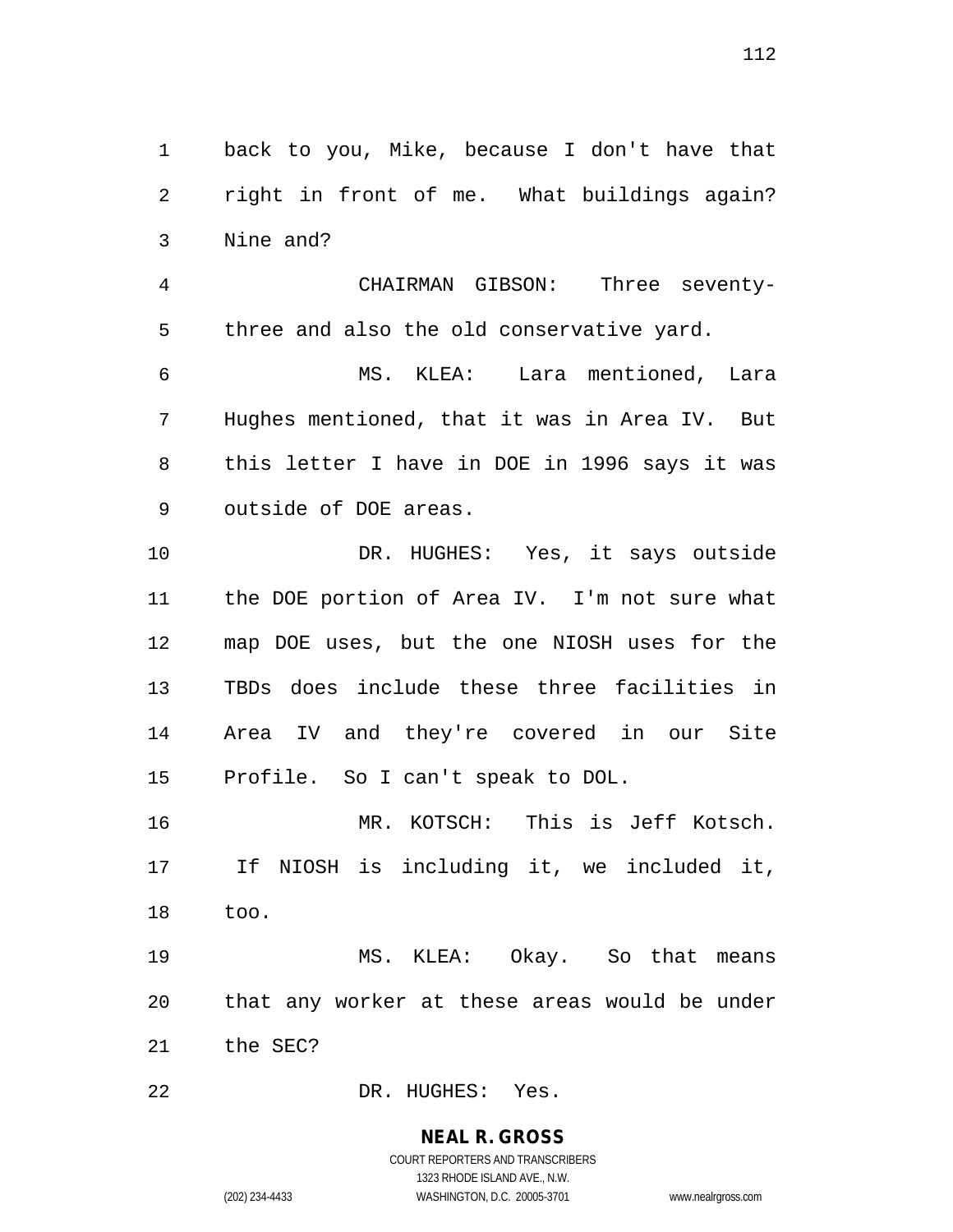1 MR. KOTSCH: Right. 2 MR. KATZ: Yes, unless they don't 3 have a covered cancer or their required days 4 in which case they would get a partial dose 5 reconstruction. 6 MR. KOTSCH: Again this is Jeff. 7 I think we consider in Area IV. If they're in 8 Area IV, then that applies. 9 MS. KLEA: Well, the problem is 10 they didn't use the building numbers for 11 locations. They used a code and there is no 12 key to that code. So we don't know which 13 buildings anyone worked at. 14 MR. KOTSCH: Again, I'd have to -- 15 I'm not quite sure how that's handled other 16 than on a case-by-case basis they'd attempt to 17 place the people within Area IV if they could

18 based on whatever evidence that they have.

19 MS. KLEA: Well, this is really 20 one of the big issues because the surviving 21 families have no idea where members worked. 22 They have no idea really what they did. So

> **NEAL R. GROSS** COURT REPORTERS AND TRANSCRIBERS 1323 RHODE ISLAND AVE., N.W.

(202) 234-4433 WASHINGTON, D.C. 20005-3701 www.nealrgross.com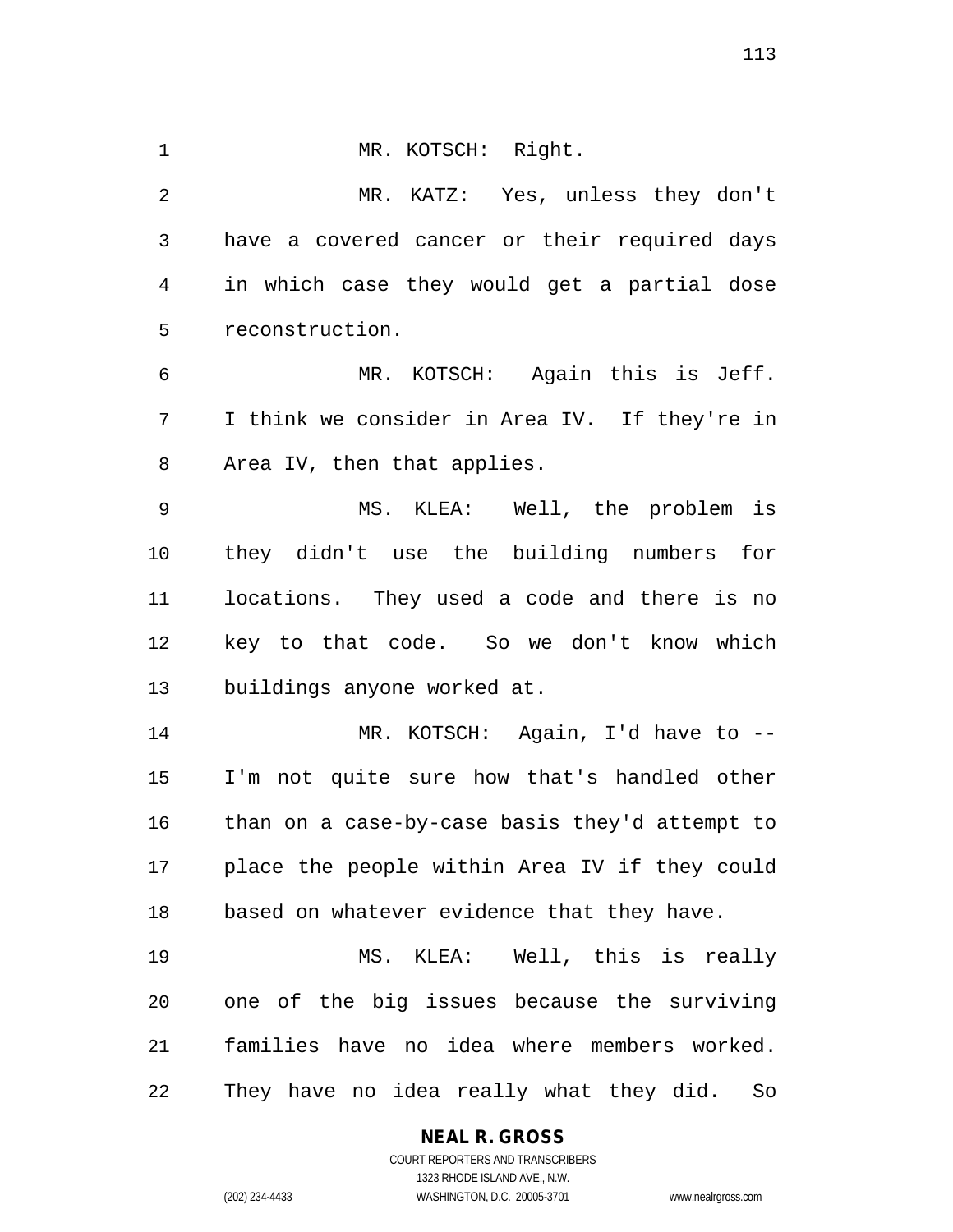1 this is a difficult situation.

| 2              | MR. KATZ: Jeff, is this something              |
|----------------|------------------------------------------------|
| 3              | that DOL might research, this code that they   |
| $\overline{4}$ | have against whatever records DOL has from the |
| 5              | facility to be able to crack the code so to    |
| 6              | speak?                                         |
| 7              | I think -- I<br>MR.<br>KOTSCH:<br>mean         |
| 8              | certainly we could look at it, but I think you |
| 9              | need to have that submitted as a<br>formal     |
| 10             | request to here at headquarters so that we     |
| 11             | could review it.                               |
| 12             | I have some reference<br>MS. KLEA:             |
| 13             | for that. It's very much spelled out in the    |
| 14             | UCLA report and I have the page numbers. And   |
| 15             | I was told by Laurie Breyer you do have that - |
| 16             | - You have that as a reference. It's already   |
| 17             | in the Department.                             |
| 18             | KATZ: Well, Bonnie, that<br>MR.                |
| 19             | sounds like something worth pursuing with DOL  |
| 20             | formally.                                      |
| 21             | MS.<br>KLEA: How am I going to do              |
| 22             | that?<br>I can tell you right now the UCLA     |

**NEAL R. GROSS**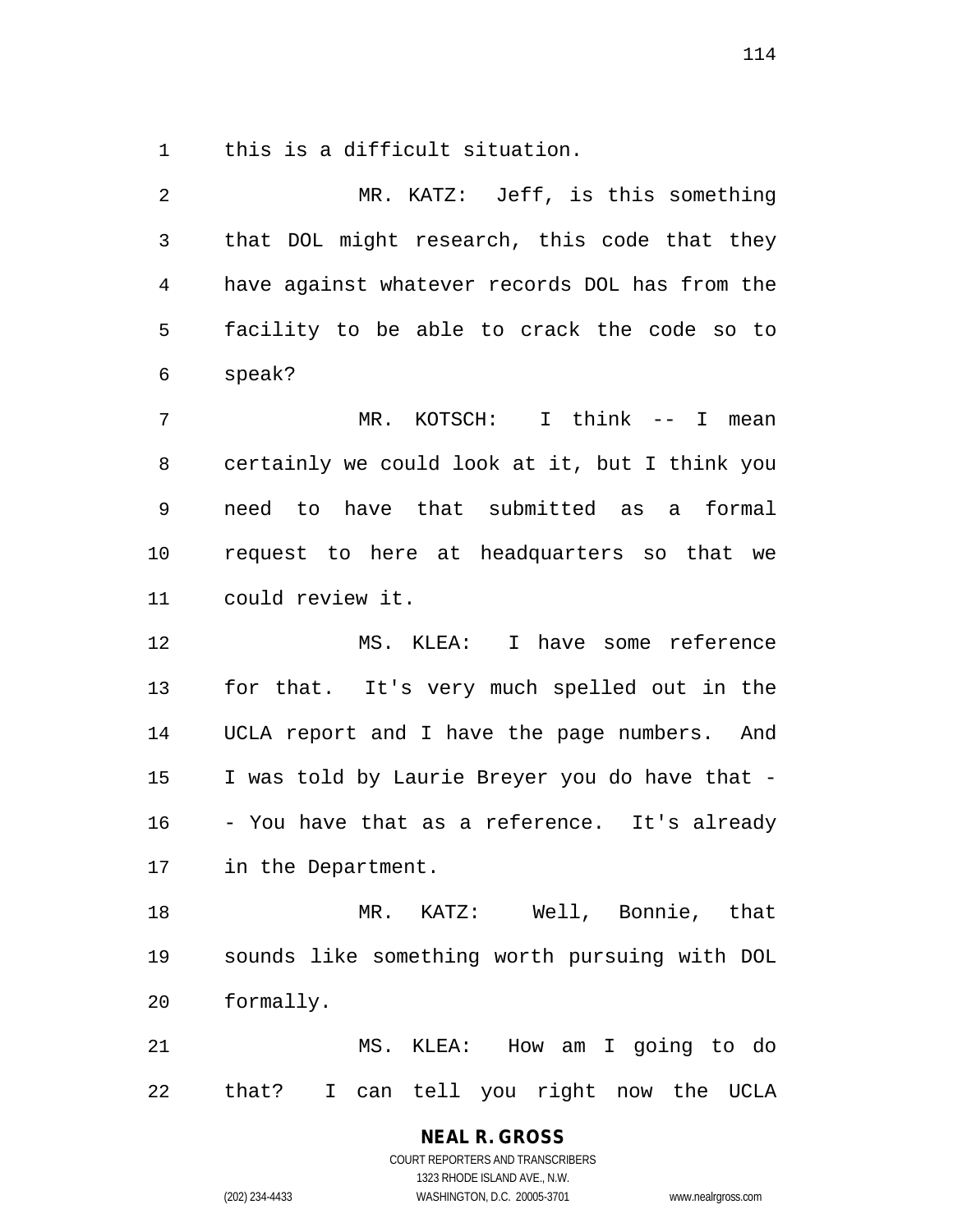1 report published in 1997, page 11, details the 2 problems with the areas. They used a two-3 digit code for some of the years. And for 4 some of the years they used a three-digit 5 code. They had two places to clock in for 6 the 400 different buildings and Boeing has no 7 key to the codes.

8 MR. KOTSCH: This is Jeff Kotsch. 9 My recommendation, Bonnie, is that you just 10 submit a brief letter describing whatever 11 information you want us to look at and send it 12 here to Rachel Leiton.

13 MS. KLEA: Okay.

14 MR. KOTSCH: I think that's the 15 best way to approach that.

16 MS. KLEA: Okay. But you already 17 have the information. Can't you just go ahead 18 and do it?

19 MR. KOTSCH: I personally don't 20 know. I mean I don't have that information. 21 I could check around and see. But these are 22 usually better handled by formal requests so

## **NEAL R. GROSS**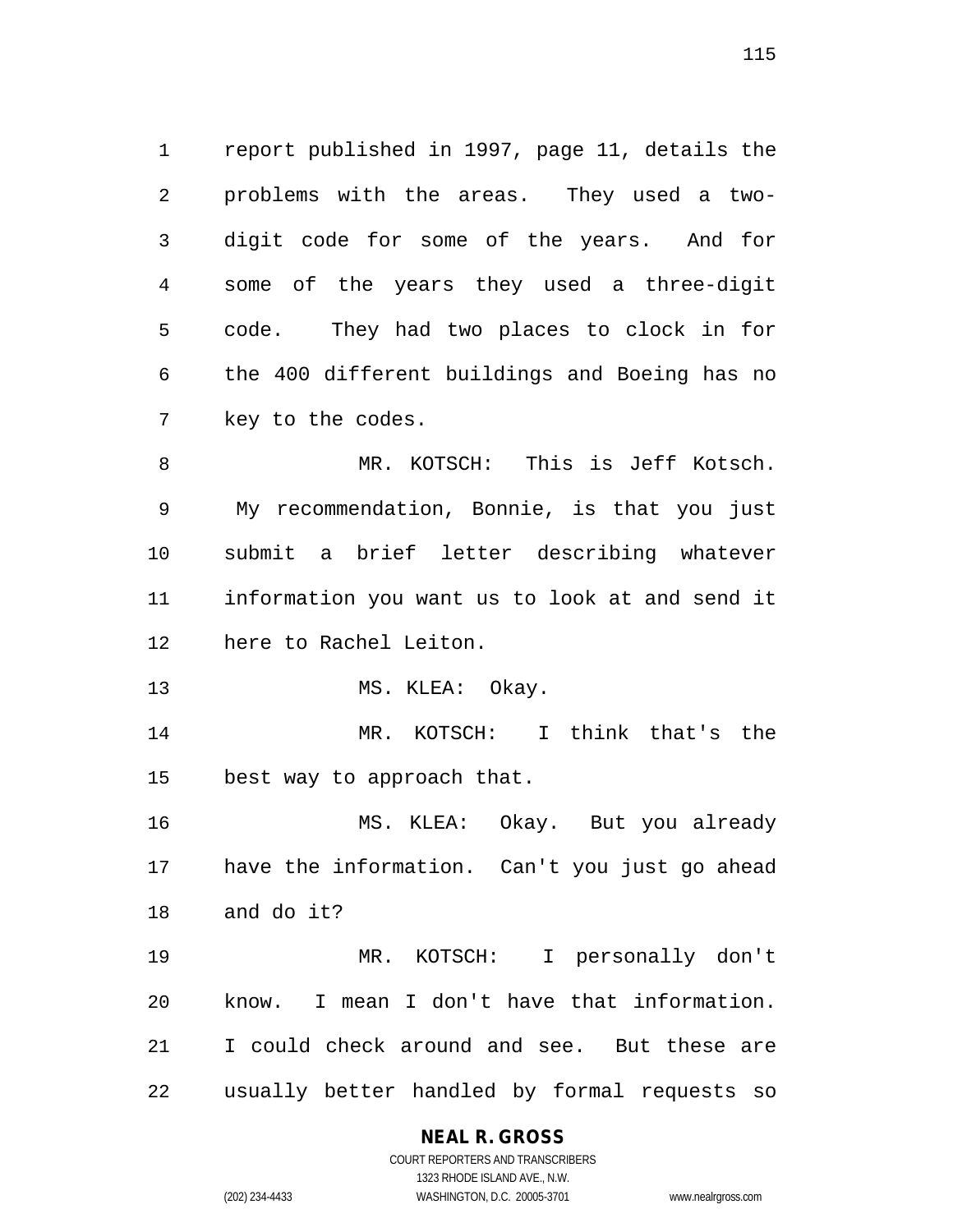1 that they get responded to and that you get 2 some decision.

3 MS. KLEA: Okay. So just tell her 4 what's the UCLA report and ask her for a 5 response.

6 MR. KOTSCH: Yes, I mean site. 7 Ask the question that you're trying to link 8 the codes to whatever you can reference that 9 report I guess.

10 MS. KLEA: Okay. All right. 11 Because they're not linked to any -- The codes 12 are not linked to anything. They're not 13 linked to a building. They're not linked to 14 an area.

15 MR. KATZ: So, Bonnie, in your 16 letter I would encourage DOL to have 17 discussions with Boeing and try to pursue that 18 further. I mean it may be that Boeing doesn't 19 have the answer at its disposal. But more 20 digging at Boeing might produce an answer to 21 this problem. So it might take a little work 22 on the part of Boeing.

### **NEAL R. GROSS**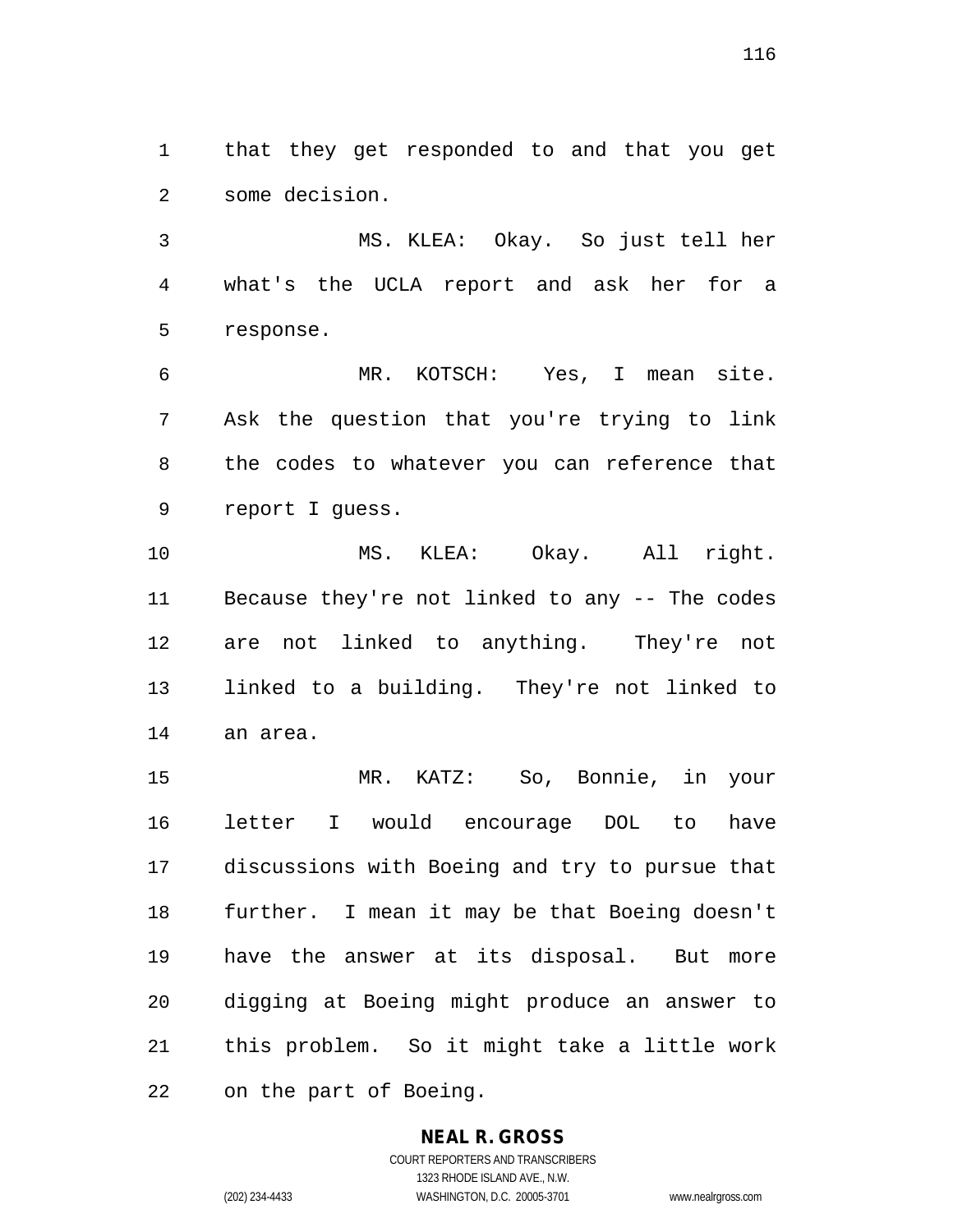1 And you know they don't get paid 2 for doing this stuff. So in some cases I 3 think we've had the experience where the 4 employers at these who don't have any current 5 contract and so on, they may not go to the 6 full length of effort that you might want them 7 to without more encouragement and they could 8 get that encouragement from DOL perhaps. You 9 should pursue that and lay that out in your 10 letter to DOL. 11 MS. KLEA: Okay. So a hard copy 12 send it by snail mail or should I do an email? 13 MR. KOTSCH: Bonnie, this is Jeff 14 Kotsch. I think a letter is more appropriate. 15 MS. KLEA: Okay. I'll do that. 16 MR. KOTSCH: I appreciate it. 17 CHAIRMAN GIBSON: So it continues. 18 Did Hans have more? 19 MR. STIVER: Yes. Hans has more 20 show. 21 Hans, are you with us still? 22 DR. BEHLING: Yes, I'm still here.

> **NEAL R. GROSS** COURT REPORTERS AND TRANSCRIBERS

1323 RHODE ISLAND AVE., N.W. (202) 234-4433 WASHINGTON, D.C. 20005-3701 www.nealrgross.com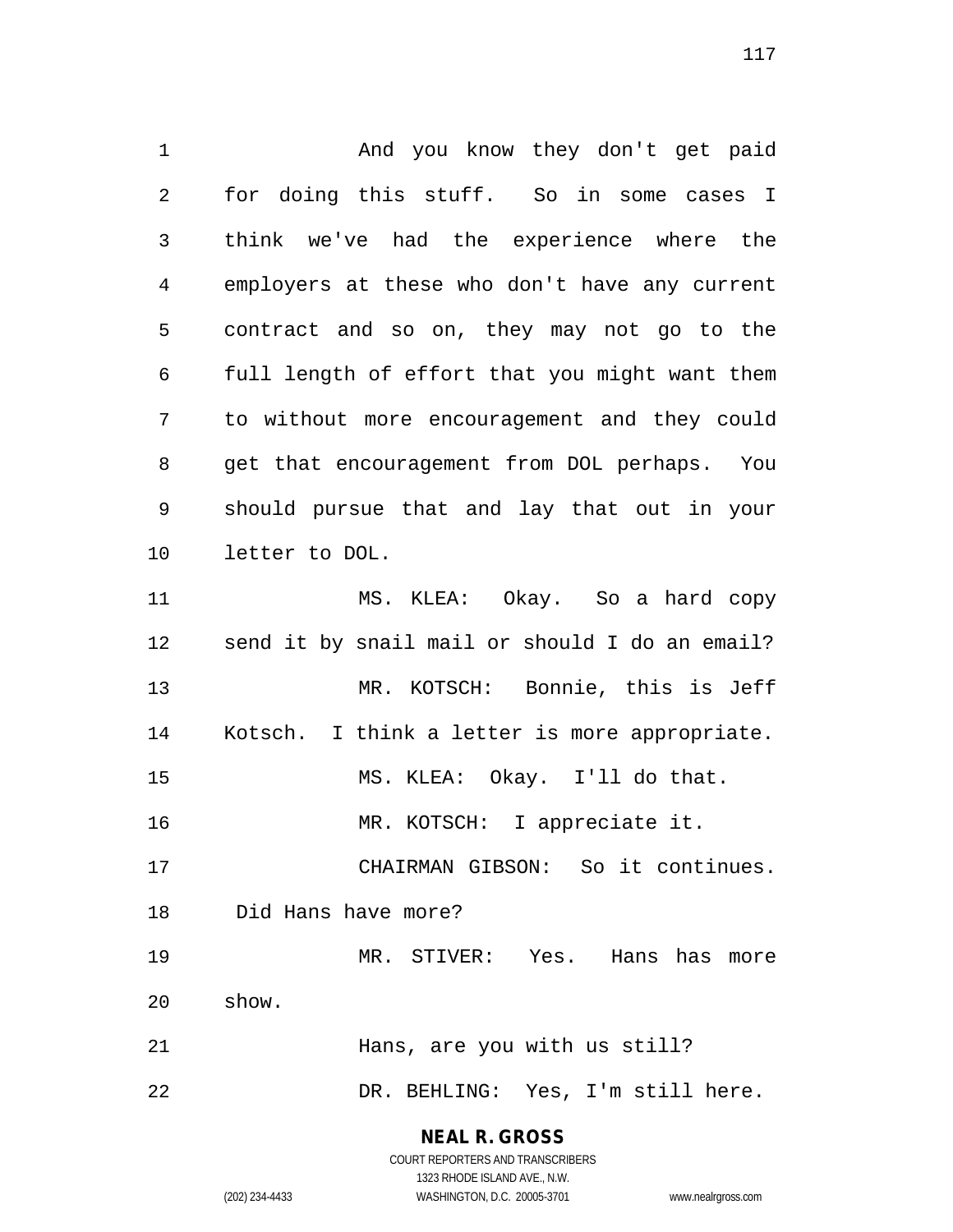1 MR. KATZ: So we probably could 2 just pick right up with -- I think we're on 3 issue three.

4 DR. BEHLING: Issue number three, 5 yes. And for those who have the report I 6 would ask you to turn to section 4.3 on page 7 eight and issue three is really an overview of 8 how the database consists of information that 9 goes beyond the Santa Susana Field Laboratory 10 exposures. And I have multiple examples on 11 that.

12 In the first set of examples, I 13 have identified worker number 3,344 and worker 14 number 5,668 as examples. And their annual 15 exposures are defined in table three that is 16 on page nine of my report. If you look at, 17 for instances, worker number 3,344, he was 18 employed at Santa Susana for only five years 19 between 1958 and '62. And the other worker 20 5668 he was employed only at Santa Susana for 21 three years, namely 1960 and '62.

22 And if you look at the table, for

**NEAL R. GROSS** COURT REPORTERS AND TRANSCRIBERS 1323 RHODE ISLAND AVE., N.W.

(202) 234-4433 WASHINGTON, D.C. 20005-3701 www.nealrgross.com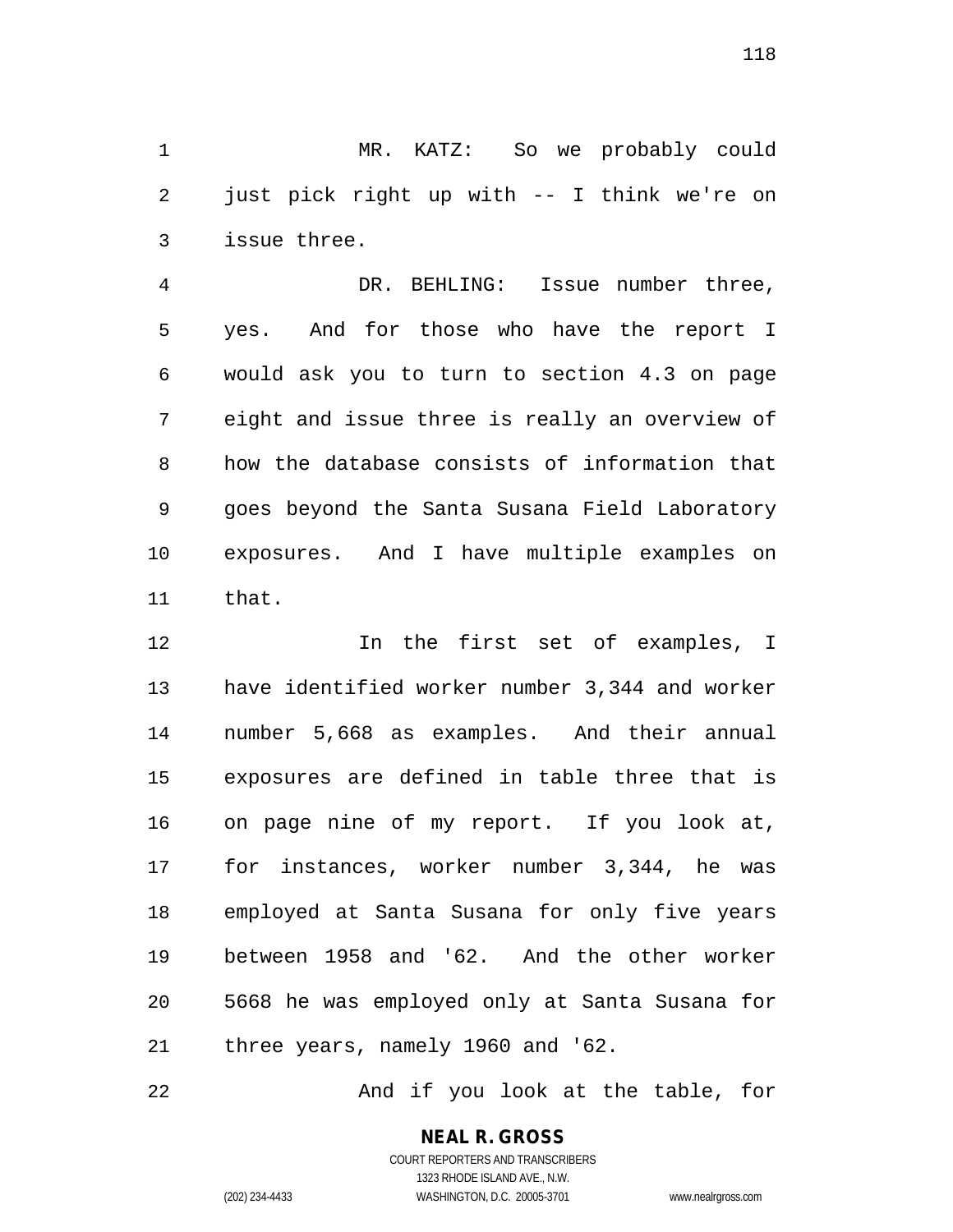1 instance, the first worker 3344, his first 2 exposure was identified in 1948. And of 3 course that exposure is 6,186 millirems and of 4 course that's in all likelihood was the 5 determination for it. Then he worked for ten 6 years -- No, he worked for five years or so. 7 No, it's even more than that. If you look at 8 the data, I don't have the count. But he 9 worked obviously for a total of 33 years of 10 which only five years were spent at Santa 11 Susana. And in the five years that you're 12 looking at -- I'm referring to table three 13 now.

14 If you're looking at the dates 15 here, he worked at Santa Susana for '58 to '62 16 and yet there's only two doses assigned for 17 those five years. And yet the bulk of his 18 exposure comes from facilities that are 19 unspecified including that very large initial 20 dose in 1948 of 6,186 millirem.

21 For the second worker 5668, again 22 we start out with obviously what would be a

## **NEAL R. GROSS**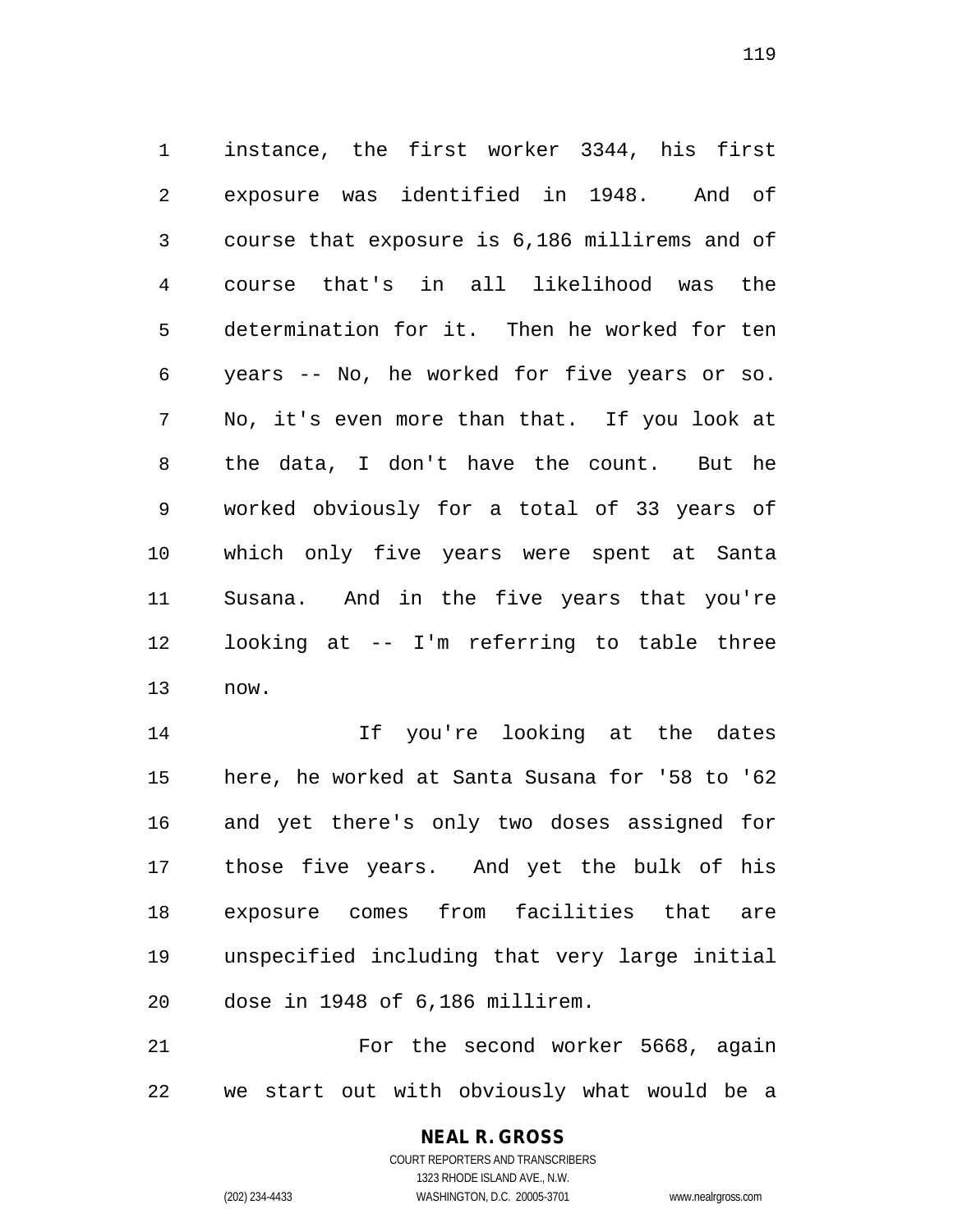1 determination dose of 11,711 millirems. And 2 then, of course, he worked at all these other 3 facilities and we don't know which ones. But 4 they are unspecified. And there are some very 5 hefty doses there. Obviously, when you look 6 at 1958 and 1959, he had doses of 5.6 rem and 7 8.7 rem. And these are all exposures that he 8 received some place other than Santa Susana. 9 On the other hand, he did receive some 10 substantial doses at Santa Susana for the 11 three years that he worked there from '60 to 12 '62.

13 But what it really points out to 14 is that for many of these workers and these 15 are probably extreme cases we have an awful 16 lot of annual doses that were received at 17 facilities that remain unspecified. And at 18 least for these two people and there are 19 plenty of others their exposures, their 20 lifetime exposures, were relatively minor 21 exposures received at Santa Susana as exposure 22 received at facilities elsewhere.

## **NEAL R. GROSS**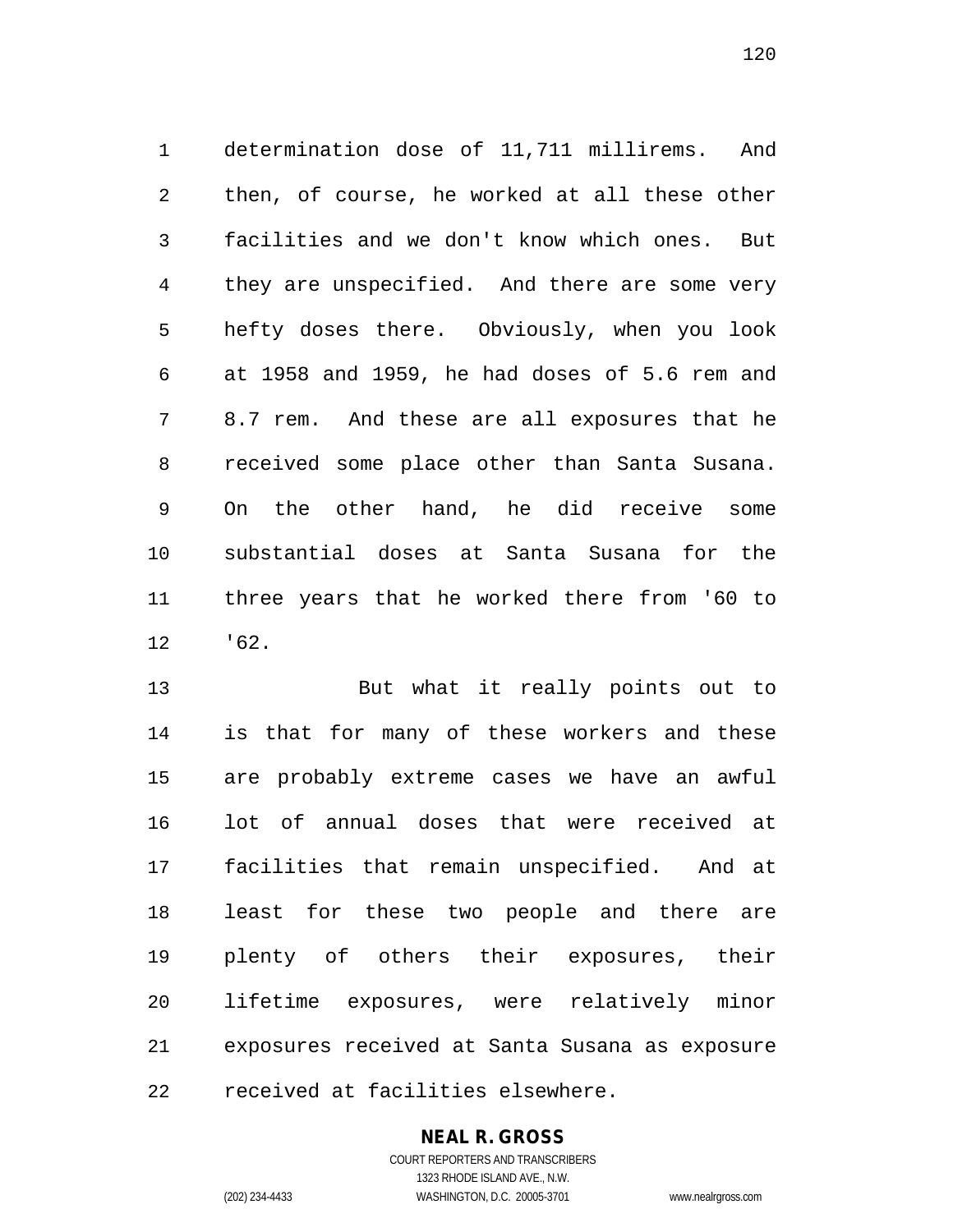1 MR. BERONJA: Hans, this is Greg. 2 Just for clarification, when you say Santa 3 Susana are you talking about all four sites or 4 is Boice talking about all four sites as far 5 as just Santa Susana or Area IV?

6 DR. BEHLING: Well, I think again 7 I'm not so sure because in tab one of the 8 spreadsheets it only identifies the years of 9 employment at Rocketdyne and Atomic 10 International. And I'm not sure whether that 11 includes Area IV or is more restrictive. I 12 really don't know.

13 MR. BERONJA: Okay.

14 DR. BEHLING: But I listed it 15 here. So you can just look at table three on 16 page nine and identify those years where I 17 have Santa Susana Field Laboratory in the 18 columns that says, "Okay, this is exposure 19 that perhaps may be the only exposure that we 20 should have in this coworker database as 21 opposed to all the other exposures that these 22 individuals received at facilities other than

### **NEAL R. GROSS**

121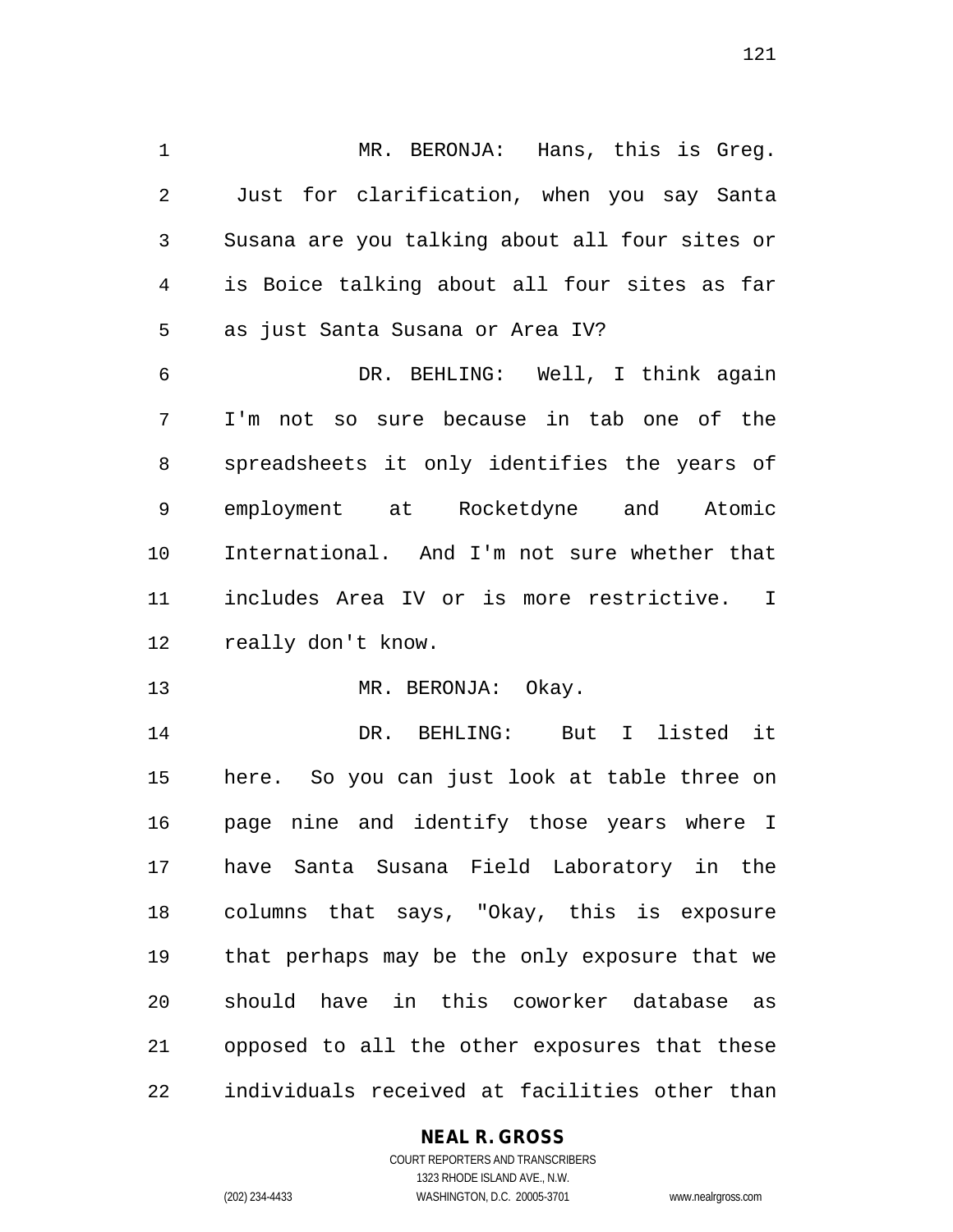1 Santa Susana and may not qualify for inclusion 2 in the coworker database."

3 Any extreme example when we talk 4 about perhaps the use of inappropriate data 5 from other facilities is really defined for 6 instance for the very first year. If you look 7 at table two of TIB 77 for 1948, that table in 8 TIB 77 identifies 46 individuals as 9 contributing to a dose that is defined at the 10 50th percentile to 95th percentile.

11 And if you look at that database 12 for 1948 and that's defined in table 4 on page 13 11 of my report, you will realize that not a 14 single worker for the first year for which 15 this database is intended to be used, 1948, 16 not a single worker of the 46 individuals who 17 contributed to that estimated dose at the 18 50th/95th percentile was actually employed at 19 Santa Susana. And I think that is really 20 something that is a hallmark of perhaps the 21 data that is currently used in the coworker 22 model. It is perhaps not appropriate. And

#### **NEAL R. GROSS** COURT REPORTERS AND TRANSCRIBERS

1323 RHODE ISLAND AVE., N.W. (202) 234-4433 WASHINGTON, D.C. 20005-3701 www.nealrgross.com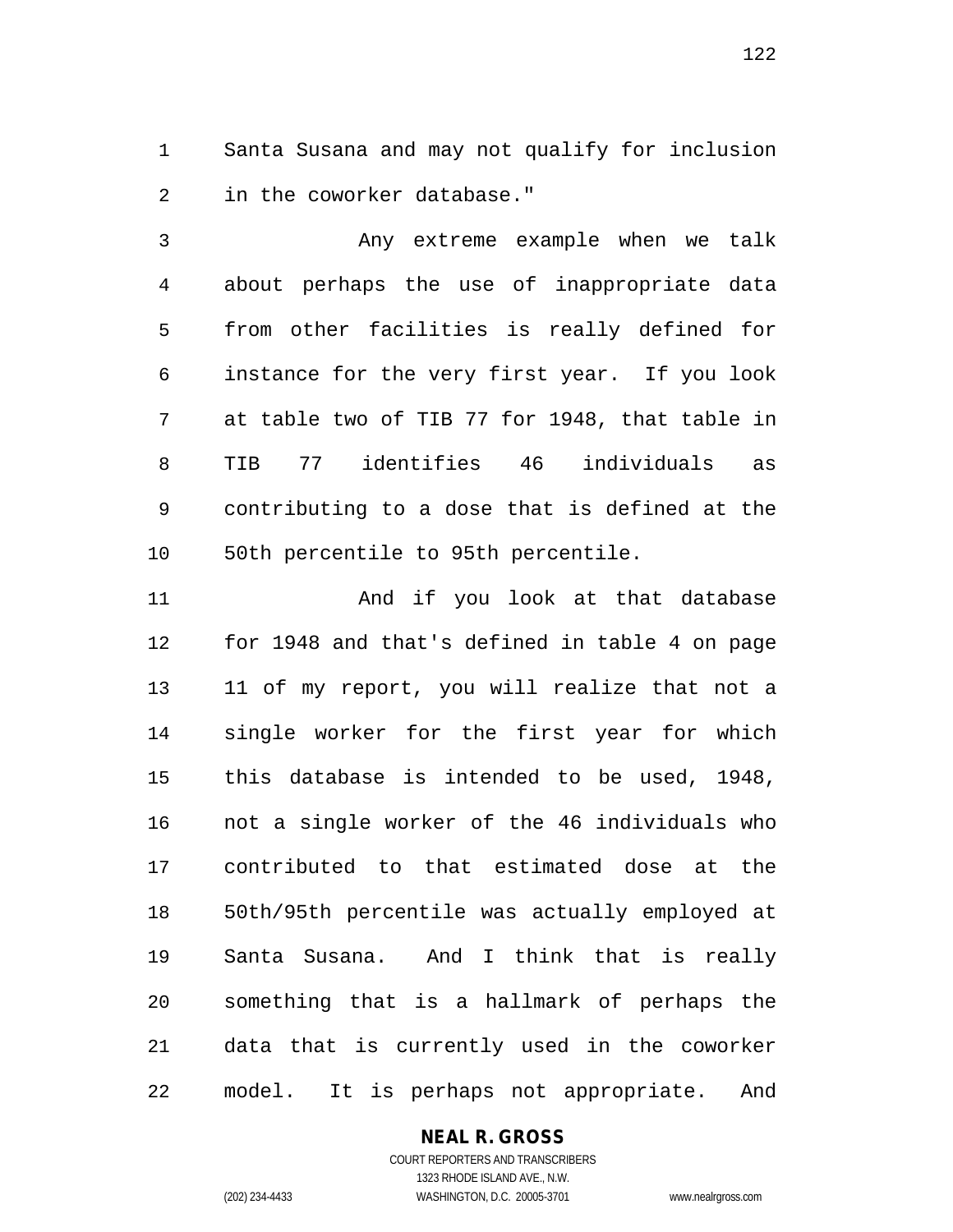1 the extreme case here is the very first year 2 in 1948 where all 46 individuals that 3 represent the 50th and 95th percentiles dose 4 values were individuals who worked at 5 facilities that had nothing to do with Santa 6 Susana.

7 I went the next step and I said, 8 "Okay. Let me go and look at another data 9 point and that is for the year 1950." And for 10 the year 1950 based on table two of TIB 77, 11 the number of data points they identified here 12 was 118. And I again looked at that 13 particular dataset and said, "Okay. Let me go 14 look at all 118 individuals that represent 15 that year's 50th and 95th percentiles dose 16 value and determine whether or not they were 17 actually working there at Santa Susana and 18 received that dose there or someplace else." 19 And it turns out that 59 exactly

20 half of 118 individuals had exposures at Santa 21 Susana and 59 or the other 50 percent of the 22 individuals who contributed to that set of

## **NEAL R. GROSS**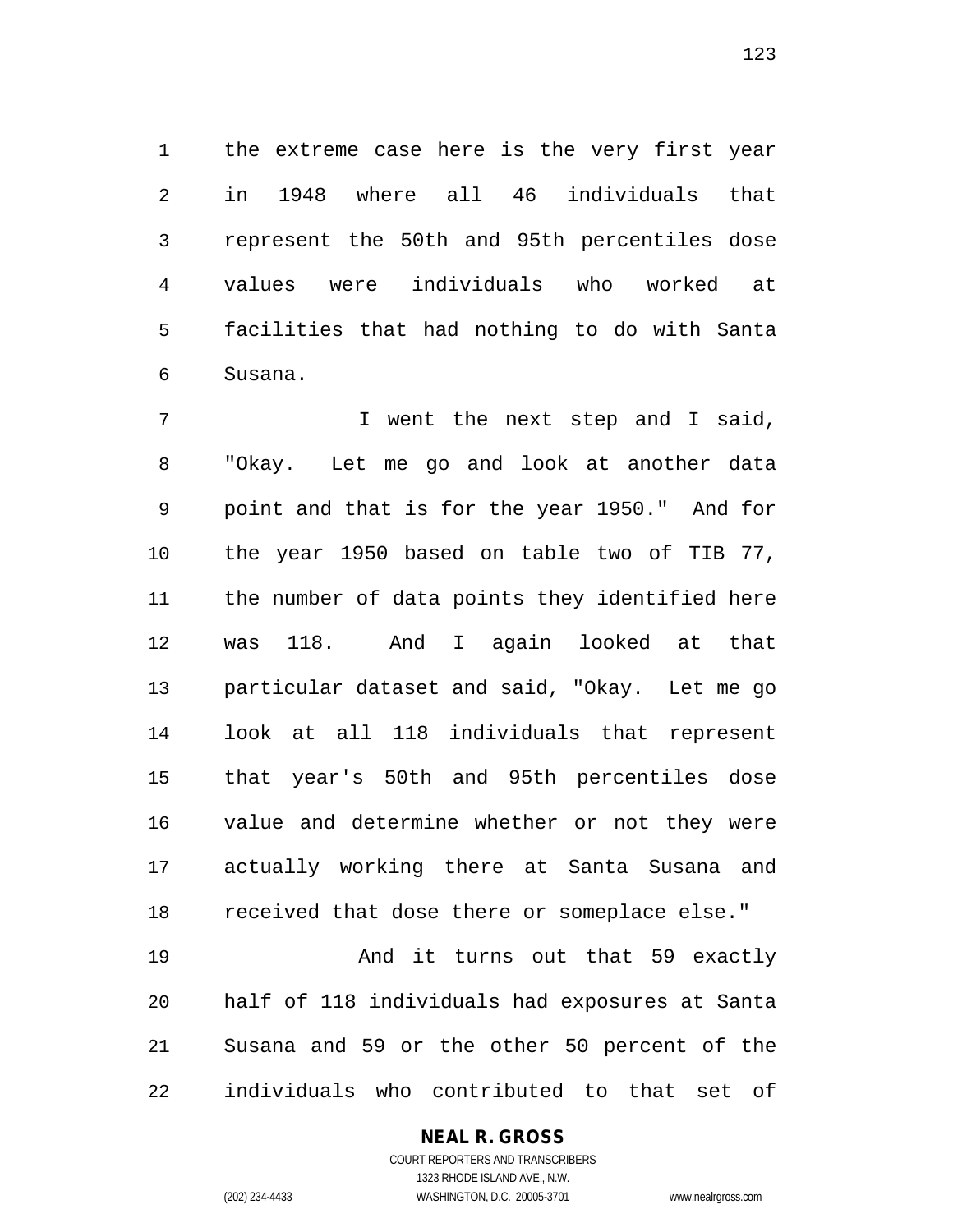1 annual doses were exposed at facilities other 2 than Santa Susana.

3 But then I did one more thing and 4 I said, "Let me look at the exposures that 59 5 people who actually were employed at Santa 6 Susana received and then look at the other 59 7 individuals whose exposures occurred at 8 someplace other" and I found something 9 interesting. For the 59 people who received 10 their exposures at Santa Susana, the average 11 dose -- this is an arithmetic mean -- was 1112 12 millirem. For the 59 individuals whose 13 exposure was received at the facilities other 14 than Santa Susana, the exposure was -- the 15 average of the arithmetic exposure was 462 16 millirem. So by including exposures that 17 occurred at facilities other than Santa 18 Susana, you're actually diluting. In other 19 words, the people whose exposure, the 59 20 people who were exposed at Santa Susana, had 21 more than two times the average exposure 22 received by people who were exposed at

## **NEAL R. GROSS**

COURT REPORTERS AND TRANSCRIBERS 1323 RHODE ISLAND AVE., N.W. (202) 234-4433 WASHINGTON, D.C. 20005-3701 www.nealrgross.com

124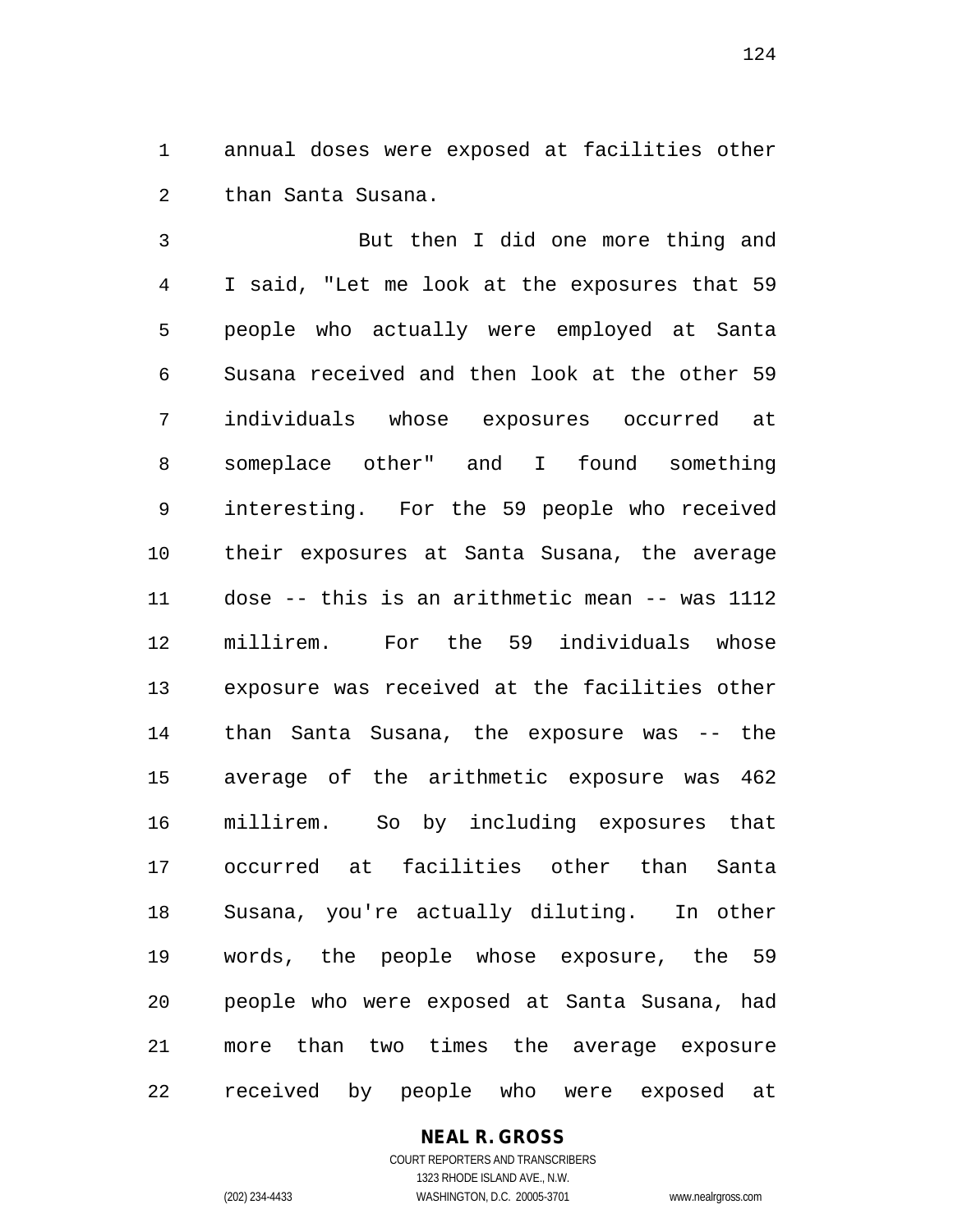1 facilities other than Santa Susana.

2 Again, when I look back at some of 3 the statements that were made in OTIB-0077, 4 the statement was by including exposures 5 received at other facilities we're basically 6 upping the exposure. And therefore it is a 7 claimant favorable issue. It's not the case 8 at least for 1950 as I pointed out here. By 9 including exposures of people who were not 10 employed at Santa Susana you are in fact 11 diluting the exposure.

12 And I think I'll let Lara and Jim 13 comment on item three.

14 DR. NETON: Well, again, we agree 15 with you. We have to take this under 16 consideration when we reanalyze the data of 17 the coworker model in TIB-77 and also we need 18 to reevaluate whether or not, in some of the 19 earlier years at least, the remaining data are 20 sufficient to have a valid coworker model 21 keeping in mind that the site is already an 22 SEC Site prior to 1964. We would like to be

## **NEAL R. GROSS**

COURT REPORTERS AND TRANSCRIBERS 1323 RHODE ISLAND AVE., N.W. (202) 234-4433 WASHINGTON, D.C. 20005-3701 www.nealrgross.com

125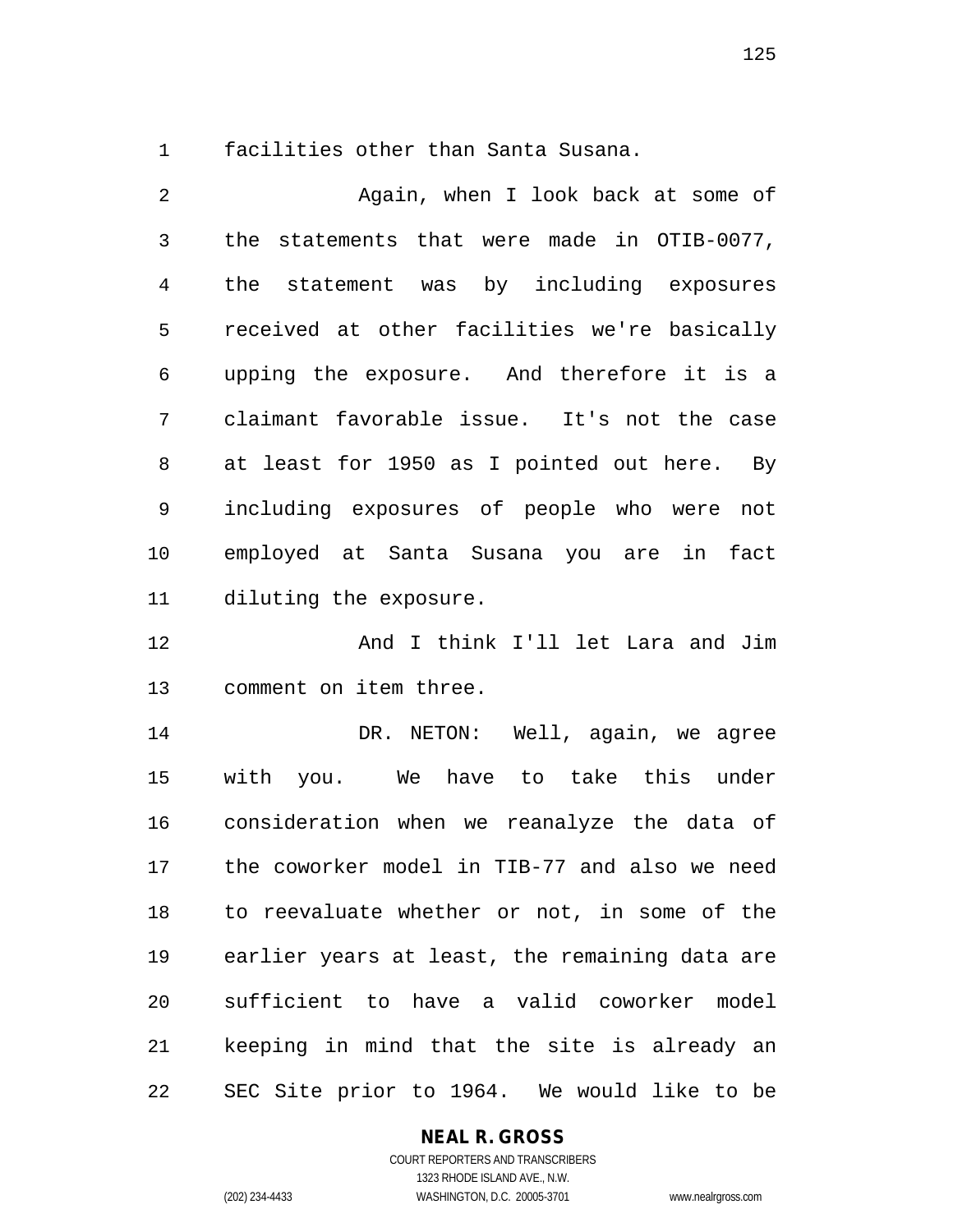1 able to reconstruct external exposures. But 2 if there aren't sufficient remaining data 3 points, it might be the case that we can't.

4 DR. BEHLING: Okay. That brings 5 us to issue number four and that's the 6 interpretation of length and the potential for 7 unaccounted dose. Here I looked at the data 8 and again the database is very, very large. 9 As I'd mentioned, you're talking about 5800 10 individuals who are identified in that 11 database. And just to scroll down for each 12 year you realize you're dealing -- if you do 13 this manually, it's a very tedious job.

14 But what I did was I looked at at 15 least a sampling of individuals and in this 16 case, I looked at people whose employment 17 record suggested a certain number of years of 18 work at Santa Susana. And then I looked at 19 those years and said, okay, to what extent is 20 even the doses assigned for their employment 21 at Santa Susana complete?

22 Because if I looked at the blanks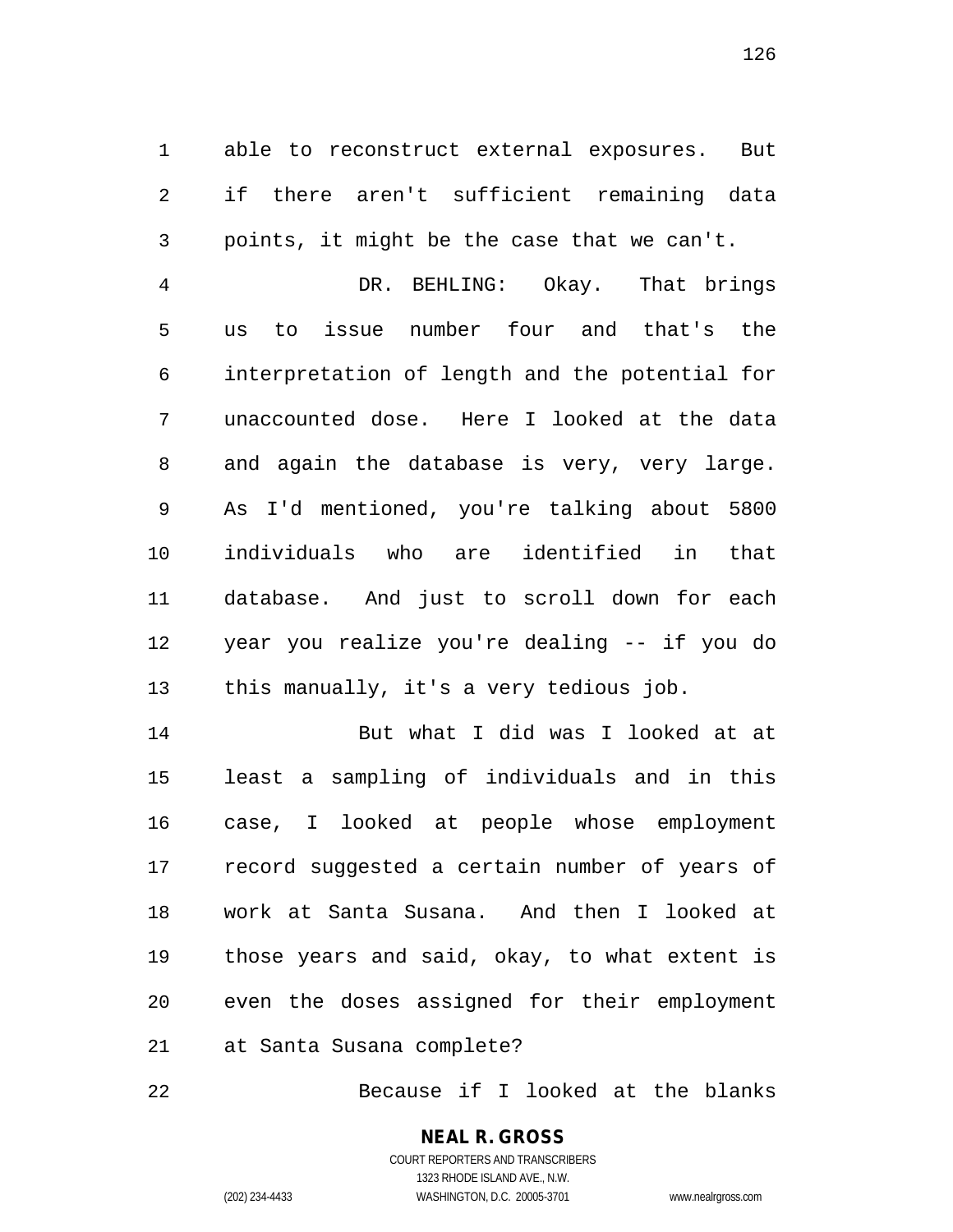1 for other facilities, it's possible that they 2 may have been employed elsewhere for 3 intermittent periods of time where there was 4 no need to monitor them and there was no need 5 for exposure. And so therefore when I see a 6 blank, it's really a question of is this a 7 period of time where that individual was not 8 exposed and perhaps didn't need to be 9 monitored or is it still an issue that 10 involved missing records?

11 But that question, I wanted to 12 avoid having to deal with that by focusing 13 only on those years during which a given 14 individual was in fact employed at Santa 15 Susana and then looking at the exposure 16 record. And for that, I looked at worker 17 number 19 and worker number 1 right up at the 18 top of the list. And those workers are 19 identified by exposure and year in table 20 number -- no, it's actually not a table. It's 21 on page 15. I didn't even identify it as a 22 table.

### **NEAL R. GROSS** COURT REPORTERS AND TRANSCRIBERS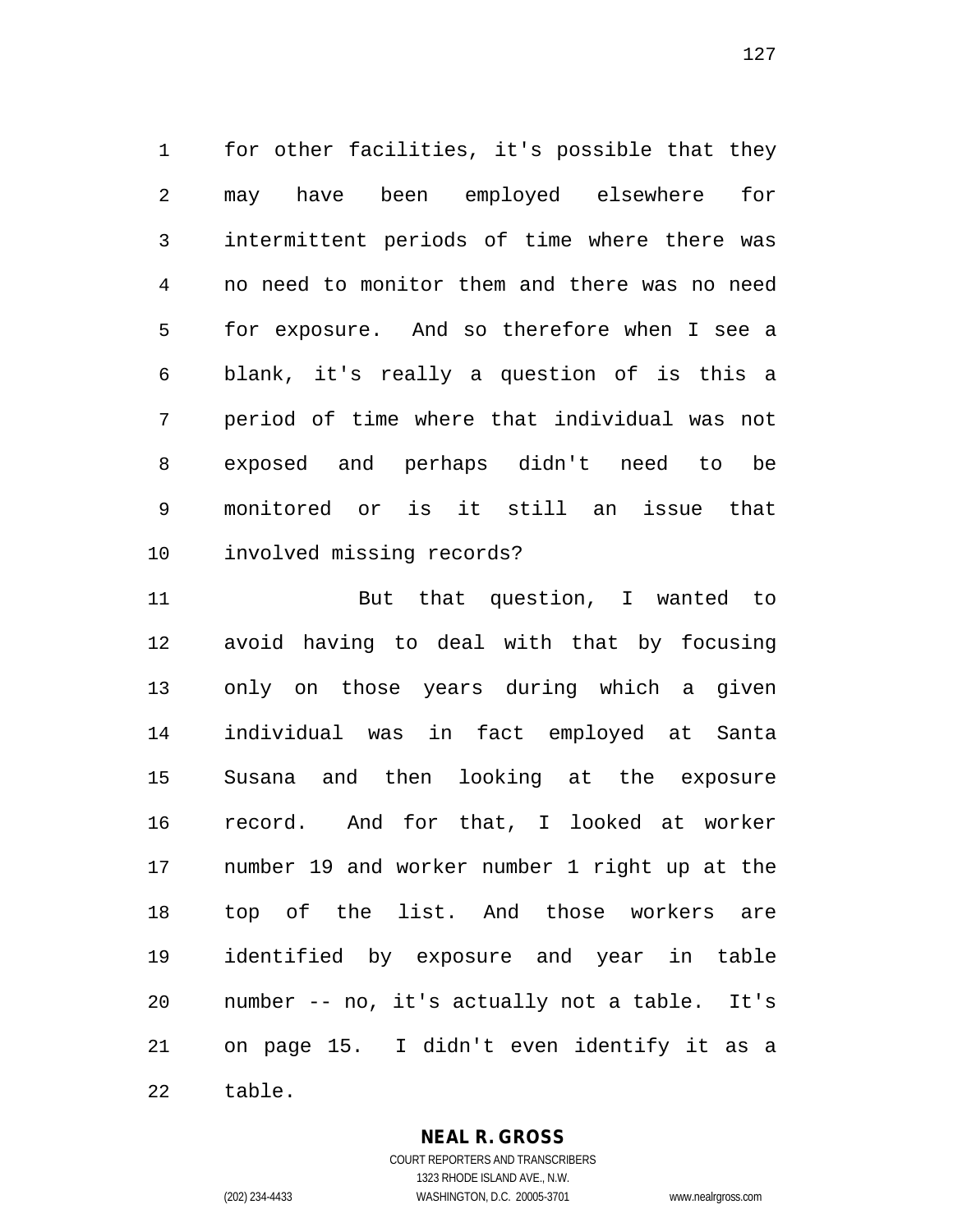1 But you will see a series of 2 blanks. In the case of worker number 19 you 3 will see he was employed from '57 through 1975 4 at Santa Susana. And yet we have some very, 5 very high doses in the first recorded year of 6 dose. In 1958 he received 2950 millirem.

7 The next year 1960 he was 2410 and 8 in fact there's a typo in there. It should be 9 '59 and so forth. But then you skip to 1965, 10 again that's bracketed. In 1964, he had 4240 11 millirem and for 1965, there's a blank and 12 there's another blank in 1970 among all these 13 exposures.

14 And the question that comes to 15 mind is, what happened in those years? Is 16 this truly a situation where the individual 17 was perhaps not monitored because he didn't 18 need to be or are we looking at incomplete or 19 gaps in the dosimetry data even for people who 20 worked at Santa Susana?

21 And the same thing again applies 22 to worker number 1 where we know that he

> **NEAL R. GROSS** COURT REPORTERS AND TRANSCRIBERS 1323 RHODE ISLAND AVE., N.W.

(202) 234-4433 WASHINGTON, D.C. 20005-3701 www.nealrgross.com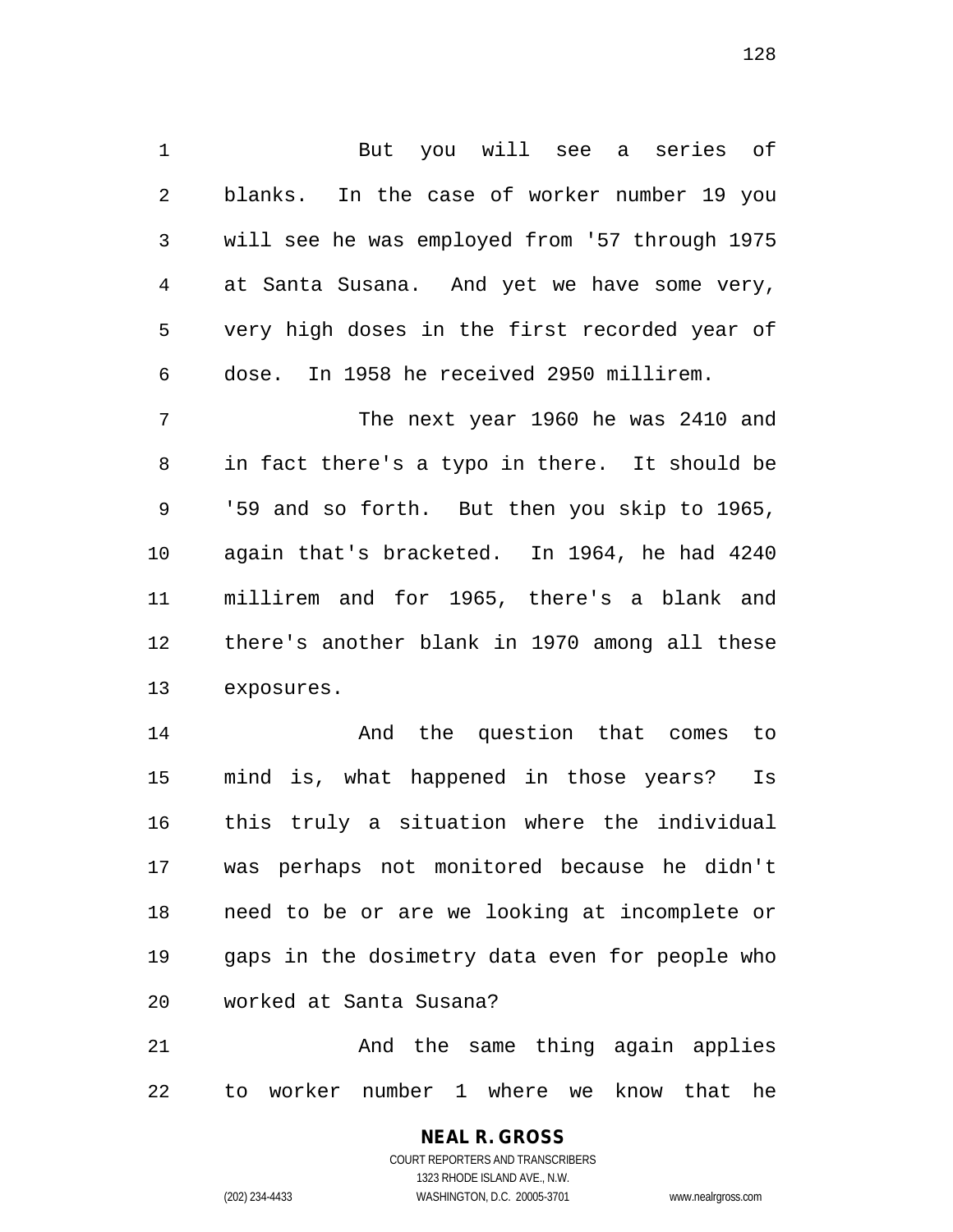1 worked from 1946 to 1982 as an employee of 2 Santa Susana. But for the first four years 3 there are blanks. And then you see, 4 obviously, exposures for a number of years and 5 then that's followed by three more blanks and 6 so on and so on.

7 And again the question that comes 8 to mind is was this individual truly not 9 monitored and therefore he didn't need to be 10 monitored and there's no gaps in the data. Or 11 was this -- or is this really a question of 12 not necessarily having all of the data that we 13 should have on behalf of that individual?

14 Normally, I would look at the 15 database and if I saw a zero there, it would 16 at least appear that the individual was 17 monitored but perhaps his exposure was below 18 the limits of detection for that whole year. 19 And therefore at least we can reasonably 20 conclude that there was no significant 21 exposure other than perhaps a missing dose 22 that needs to be assigned. When I see a

# **NEAL R. GROSS**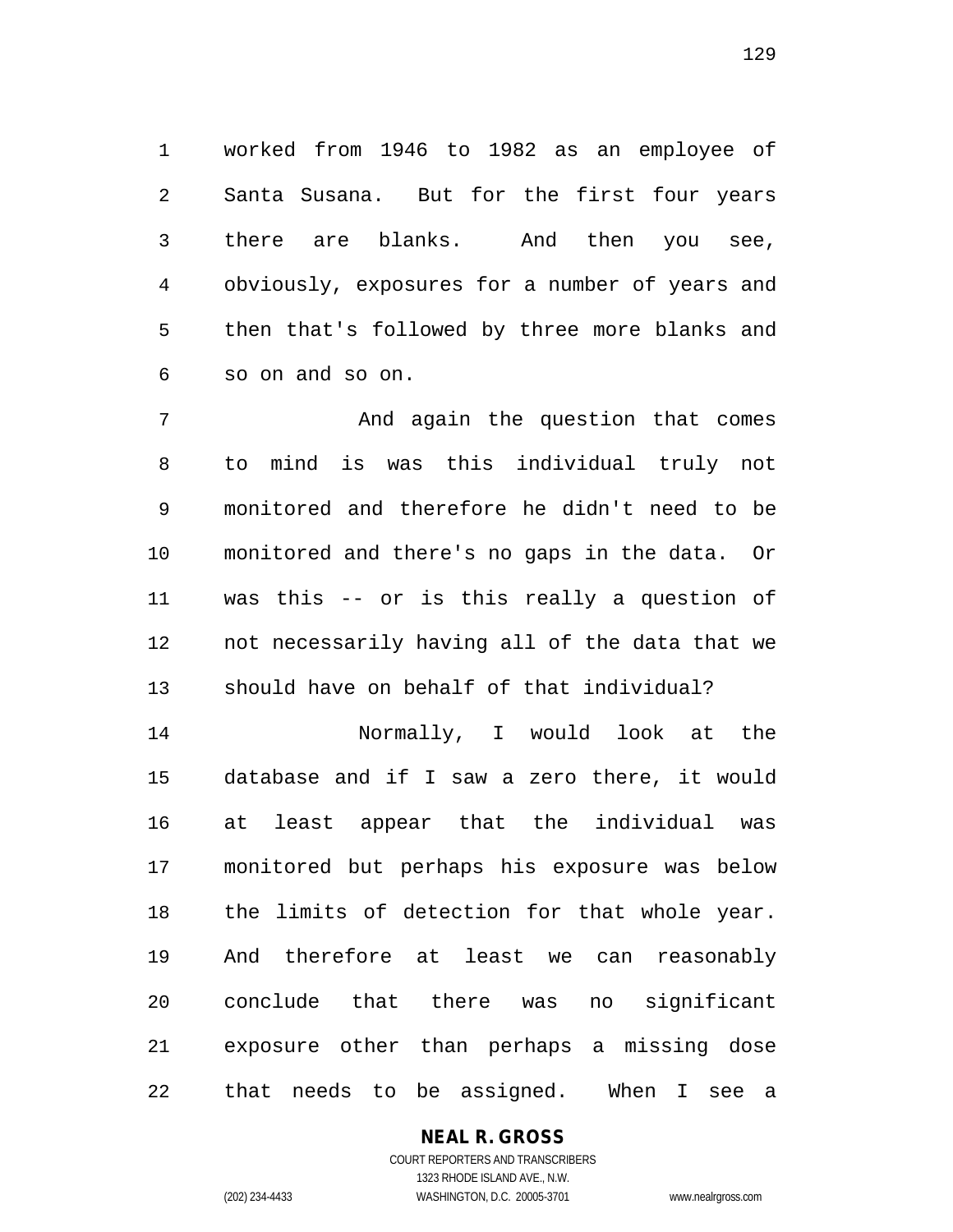1 blank, I do have to question whether or not 2 there was a -- this is a case of missing 3 dosimetry data.

4 I guess at this point if you go to 5 page 16, I have to say that the existence of 6 blanks raises really two interrelated 7 questions. And the more significant question 8 -- I think I already addressed question one -- 9 is really a question of gaps or missing data.

10 But question number two, what do 11 we do for workers number 1 and number 19? 12 Because if we were to -- let's assume here 13 both of those workers were claimants. What 14 would we do in terms of their dose 15 reconstruction if we encountered these gaps? 16 Suppose workers 1 and 19 had a claim with 17 NIOSH and we needed to somehow address the 18 issue of missing data. We would in essence, 19 based on our current protocol, assign them the 20 95th percentile dose based on our guidance 21 that we have to adhere to, and yet these are 22 people off the coworker model. So we're

## **NEAL R. GROSS**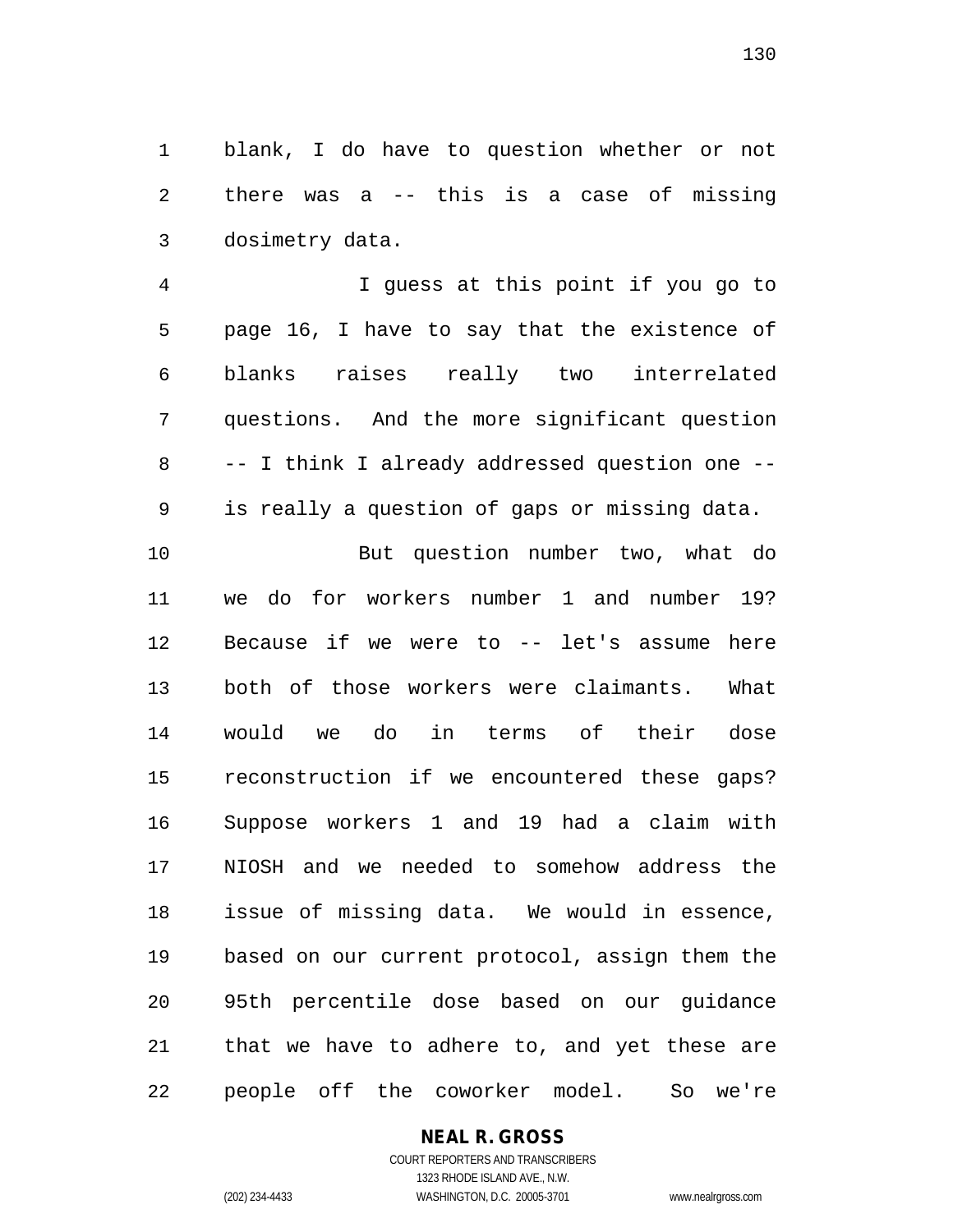1 looking at this circular problem here where 2 the coworker data model is in effect possibly 3 deficient and needs to be addressed because, 4 as I said, if these individuals were 5 themselves claimants we would have to fill in 6 those gaps and we would have fill in with the 7 95th percentile coworker model which in 8 essence is a circular form of reasoning.

9 DR. NETON: Hans, this is Jim. I 10 don't know that that's necessarily true. I 11 think the external dosimetry implementation 12 guide speaks of other ways of imputing those 13 other than the coworker model, and that is 14 some of the more traditional techniques that 15 have been used in other studies such as nearby 16 doses where if you clearly have a case in 17 front of you and the guy had exactly the same 18 job description for three years running and 19 the middle piece is missing you could use 20 those two endpoints to come up with some sort 21 of a estimate of what that missing dose was in 22 the middle period.

### **NEAL R. GROSS** COURT REPORTERS AND TRANSCRIBERS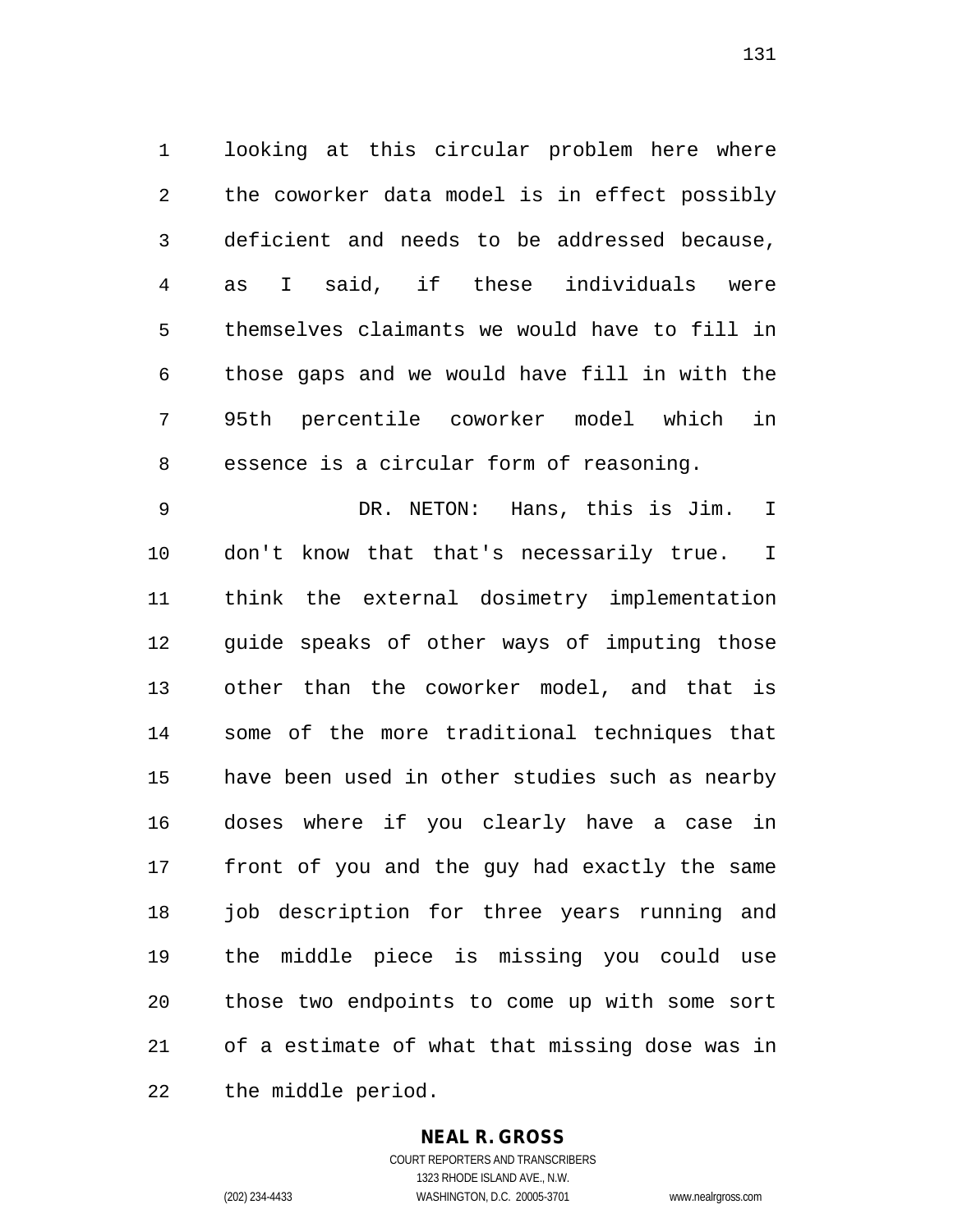1 On the other hand, if clearly the 2 guy changed job titles and was working in a 3 potentially non-radiological operation we have 4 to rethink how we would fill that in. So 5 there are techniques other than just purely 6 using the coworker model.

7 DR. BEHLING: As I said, I don't 8 know. If you look at Implementation Guide 1 9 they offer you multiple things such as you 10 would assign the maximum dose as an upper 11 limit --

12 DR. NETON: Right.

13 DR. BEHLING: -- that was a 14 permissible dose at the time. Or you would 15 interpolate between the two adjacent exposures 16 for years and somehow or other assign a value. 17 But in any case, I'm looking at some of the 18 gaps here, these blanks, and I'm questioning 19 whether or not these are truly periods of time 20 when the individual was not exposed to 21 radiation, therefore there was no recorded 22 exposure, or whether these are gaps in our

## **NEAL R. GROSS**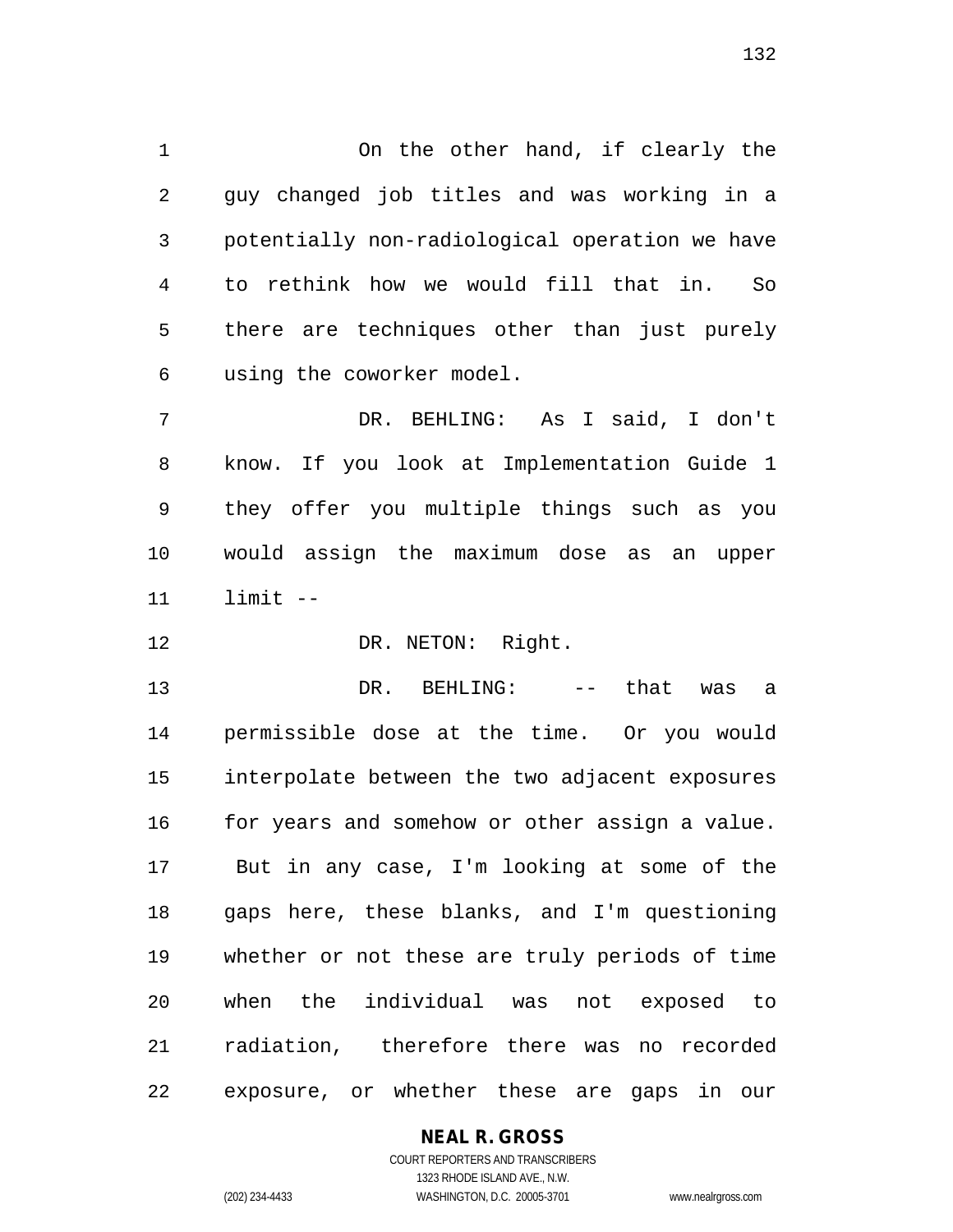1 dosimetry data.

2 DR. NETON: Right. 3 MR. BERONJA: Hans, this is Greg. 4 One other side issue that I'm just looking 5 at, worker number 1. Now are you saying that 6 this worker worked at Santa Susana from '46 7 until '82? 8 DR. BEHLING: That's what the tab 9 one indicates on the spreadsheet, yes. 10 MR. BERONJA: And this person got 11 some reasonable doses from '50 through '54. 12 DR. BEHLING: Yes. 13 MR. BERONJA: So before the 14 covered period. 15 DR. BEHLING: Yes. 16 MR. BERONJA: I mean I don't know 17 how that occurs. It's just suspicious one way 18 or the other. 19 DR. BEHLING: I mean if you look 20 at worker 19 he had some very high doses from 21 '59 to '64, you know, 2900, 2400 and in 1964 22 4240 millirem as an annual exposure. So these

## **NEAL R. GROSS**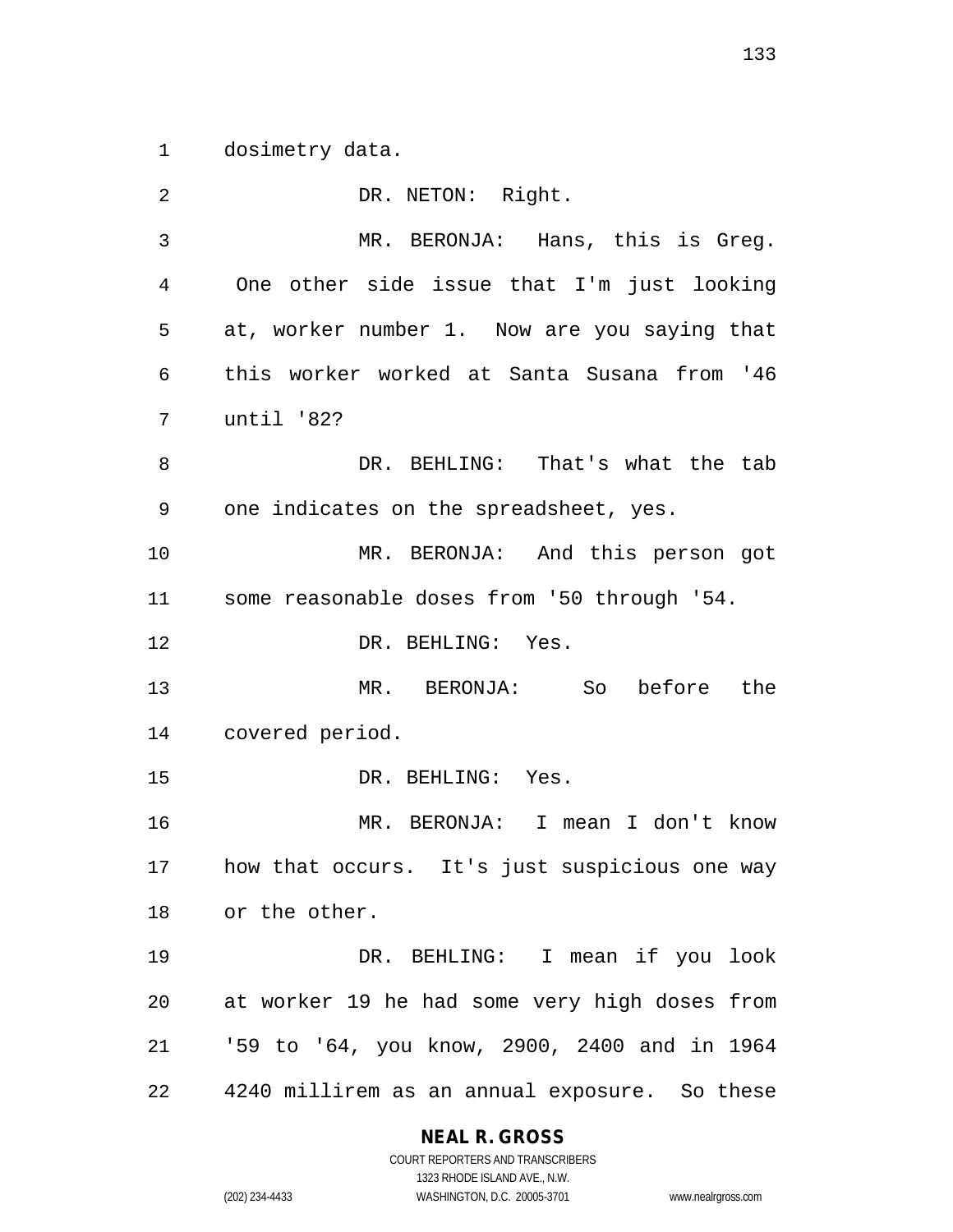1 were exposures that he received at Santa 2 Susana, at least, according -- if the tab one 3 that is the employment period that defines, 4 for worker 19, '57 through '75, if that's 5 correct, then these are exposures he received 6 at Santa Susana.

7 MR. STIVER: Well, you know, Greg 8 has a point. If we're -- pretty good data 9 that would indicate there wasn't any potential 10 for an exposure in those early years and he 11 has those doses, then maybe these are from 12 another facility that were then brought back 13 in. So it could be that this tab one data is 14 suspect.

15 DR. BEHLING: Well, I'm not so 16 sure. But at least if we at this point assume 17 that the demographics defined in tab one are 18 correct -- that is the use of employment at 19 Santa Susana is correct -- then these 20 exposures are attributable to the Santa Susana 21 facility.

22 MR. BERONJA: Yes. Could have

**NEAL R. GROSS** COURT REPORTERS AND TRANSCRIBERS

1323 RHODE ISLAND AVE., N.W.

(202) 234-4433 WASHINGTON, D.C. 20005-3701 www.nealrgross.com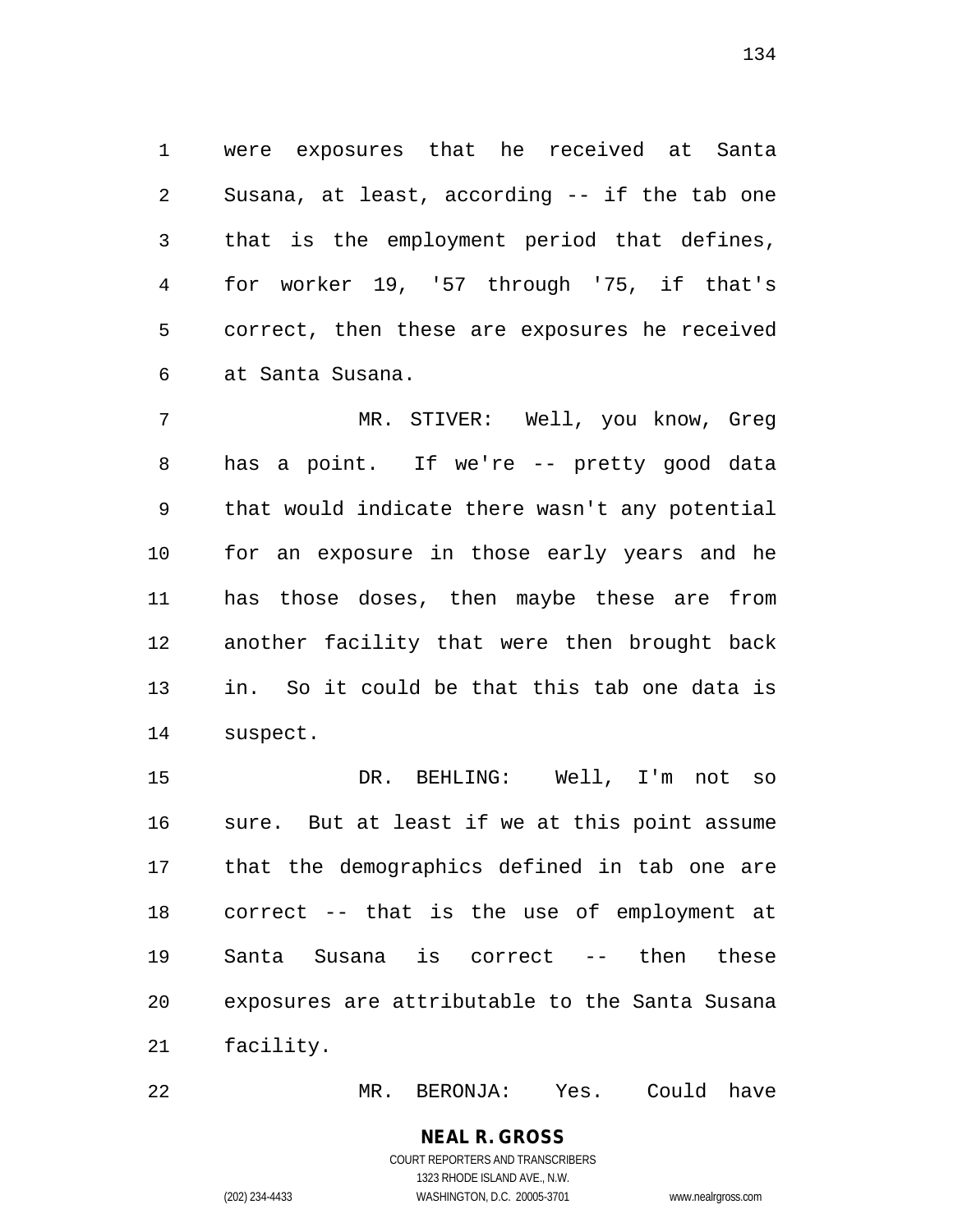1 been at Downey.

2 MR. STIVER: But I think that the  $3 \qquad --$ 4 (Simultaneous speaking.) 5 MR. STIVER: Yes. Okay. 6 DR. HUGHES: This data would 7 encompass all four sites. 8 MR. STIVER: There's a tendency to 9 focus on Area IV. 10 DR. NETON: Right. 11 MR. BERONJA: But the SEC for the 12 four areas is beginning -- what is it for 13 Downey? 14 MR. STIVER: It's based for the 15 entire period. It's '48 though -- 16 DR. HUGHES: Forty-eight. 17 MR. BERONJA: Okay. 18 DR. NETON: The whole time period. 19 MR. BERONJA: Okay. 20 MS. KLEA: Hans, this is Bonnie. 21 Do you have any locations or projects that 22 would identify worker 19 or worker 1?

## **NEAL R. GROSS**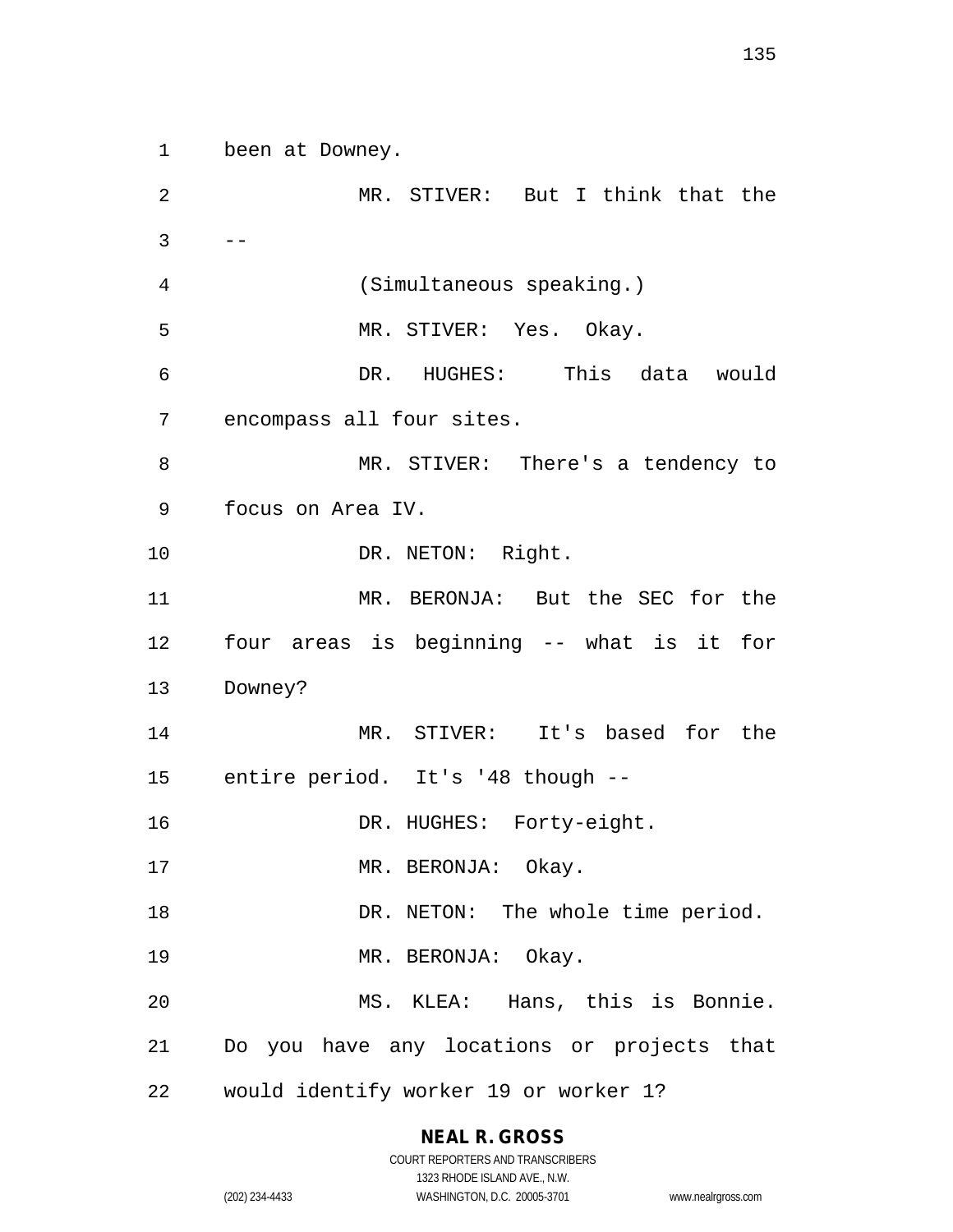1 DR. BEHLING: No, I don't. As I 2 said, at this point, Bonnie, I only have what 3 the database's spreadsheets provide me with 4 that the Boice people put together to come up 5 with their retroactive mortality study. Other 6 than the fact that these people would have 7 been employed at Boice, but I assume they were 8 employed at Santa Susana during those years 9 that's under tab one. 10 If you want to, you can go on the 11 O: drive, Bonnie, and identify what these 12 individuals' data represent, demographic data 13 and dosimetry data. I've taken that dataset 14 at face value without questioning their 15 accuracy. 16 MS. KLEA: Okay. Would this be 17 external or internal monitoring? 18 DR. BEHLING: This is only 19 external monitoring. 20 MS. KLEA: Okay. Because I read 21 that there was no internal monitoring done for

22 the SRE in '59. Would you say that these high

**NEAL R. GROSS**

COURT REPORTERS AND TRANSCRIBERS 1323 RHODE ISLAND AVE., N.W. (202) 234-4433 WASHINGTON, D.C. 20005-3701 www.nealrgross.com

136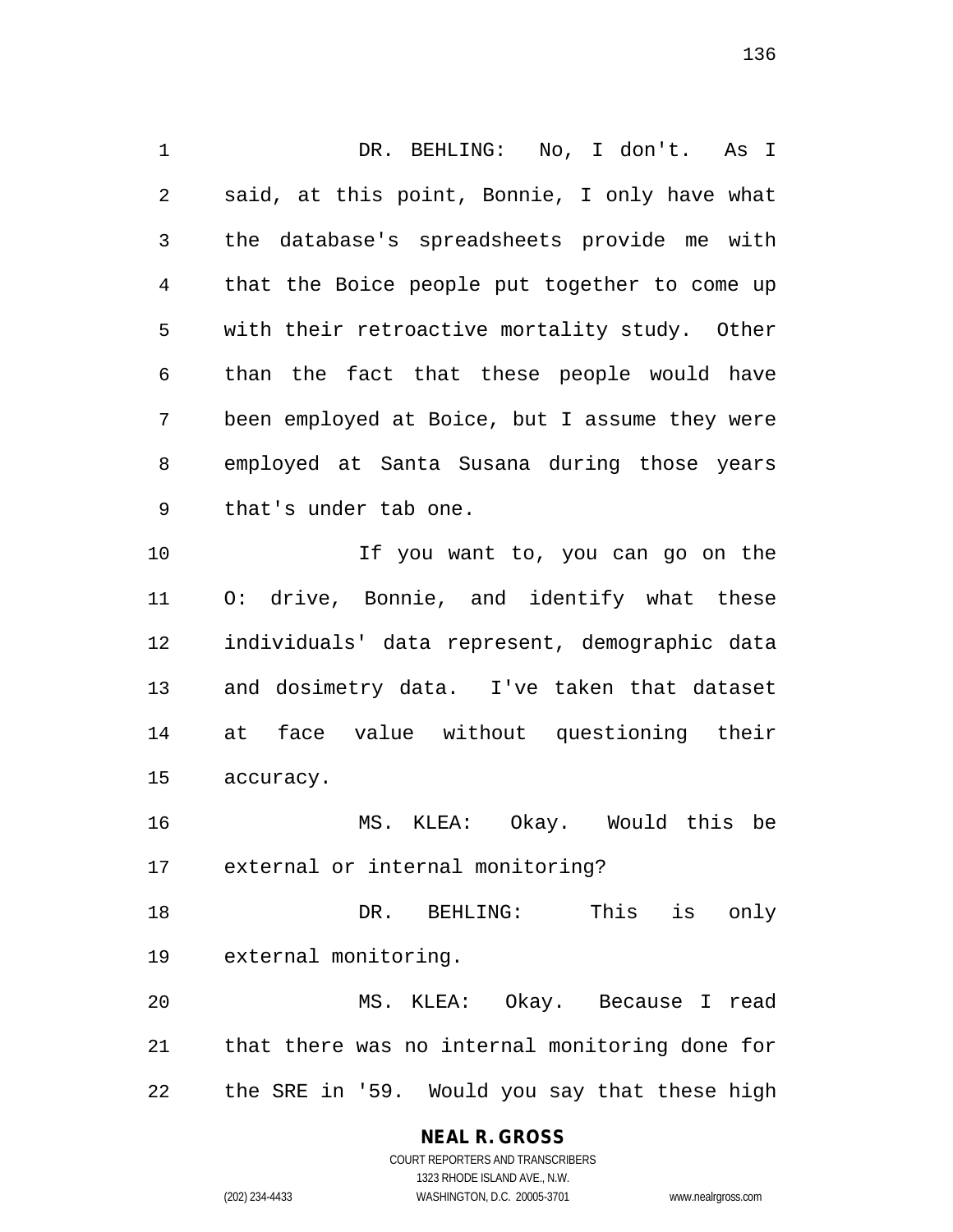1 doses for worker 19 would indicate accidents? 2 DR. BEHLING: Well, it doesn't 3 have to. I mean in those early years the 4 exposure doses or the limits for exposure 5 doses was 3 rem per quarter and, of course, 6 5(N-18) and, of course, not for 1 and 19, but 7 the other ones that I showed in the previous 8 one in table five, you know, they're -- no, 9 actually four, those are termination doses. 10 We look at 11,000 millirem. Those are clearly 11 exposures not received in a single year, but 12 obviously in a number of years and we don't 13 know how many years that termination report 14 really represents. 15 MS. KLEA: Thank you.

16 DR. NETON: Well, I think from our 17 perspective SC&A has pointed out something 18 that we probably need to go back and do a 19 little more homework on and see if we can 20 evaluate a little better what the existence of 21 these blanks actually entails.

22 DR. BEHLING: Okay. I think if

**NEAL R. GROSS** COURT REPORTERS AND TRANSCRIBERS

1323 RHODE ISLAND AVE., N.W.

(202) 234-4433 WASHINGTON, D.C. 20005-3701 www.nealrgross.com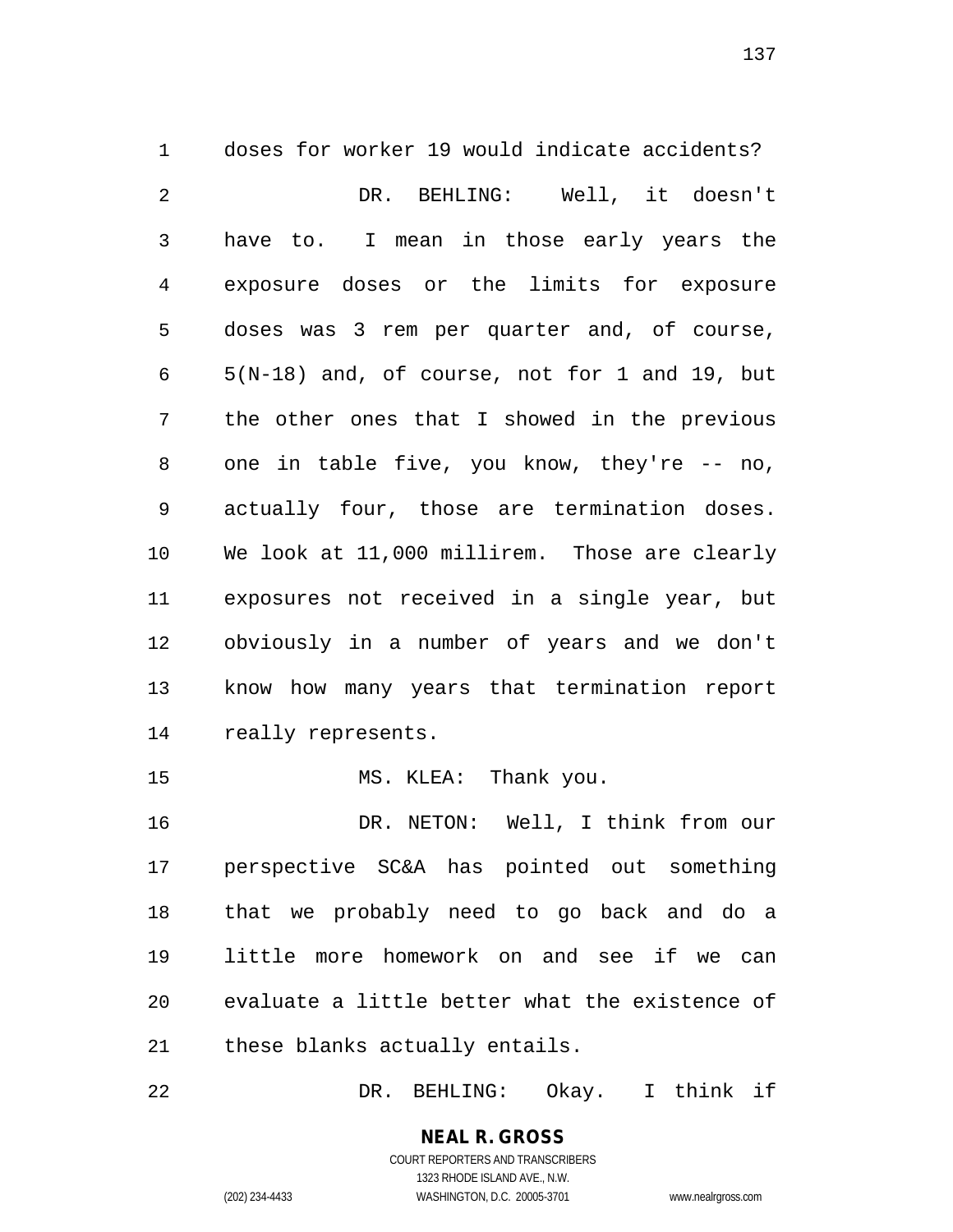1 there are no other comments we can go to the 2 last one and that is we will come full circle 3 again on the issue of neutrons. In issue one 4 I had suggested that perhaps NIOSH 5 misinterpreted the database where the total 6 dose was in fact a combination of photons and 7 neutrons. And if I recall, Jim's comments 8 were yes, we agree that the neutrons were 9 separate from the photons in tab two.

10 So at this point I will only 11 address the fact that now if we conclude that 12 the neutrons can be separated as they are in 13 tab three, we can also make the proper 14 adjustments. And the adjustment we have to 15 address is can we reasonably conclude that the 16 NTA methodology that was used for neutron 17 exposures can be accepted based on what we 18 expect the neutron energies to be where the 19 NTA film -- the limitations of NTA film have 20 been addressed. If there's some reasonable 21 assumptions that can be made, how the NTA film 22 dosimeters were in fact calibrated?

## **NEAL R. GROSS**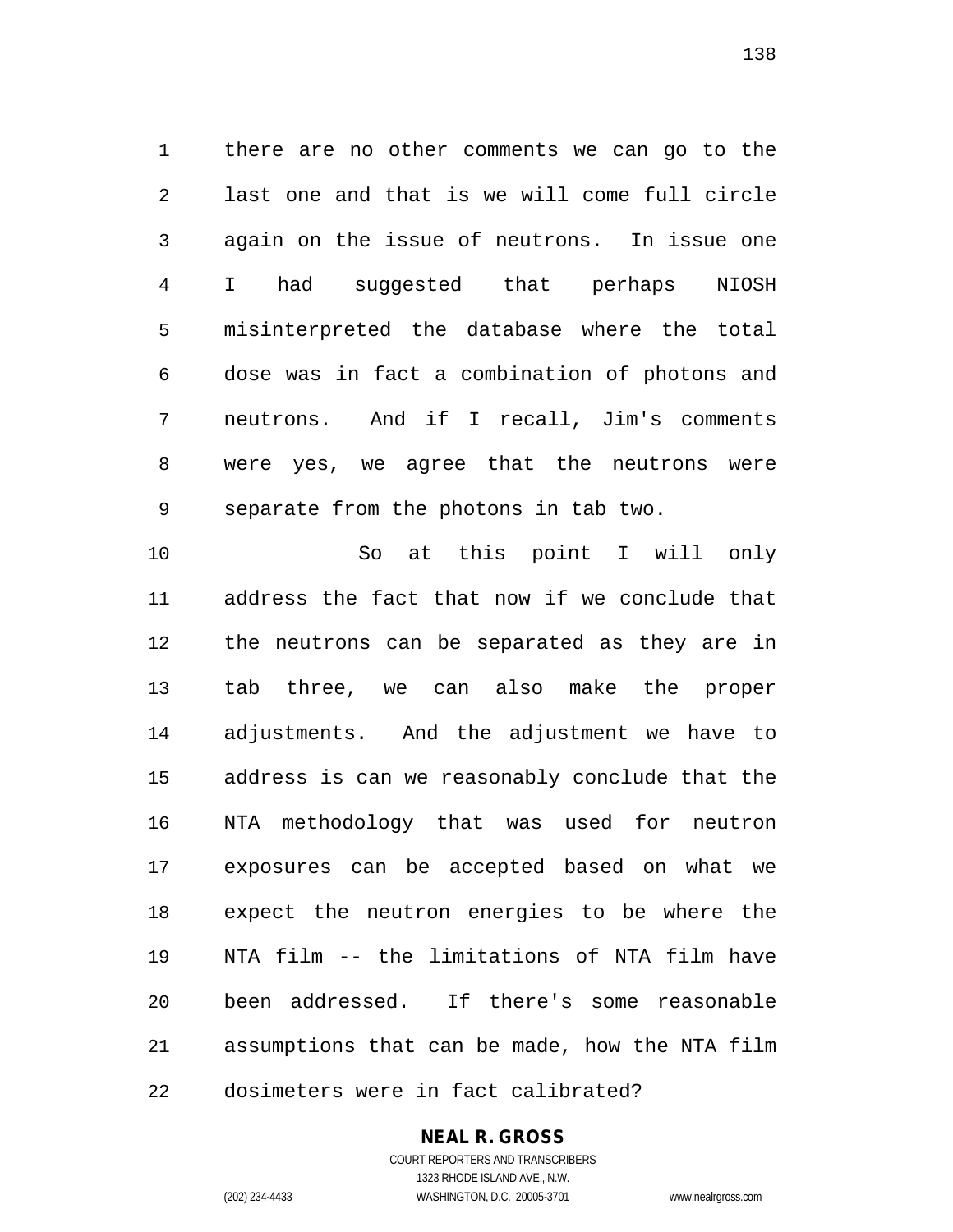1 But at a minimum, we do have to at 2 least address the issue of quality factors 3 that brings those neutron exposures in 4 compliance with the ICRP 60 values, Q values. 5 So that would be at a minimum a recommended 6 change.

7 DR. NETON: Okay. And I mentioned 8 earlier that we have a draft report, I have it 9 in my hand, that describes in outline -- well, 10 it's not an outline. It's a full report -- it 11 has not been reviewed -- about how we would 12 approach looking at neutron data at Santa 13 Susana. And I can briefly describe our 14 rationale.

15 You have to think of the neutron 16 monitoring there in three distinct periods. 17 That's 1955 to 1970, 1970 to '87 and then 18 after 1987. Between 1955 and 1970, Santa 19 Susana relied exclusively on NTA film which 20 has been well established in this project or 21 this program to be essentially unresponsive to 22 neutrons, thermal neutrons, lower energy

**NEAL R. GROSS**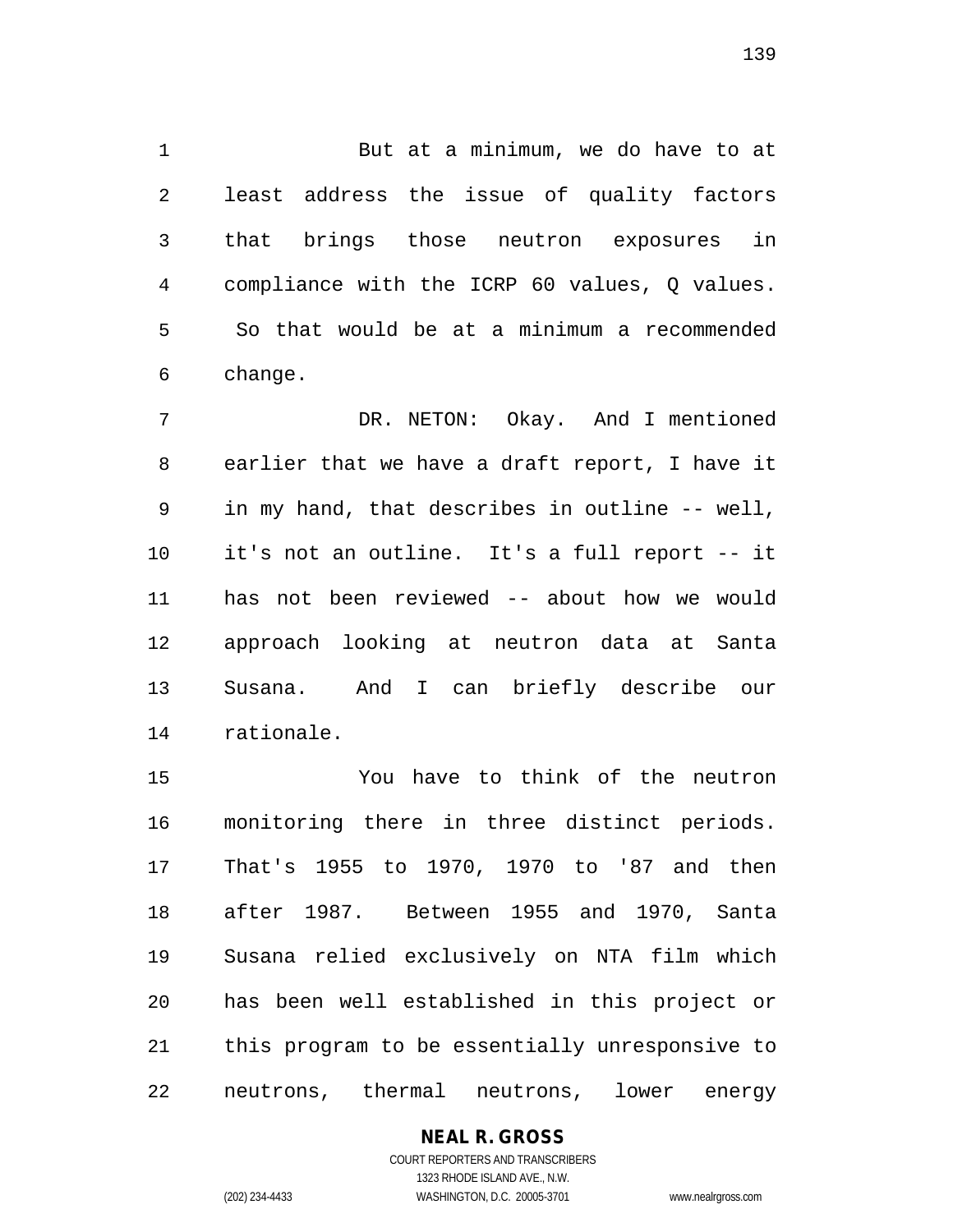1 neutrons. And that's typically considered to 2 be -- as a cut point possibly.

3 So because of that there's no 4 ability to determine what that means other 5 than the fact this NTA film was exposed to 6 neutrons greater than 500. So we would use 7 that at face value and assign that to fast 8 neutrons.

9 To get a handle on the thermal 10 component, it turns out that in the site 11 research database there are surveys that were 12 taken at the plant between 1963 and 1971 where 13 they used orbital neutron measurement devices 14 that were capable of discriminating between 15 thermal and fast neutrons. This is all in the 16 report. I can't -- I'm not going to go into 17 all the details. But the SRDB reference 18 numbers in this report that have established 19 ratios that vary considerably between '63 and 20 '71. I'm looking at a table where the fast to 21 thermal neutron ratios varied anywhere from 22 6.8 to 162. Actually as low as 4.0 to 162.

### **NEAL R. GROSS**

COURT REPORTERS AND TRANSCRIBERS 1323 RHODE ISLAND AVE., N.W. (202) 234-4433 WASHINGTON, D.C. 20005-3701 www.nealrgross.com

140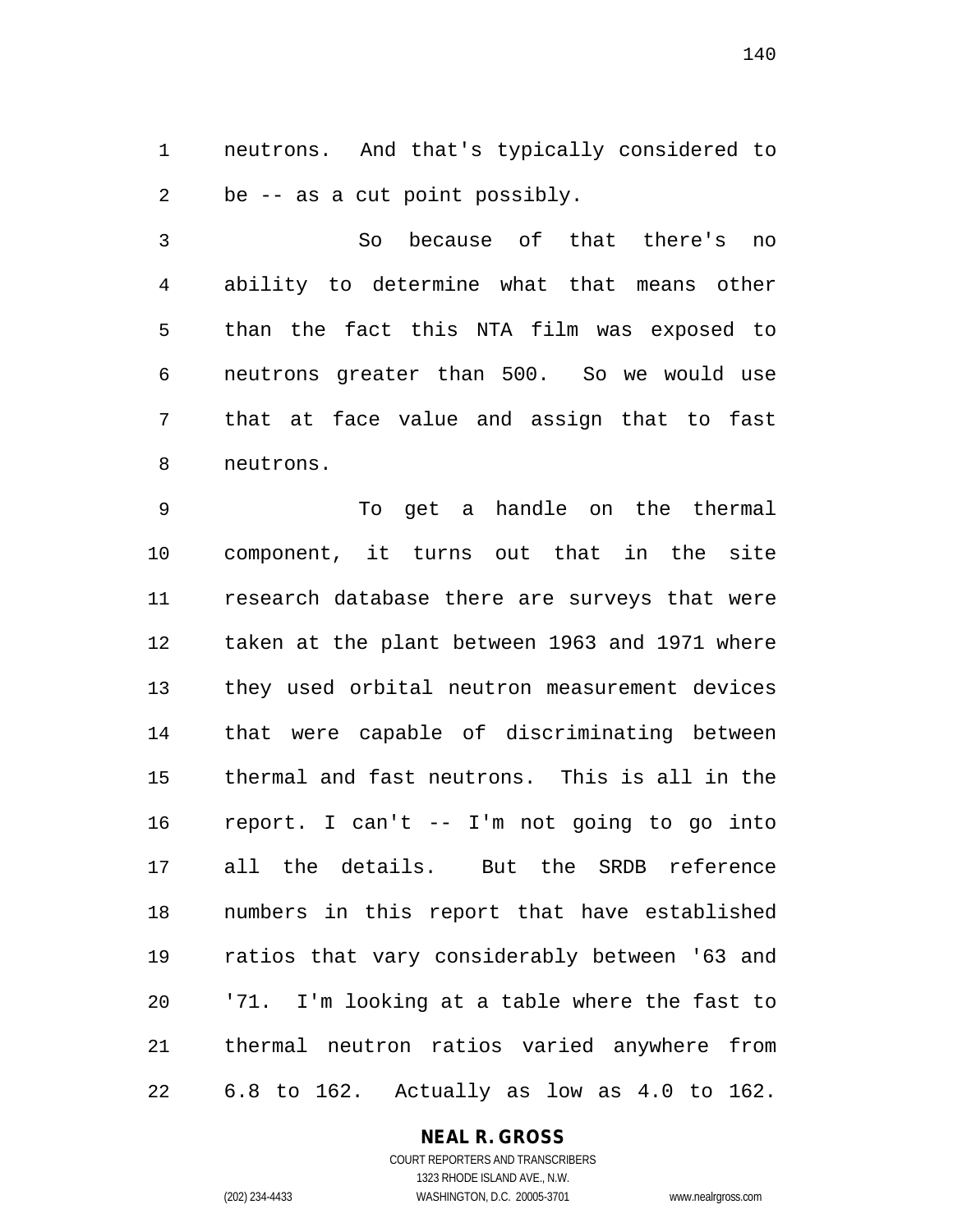1 So they're all over the place. But what it 2 really tells us is that the majority of the 3 neutrons were the higher energy neutrons, not 4 the thermal neutrons.

5 If one uses the four as a lower 6 bound, it would indicate or at least imply 7 that a correction of about 20 percent would be 8 appropriate to apply to any measure of 9 neutrons using the NTA film. That is you just 10 would take whatever was measured on the NTA 11 film and increase it by 20 percent and find 12 the appropriate quality factor. That's up 13 through 1970.

14 DR. MAURO: Jim, this is John 15 Mauro.

16 DR. NETON: Yes.

17 DR. MAURO: I have to take a 18 little exception to the way you've parsed this 19 and it's almost cautionary in terms of the 20 1964 date because I keep thinking in those 21 terms. What we're saying here is you're using 22 NTA film right through '64-'65 right up until,

## **NEAL R. GROSS**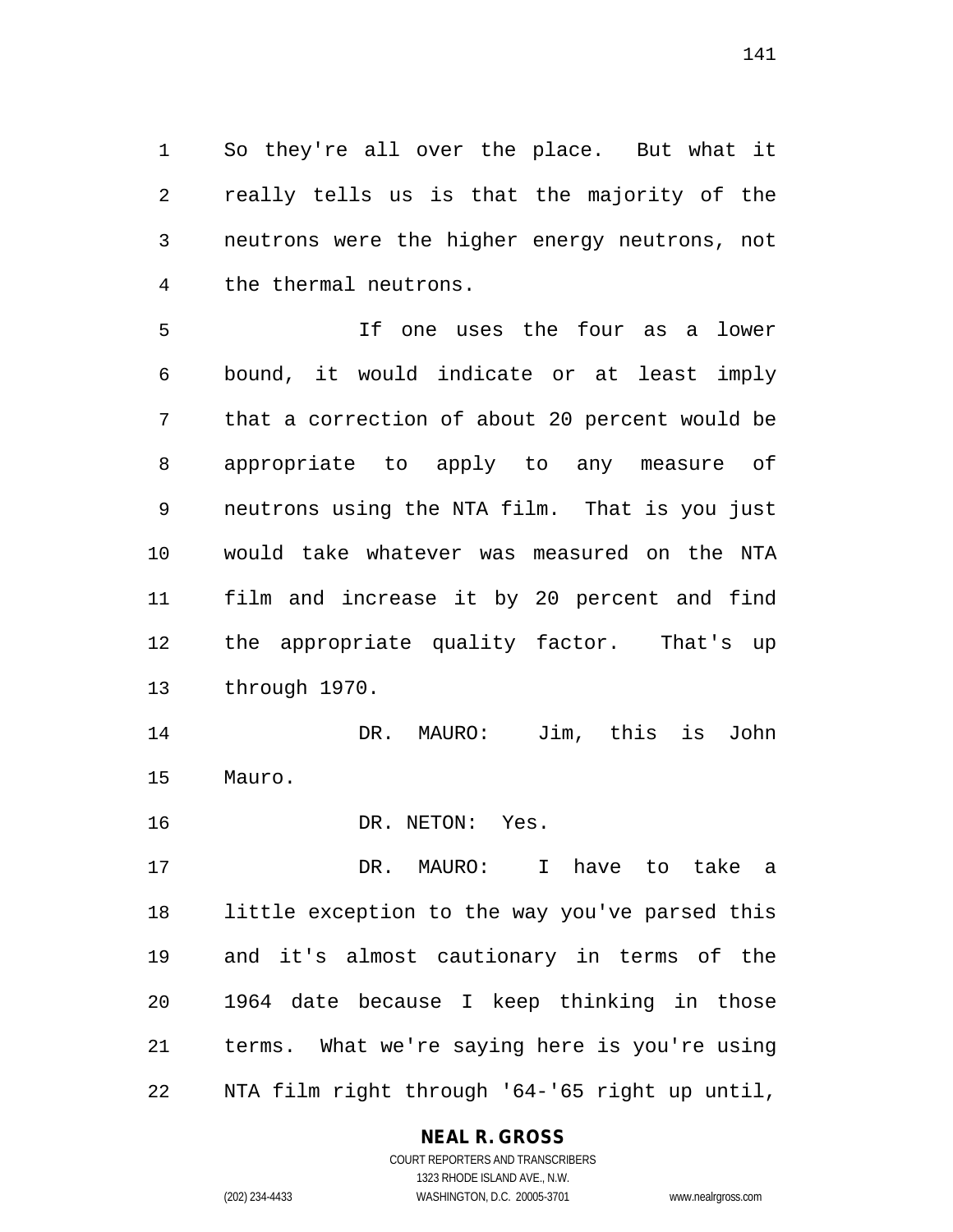1 it sounds like up to 1970.

| 2              | DR. NETON: Right.                                |
|----------------|--------------------------------------------------|
| 3              | DR. MAURO: And you're thinking in                |
| $\overline{4}$ | terms of breaking it between thermal and high    |
| 5              | energy. But the real break point is 1 MeV.       |
| 6              | Beginning at 1 MeV and as you move down, what    |
| 7              | I'm getting at is having a full appreciation     |
| 8              | of the energy distribution of a neutron around   |
| 9              | the 1 MeV down to 500 KeV and then from 500      |
| 10             | down to thermal there's a lot of distance.       |
| 11             | And the way in which you're going                |
| 12             | to develop your coworker model using the         |
| 13             | knowledge of, or some knowledge, of the energy   |
| 14             | spectrum post '64 goes towards the<br><b>SEC</b> |
| 15             | boundary. In other words, if you feel            |
| 16             | confident that using the NTA film and you have   |
| 17             | sufficient information<br>the<br>on<br>energy    |
| 18             | distribution of the field that workers           |
| 19             | experienced, you're in the position to use the   |
| 20             | NTA film and build a coworker model and          |
| 21             | reconstruct external neutron exposures to all    |
| 22             | the organs right through '64 and on.             |

**NEAL R. GROSS**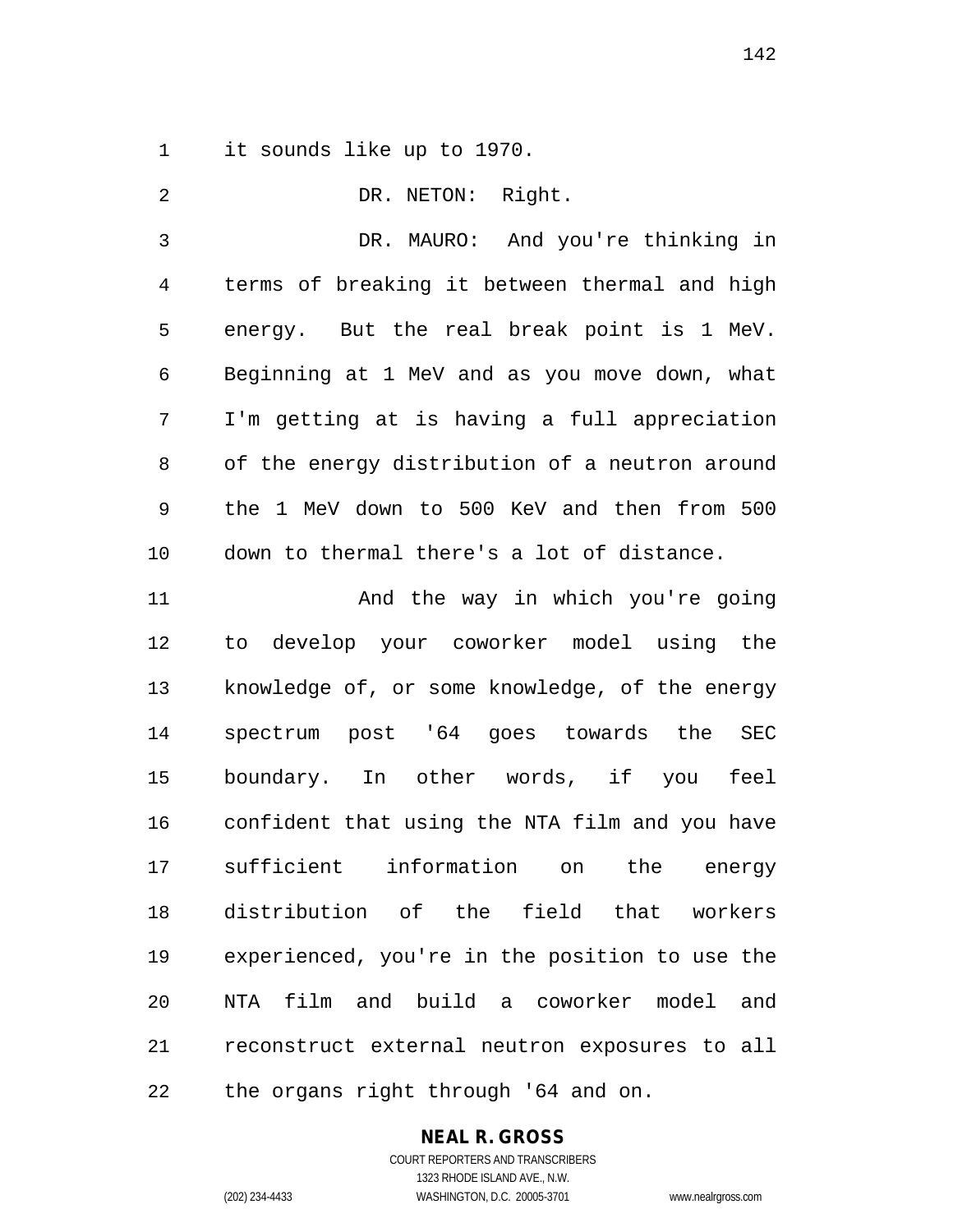1 And then, of course, after, I 2 guess 1970, you may have moved on to even a 3 better dosimeter for neutrons. But I think 4 it's more than just separating thermal from 5 high energy. I think it's really having an 6 appreciation of the full energy distribution.

7 DR. NETON: And, John, I'm 8 paraphrasing very loosely this report. So I'm 9 just trying to give you a flavor that we do 10 have an energy spectrum of some type and I 11 appreciate your concern about the completeness 12 of that energy spectrum delineation. I don't 13 have in front of me the actual instruments 14 that were used and their ability, you know, 15 what the actual readouts were. But I do 16 appreciate what you're saying.

17 DR. MAURO: Yes. I --

18 DR. BEHLING: Just a comment John, 19 too. When we look at Hanford as a facility 20 that would provide us with perhaps some 21 surrogate data, we do in fact when we look now 22 at Hanford they have essentially abandoned the

## **NEAL R. GROSS**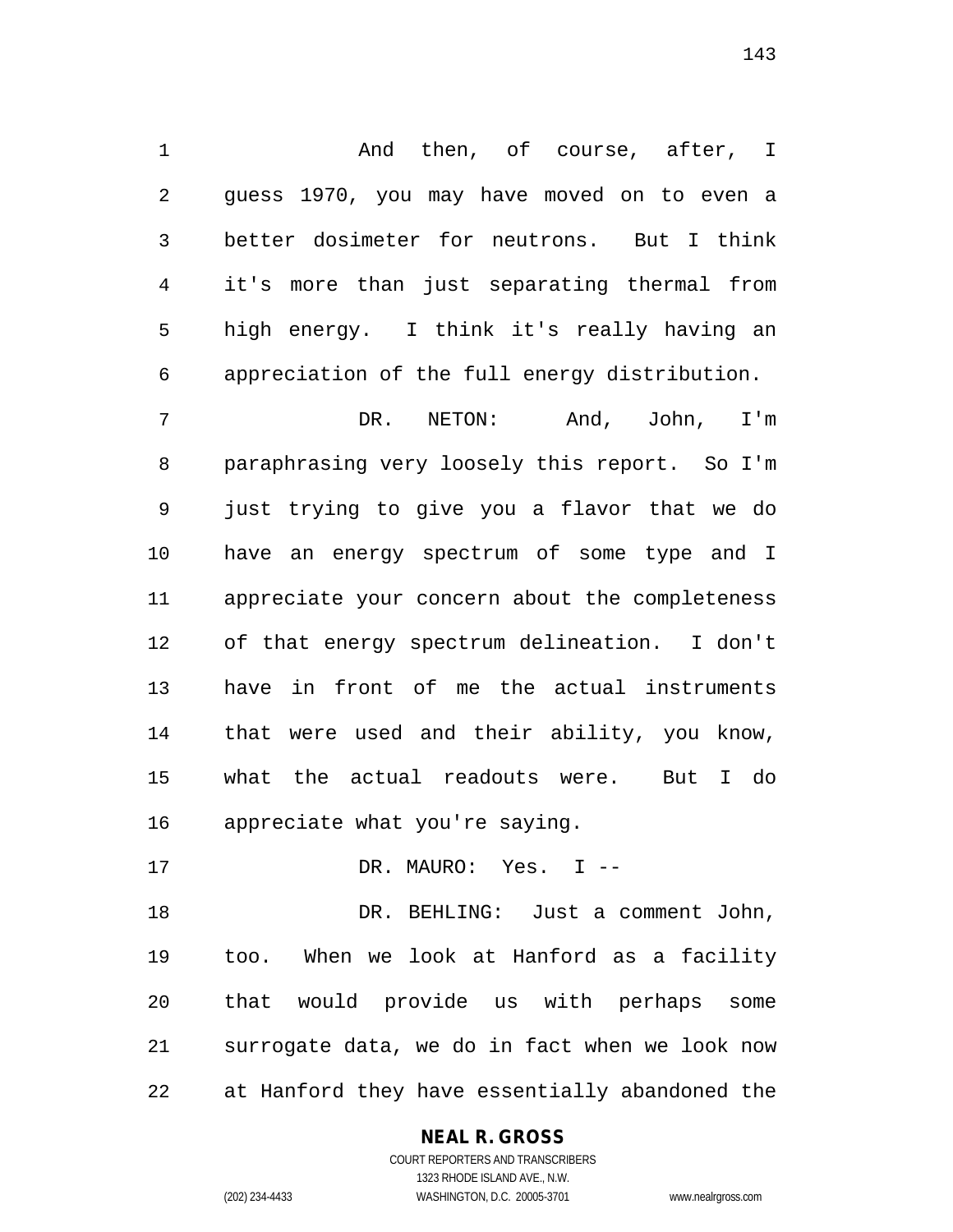1 NTA dosimetry data during the time period when 2 it was used. And it's only from 1970 on when 3 the TLND or the albedo TLD badge was used that 4 we accept the ability to actually measure 5 neutrons. So it may prove to be a time frame 6 that goes beyond 1964 and perhaps up to 1970 7 that may be driven by the inability to really 8 provide accurate neutron exposure data.

9 DR. MAURO: I think that's an 10 extremely important point, Hans, and that is 11 if there is precedent whereby the SEC period, 12 for example at Hanford, is driven by concerns 13 on the energy distribution for neutrons and 14 the inability to build a coworker model using 15 NTA film. I'm not sure if that's the entire 16 reason why the period of coverage for Hanford 17 was extended. But if that is, I think that 18 has to be factored in here also.

19 I mean what we're looking at and I 20 always zero in looking at the '64 might not 21 hold up.

22 DR. NETON: But you're comparing

## **NEAL R. GROSS** COURT REPORTERS AND TRANSCRIBERS

1323 RHODE ISLAND AVE., N.W. (202) 234-4433 WASHINGTON, D.C. 20005-3701 www.nealrgross.com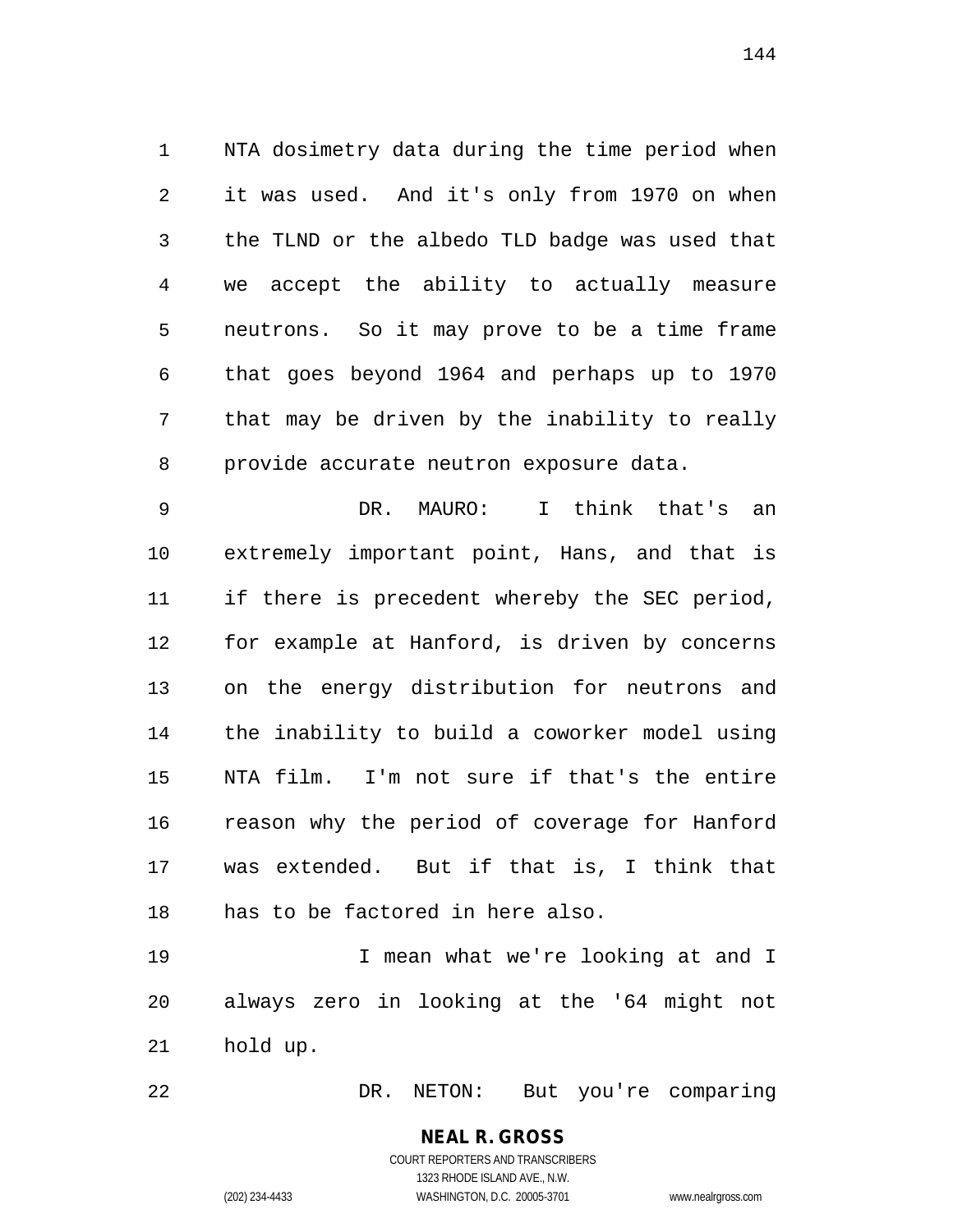1 apples and oranges here. I mean Hanford is 2 one site, a very complicated site with 3 different types of reactors. There were very 4 few reactors here. I mean there were a 5 couple.

6 DR. MAURO: Okay.

7 DR. NETON: And we have at least -8 - I can't speak to the number of these 9 measurements, but there are certainly several 10 for each year it appears. They were taken at 11 various locations around these reactors. So 12 it's really going to speak to the robustness 13 of this neutron survey data that I'm bringing 14 up and maybe it was premature to even throw 15 this on the table because I don't have all the 16 facts in front of me here.

17 DR. MAURO: My sense is that if 18 anything about the external coworker model 19 that is where these are soft and where you 20 might -- I know you can clean up the photon 21 problem.

22 DR. NETON: Right.

**NEAL R. GROSS** COURT REPORTERS AND TRANSCRIBERS

1323 RHODE ISLAND AVE., N.W.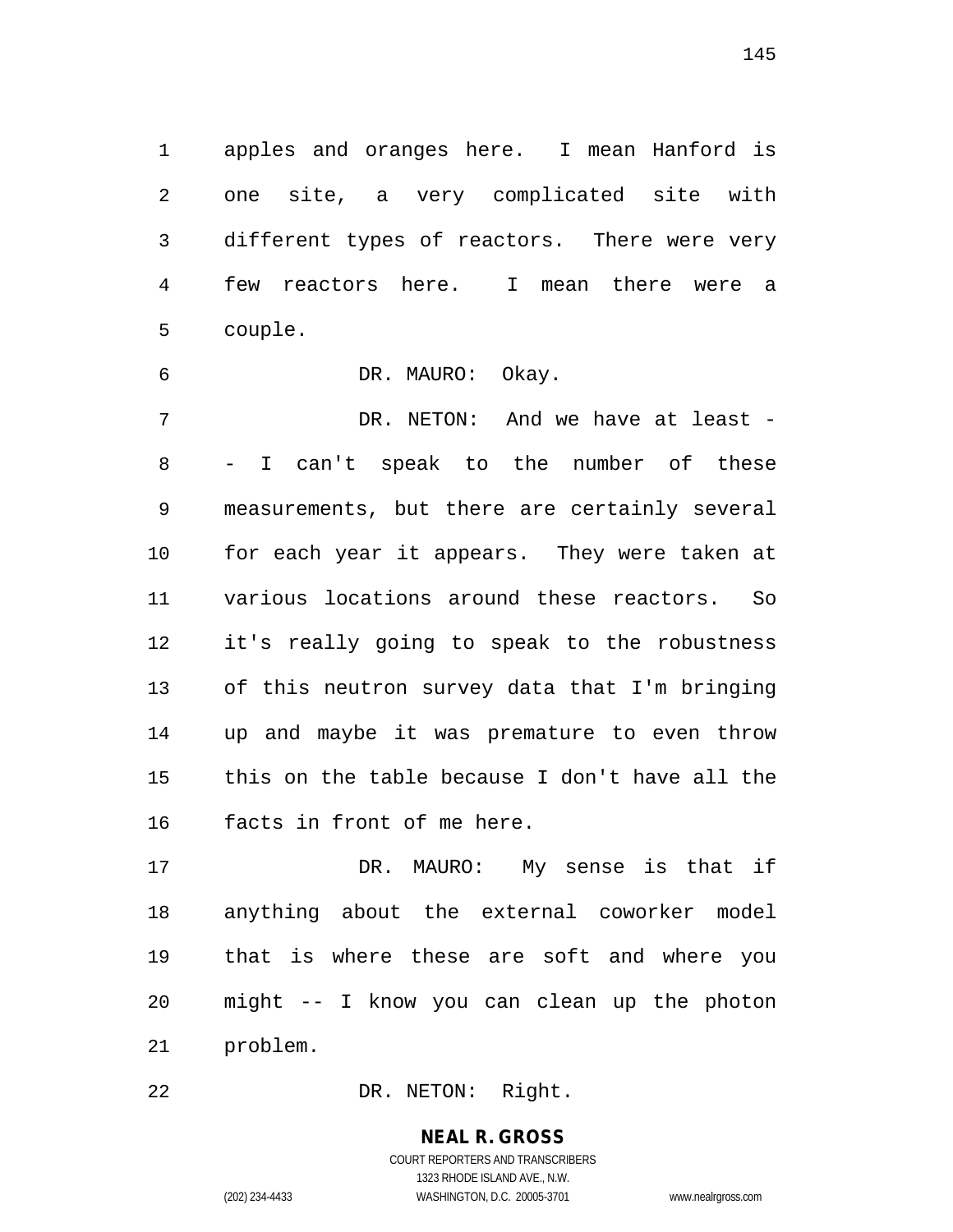1 DR. MAURO: I understand that. To 2 me, when you do that you're going to be -- you 3 probably will still have -- even though we do 4 have the blank issue, we have the termination 5 report issue and you have the protocols and 6 the mechanics in place to fix that. So we'll 7 certainly look at that if the Board -- Work 8 Group asks us to look at that. 9 But I could see that the place 10 where, at least with regard to external, the 11 1964 date could actually be in jeopardy as 12 being the cutoff point if things are soft with 13 regard to neutron dosimetry. 14 DR. NETON: And I would say wait. 15 Reserve judgment until you see our report. 16 DR. MAURO: Yes, I understand. 17 I'm just putting the spotlight on that one 18 because I could see something. 19 DR. NETON: I would still say 20 though if you have a reasonable termination of 21 the spectrum of the neutron and you have an 22 NTA measurement you can account for the

**NEAL R. GROSS**

COURT REPORTERS AND TRANSCRIBERS 1323 RHODE ISLAND AVE., N.W. (202) 234-4433 WASHINGTON, D.C. 20005-3701 www.nealrgross.com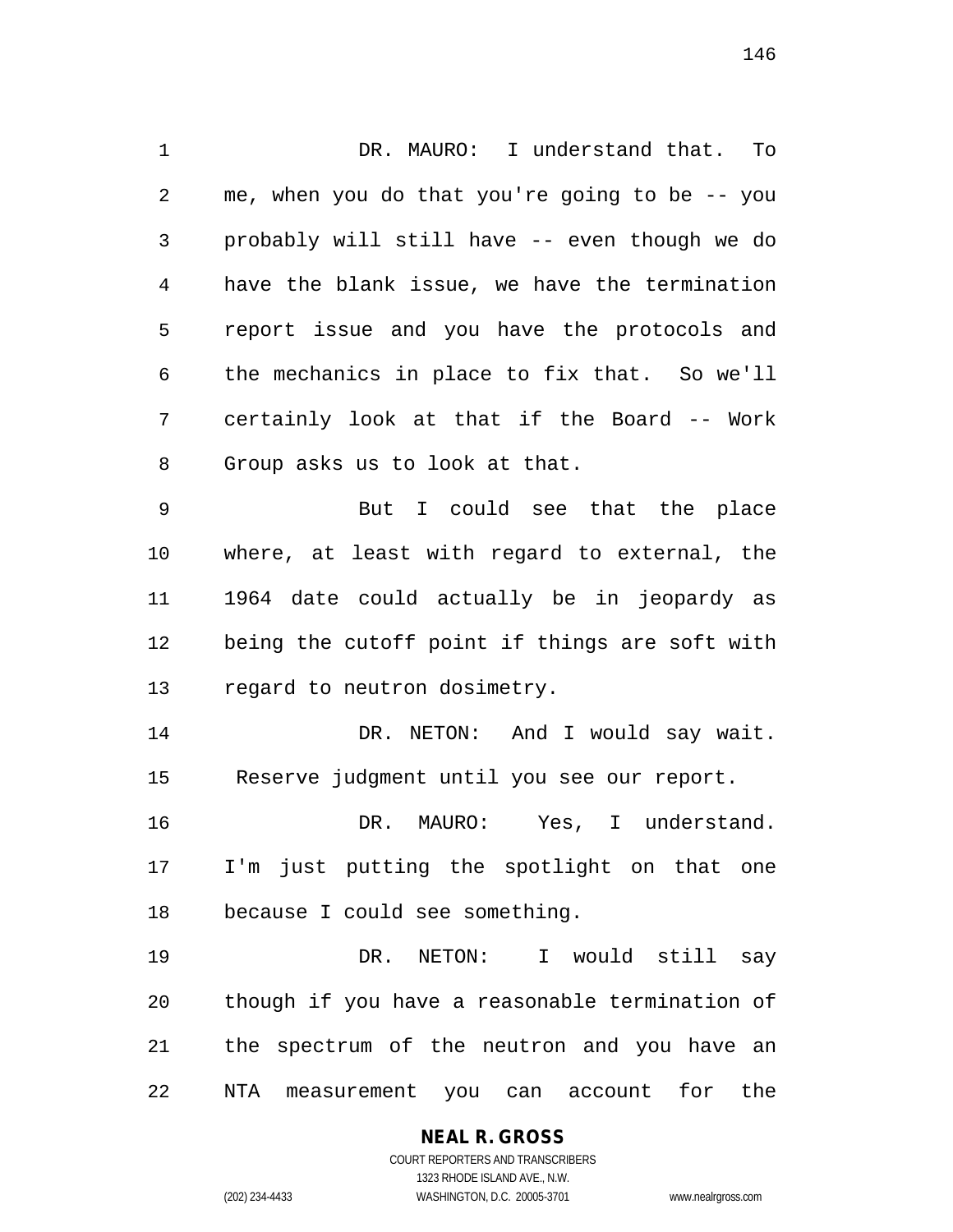1 efficiency of the badge.

2 DR. MAURO: I agree with you 3 completely. 4 DR. NETON: Okay. So let's wait 5 and see the quality of the survey measurements 6 that are taken around the reactors. 7 Just to finish the picture, after 8 1970 Santa Susana switched vendors or procured 9 the services of Landauer who provided NTA film 10 again as well. But in this situation they 11 added a cadmium filter to the film badge. And 12 the idea was they could quantitatively 13 estimate the lower energy neutrons, the 14 thermals, using the difference between the 15 exposure under the cadmium and the lead 16 filters.

17 And I don't want to get into all 18 the details about how they did this. It was 19 actually published in Health Physics. So 20 that's what they were using to correct those 21 values from 1970 to 1987. That would be our 22 dose in that time period possibly supplemented

### **NEAL R. GROSS**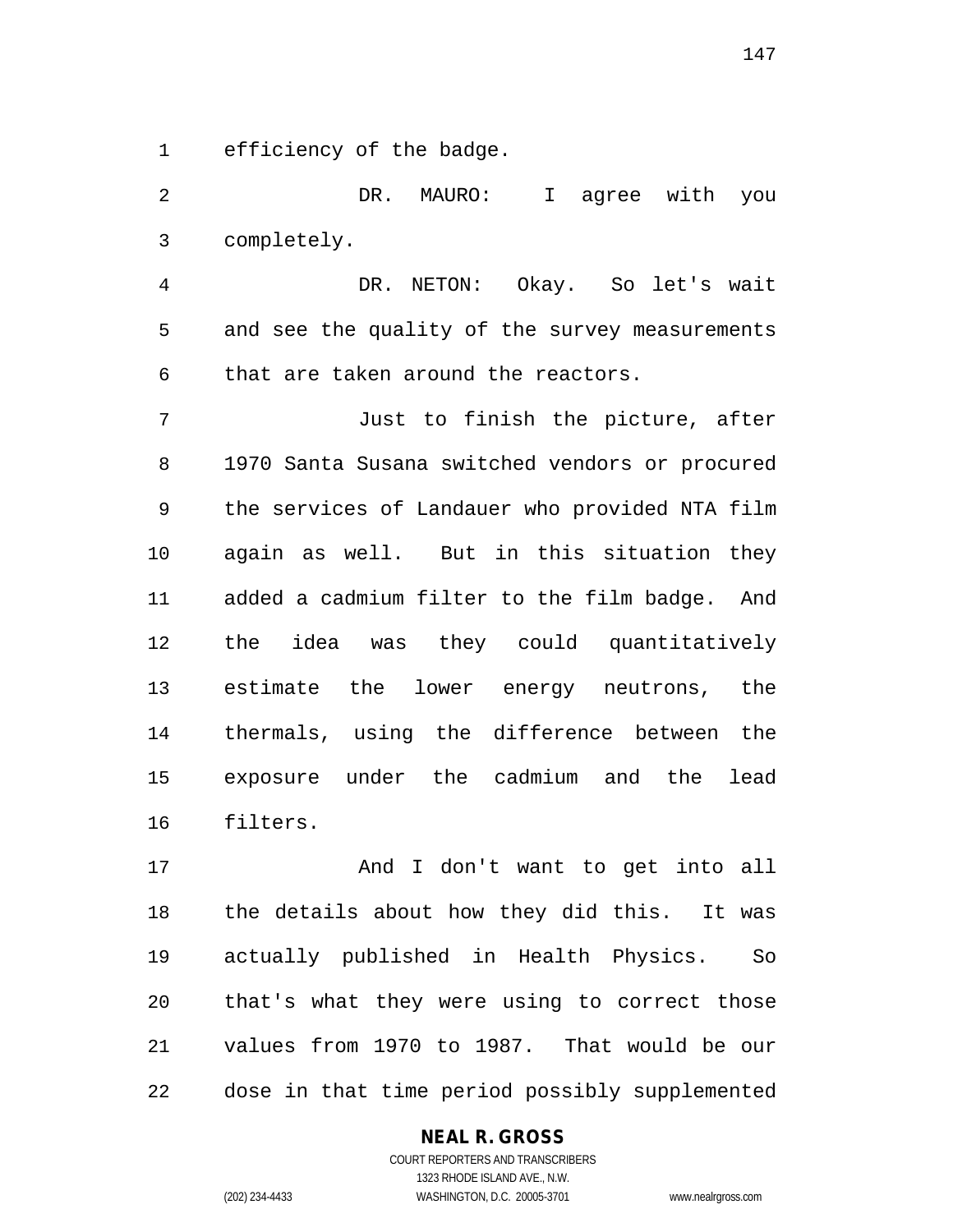1 by addition neutron survey data if it were 2 available.

3 After 1987, it is our belief that 4 the potential for neutron exposure went away 5 and there was no requirement to monitor 6 workers after that date.

7 That's a brief summary of where 8 we're going. Again, I would reserve judgment 9 until we can provide you the actual report 10 with real data. You can dig into the SRDB and 11 look at the survey data, independently 12 evaluate the robustness of the dataset 13 yourselves.

14 We do have a plan or path forward. 15 MR. KATZ: Mike.

16 CHAIRMAN GIBSON: Just as long as 17 -- it's been mentioned several times, but as 18 long as it's on the table, the issue right 19 now, it would be good to -- they don't have 20 anything to do right now at SC&A with respect 21 to this. But we might just go ahead and task 22 them with when the internal model comes out if

### **NEAL R. GROSS**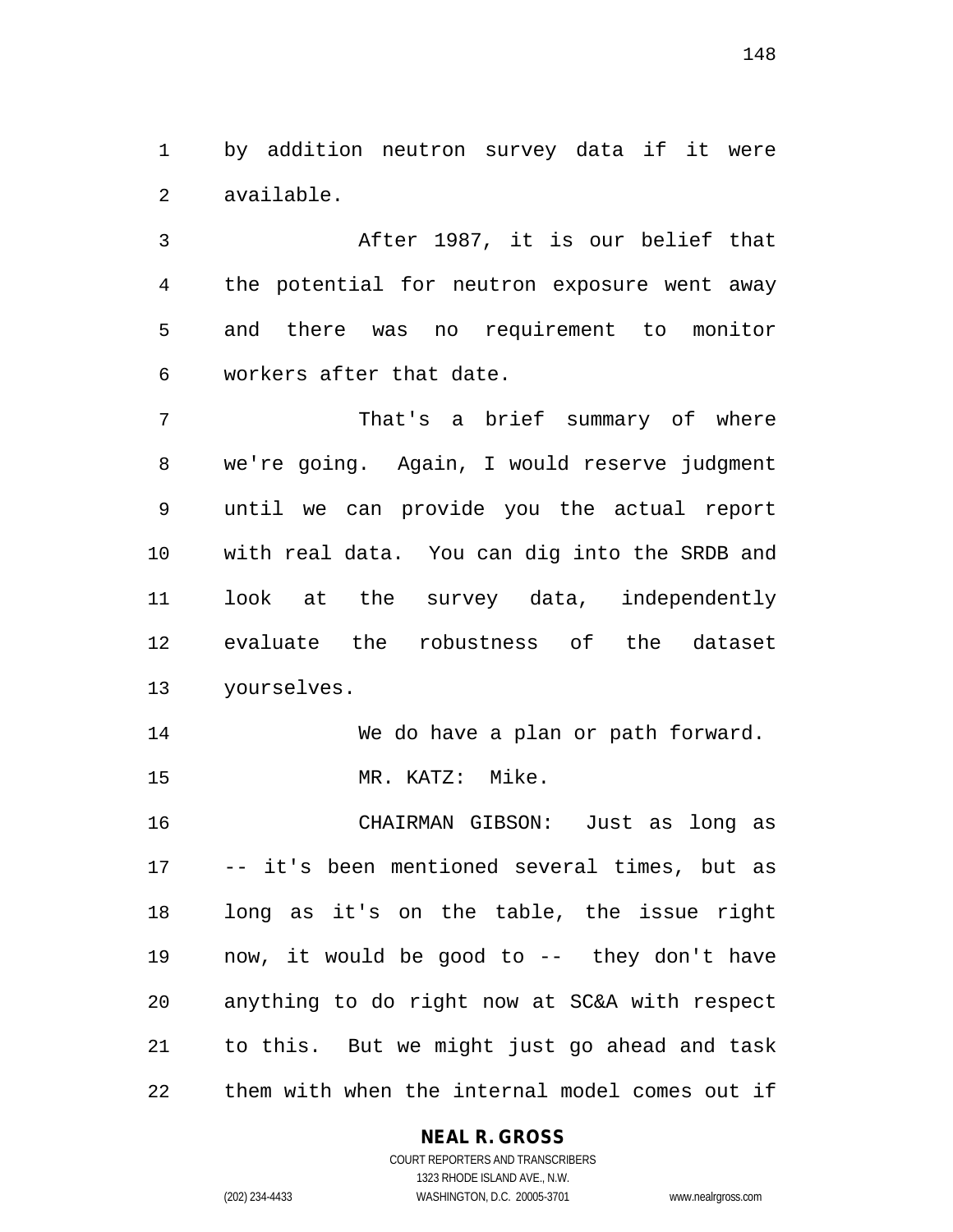1 they can get to it right away evaluate that. 2 Is that okay with you?

3 DR. NETON: Is that the internal 4 model or the external?

5 MR. STIVER: There also the issue 6 of the internal, the dataset that's going to 7 be used for it, and maybe you could get 8 started on that pretty quickly.

9 MR. KATZ: Is that okay with the 10 Work Group to task us --

11 MEMBER BEACH: It was one of the 12 things I was writing down. So you can start 13 with the dataset right away?

14 MR. STIVER: The dataset that's in 15 tab three that has been provided.

16 MEMBER BEACH: Okay.

17 MR. STIVER: We can begin 18 evaluating that pretty significantly in the 19 coworker model.

20 DR. HUGHES: What you are 21 referring to as tab three I think is what the 22 external data came from. That's not --

> **NEAL R. GROSS** COURT REPORTERS AND TRANSCRIBERS 1323 RHODE ISLAND AVE., N.W.

(202) 234-4433 WASHINGTON, D.C. 20005-3701 www.nealrgross.com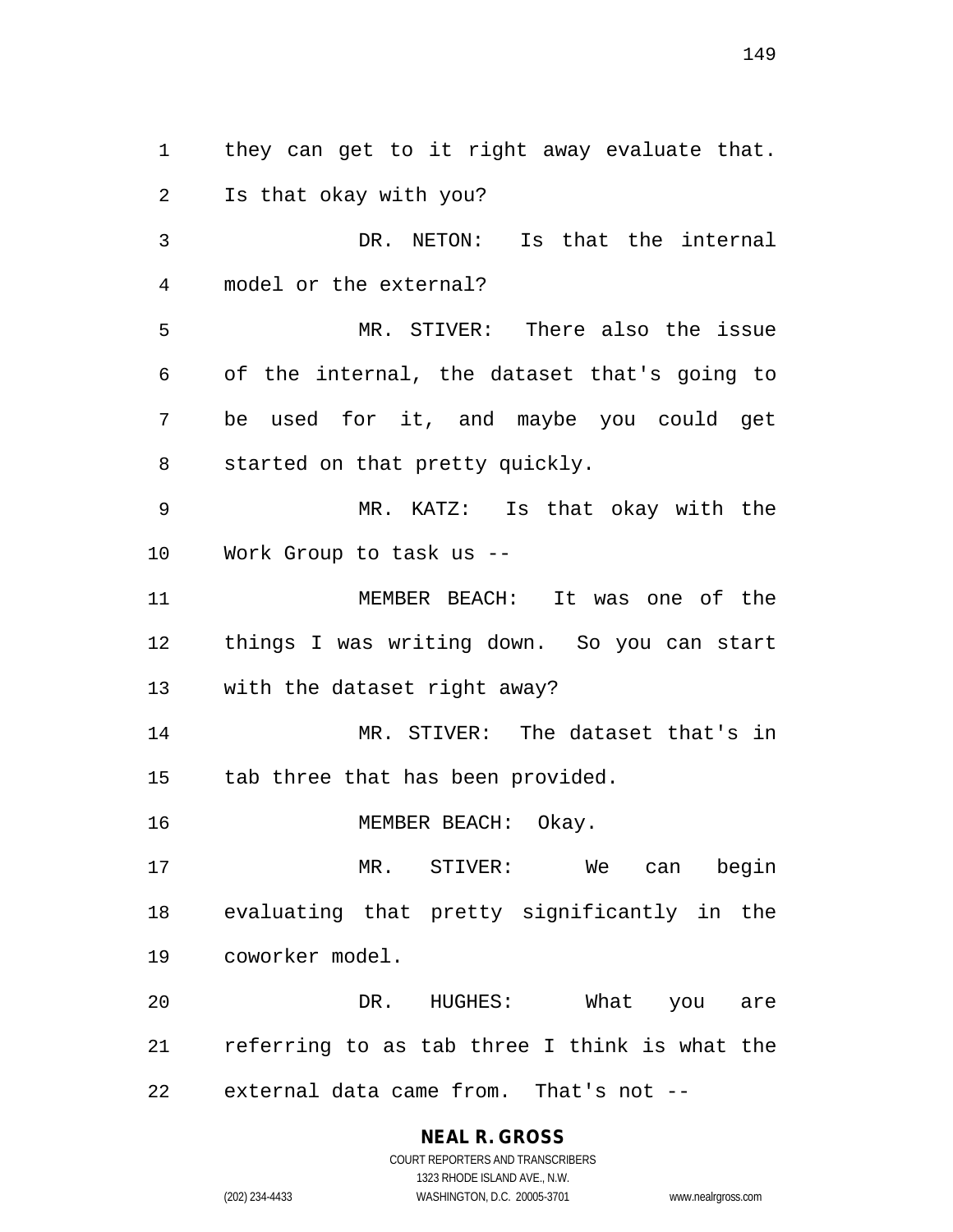1 MR. STIVER: I may be mistaken. 2 DR. NETON: I was a little 3 concerned about SC&A developing their own 4 model in advance of our model.

5 MR. KATZ: No. They can evaluate 6 it all in one when they have the internal 7 model in front of them. They can take up the 8 data that supports it at that time.

9 MR. STIVER: I think it would be 10 kind of analogous to what we did with the 11 external model. We just looked for 12 suitability without really trying to develop 13 any sort of model parameters on our own. And 14 then when the model does come out, then we 15 could look at that.

16 MR. KATZ: Regardless, I think you 17 can report on the model and the data 18 underlying it in an integrated fashion in one 19 report.

20 MR. STIVER: Yes.

21 DR. NETON: Prior to release of

22 our internal model?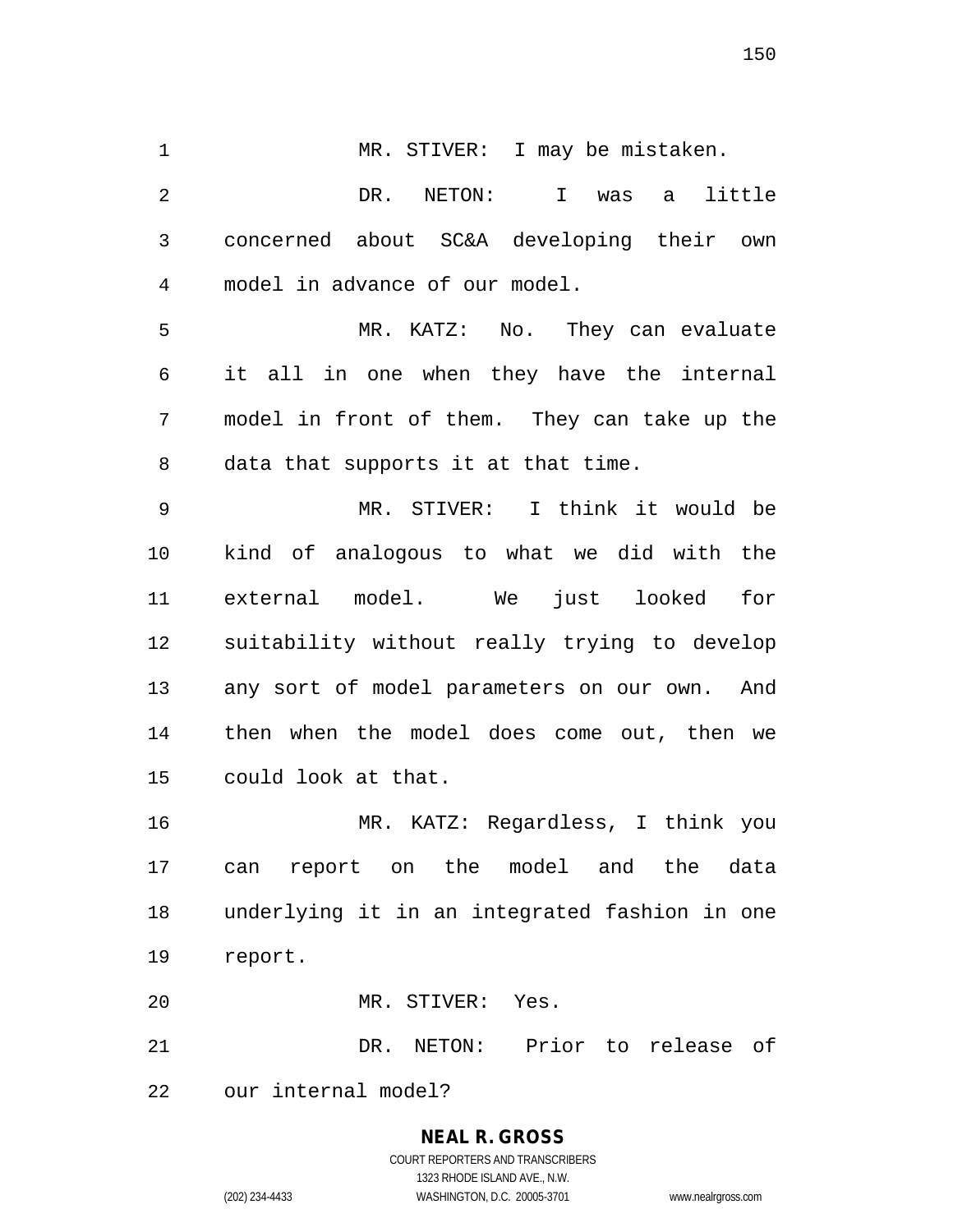1 MR. KATZ: No, no. After you 2 release your internal model, that's when they 3 would take up reviewing the model. 4 DR. NETON: That's fine. 5 MR. KATZ: If they've done some 6 homework on the database prior to that, that's 7 fine. But they just integrate it into one 8 report and -- 9 DR. NETON: I'm fine with that. 10 MR. KATZ: -- respond once it's 11 all -- 12 MR. STIVER: Yes. We wouldn't be 13 trying to do -- 14 DR. NETON: You know, it's awkward 15 for SC&A to sort of characterize the database 16 and say this is inadequate -- 17 MR. KATZ: No, there would be no 18 report. 19 DR. NETON: -- meanwhile we're 20 still in the process of putting our best 21 effort on the table. 22 MR. KATZ: There will be no report

> **NEAL R. GROSS** COURT REPORTERS AND TRANSCRIBERS

> > 1323 RHODE ISLAND AVE., N.W.

(202) 234-4433 WASHINGTON, D.C. 20005-3701 www.nealrgross.com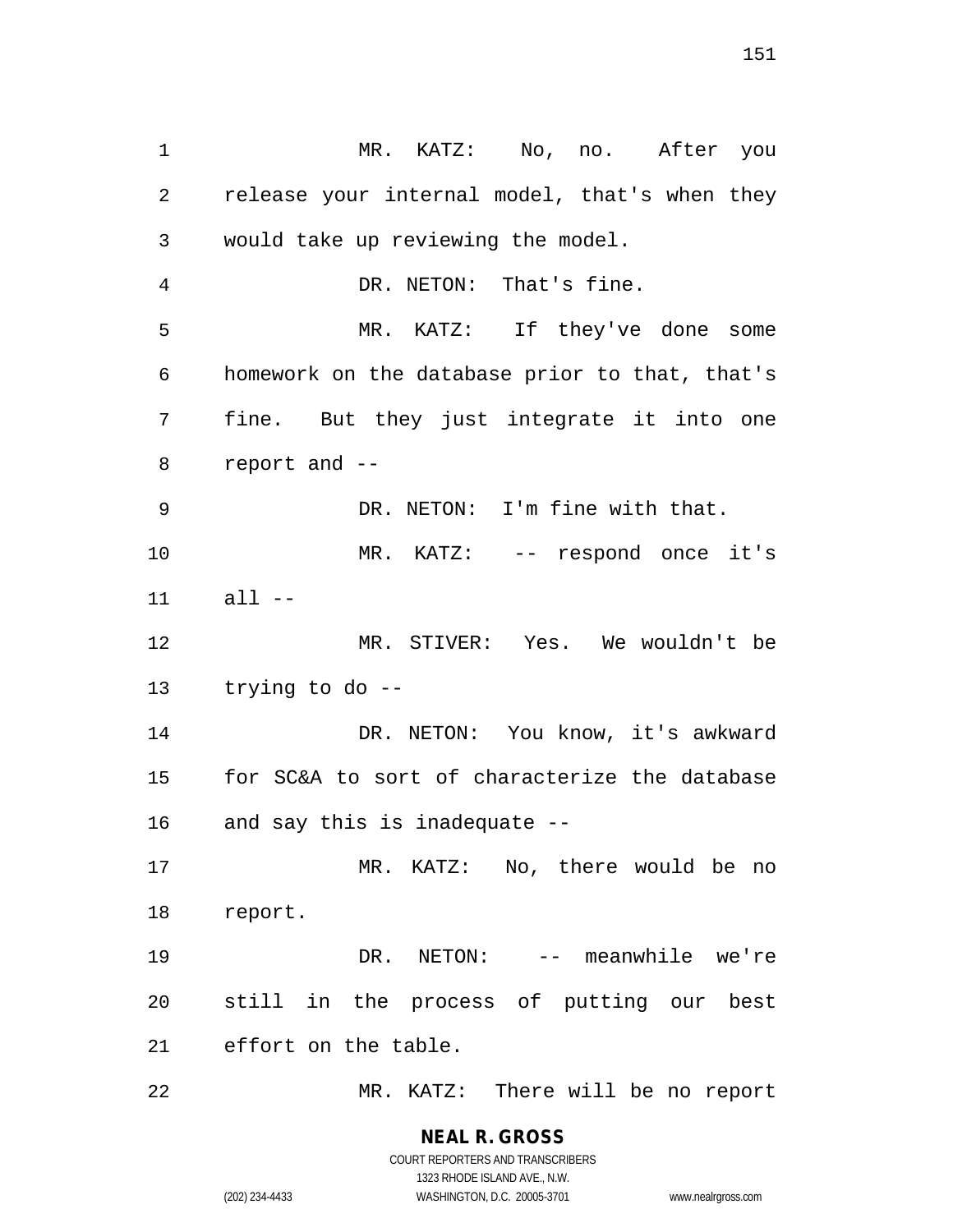1 until they have your final model to review. 2 DR. NETON: That's fine. 3 MR. BERONJA: Hans, before you go 4 on, I guess I had one question. I think Lara 5 had clarified something. I think I had asked 6 before if this was based on Santa Susana and 7 all four sites or whether it was based on Area 8 IV. And I think it's probably evident now 9 that it's really based on all four sites. I 10 guess my next question then, is it appropriate 11 for a coworker model to be developed for four 12 sites? 13 DR. NETON: Yes. You raise a very 14 good question. 15 MR. BERONJA: Rather than a 16 coworker model being developed for each site. 17 DR. NETON: We need to go back and

18 make sure that that is true that it can be 19 used for that. You're right. Because there 20 could be -- what you're suggesting and it's 21 possible that there could be underlying 22 distribution --

### **NEAL R. GROSS**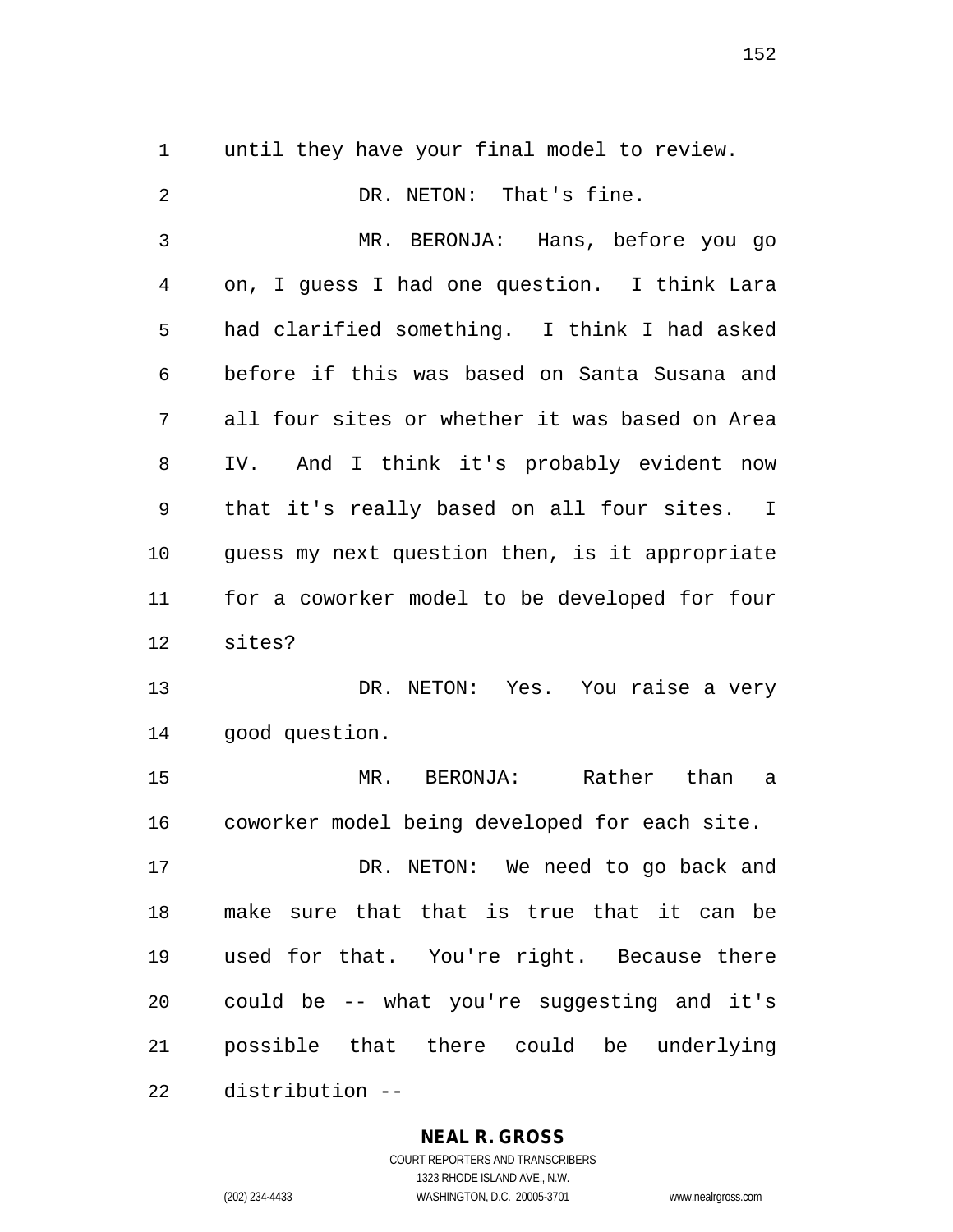1 MR. BERONJA: Yes. 2 DR. NETON: -- that are different 3 among the different sites. I think that's 4 hard enough to prove that for a single site 5 let alone multiple sites. 6 MR. BERONJA: I'm sure there's 7 much less data at the other three sites than 8 Area IV. 9 DR. NETON: So it may or may not 10 affect -- 11 DR. HUGHES: No, it's not true. 12 It's just that two of those sites are SECs. 13 So although -- it goes to 1948 but what we'll 14 potentially be looking at is for the non SEC 15 period mostly. So we would only actually look 16 at two sites. The third one is the Area IV. 17 DR. NETON: Yes. Right. 18 DR. HUGHES: -- not to mention any 19 partial dose reconstruction it might be used 20 for in earlier period. 21 MR. STIVER: There would still be 22 the issue of --

> **NEAL R. GROSS** COURT REPORTERS AND TRANSCRIBERS 1323 RHODE ISLAND AVE., N.W. (202) 234-4433 WASHINGTON, D.C. 20005-3701 www.nealrgross.com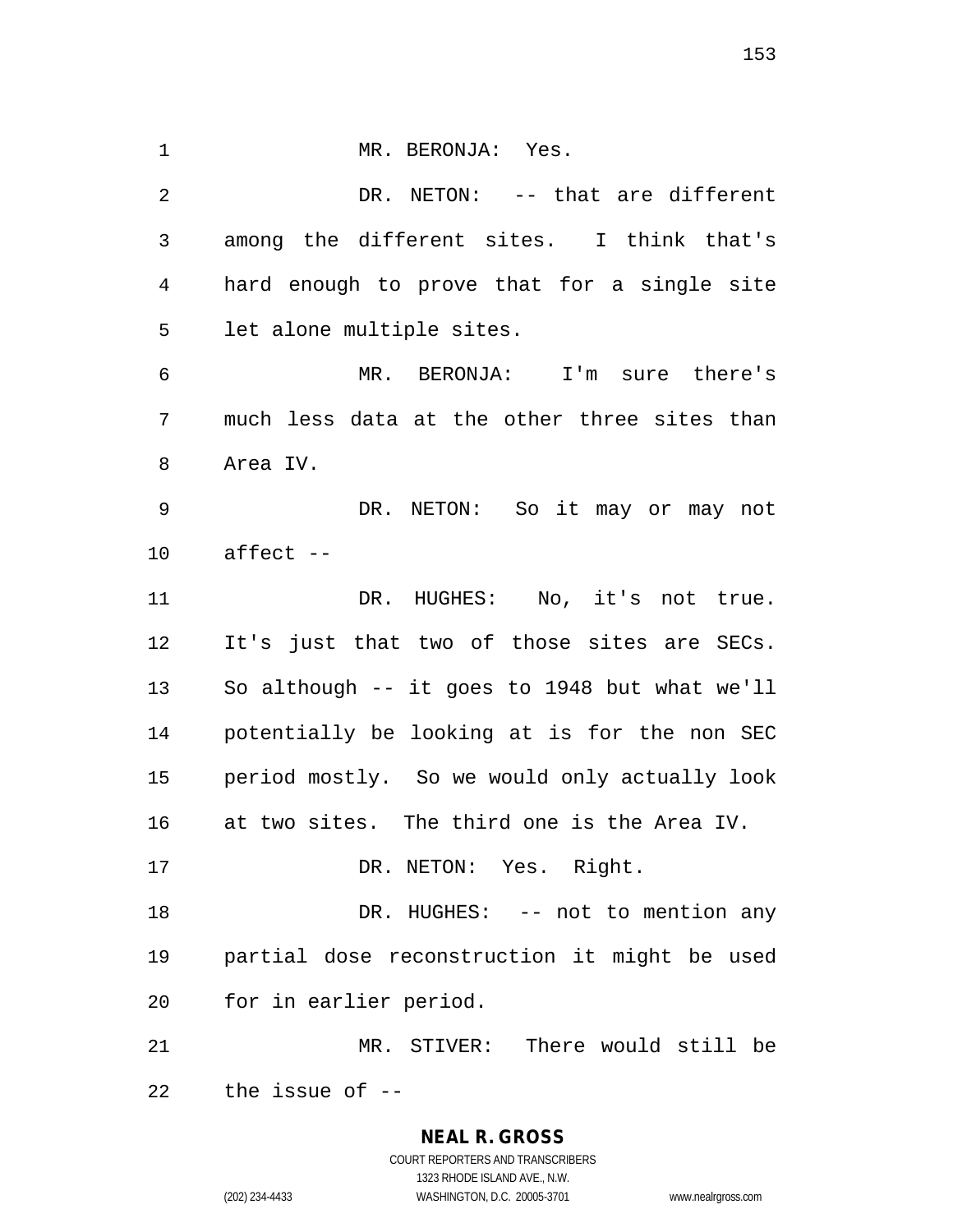1 DR. NETON: We still need to go 2 back and look at what's remaining and see how 3 the combination of those site data in one 4 database could the affect the viability, 5 suitability model.

6 MEMBER BEACH: Will that be in 7 your coworker report then?

8 DR. NETON: That needs to be 9 explained in the model.

10 MEMBER BEACH: Yes.

11 DR. BEHLING: This is Hans. In 12 light of the fact that NIOSH is still working 13 on the internal coworker model the question I 14 see as a problem is that when you deal with 15 the problems that we face for the external 16 model where obviously data was taken involving 17 workers exposure outside before or after their 18 employment. The problem with internal is that 19 suppose a person walks into Santa Susana in 20 1956 and he may not get a bioassay done on him 21 for a year and you don't know at this point 22 whether perhaps that bioassay represents

### **NEAL R. GROSS**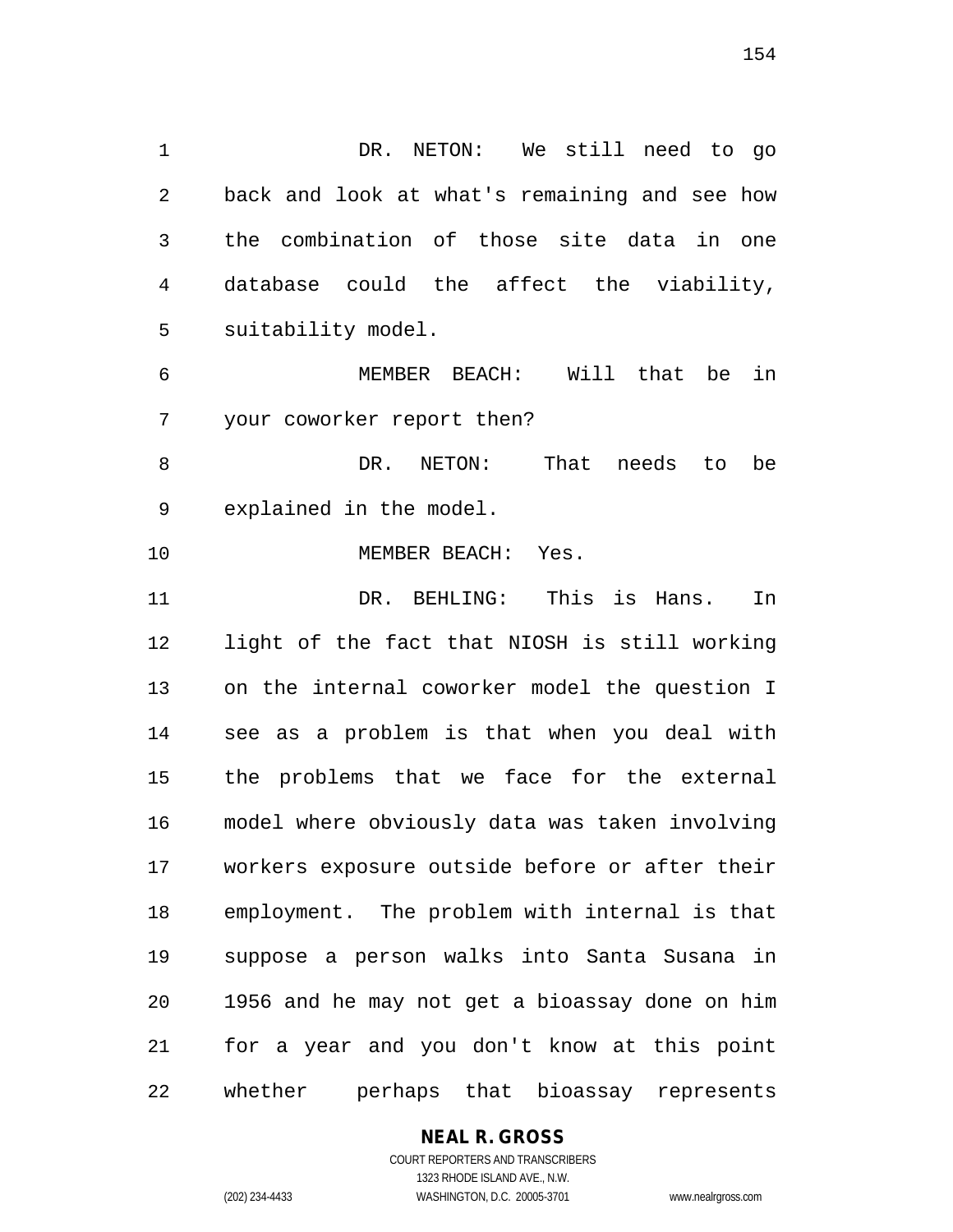1 internal exposure received at Santa Susana 2 versus before he got there at another 3 facility. And so this is a potential problem 4 that I just want to throw up as a caution flag 5 in saying how do we know how to read internal 6 exposure, segregate exposure received at Santa 7 Susana versus elsewhere.

8 DR. NETON: Hans, that would be an 9 issue at virtually any site we have a coworker 10 model for and it's not something unique for 11 this facility.

12 DR. BEHLING: Well, sometimes you 13 can segregate it based on the baseline 14 bioassay like a baseline whole body count or 15 something that says you came to us with a 16 certain body burden and we're not going to 17 take credit for that and so forth. But in the 18 older days often times there were no bioassays 19 for years and then all of a sudden you 20 introduce it.

21 But as a minimum we do -- I'm sure 22 the internal database for the Boice probably

## **NEAL R. GROSS** COURT REPORTERS AND TRANSCRIBERS 1323 RHODE ISLAND AVE., N.W.

(202) 234-4433 WASHINGTON, D.C. 20005-3701 www.nealrgross.com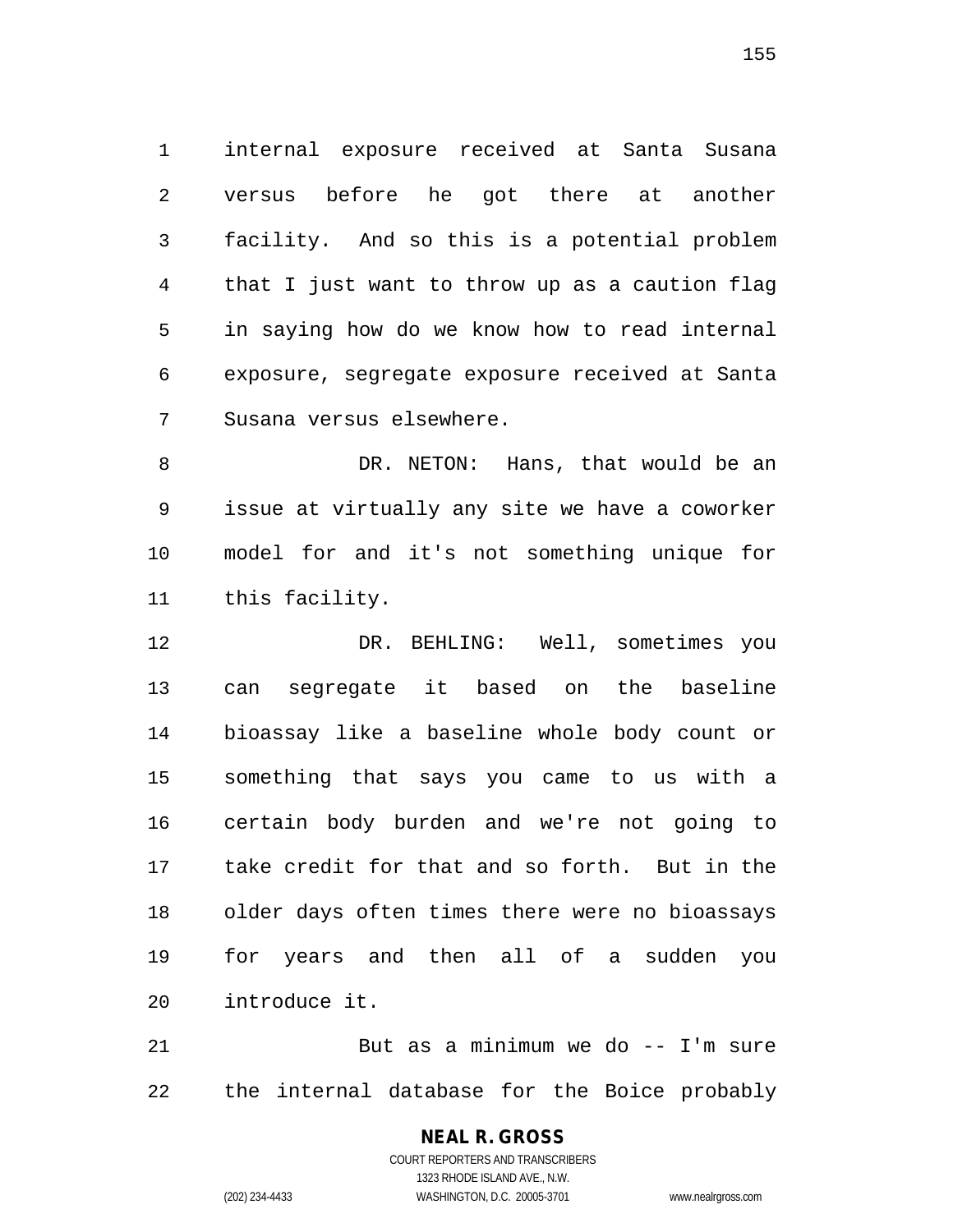1 also identifies bioassay data that precedes 2 their employment or postdates their employment 3 at Santa Susana. And I would hope that we 4 could possibly remove that and not enter that 5 or develop a coworker model that suffers from 6 the same problems that the external coworker 7 model has.

8 DR. NETON: That's a good point. 9 I mean it's something that we certainly need 10 to consider.

11 MEMBER BEACH: So, Mike, I have a 12 question. Will we need to do a formal tasking 13 for SC&A to review the NTA film issue that's 14 being developed? I think it's closer to 15 coming out than the internal.

16 MR. STIVER: It sounds like the 17 NTA film paper is just about ready and it 18 might be better to start with that if it's 19 going to be coming out.

20 MEMBER BEACH: Do we have to 21 formally task on that one as well?

22 MR. KATZ: You are so tasked.

### **NEAL R. GROSS**

COURT REPORTERS AND TRANSCRIBERS 1323 RHODE ISLAND AVE., N.W. (202) 234-4433 WASHINGTON, D.C. 20005-3701 www.nealrgross.com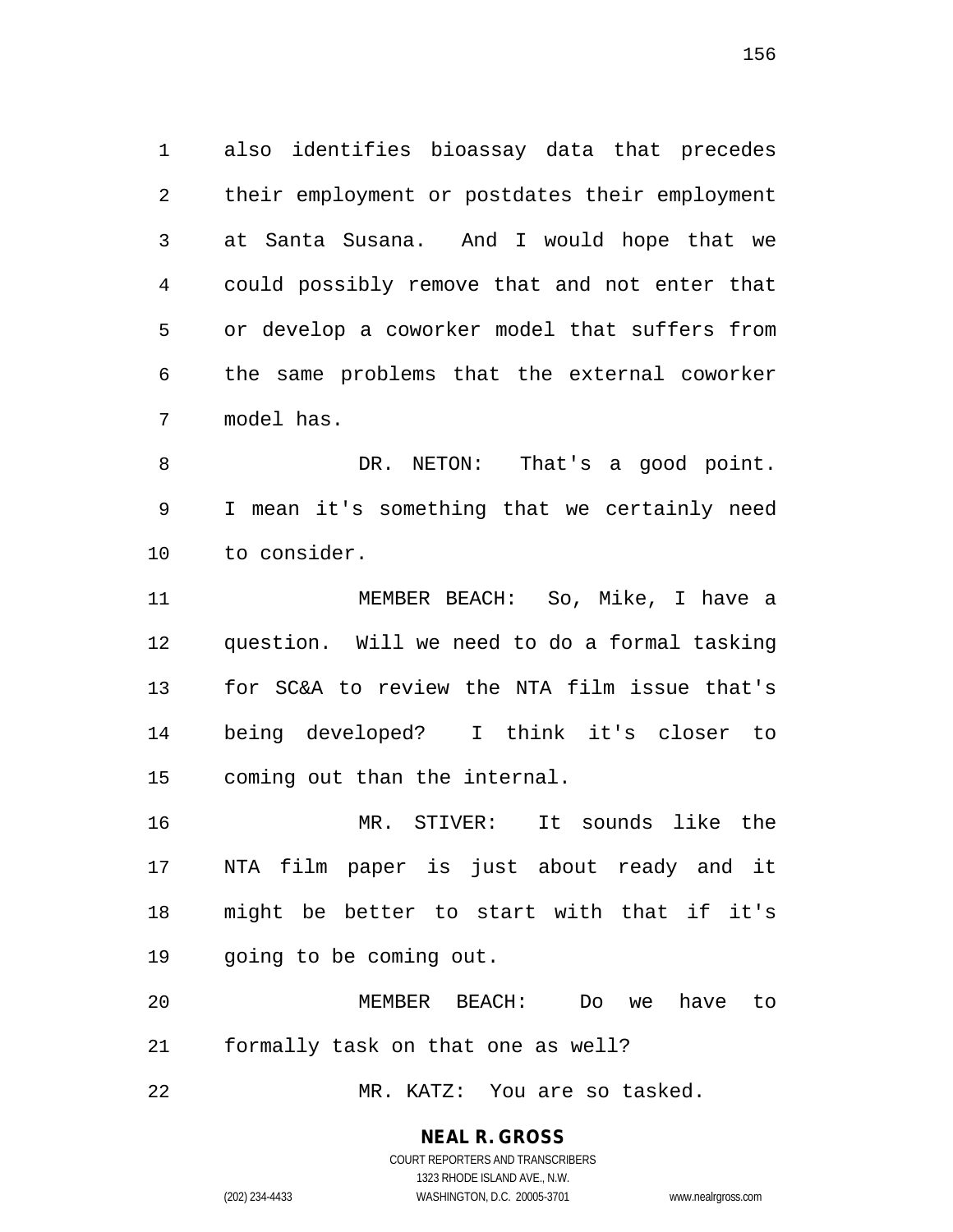1 MR. STIVER: That's good. 2 MEMBER SCHOFIELD: It seems like 3 the NTA film issue is going to have broad 4 implications for a lot of facilities and 5 sites. It may be almost generically. 6 MR. STIVER: Yes. Could it be 7 applicable to or far-reaching beyond Santa 8 Susana? 9 DR. NETON: It's really on a case-10 by-case basis with the NTA film I think. 11 MEMBER MUNN: It is being covered 12 on many other sites. 13 DR. NETON: Yes. I mean we have 14 gone through this on like 12 where we actually 15 created spectra for the energy and account for 16 the difference. 17 MEMBER SCHOFIELD: What I was 18 thinking is the different energy, some of them 19 you're going to see over and over at different 20 facilities to bring it into the questions here 21 in some of this where we run into at other 22 facilities where that same question is coming

### **NEAL R. GROSS**

COURT REPORTERS AND TRANSCRIBERS 1323 RHODE ISLAND AVE., N.W. (202) 234-4433 WASHINGTON, D.C. 20005-3701 www.nealrgross.com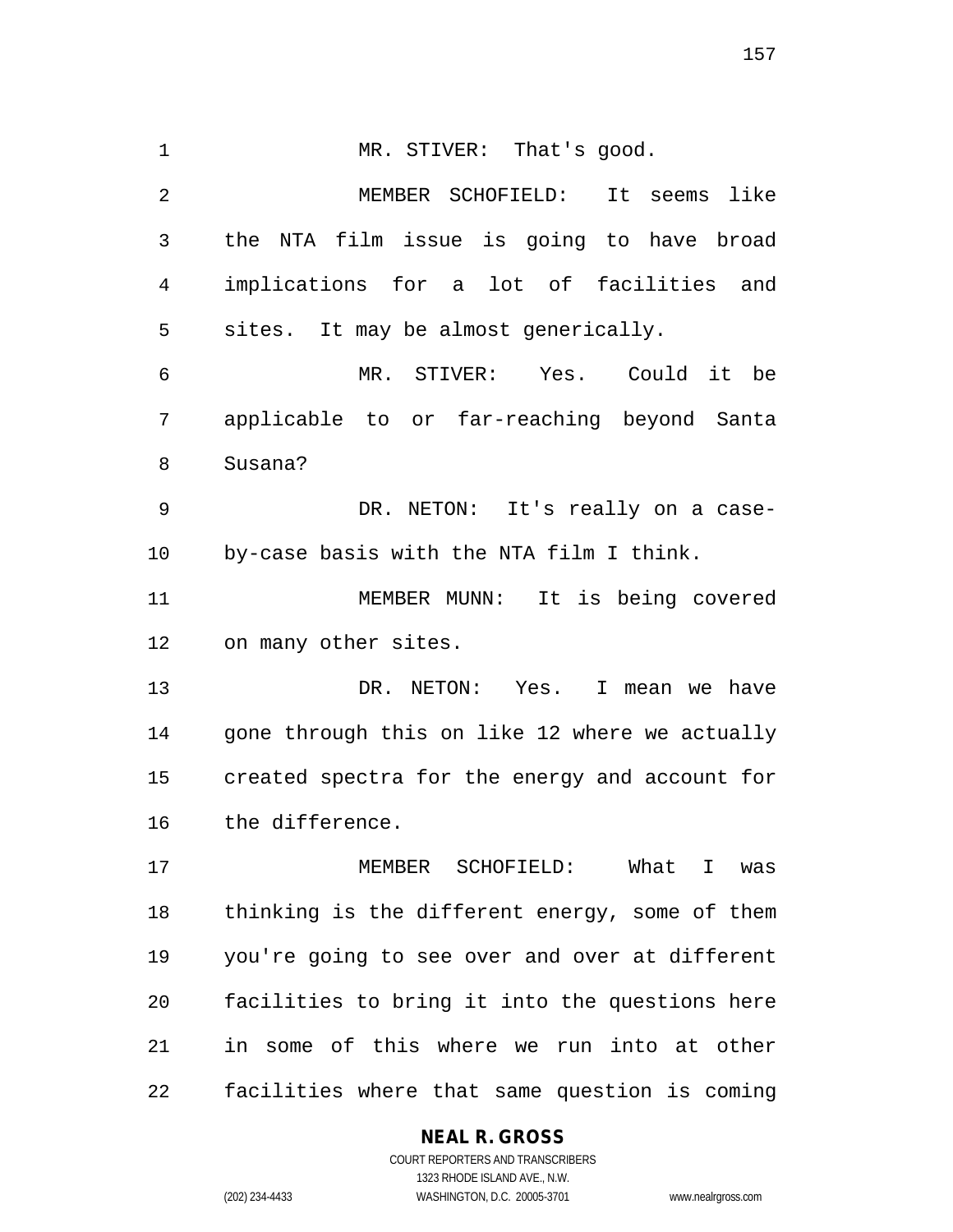1 up about roughly the same energy level.

2 DR. NETON: Yes. The problem with 3 that is that it tends to vary quite a bit. We 4 have this situation going on at Mound right 5 now. What is the energy spectrum at Mound? 6 And it's totally dependent upon the shielding, 7 the type of shielding, the orientation. 8 MR. STIVER: Each source term is 9 going to essentially have its own spectrum, 10 isn't it? 11 DR. NETON: Yes. And you're 12 right. At one point I thought we could have a 13 generic model for NTA film for, say, a reactor 14 facility. And we had our people look into 15 this and it just turned to be a very difficult  $16 - -$ 17 MEMBER BEACH: There's too much 18 variation. 19 DR. NETON: -- a bounding value on 20 it. 21 MR. STIVER: Yes. 22 DR. NETON: And it was a very,

> **NEAL R. GROSS** COURT REPORTERS AND TRANSCRIBERS

> > 1323 RHODE ISLAND AVE., N.W.

(202) 234-4433 WASHINGTON, D.C. 20005-3701 www.nealrgross.com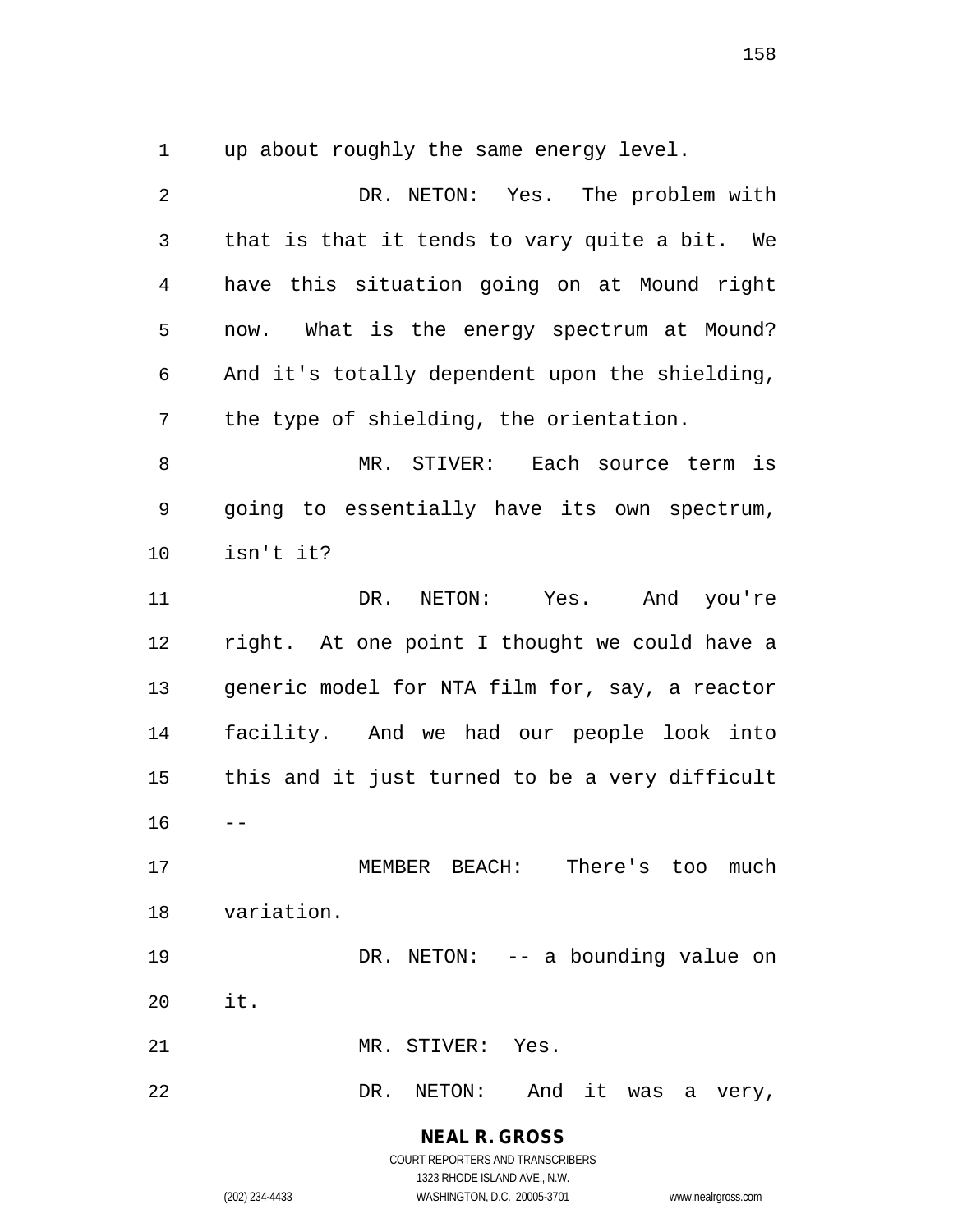1 very difficult process.

2 MR. STIVER: Site specific, yes. 3 DR. NETON: Years ago we tried and 4 so far we've not been successful putting a 5 generic neutron spectrum. 6 MEMBER SCHOFIELD: I withdraw my 7 comment. 8 DR. NETON: I think you made a 9 good comment. I wish we could do that. 10 MEMBER BEACH: I have another 11 question for NIOSH. In Lara's report, it 12 talked about all of the different products 13 that they received from SC&A. Are there any of 14 those that you'll be issuing any memos or 15 White Papers based on SC&A's reports that you 16 can talk about? There were four items. 17 MR. STIVER: One is the Petition 18 Evaluation Report update. 19 MEMBER BEACH: Yes. 20 MR. STIVER: The addendum to the 21 Site Profile and then the others were -- 22 MEMBER BEACH: One was the staff.

> **NEAL R. GROSS** COURT REPORTERS AND TRANSCRIBERS

> > 1323 RHODE ISLAND AVE., N.W.

(202) 234-4433 WASHINGTON, D.C. 20005-3701 www.nealrgross.com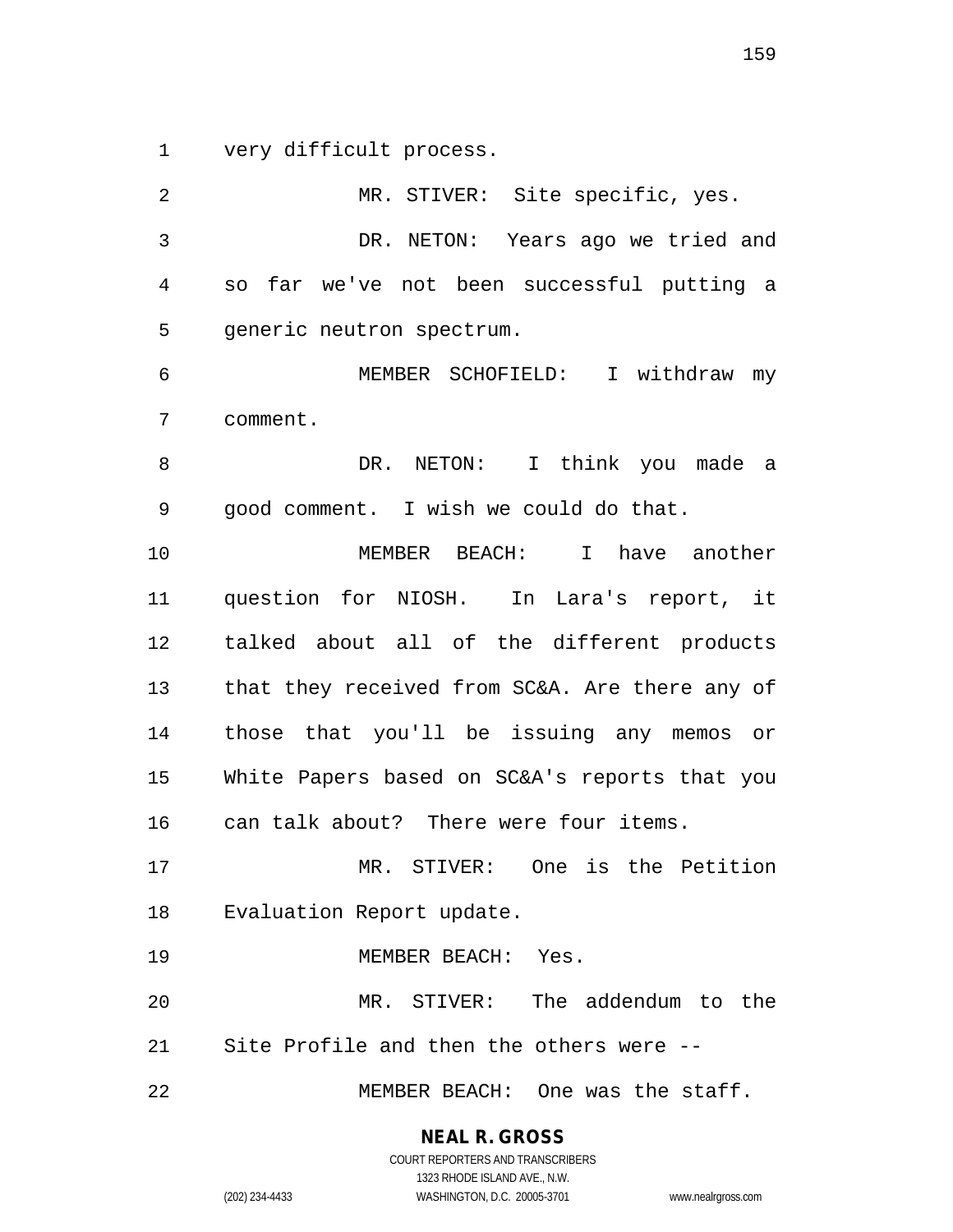1 DR. HUGHES: Well, the external 2 coworker model will definitely be based on 3 what we just all discussed.

4 DR. NETON: I think right now I 5 see three issues that we need to provide. One 6 is the revised external coworker model. One 7 is the complete internal coworker model. And 8 the third one has to do with the explanation 9 of how we're going to do environmental doses. 10 Those are the three in my mind unless I'm 11 missing something.

12 MR. STIVER: And the NTA film -- 13 within the external coworker model.

14 DR. NETON: Well, there's four 15 actually, four possible.

16 MEMBER BEACH: Thanks. I just 17 wanted to make sure I didn't miss anything. 18 Thanks.

19 MR. STIVER: Yes, that's good.

20 MEMBER BEACH: Thanks.

21 MR. STIVER: Very good.

22 DR. NETON: If you sit for a few

**NEAL R. GROSS** COURT REPORTERS AND TRANSCRIBERS

1323 RHODE ISLAND AVE., N.W. (202) 234-4433 WASHINGTON, D.C. 20005-3701 www.nealrgross.com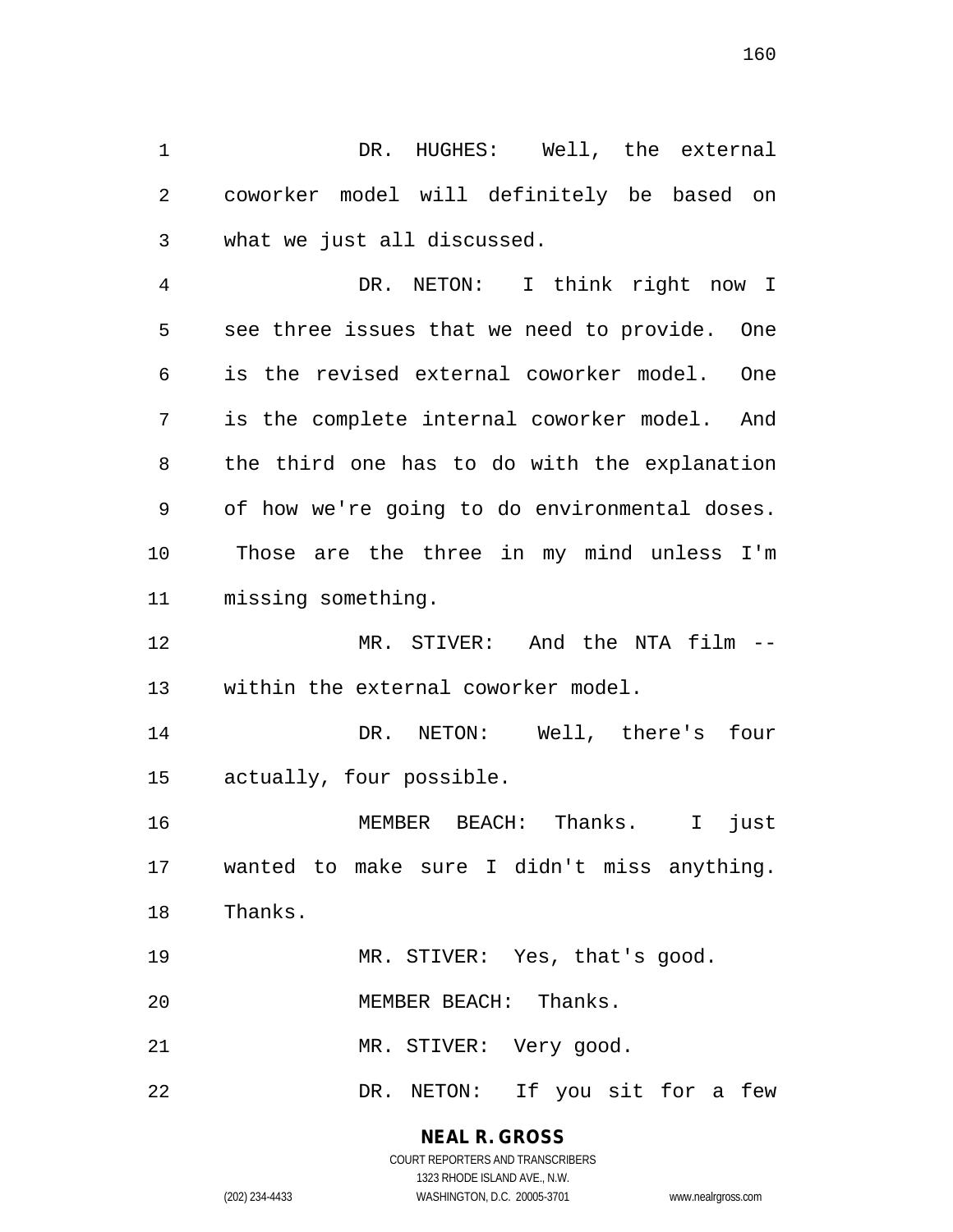1 Working Group meetings, they all kind of blur 2 together. So go back to Hans. Is that right? 3 MR. KATZ: Is that it, Hans? 4 DR. BEHLING: Yes, I think we 5 covered the points that I identified in my 6 White Paper and unless somebody else has a 7 specific question, I think I'm pretty through 8 with the presentation. 9 MS. KLEA: Hans, this is Bonnie. 10 Are the mixed fission products -- now it was 11 pointed out that they were unspecified as to 12 which radionuclides were in them. Is that as 13 important as the neutron issue? 14 DR. BEHLING: I can't really 15 address that in the coworker model because 16 we're only dealing with penetrating radiation. 17 MS. KLEA: Okay. 18 DR. BEHLING: Meaning external 19 exposure to hard photons that obviously 20 penetrate at least 1,000 millirems of 21 centimeter square filter and register as such. 22 So I can't really comment as to whether or

**NEAL R. GROSS**

COURT REPORTERS AND TRANSCRIBERS 1323 RHODE ISLAND AVE., N.W. (202) 234-4433 WASHINGTON, D.C. 20005-3701 www.nealrgross.com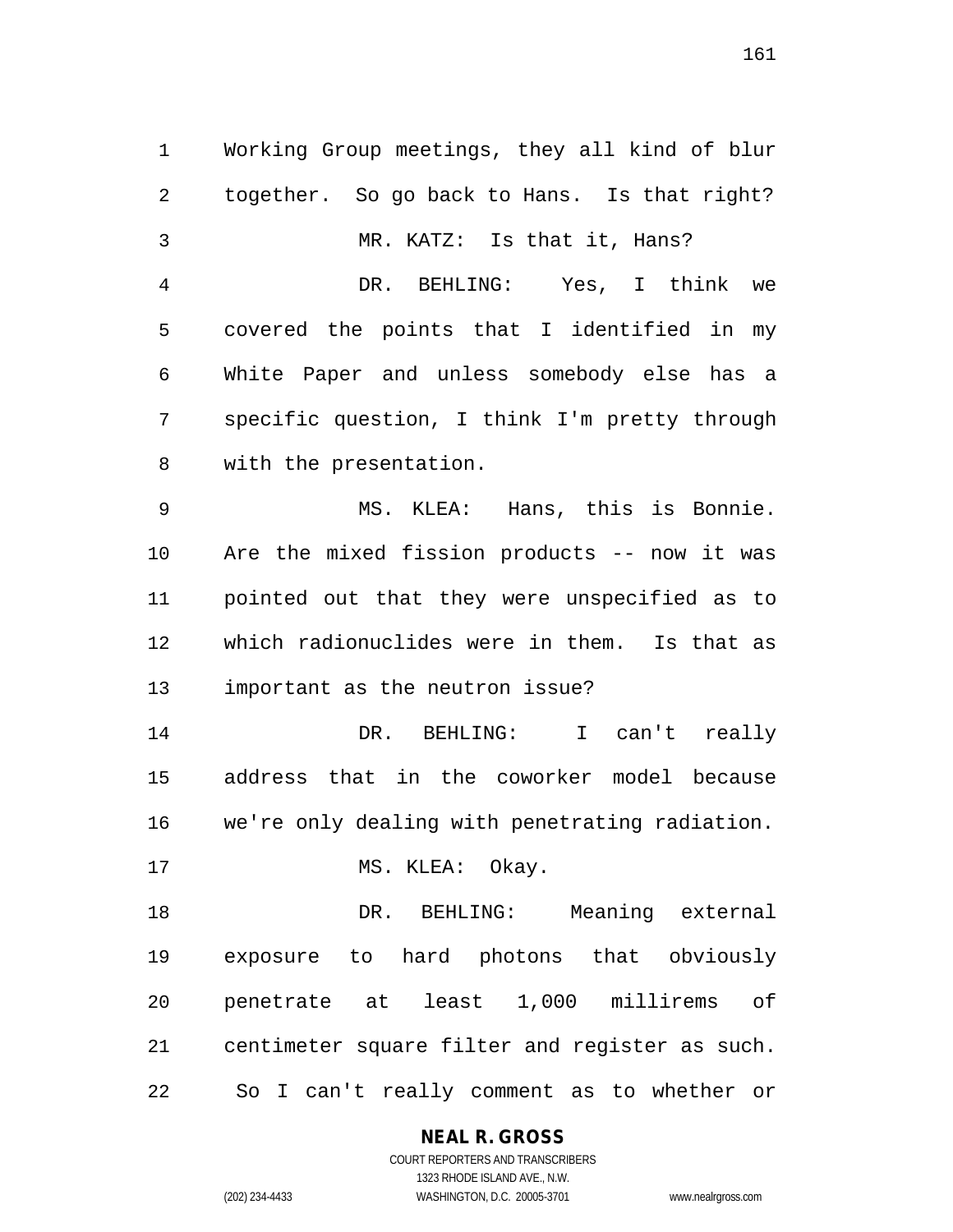1 not that is complicated by issues surrounding 2 the mixed fission products.

3 That might -- you know when you 4 talk about mixed fission products we have to 5 always identify whether they're talking about 6 external versus internal. Some fission 7 products like strontium-90 are only internal 8 issues and not external. Some are both 9 internal and external. 10 MS. KLEA: Okay. Thank you. 11 MR. KATZ: Thanks for your good 12 work, Hans. Anything else? 13 DR. BEHLING: Do you think you 14 guys are ready for lunch? 15 CHAIRMAN GIBSON: Anything else 16 before we break for lunch?

17 MR. KATZ: Are you ready for 18 lunch, Hans? 19 DR. BEHLING: I don't eat lunch.

20 MR. STIVER: I think we're pretty 21 well summed up now.

22 MR. KATZ: What is left on the

**NEAL R. GROSS** COURT REPORTERS AND TRANSCRIBERS

1323 RHODE ISLAND AVE., N.W.

(202) 234-4433 WASHINGTON, D.C. 20005-3701 www.nealrgross.com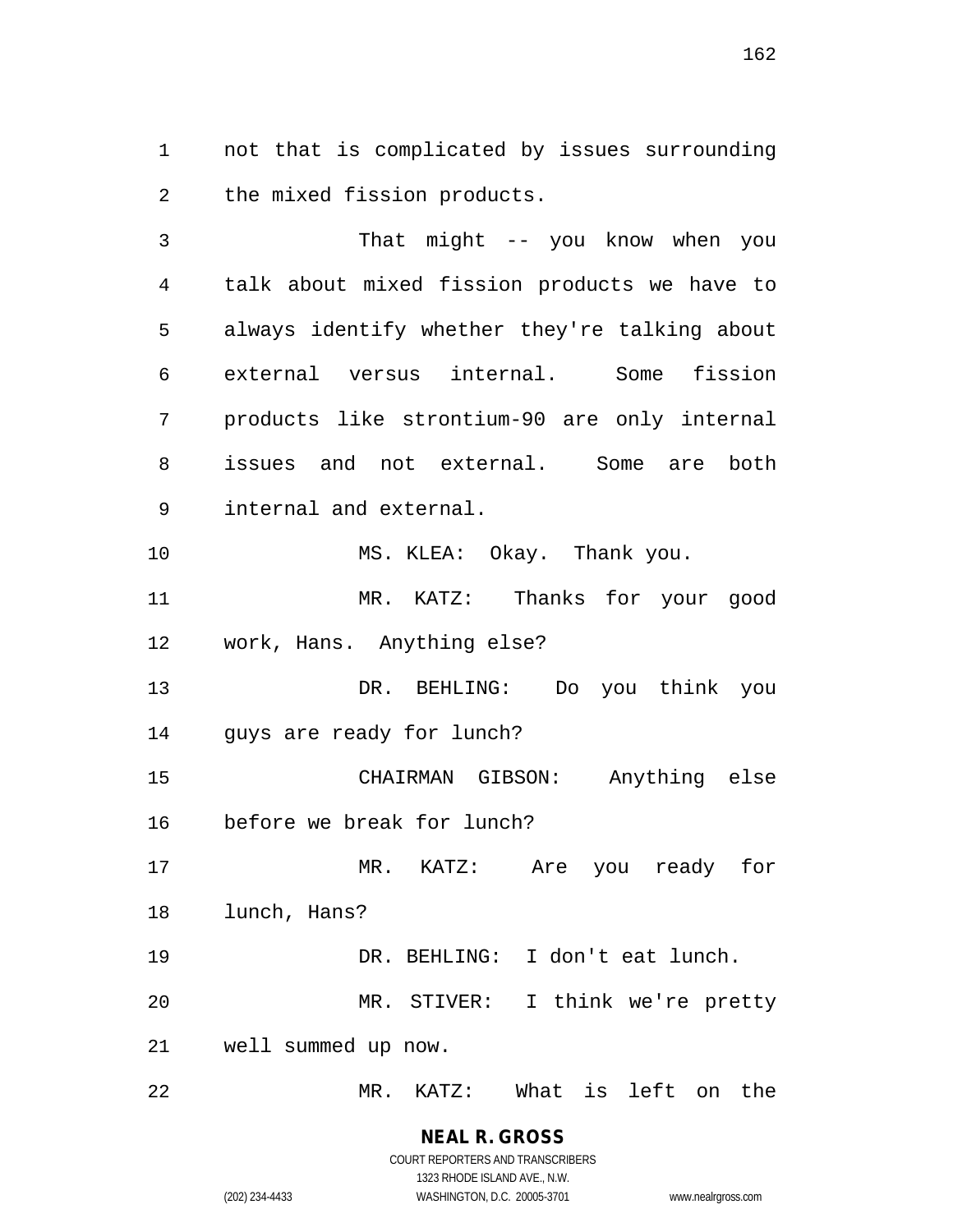1 agenda? We have the actions forward for SC&A 2 and for DCAS.

3 MR. STIVER: We've discussed all 4 the issues that SC&A has.

5 CHAIRMAN GIBSON: Make sure we've 6 discussed new issues that haven't been raised. 7 I mean we're kind of making them altogether. 8 Just to briefly go over that to make sure  $9$  that  $-$ 

10 MR. STIVER: No, we don't have any 11 more than what we've already presented.

12 MR. KATZ: I think that's the 13 menu.

14 MEMBER BEACH: Well, and no, this 15 isn't on the menu, but because we haven't met 16 for a year Site Profile issues. I know we had 17 a Site Profile matrix. Where -- I guess I'm 18 kind of wondering --

19 MR. STIVER: As of last year we 20 went through the Site Profile and resolved 21 most of the issues. The others that weren't 22 resolved were put into this SEC profile.

**NEAL R. GROSS**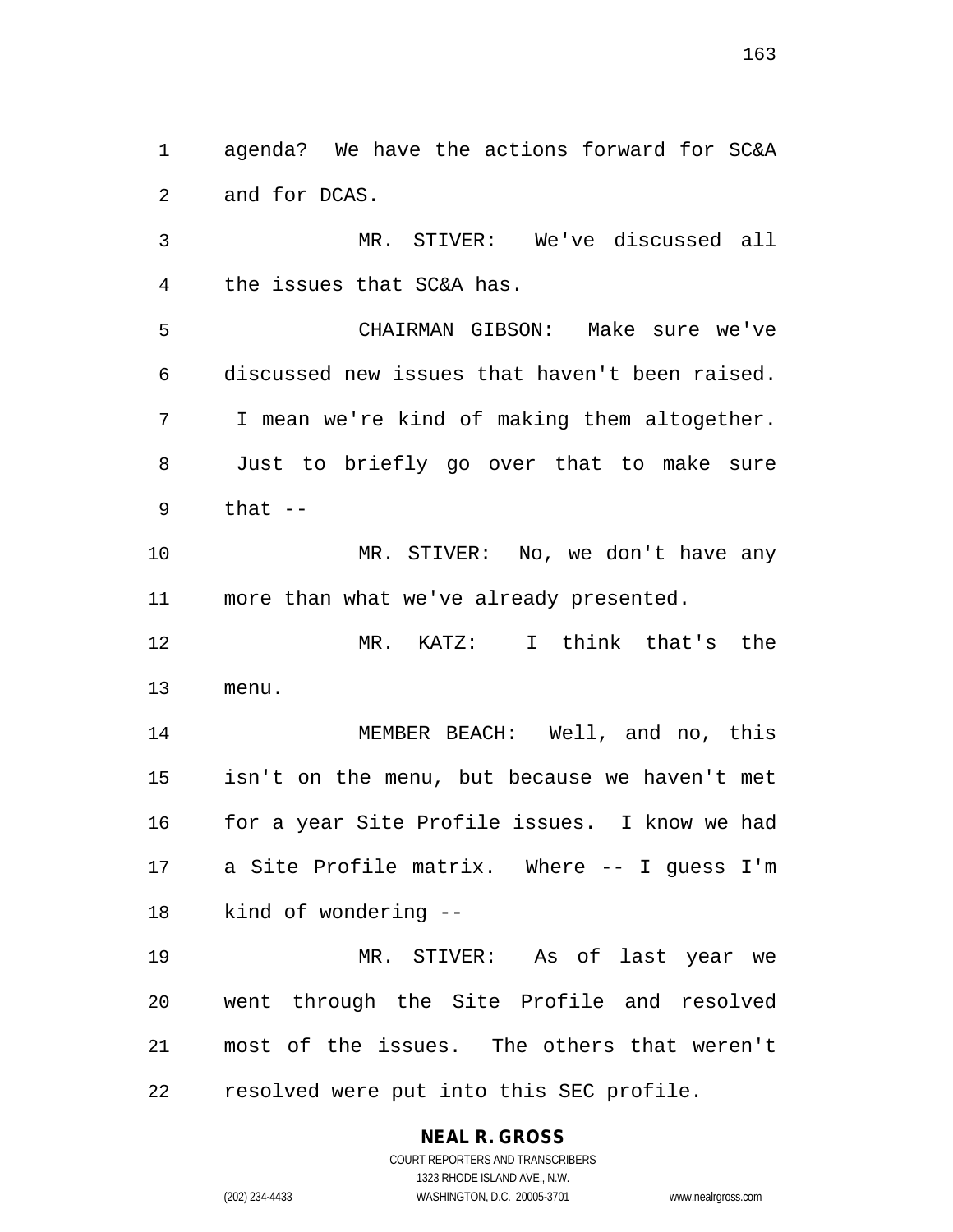1 MEMBER BEACH: So they were path 2 forward. 3 MR. STIVER: So they were moved 4 forward. 5 MEMBER BEACH: Okay. 6 MR. STIVER: And we've discussed 7 all those today. 8 MEMBER BEACH: Before me I have 9 three matrices and trying to cash all of 10 what's there. 11 MR. STIVER: I understand. They 12 get kind of confusing. Definitely. But I 13 think the real remaining issue from the issue 14 matrix was the environmental model. 15 MEMBER BEACH: Okay. Great. 16 MEMBER SCHOFIELD: The 17 environmental one that is actually covered in 18 work you've already done, right? Is that -- 19 my understanding correct? 20 MR. STIVER: This is really a 21 NIOSH item to continue developing their 22 environmental.

#### **NEAL R. GROSS**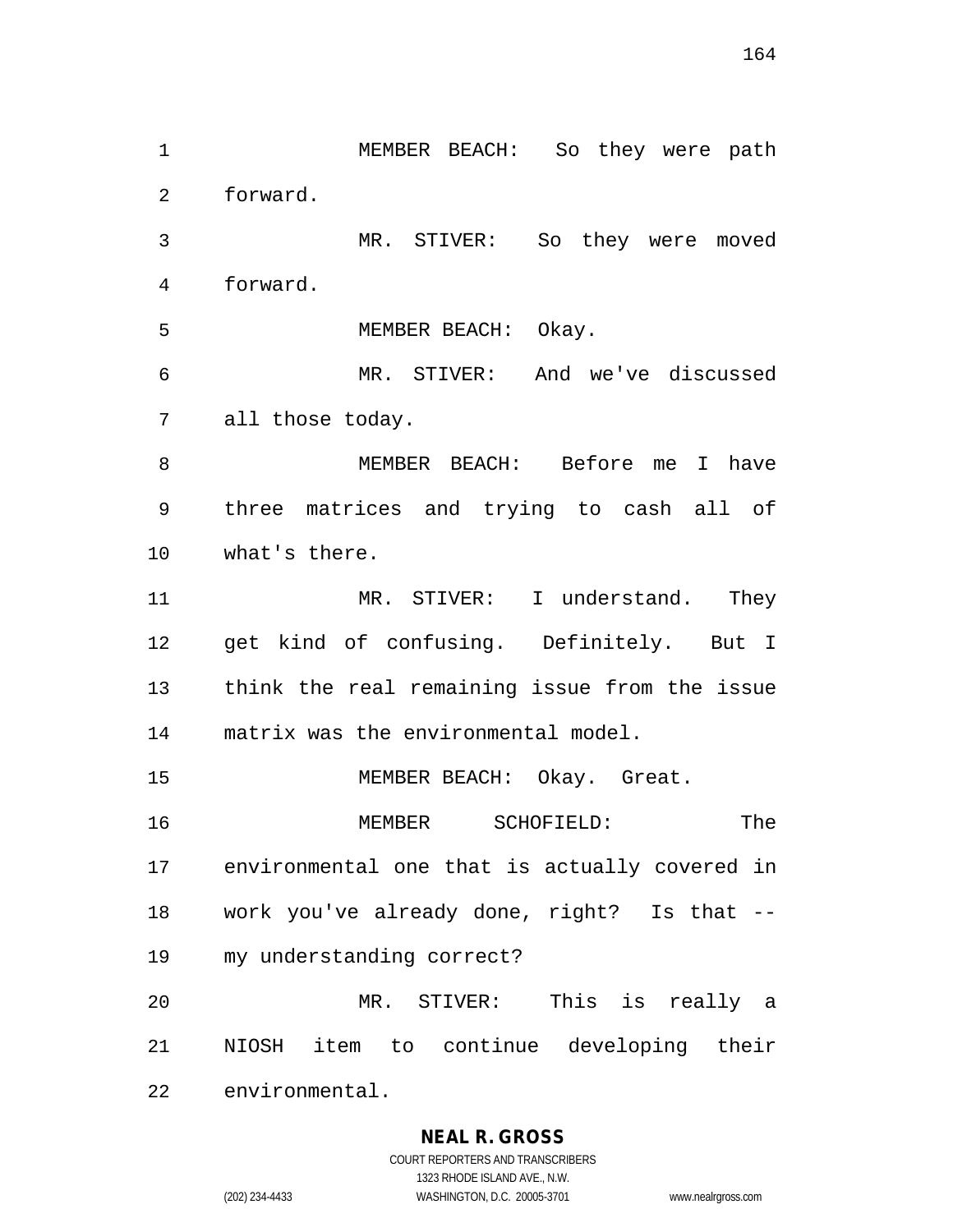1 MEMBER SCHOFIELD: You guys are 2 already working on that issue. 3 MR. STIVER: It just hasn't been - 4 - it's not completed yet. 5 MEMBER SCHOFIELD: Okay. 6 DR. NETON: SC&A essentially was 7 questioning the applicability of later data 8 and going back in time to -- 9 MR. STIVER: Back extrapolation 10 issue. 11 DR. NETON: -- back extrapolation, 12 yes. 13 MEMBER SCHOFIELD: Okay. I just 14 wanted to make sure I understand that 15 correctly. 16 MR. STIVER: Let me just kind of 17 summarize what I have so far and make sure 18 we're all on the playing field. As far as the 19 environmental models that NIOSH was going to 20 continue working on that and at some future 21 date then provide a product related to that. 22 We were to review the internal

**NEAL R. GROSS**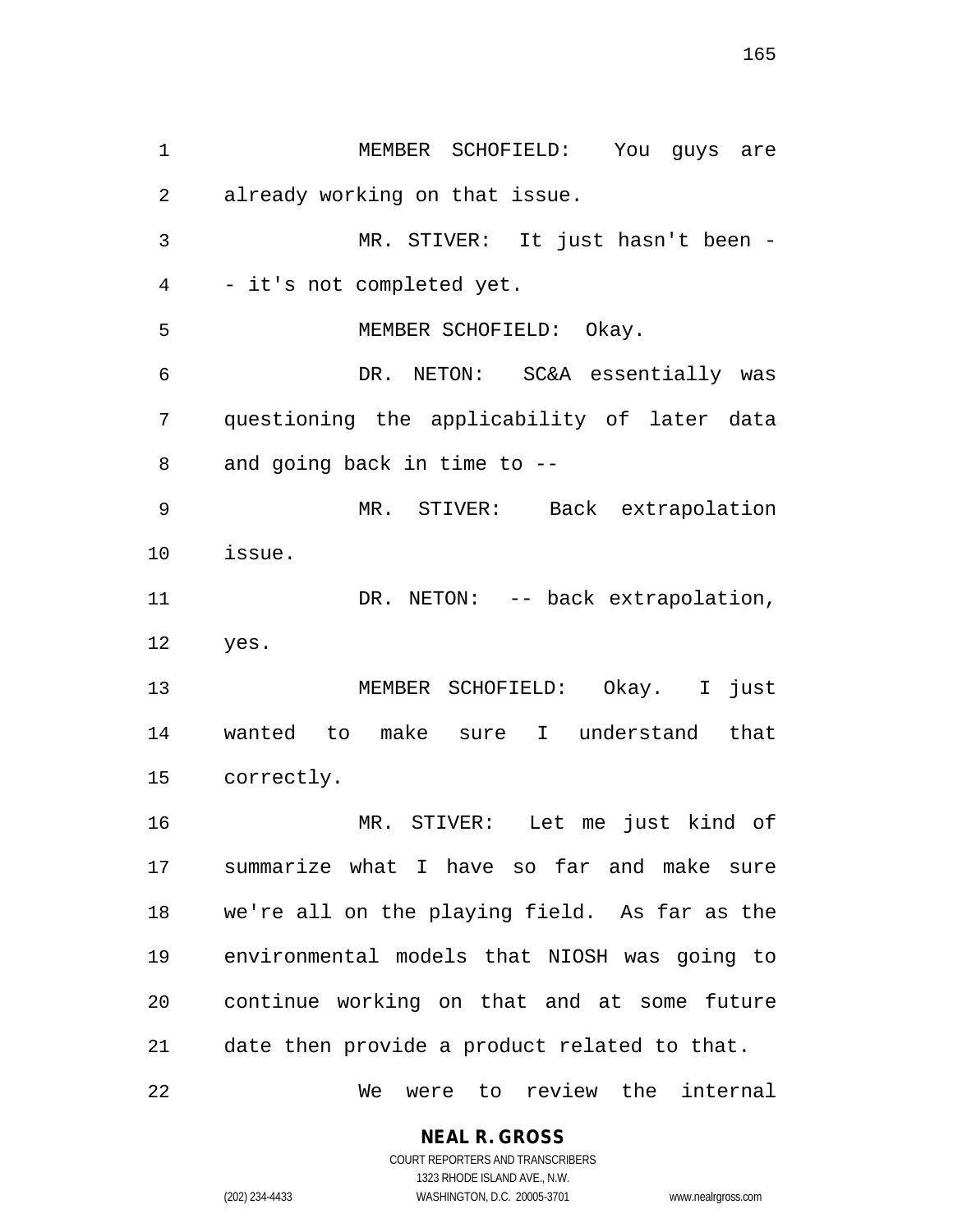1 coworker model and the underlying datasets.

2 And NIOSH is also going to look at 3 revising and cleaning up the database of the 4 external model and then there will be some 5 determination as to whether the remaining data 6 are still suitable for the external coworker 7 model. It's going to be kind of far down the 8 road, but I suppose at that point that it 9 would need to be reviewed as well at that time 10 when that final database is provided.

11 And related to the external model 12 would be our review of the NIOSH paper on the 13 NTA issues. That's what I have as work 14 things.

15 MEMBER BEACH: That's what I have. 16 DR. MAURO: This is John. Just 17 for clarification, and, Ted, you could help us 18 with this, it sounds like with regard to the 19 material, the White Papers, or the material 20 that will be coming from NIOSH in the future 21 whether it's environmental, cleaning up the 22 external including both photon and neutron,

### **NEAL R. GROSS**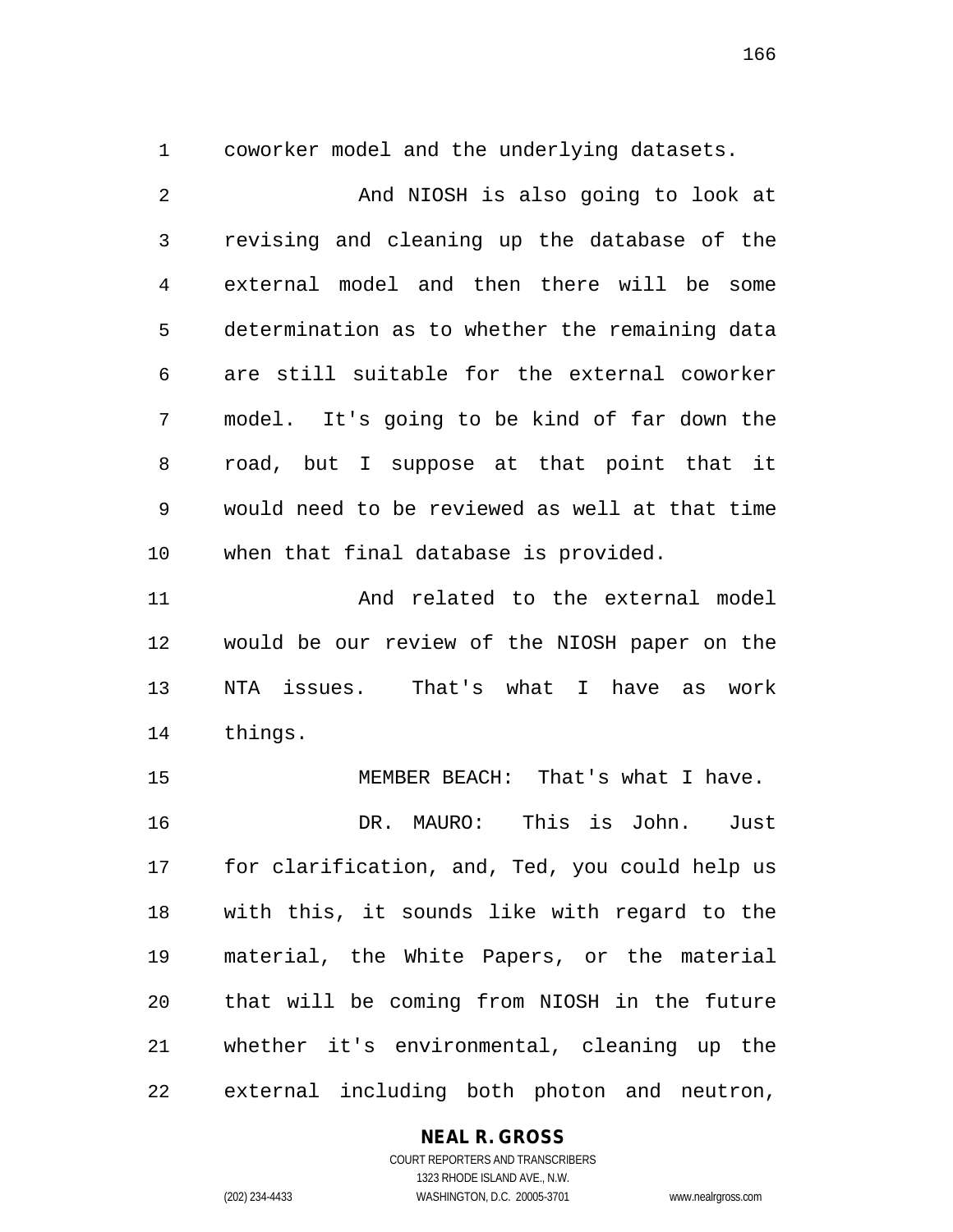1 and of course eventually the coworker model 2 for internal, all of those will take some form 3 as a report coming out of NIOSH. Are we 4 getting the task at this time to review them 5 when they come out or do we wait direction? 6 MR. KATZ: No. That's what we 7 said already that you will review them as 8 they're released.

9 DR. MAURO: Very good. I just 10 wanted to make sure I understood that.

11 and the other thing is the only 12 action item and correct me if I'm wrong that 13 we actually have right now that we're going to 14 move forward with is to start to look at the 15 internal database, not write any reports, but 16 start the process of reviewing it which would 17 allow us to have a leg up when NIOSH's 18 coworker model for internal comes out.

19 MR. KATZ: Right. It's fine for 20 you to start your homework there.

21 DR. MAURO: Very good. Okay. I 22 think that's it in terms of SC&A's authorized

# **NEAL R. GROSS**

COURT REPORTERS AND TRANSCRIBERS 1323 RHODE ISLAND AVE., N.W. (202) 234-4433 WASHINGTON, D.C. 20005-3701 www.nealrgross.com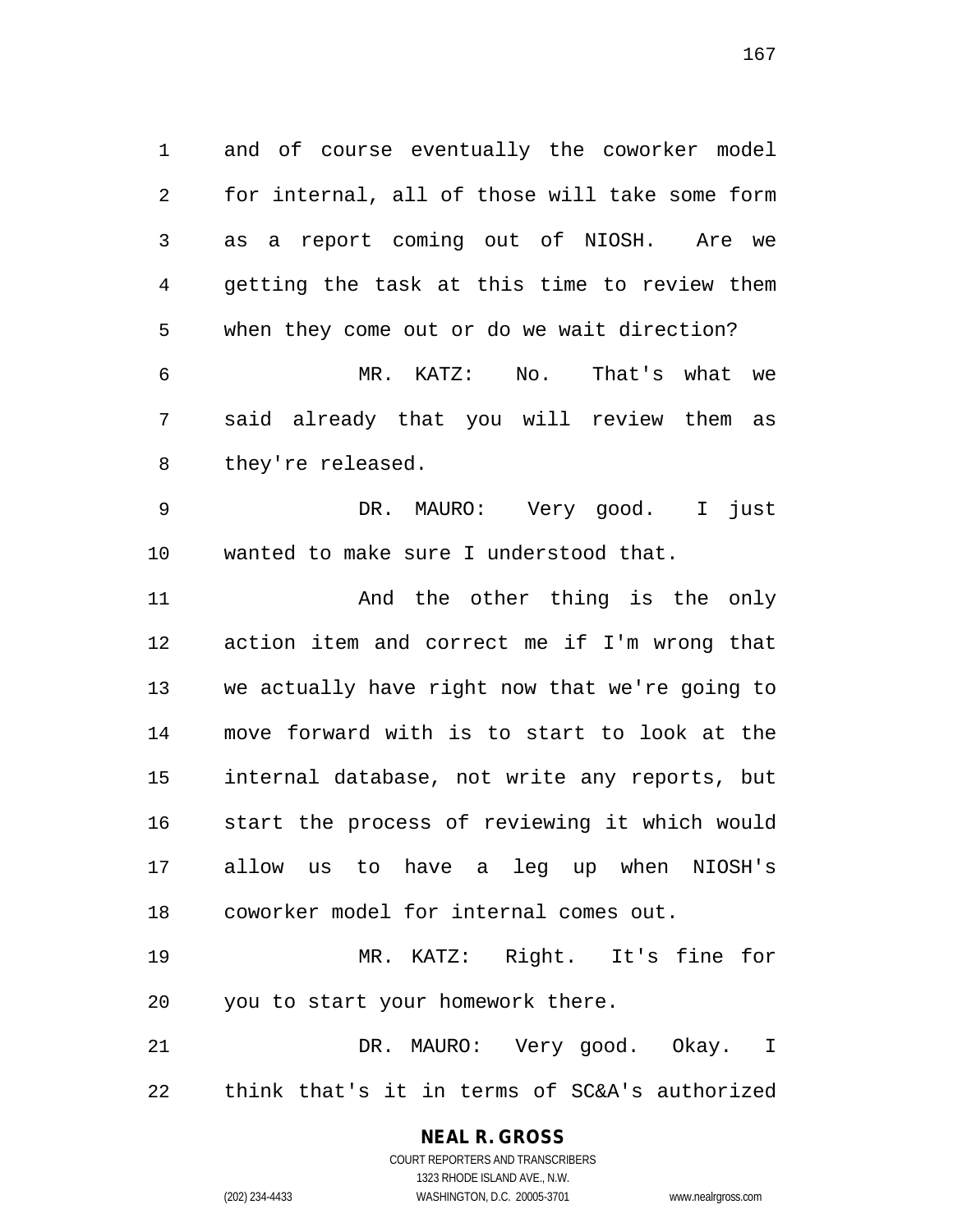1 work.

| 2  | MR. STIVER: That's how I see it,              |
|----|-----------------------------------------------|
| 3  | John. I think we're on the same page here.    |
| 4  | DR. MAURO: Good. Because you                  |
| 5  | know very often it's easy -- I just want to   |
| 6  | make sure what's your -- so we could actually |
| 7  | move forward with regard to internal. But     |
| 8  | we're going to sit tight regarding the other  |
| 9  | items.                                        |
| 10 | MR. STIVER: Until -- as they're               |
| 11 | produced.                                     |
| 12 | DR. MAURO: As they're produced,               |
| 13 | yes.                                          |
| 14 | MR. KATZ: Right. And as current               |
| 15 | tradition goes just a brief memo from you,    |
| 16 | email from you, listing out the action items  |
| 17 | from SC&A. Same from DCAS. That way everyone  |
| 18 | has a paper record of the action items.       |
| 19 | DR. MAURO: Very good.                         |
| 20 | MR. KATZ: Is there more, Mike?                |
| 21 | CHAIRMAN GIBSON: Do we need to                |
| 22 | break for lunch or just adjourn?              |

## **NEAL R. GROSS**